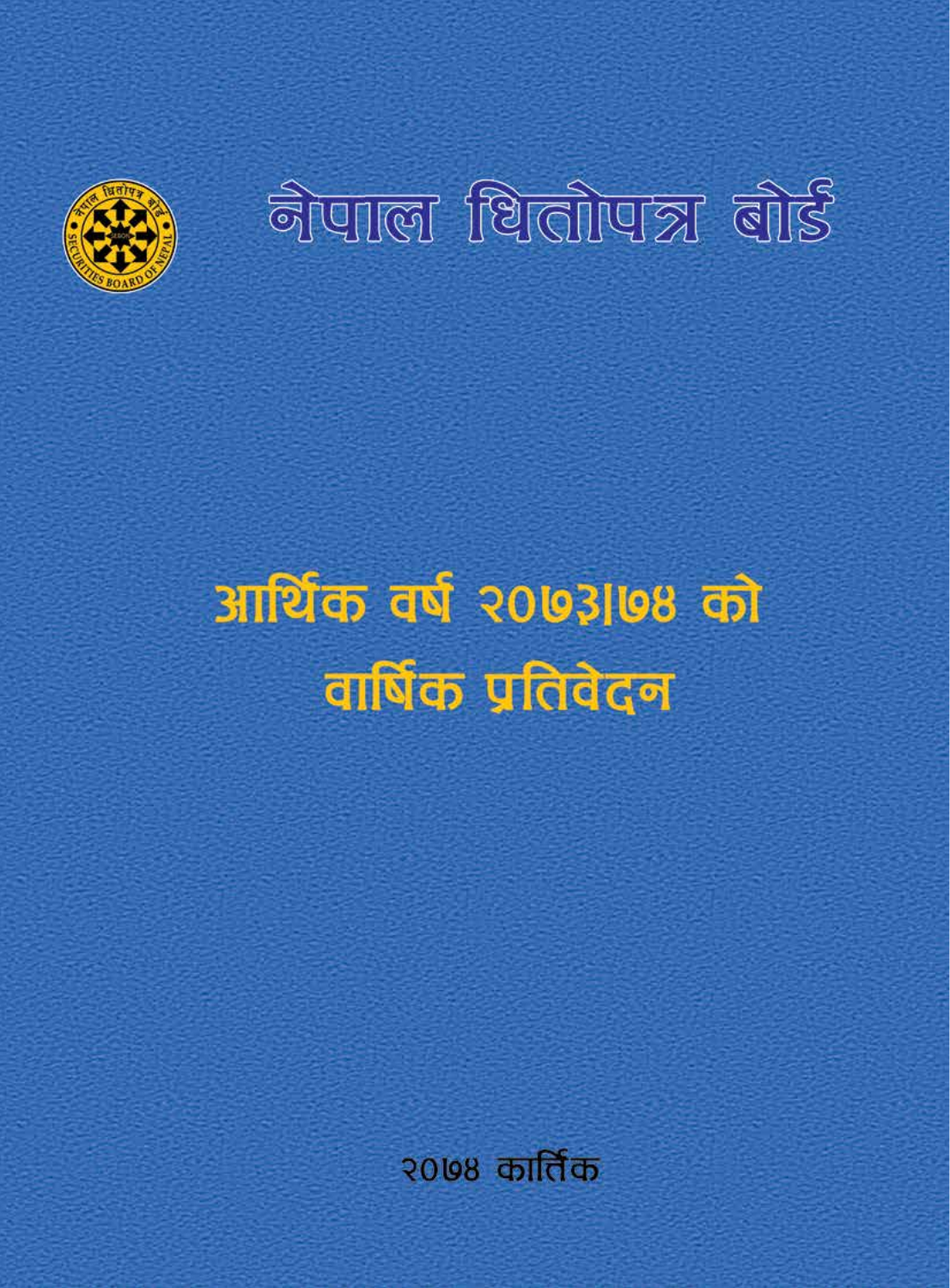

# आर्थिक वर्ष २०७३1७४ को वार्षिक प्रतिवेदन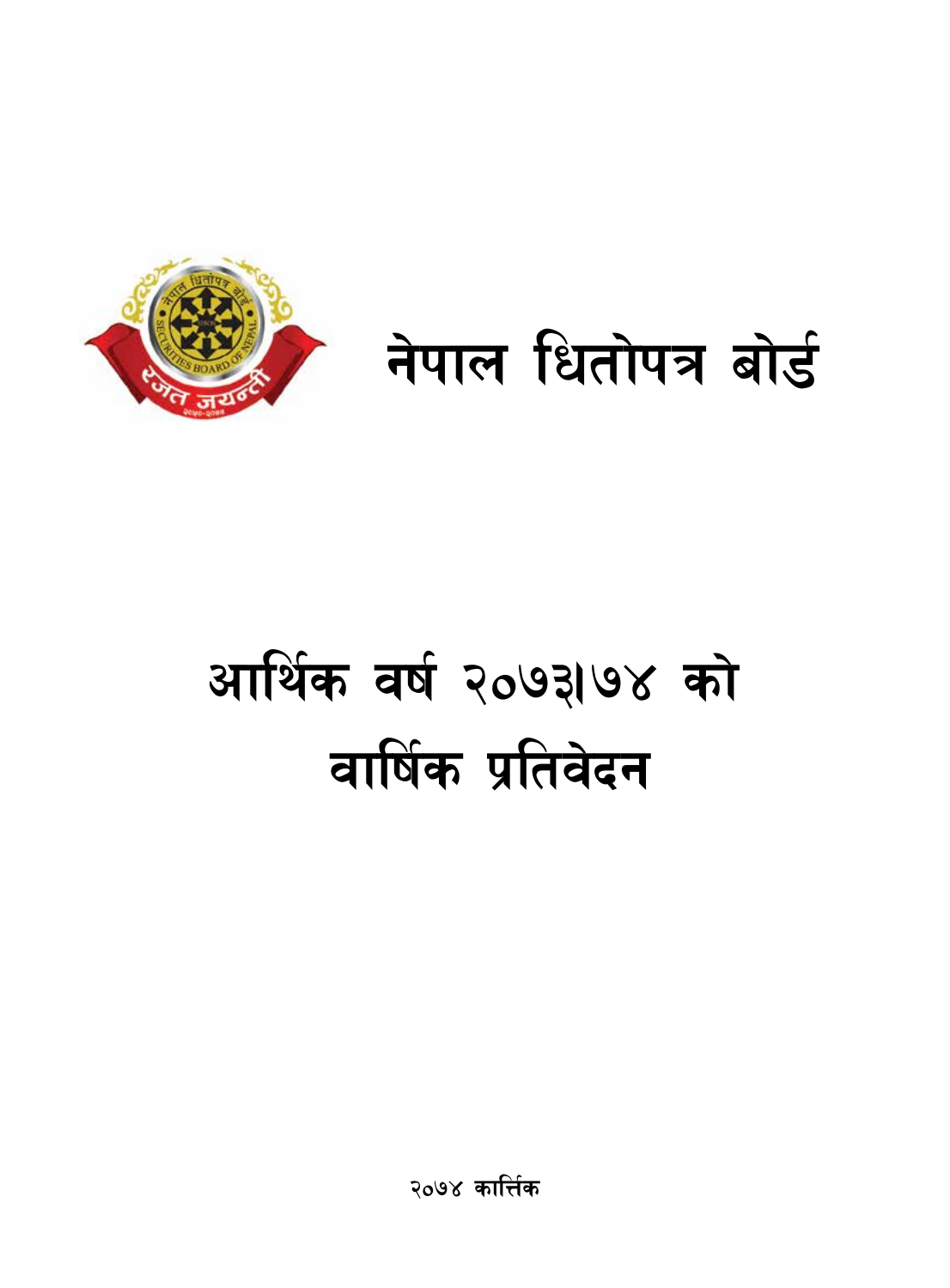# सञ्चालक बोर्ड

(२०७४ कार्त्तिक मसान्त)



डा.रेवत बहादुर कार्की अध्यक्ष नेपाल धितोपत्र बोर्ड







श्री नर बहादुर थापा सदस्य कार्यकारी निर्देशक नेपाल राष्ट बैंक



श्री निल बहादुर सारू मगर विज्ञ सदस्य

श्री उत्तर कुमार खत्री सदस्य सह-सचिव नेपाल सरकार अर्थ मन्त्रालय



श्री जगन्नाथ उपाध्याय (निरौला) सदस्य उपाध्यक्ष नेपाल चार्टर्ड एकाउण्टेण्टस् संस्था



श्री शेखर गोल्छा सदस्य वरिष्ठ उपाध्यक्ष नेपाल उद्योग बाणिज्य महासंघ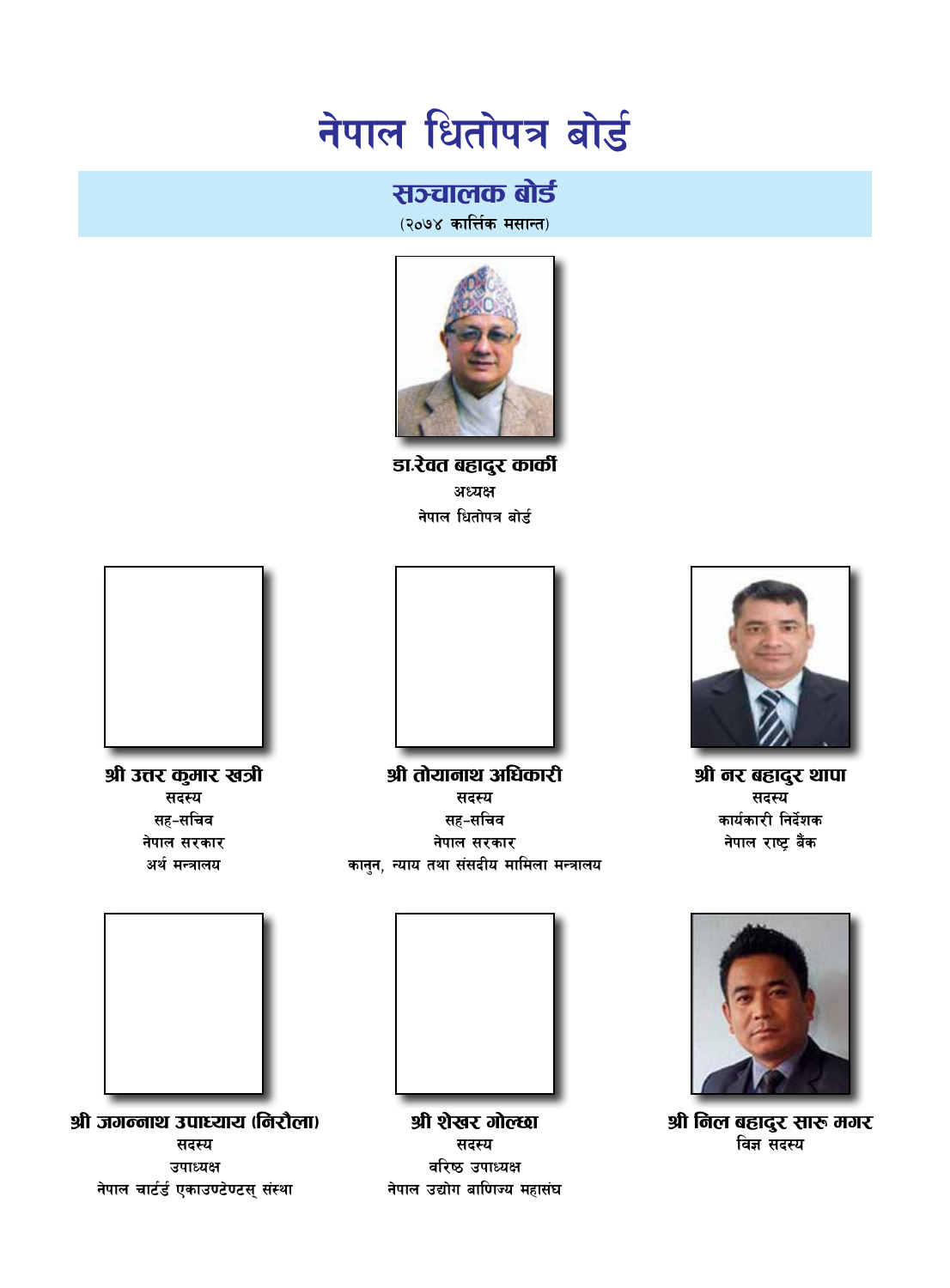# सञ्चालक बोर्ड

(२०७४ आषाढ मसान्त)



डा.रेवत बहादुर कार्की अध्यक्ष नेपाल धितोपत्र बोर्ड



श्री आनन्दराज दकाल सदस्य सह-सचिव नेपाल सरकार अर्थ मन्त्रालय



श्री तोयानाथ अधिकारी सदस्य सह-सचिव नेपाल सरकार कानन, न्याय तथा संसदीय मामिला मन्त्रालय



श्री नर बहादुर थापा सदस्य कार्यकारी निर्देशक नेपाल राष्ट्र बैंक



श्री निल बहादुर सारू मगर विज्ञ सदस्य



श्री प्रकाश जंग थापा सदस्य उपाध्यक्ष नेपाल चार्टर्ड एकाउण्टेण्टस् संस्था



श्री शेखर गोल्छा सदस्य वरिष्ठ उपाध्यक्ष नेपाल उद्योग बाणिज्य महासंघ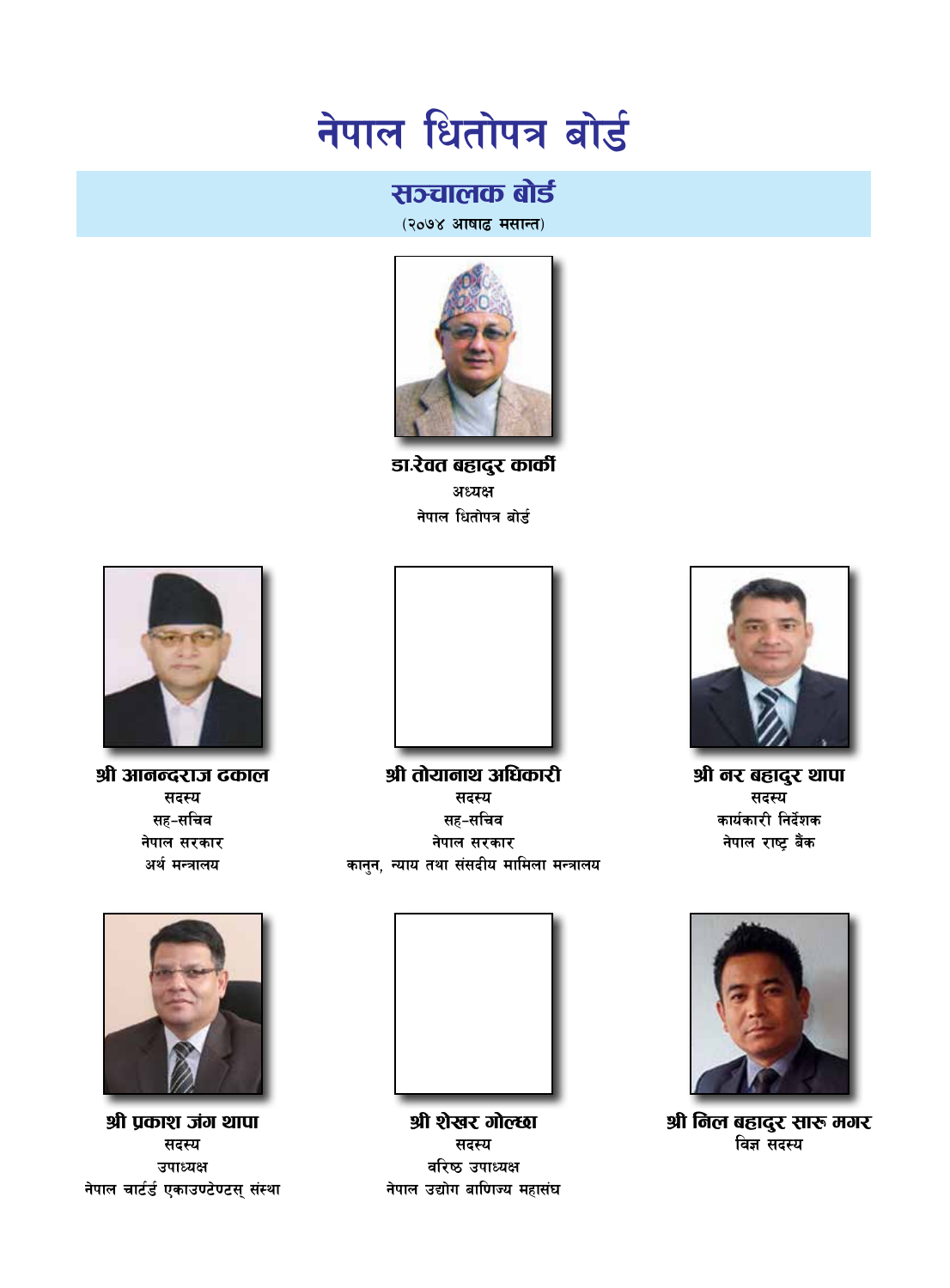# उच्च व्यवस्थापन



डा.रेवत बहादुर कार्की अध्यक्ष



परीष्टनाथ पौडयाल कार्यकारी निर्देशक



निरज गिरी कार्यकारी निर्देशक



मुक्तिनाथ श्रेष्ठ निर्देशक



विनयदेव आचार्य निर्देशक



डा.नवराज अधिकारी निर्देशक



कृष्ण राज पोखरेल निर्देशक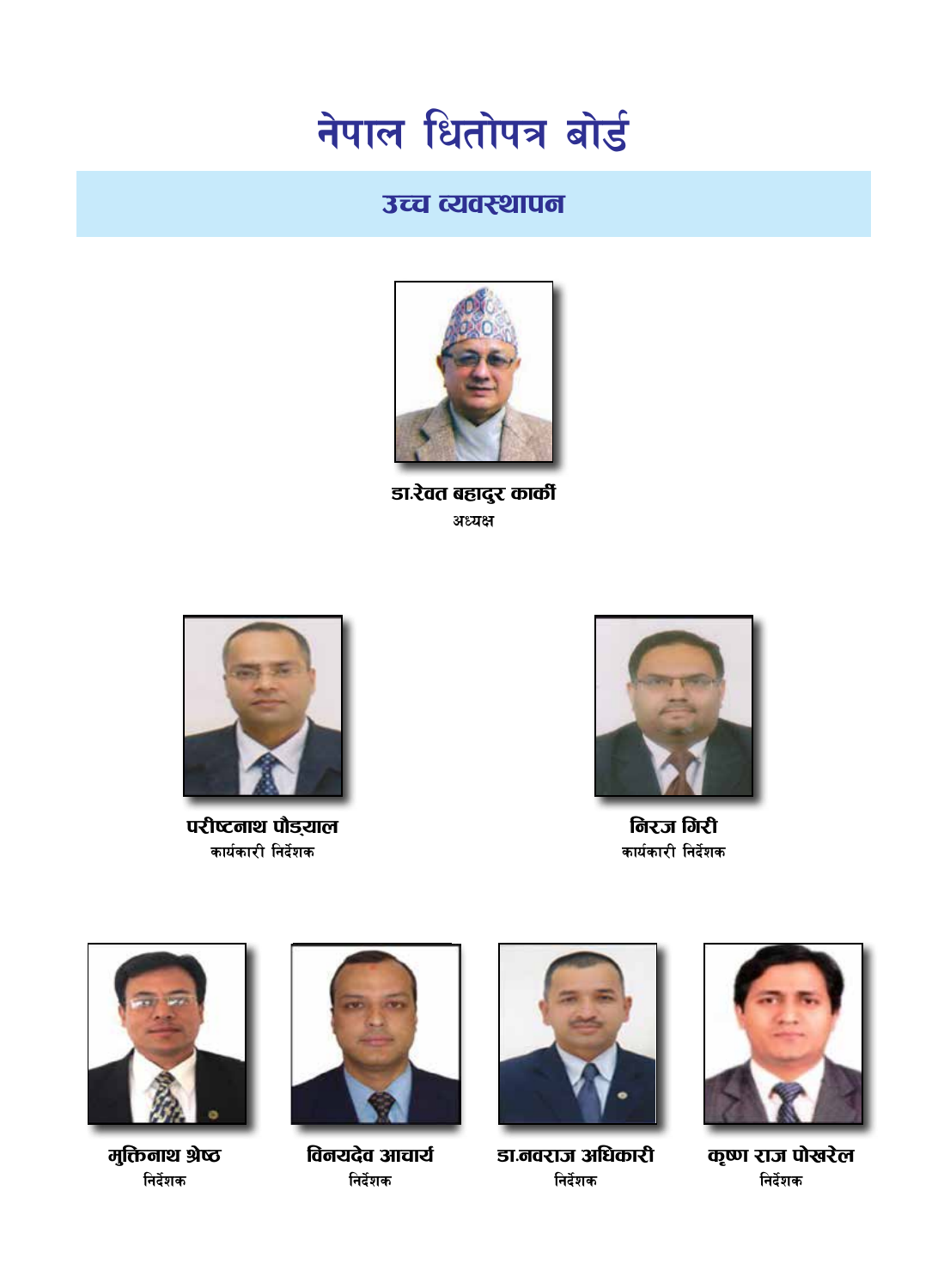# अध्यक्षको मन्तव्य

धितोपत्र सम्बन्धी ऐन, २०६३ को दफा २६ मा भएको व्यवस्था अनुसार आर्थिक वर्ष २०७३1७४ को नेपाल धितोपत्र बोर्डको वार्षिक प्रतिवेदन प्रस्तुत गरिएको छ । यस वार्षिक प्रतिवेदनमा विश्व तथा नेपालको आर्थिक स्थिति र धितोपत्र बजारको स्थिति, धितोपत्र व्यवसायी तथा सूचिकृत संगठित संस्थाहरुको गतिविधिहरु र बोर्डको धितोपत्र बजार विकास तथा सुधारका पहल, कामकारवाहीहरु तथा वित्तीय स्थितिको समीक्षा गरिएको छ।

आ.व. २०७३।७४ मा विशेष कारणवस नेपाली अर्थतन्त्रमा उल्लेख्य आर्थिक बुद्धि भएको छ। आ.व. २०७२।७३ मा विनाशकारी भूकम्प तथा सीमा नाका अवरोधका कारण अर्थतन्त्रमा संक्चन आएपनि यस वर्ष मुख्यत: अधिल्लो वर्षको शून्य आर्थिक बृद्धि र कृषि उत्पादनका लागि निकै अनुकुल मौसम हुनु, लोड सेडिङ्ग तथा सीमा अबरोध हटेका कारण उच्च आर्थिक बृद्धि भएको हो । आगामी दिनमा कृषिमा आधुनिकीकरण, पुर्वाधारमा लगानी, पर्यावरणीय सुधार, उत्पादनशील क्षेत्र तथा पर्यटन उद्योगको विकास, साना तथा मभ्कौला उद्योगको विकासका साथै पुँजी बजारसहितको वित्तीय क्षेत्रमा थप सुधार तथा विश्वसनीयता बढाई द्रुत र दिगो आर्थिक बुद्धि गर्ने कार्य चुनौतीपूर्ण रहेको छ ।

आ.व. २०७३।७४ मा नेपालको धितोपत्र बजारमा विभिन्न कारणहरुले अभै केही उतारचढाव देखिएतापनि बोर्डबाट भएको बजार सुधार तथा विकासका कारण सर्वसाधारणको सहभागितामा बुद्धि भई समग्रमा धितोपत्र बजार सहजरुपमा अगाडि बढेको छ । हालसालका वर्षहरुमा बोर्ड एकातर्फ अर्थतन्त्रमा टेवा प्ऱ्याउन सक्ने गरी धितोपत्र बजारको विकास गर्ने र अर्कोतर्फ लगानीकर्ताको हित संरक्षण गर्दै लगानीमैत्री वातावरण बनाउने उद्देश्य राख्दै सोही बमोजिमको नीति तथा कार्यक्रम तर्जुमा गरी धितोपत्र बजारको विकास गर्दै नयाँ दिशा दिन अगान्नि बढिरहेको छ ।

नेपाल सरकारको आ.व. २०७३।७४ को बजेट बक्तव्यमार्फत् पँजी बजारमा वास्तविक क्षेत्रका कम्पनीहरुलाई सूचिकृत हुन प्रोत्साहन गर्न पब्लिक कम्पनीको रुपमा स्थापना हुने उद्योग व्यवसायलाई आयकरमा १५ प्रतिशत छुट दिने व्यवस्था गरिएकोमा बोर्डले यस्ता कम्पनीहरुलाई यसतर्फ आकर्षित गर्न अफ प्रोत्साहनमूलक व्यवस्था गर्ने क्रममा वास्तविक क्षेत्रका कम्पनीले न्यनतम १० प्रतिशत सेयरसम्म जारी गर्ने व्यवस्थासहित प्रिमियम मुल्यमा प्राथमिक निष्काशन गर्न सक्ने प्रावधान समेटी धितोपत्र दर्ता तथा निष्काशन नियमावली, २०७३ र धितोपत्र निष्काशन तथा बाँडफाँड निर्देशिका, २०७४ जारी गरेको छ जसबाट प्राथमिक निष्काशन प्रकृया Fixed Pricing Regime बाट Free Pricing Regime with some cap मा प्रवेश गरेको छ। त्यस्तै, विदेशी मुद्राको विनिमय दरमा हुने उतारचढावको जोखिम हटाई पूर्वाधार विकासमा लगानी भित्र्याउन अन्तर्राष्ट्रिय वित्तीय संस्थाले स्वदेशी मुद्रामा ऋणपत्र जारी गर्न सक्ने नियमावलीको व्यवस्थाले पनि बजारमा नयाँ अध्याय थपेको छ।

बोर्डले यसै वर्ष प्राथमिक निष्काशन प्रकुयालाई सहज, प्रविधिमैत्री तथा देशव्यापी बनाउन प्राथमिक निष्काशनमा Application Supported by Blocked Amount (ASBA) प्रणाली भित्र्याई हाल देशभर ७५ जिल्लामा नै बैंक तथा वित्तीय संस्थाका २५०० भन्दा बढी शाखामार्फत प्राथमिक बजारको पहुँच प्ऱ्याई धितोपत्र बजारमा व्यापक सहभागिता हुने वातावरण बनाएको छ भने धितोपत्र बाँडफाँडमा न्यूनतम १० कित्ता पर्न सक्ने प्रावधान लागू गरी प्राथमिक बजारमा सर्वसाधारण नागरिकको पनि पहुँच बढाउने नीति लिएको छ । त्यस्तै, बोर्डको आन्तरिक सुशासनमा जोड दिई धितोपत्र बजारको स्वच्छ विकास गर्न बोर्डका कर्मचारीहरुले सर्वसाधारण लगानीकर्ताले जस्तै सेयर खरिद विक्री गर्न नपाउने लगायत अन्य सुशासनसम्बन्धी व्यवस्थाहरु समावेश गरी समीक्षा वर्षमा बोर्डका कर्मचारीलाई आचार संहिता लाग गरिएको छ भने बोर्ड सदस्यको आचार संहिता पनि २०७४ श्रावणदेखि लागू गर्ने निर्णय गरिएको छ।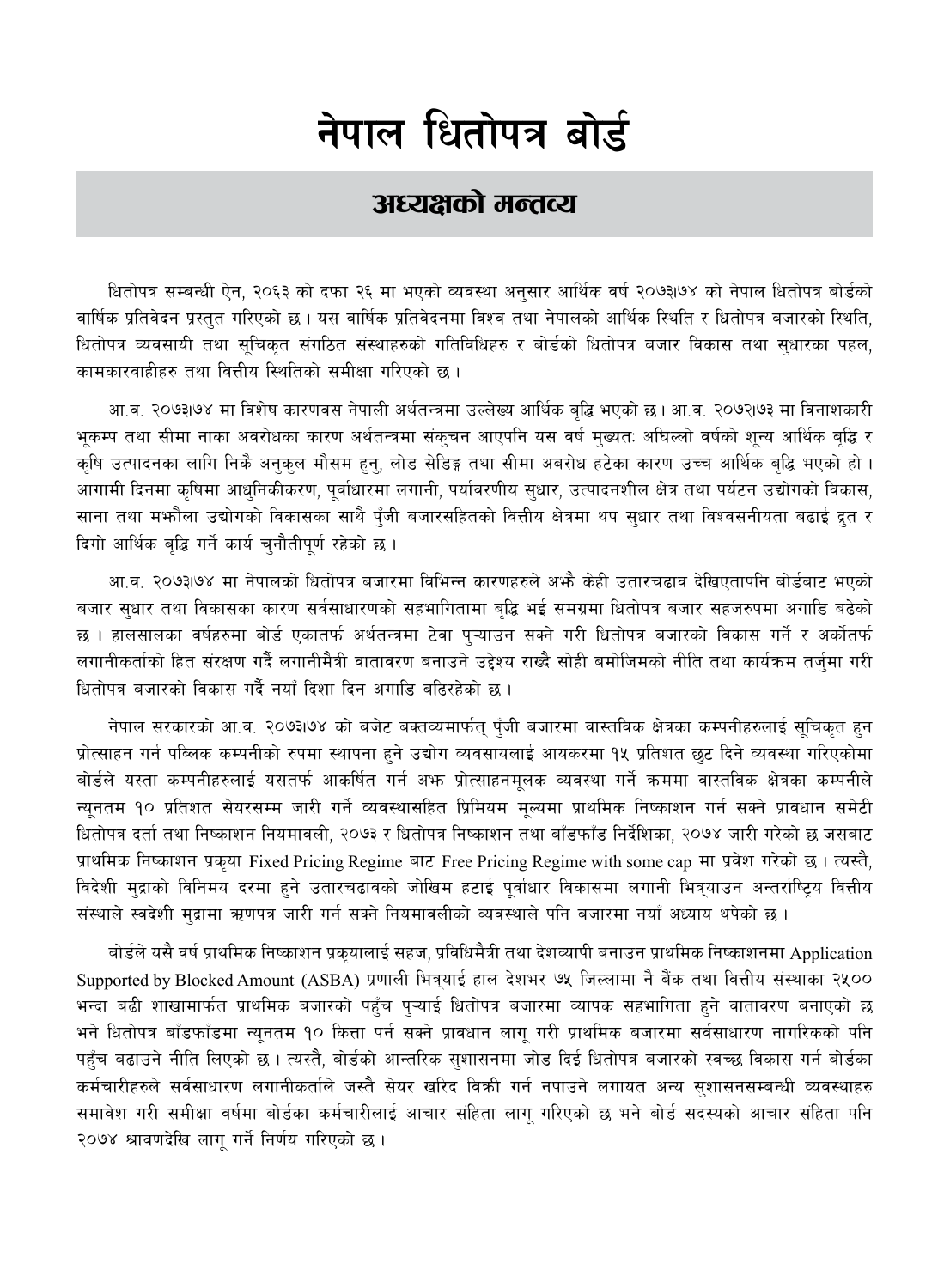नेपालमा वस्तु विनिमय (कमोडिटी डेरिभेटिभ्स्) बजार नियमनको दायरामा नरहेको पुष्ठभुमिमा वस्तु विनिमय बजारको विकास तथा सञ्चालन, लगानीकर्ताको संरक्षण, वस्तको कारोवार, राफसाफ तथा फछयौंट र वेयर हाउस सञ्चालन सम्बन्धी व्यवसायलाई नियमन गर्न व्यवस्थापिका संसदले वस्त विनिमय (कमोडिटी डेरिभेटिभ्स) बजार सम्बन्धी ऐन पारित गरी कमोडिटी डेरिभेटिभ्सु बजारको नियमनको जिम्मेवारी बोर्डलाई नै दिएको छ । बोर्डले थप जिम्मेवारी पाएसँगै सम्भावना र चुनौती थपिएतापनि बोर्डले यस चुनौतीलाई अवसरको रुपमा लिदै नियमनको दायरामा ल्याई यस बजारको नियमन र विकास गर्नेछ ।

बोर्ड यही २०७४ जेष्ठ २५ बाट २४ वर्ष पुरा गरी २५ औं वर्षमा प्रवेश गरेको छ र अहिले विभिन्न कार्यक्रम सहित रजत जयन्ती वर्ष मनाइरहेका छौं । रजत जयन्ती वर्षलाई केवल उत्सवको रुपमा मनाउने मात्र नभई धितोपत्र बजारलाई विकास विस्तार गर्ने, लगानीकर्ताको हितमा काम गर्ने तथा अर्थतन्त्रको विकासमा सहयोगी अंगको रुपमा धितोपत्र बजारलाई उभ्याउने लक्ष्यसहित बोर्ड अग्रसर रहेको छ । बोर्ड गत वर्ष धितोपत्र नियमन निकायहरुको अन्तर्राष्टिय संस्था (International Organisation of Securities Commissions (IOSCO) को एशोसियट सदस्य भइसकेको पुष्ठभूमिमा नेपालको धितोपत्र बजारलाई अन्तर्राष्टियस्तरको बनाउन सोही बमोजिमको प्रविधि, पर्वाधार, दक्ष जनशक्ति, काननी संरचना तथा नियमन क्षमताको विकास गर्नपर्ने चनौती बोर्डमा थपिएको छ । अन्तर्राष्टिय स्तरको प्रविधिमैत्री तथा लगानीकर्तामैत्री स्वच्छ, पारदर्शी र प्रभावकारी धितोपत्र बजार बनाउने कार्यमा नेपाल सरकार लगायत सम्बद्ध सबै पक्षको आवश्यक सहयोग लिई अगाडि बढन बोर्ड दृढ छ।

अन्त्यमा, नेपाल सरकार, अर्थ मन्त्रालय र कानुन, न्याय तथा संसदीय मामिला मन्त्रालय, कम्पनी रजिष्ट्रारको कार्यालय, नेपाल राष्ट्र बैंक, बीमा समिति, नेपाल चार्टर्ड एकाउन्टेन्टस संस्था तथा नेपाल उद्योग वाणिज्य महासंघ, नेपाल स्टक एक्सचेन्ज लि., सिडिएस एण्ड क्लियरिङ्ग लि. तथा अन्य सम्पूर्ण बजार सहभागीलाई धितोपत्र बजारको विकासका लागि आ-आफ्नो क्षेत्रबाट प्ऱ्याउन्भएको सहयोगको लागि धन्यवाद दिन चाहन्छ । यस्तै, नेपालको धितोपत्र बजारलाई अन्तर्राष्ट्रिय मान्यता प्रदान गरी अन्तर्राष्ट्रिय मापदण्डको धितोपत्र बजार बनाउन सहयोग गरिरहेको IOSCO तथा बोर्डका अन्य अन्तर्राष्ट्रिय सम्बन्ध भएका संस्थाहरु South Asian Securities Regulators' Forum (SASRF), Associations of National Numbering Agencies (ANNA), Asia Forum for Investor Education (AFIE), Organisation of Economic Cooperation and Development (OECD), Asia-Pacific Economic Cooperation (APEC), United States Securities Exchange Commission (USSEC), Australian Securities and Investment Commission (ASIC), Securities and Exchange Board of India (SEBI), Securities Exchange Surveillance Commission, Japan, Otoritas Jasa Keuangan (OJK), Indonesia बाट बोर्डलाई प्राप्त सहयोगका लागि कृतज्ञता व्यक्त गर्दछ ।

हालसालका वर्षहरुमा भइरहेको बजार सुधार तथा विकास कार्यलाई अगाडि बढाउन प्रभावकारी भूमिका खेल्नुहुने संचालक समितिका सदस्यज्यहरुले पऱ्याउन् भएको रचनात्मक योगदानप्रति आभार व्यक्त गर्दै बजार विकास र सुधारमा प्रतिबद्ध बोर्डका कार्यकारी निर्देशक, निर्देशकसहित सम्पर्ण कर्मचारी वर्गलाई विशेष धन्यवाद दिन चाहन्छ।

कार्त्तक २९. २०७४

डा.रेवत बहादर कार्की अध्यक्ष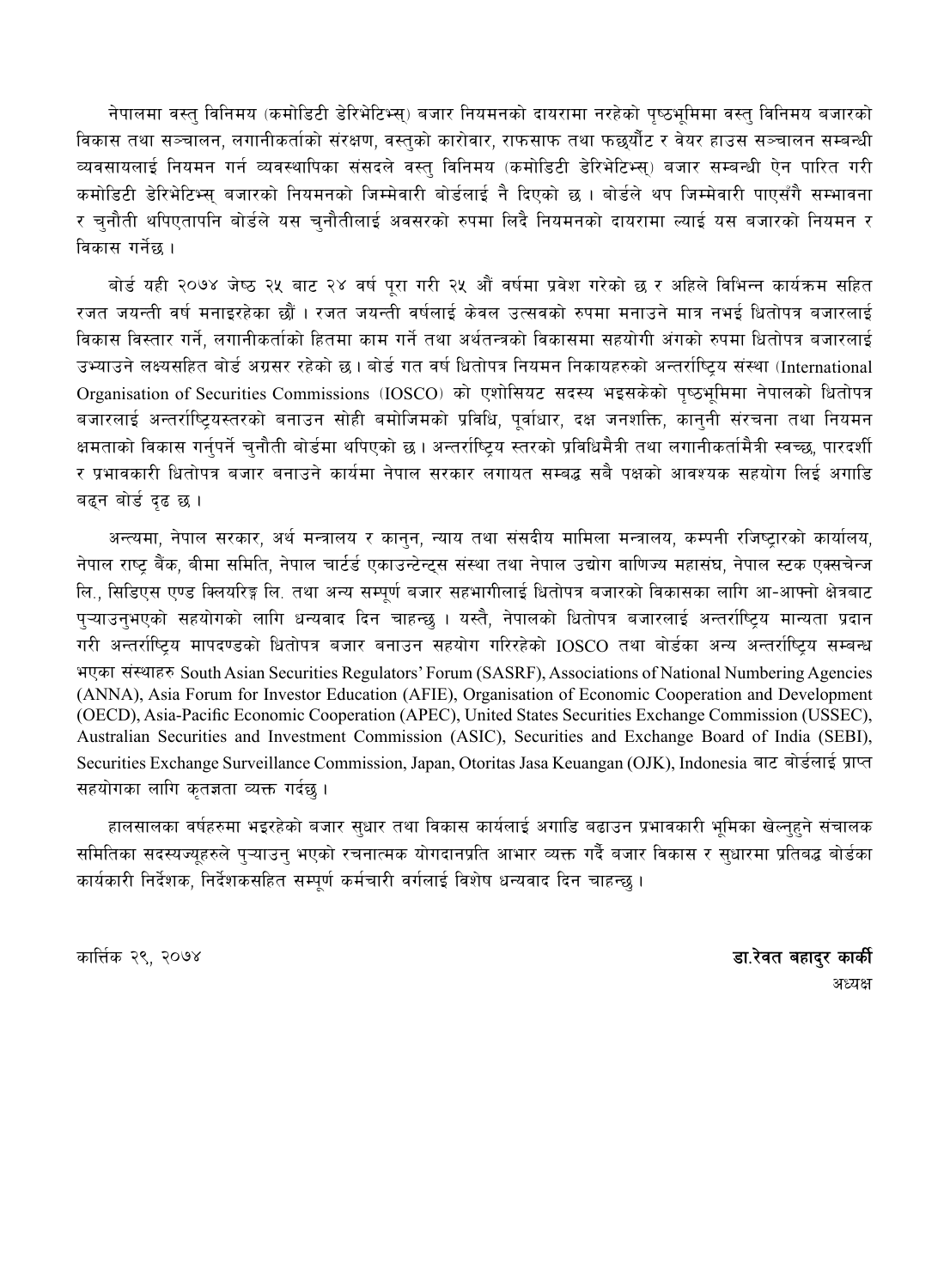|             | भाग १                                              |                          |
|-------------|----------------------------------------------------|--------------------------|
|             | संक्षिप्त आर्थिक अवस्था                            |                          |
| 9.9         | विश्व आर्थिक अवस्था                                | ٩                        |
| 9.3         | नेपालको समष्टिगत आर्थिक अवस्था                     | ३                        |
|             | भाग २                                              |                          |
|             | धितोपत्र बजारको स्थिति                             |                          |
| २.१         | विश्व धितोपत्र बजार                                | $\boldsymbol{\xi}$       |
| २.२         | नेपालको धितोपत्र बजार                              | $\mathsf{G}$             |
|             | २.२.१ प्राथमिक बजार                                | ९                        |
|             | प्राथमिक बजारमार्फत् क्षेत्रगत पुँजी परिचालन       | $\mathsf{q}\circ$        |
|             | धितोपत्र दर्ता तथा विवरणपत्र स्वीकृति              | १२                       |
|             | साधारण सेयर निष्काशन अनुमति                        | १२                       |
|             | हकप्रद सेयर दर्ता तथा निष्काशन                     | १२                       |
|             | संस्थापक सेयर दर्ता                                | ۹३                       |
|             | बोनस सेयर दर्ता                                    | १३                       |
|             | सामूहिक लगानी योजना दर्ता तथा निष्काशन             | ۹₹                       |
|             | २.२.२ दोस्रो बजार                                  | $\delta$                 |
|             | धितोपत्रको कारोबार                                 | qy                       |
|             | बजार पुँजीकरण                                      | ۹६                       |
|             | नेप्से सूचकांक                                     | 90                       |
|             | सूचिकृत संगठित संस्था                              | 95                       |
|             | धितोपत्र सूचिकरण                                   | 98                       |
|             | सूचिकृत धितोपत्रको चुक्ता मूल्य                    | 98                       |
|             | ओटिसी बजारको कारोबार                               | 98                       |
|             | केन्द्रीय निक्षेप सेवा                             | 98                       |
|             | क्रोडिट रेटिङ्ग सेवा                               | २०                       |
| २.३         | धितोपत्र बजार सम्बन्धी नीति तथा कार्यक्रम          | २१                       |
|             | भाग ३                                              |                          |
|             | बोर्डको प्रशासनिक तथा वित्तीय अवस्था               |                          |
| ३.१         | बोर्डको स्थापना                                    | २३                       |
| ३.२         | बोर्डको काम, कर्तव्य र अधिकार                      | २३                       |
| ३.३         | सञ्चालक बोर्ड                                      | २४                       |
| $3^{\circ}$ | संगठन संरचना तथा जनशक्ति व्यवस्थापन                | २५                       |
| ३.५         | समितिहरु                                           | २५                       |
| ३.६         | बोर्डको वित्तीय अवस्था                             | $\mathcal{S}\mathcal{E}$ |
|             | ३.७ अन्तर्राष्ट्रिय सम्बन्ध                        | २७                       |
|             | भाग ४                                              |                          |
|             | बोर्डका कामकारवाहीहरु                              |                          |
| 8.9         | अनुमतिपत्र प्रदान तथा नवीकरण                       | २८                       |
|             | ४.२ कानुनी व्यवस्था, कानुन प्रवलीकरण तथा राय सुफाव | ३०                       |
|             | ४.३ सुपरिवेक्षण तथा अनुगमन                         | ३१                       |

# विषय-सूची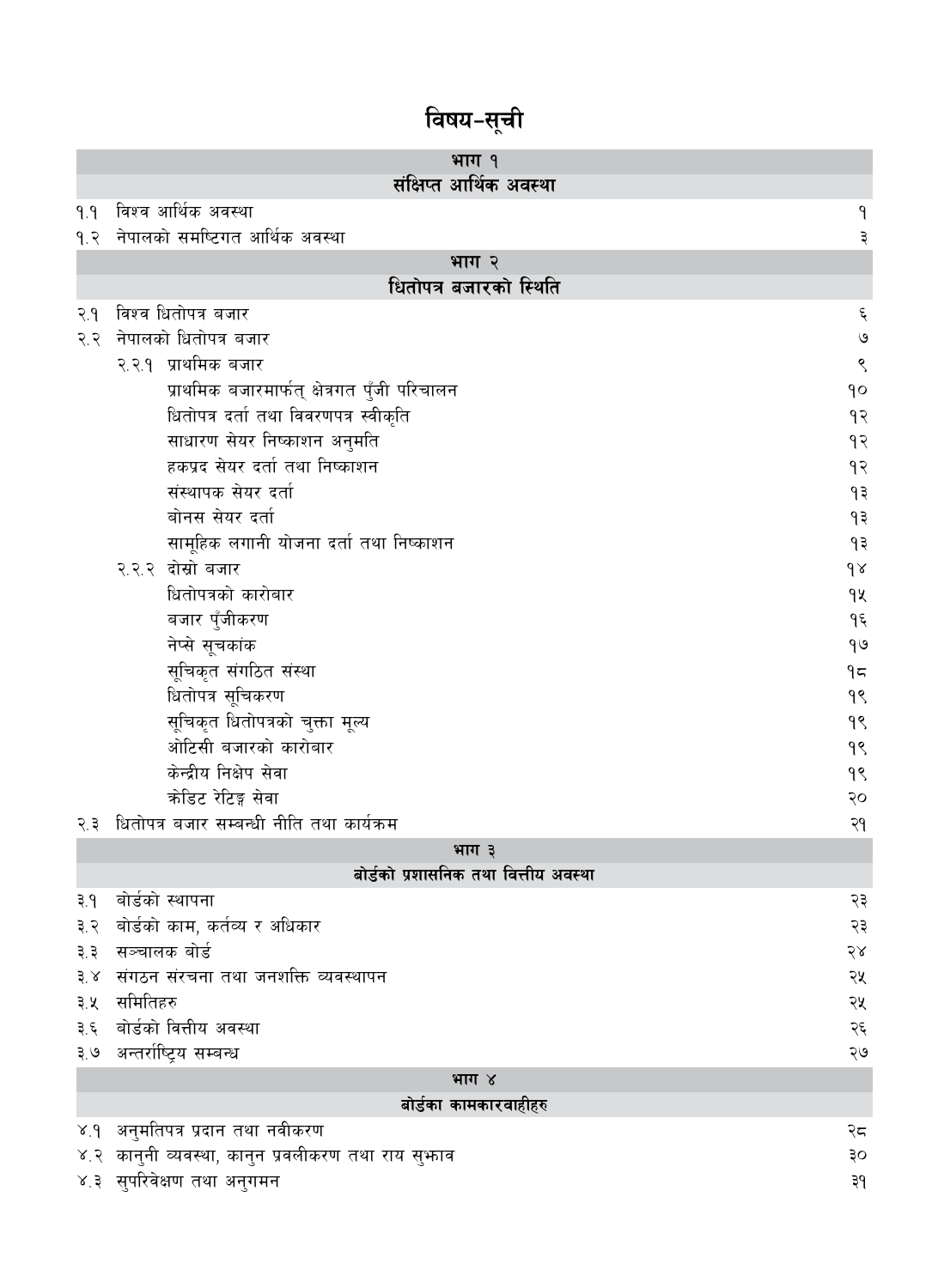| ४.४ लगानीकर्ता प्रशिक्षण तथा तालिम कार्यक्रम                  | ३६                      |
|---------------------------------------------------------------|-------------------------|
| ४.५  छलफल तथा अर्न्तकिया कार्यक्रम                            | ३६                      |
| ४.६ तालिम तथा सेमिनार                                         | ३६                      |
| ४.७ प्रकाशन तथा जानकारी प्रवाह                                | ३७                      |
| ४.८ अध्ययन तथा अनुसन्धान                                      | ३८                      |
| भाग ५                                                         |                         |
| धितोपत्र बजार सुधार तथा विकासका पहल र चुनौतीहरु               |                         |
| ५.१ सुधार तथा विकासका पहलहरु                                  | $X^{\mathbf{O}}$        |
| ५.२ समस्या तथा चुनौतीहरु                                      | x3                      |
| तालिकाहरु                                                     |                         |
| तालिका-१.१ विश्वको आर्थिक वृद्धिदर                            | २                       |
| तालिका-१.२ नेपालको समष्टिगत आर्थिक अवस्था                     | $\pmb{\mathsf{X}}$      |
| तालिका-२.१ विश्वका केही प्रमुख धितोपत्र बजारको सूचकांक        | $\boldsymbol{\xi}$      |
| तालिका-२.२ सन् २०१६ मा सार्क क्षेत्रको धितोपत्र बजारको अवस्था | $\circ$                 |
| तालिका-२.३ धितोपत्रको बजारको संक्षिप्त भनलक                   | $\overline{\mathbb{C}}$ |
| तालिका-२.४ धितोपत्रको प्राथमिक बजारको अवस्था                  | $\zeta$                 |
| तालिका-२.५ प्राथमिक बजारमा क्षेत्रगत पुँजी परिचालन            | 99                      |
| तालिका-२.६ धितोपत्रको दोस्रो बजारको अवस्था                    | qx                      |
| तालिका-२.७ धितोपत्रको दोस्रो बजारको कारोबार स्थिति            | qx                      |
| तालिका-२.८ समूहगत सूचीकृत संगठित संस्था                       | 95                      |
| तालिका-२.९ धितोपत्र अभौतिकीकरण                                | २०                      |
| तालिका-२.१०रेटिङ्ग सेवा                                       | २१                      |
| तालिका-३.१  आ.व. २०७३।७४ मा बोर्डको सञ्चालन बोर्डका सदस्यहरु  | २४                      |
| तालिका-४.१ योजना व्यवस्थापक तथा डिपोजटरी                      | २९                      |
| तालिका-४.२ प्राथमिक निष्काशन                                  | ३२                      |
| तालिका-४.३ सूचिकृत संगठित संस्थाहरुको विवरण प्रवाह            | ३५                      |
| तालिका-४.४ अर्न्तक्रिया कार्यक्रम                             | ३६                      |
| चार्टहरु                                                      |                         |
| धितोपत्रको प्राथमिक निष्काशन<br>चार्ट २.१:                    | ٩o                      |
| चार्ट २.२<br>सार्वजनिक निष्काशन संख्या                        | qo                      |
| चार्ट-२.३<br>सार्वजनिक निष्काशन अनुमति रकम                    | १२                      |
| चार्ट २.४<br>हकप्रद सेयर निष्काशन                             | ۶۹                      |
| चार्ट २.५<br>सामूहिक लगानी योजना दर्ता तथा निष्काशन           | $\delta$                |
| चार्ट २.६<br>धितोपत्रको वार्षिक कारोबार                       | ۹६                      |
| चार्ट २.७<br>कुल बजार र फलोट बजार पुँजीकरण                    | 9७                      |
| चार्ट २.८<br>बजार पुँजीकरणमा कम्पनीको क्षेत्रगत अवस्था        | 90                      |
| नेप्से र नेप्से फुलोट सूचकांक<br>चार्ट २.९                    | $9$ ج                   |
| धितोपत्र अभौतिकीकरणको प्रवृति<br>चार्ट २.१०                   | २०                      |
| सूचिकृत कम्पनीको विवरण प्रवाहको प्रवृति<br>चार्ट ४.१          | ३५                      |
| अनुसूचीहरु                                                    | $28 - 62$               |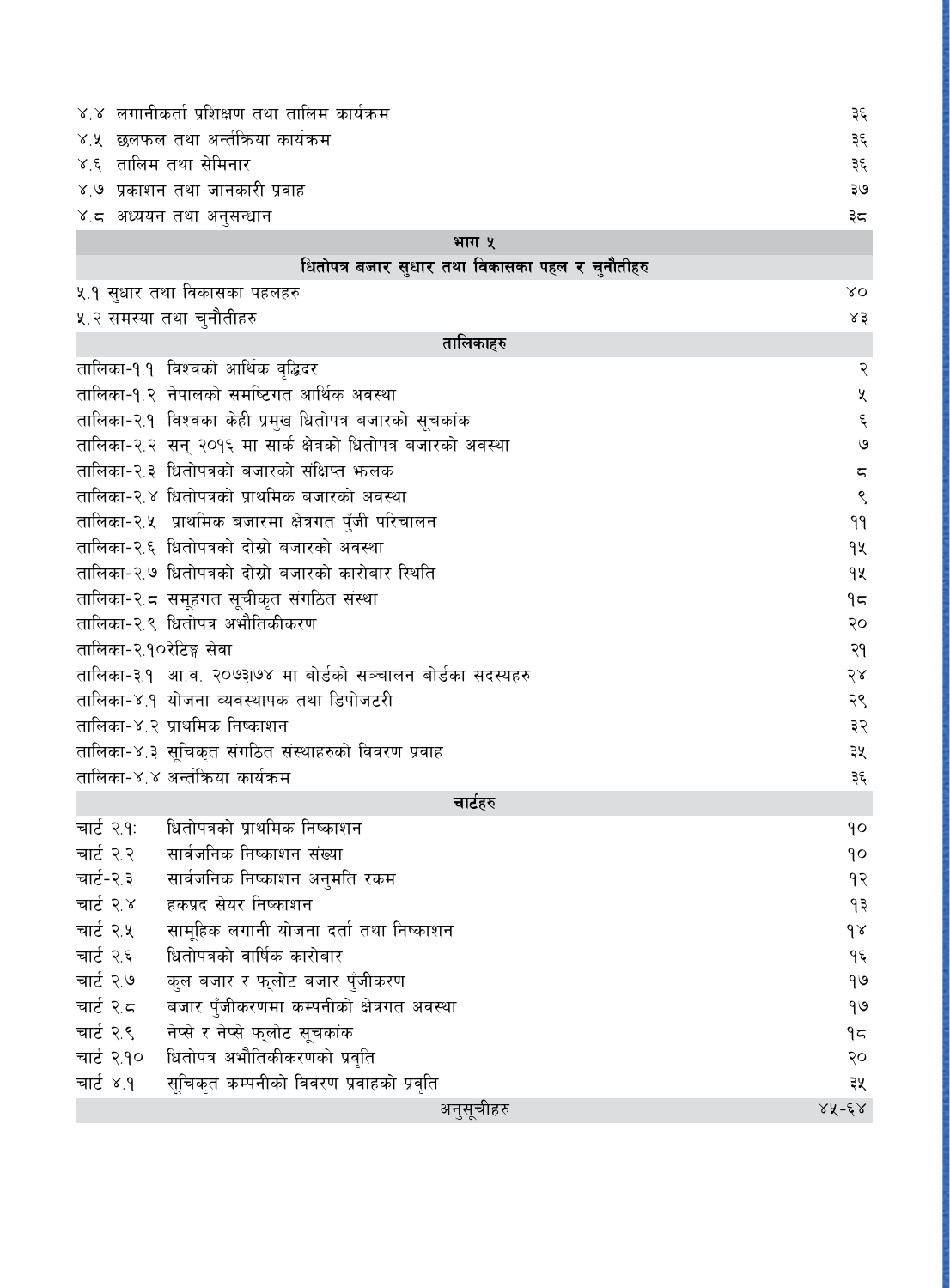# **P IGIRG** संक्षिप्त आर्थिक अवस्था

#### १.१ विश्व आर्थिक अवस्था

विकसित मुलुकको आर्थिक गतिविधिमा आएको पुनरुत्थानसँगै विश्व अर्थतन्त्र सुधारोन्मुख अवस्थामा देखिएको छ । सन् २०१७ अक्टूबरमा अन्तर्राष्ट्रिय मुद्रा कोषद्वारा प्रकाशित विश्व आर्थिक परिदृष्य (World Economic Outlook) का अनुसार सन् २०१६ मा ३.२ प्रतिशतले वृद्धि भएको विश्व अर्थतन्त्र सन् २०१७ मा ३.६ प्रतिशतले वृद्धि हुने प्रक्षेपण गरेको छ । विकसित मुलुकको लगानी, उत्पादन तथा व्यापार जस्ता आर्थिक गतिविधिमा आएको सुधार र उदीयमान तथा विकासशील अर्थतन्त्रको विश्व आर्थिक वृद्धिमा योगदान उच्च रहेकाले विश्व अर्थतन्त्र सीमान्त दरले विस्तार हुने प्रक्षेपण गरिएको हो । कोषले विश्व आर्थिक परिदृष्यको अध्ययन गर्दा विश्व अर्थतन्त्रलाई मुख्यतः विकसित अर्थतन्त्र र उदीयमान तथा विकासशील अर्थतन्त्र गरी दुई भागमा विभाजन गर्ने गरेको छ ।

#### आर्थिक वृद्धि

सन् २०१६ मा १.७ प्रतिशतले वृद्धि भएको विकसित मुलुकको अर्थतन्त्र सन् २०१७ मा २.२ प्रतिशतले बृद्धि हुने प्रक्षेपण कोषले गरेको छ । विकसित अर्थतन्त्रको समूहमा प्रमुख विकसित मुलुकहरुको रुपमा संयुक्त राज्य अमेरिका, क्यानडा, जापान, फ्रान्स, बेलायत, जर्मनी, इटाली जस्ता मुलुकहरु रहेका छन्, जसमा अमेरिकी अर्थतन्त्रको उत्पादन सन् २०१६ मा १.५ प्रतिशतले बढेकोमा सन् २०१७ मा २.२ प्रतिशतले बढ्ने अनुमान गरिएको छ भने सन् २०१६ मा १.८ प्रतिशतले बढेको युरो क्षेत्रको अर्थतन्त्र सन् २०१७ मा २.१ प्रतिशतले बढने अपेक्षा गरिएको छ । यस्तै सन् २०१६ मा १.० प्रतिशतले वद्धि भएको जापानको अर्थतन्त्रमा खुद निर्यात बढेका कारण सन् २०१७ मा १.५ प्रतिशतले बढ्ने प्रक्षेपण कोषको रहेको छ।

विश्व अर्थतन्त्रको उत्पादनमा बढी हिस्सा ओगटने उदीयमान तथा विकासशील देशको अर्थतन्त्रको वद्धिदर सन् २०१६ मा ४.३ प्रतिशत रहेकोमा सन् २०१७ मा ४.६ प्रतिशतले बढ्ने प्रक्षेपण रहेको छ । दक्षिण एशियाली मुलुकहरुमध्ये उच्च आर्थिक वद्धिदर कायम राख्न सफल भारतीय अर्थतन्त्रमा आर्थिक सुधार कार्यक्रम, आपुर्तिमा सहजता र नीतिगत सुधारका कारण सन् २०१६ मा ७.१ प्रतिशतले वृद्धि भएकोमा सन् २०१७ मा ६.७ प्रतिशतले बढ्ने प्रक्षेपण रहेको छ। यस्तै कोषले सन् २०१७ मा चिनीयाँ अर्थतन्त्र ६.८ प्रतिशतले विस्तार हुने प्रक्षेपण गरेको छ । सन् २०१६ मा चिनीयाँ अर्थतन्त्र ६.७ प्रतिशतले वृद्धि भएको थियो । सन् २०१६ को तुलनामा सन् २०१७ मा बंगलादेश, भुटान र भारत बाहेक अन्य सबै दक्षिण एशियाली मुलुकहरुको आर्थिक वृद्धिदर बढ्ने प्रक्षेपण छ । सार्क क्षेत्रको बृद्धिदर सन् २०१६ मा ६.८ प्रतिशत रहेकोमा यस क्षेत्रको अर्थतन्त्रमा ठूलो हिस्सा ओगट्ने भारतको अर्थतन्त्रको बृद्धिदरमा आउने केही गिरावटसँगै सन् २०१७ मा यस क्षेत्रको बृद्धिदर ६.६ प्रतिशत रहने कोषले प्रक्षेपण गरेको छ । यस्तै सन् २०१६ मा ४.८ प्रतिशत आर्थिक वृद्धिदर भएको आशियन मुलुकहरुको अर्थतन्त्रमा सन् २०१७ मा सीमान्त दरले वद्धि भई ५.१ प्रतिशत रहने प्रक्षेपण कोषले गरेको छ। विश्वको आर्थिक वद्धिदर तालिका-१.१ मा प्रस्तुत गरिएको छ ।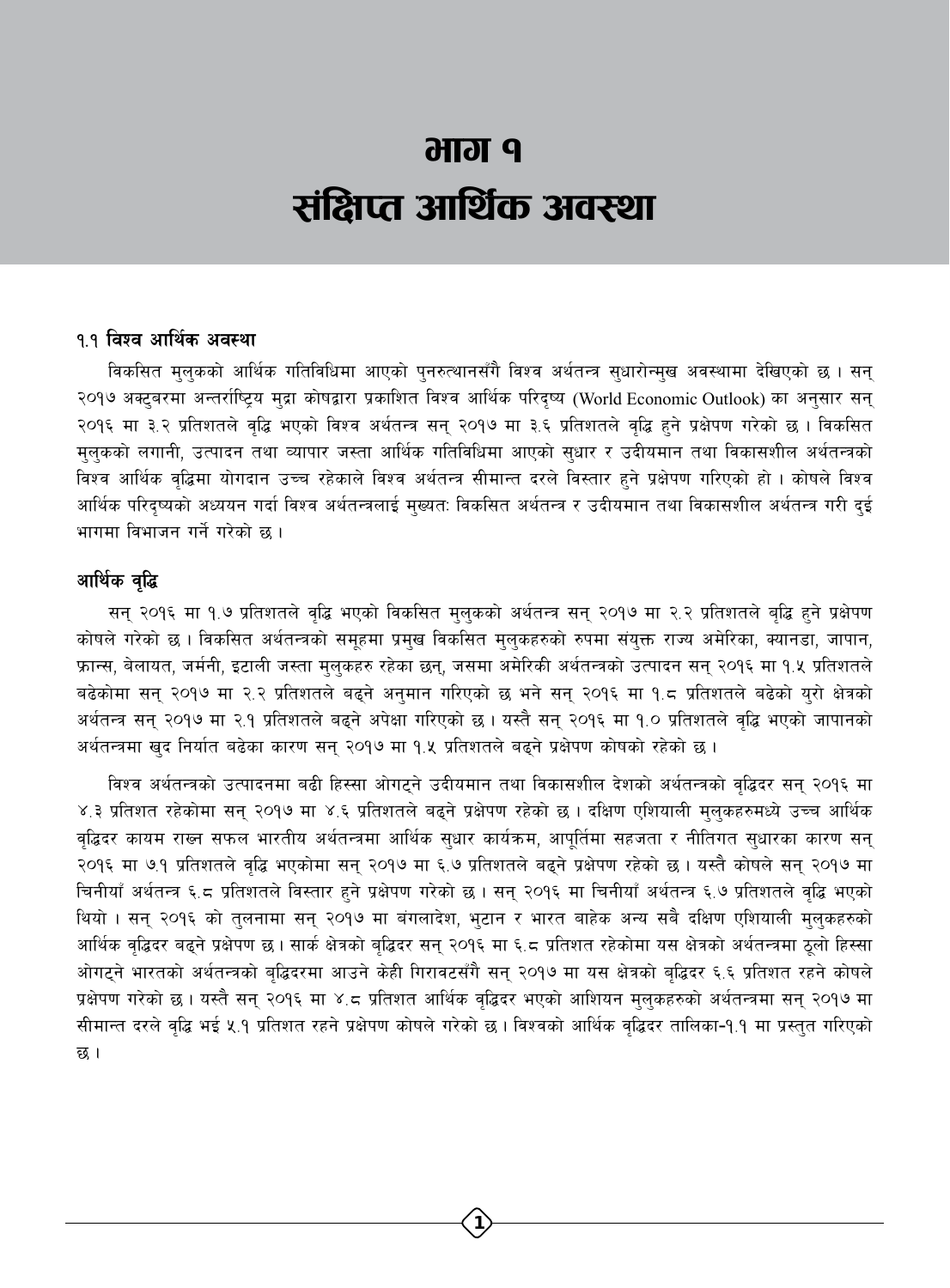|                    |                                          | वर्ष (सन्मा)                  |                 |                            |                       |  |
|--------------------|------------------------------------------|-------------------------------|-----------------|----------------------------|-----------------------|--|
| क.सं.              | विवरण                                    | 2098                          | २०१५            | २०१६                       | २०१७ प्रक्षेपित       |  |
| $\mathsf{P}$       | विश्वको उत्पादन                          | ३.५                           | ३.४             | ३.२                        | ३.६                   |  |
| २                  | विकसित अर्थतन्त्र                        | $Q, \mathcal{G}$              | 9.5             | 9.9                        | 5.5                   |  |
| ३                  | उदीयमान तथा विकासशील अर्थतन्त्र          | 8.6                           | 8.3             | 8.3                        | $\lambda^{\cdot} \xi$ |  |
| $\propto$          | उदीयमान तथा विकाशोन्मुख एशियाली मुलुकहरु | $\xi$ . $\zeta$               | $\xi, \zeta$    | $\xi$ . $\chi$             | ६.५                   |  |
| $\mathsf{\chi}$    | मध्यपूर्व तथा उत्तर अफिकी मुलुकहरु       | २.७                           | २.७             | $x^{\prime}$               | २.६                   |  |
| $\boldsymbol{\xi}$ | उदीयमान तथा विकासशील युरोपेली मुलुकहरु   | ३.९                           | 8.6             | 9.5                        | 8.8                   |  |
| $\mathcal{O}$      | युरोपियन युनियनका मुलुकहरु               | 9.9                           | २.३             | $\sqrt{2}$                 | २.३                   |  |
| ζ                  | अमेरिका                                  | 5.8                           | २.९             | 9.4                        | 9.5                   |  |
| $\mathcal{S}$ .    | जापान                                    | O, O                          | P.P             | 9.0                        | 9.4                   |  |
| 90                 | चीन                                      | 9.3                           | ६.९             | $\xi$ , ७                  | $\xi, \xi$            |  |
| ٩٩                 | दक्षिण एसियाली राष्ट्रहरु                |                               |                 |                            |                       |  |
|                    | बंगलादेश                                 | ६.३                           | $\xi$ , $\zeta$ | 9.3                        | 9.9                   |  |
|                    | भुटान                                    | $X^{\prime}$ O                | $f, \xi$        | ६.२                        | ५.९                   |  |
|                    | भारत                                     | 9.3                           | ७.९             | 9.9                        | $\xi$ . $9$           |  |
|                    | मालदिभ्स                                 | $\boldsymbol{\xi},\mathbf{O}$ | २. $5$          | ३.९                        | $\lambda^{\prime}$ ć  |  |
|                    | नेपाल                                    | $\xi$ .<br>O                  | 2.9             | O, 8                       | ७.५                   |  |
|                    | श्रीलंका                                 | 8.8                           | 8.5             | $\lambda^{\prime},\lambda$ | 8.9                   |  |
|                    | पाकिस्तान                                | Y.9                           | $X^{\prime}$ O  | 8.8                        | ५.३                   |  |
|                    | अफगानिस्तान                              | 9.3                           | $O, \sqrt{2}$   | 5.8                        | २.५                   |  |

तलिका १.१ विश्वको आर्थिक वृद्धिदर (वार्षिक प्रतिशत परिवर्तन)

स्रोतः वर्ल्ड इकोनोमिक आउटलुक, अक्टोवर २०१७ आइएमएफ र आर्थिक सर्वेक्षण, २०७३।७४, नेपाल सरकार ।

# मुल्य स्थिति

विश्व वस्तु बजारमा उर्जा लगायतका वस्तुहरुको मूल्य बढेका कारण विश्व अर्थतन्त्रको मुद्रास्फीतिमा दबाबको अवस्था कायमै रहेको देखिन्छ। सन् २०१६ मा ०.८ प्रतिशत रहेको विकसित अर्थतन्त्रको मुद्रास्फीति दर सन् २०१७ मा १.७ प्रतिशत रहने प्रक्षेपण कोषले गरेको छ। उदीयमान तथा विकासशील अर्थतन्त्रको मूल्य वृद्धिदरमा भने सामान्य ह्रास आई सन् २०१७ मा ४.२ प्रतिशत हुने प्रक्षेपण कोषले गरेको छ । सन् २०१६ मा उक्त मूल्य वृद्धि दर ४.३ प्रतिशत रहेको थियो । यस्तै गरी उदीयमान तथा विकासशील एशियामा सन् २०१६ मा २.८ प्रतिशत रहेको मुद्रास्फीति दरमा चीनको स्थिर मूल्यबृद्धि दर र भारतमा खाद्य पदार्थको मूल्यबृद्धिमा आएको कमीले सन् २०१७ मा यस क्षेत्रको मुद्रास्फीति दरमा केही ह्रास आई २.६ प्रतिशत रहने प्रक्षेपण छ।

# विश्व व्यापार

विकसित मुलुकको अर्थतन्त्रमा आएको पुनरुत्थानसँगै विश्व व्यापार सन् २०१७ मा ४ प्रतिशतले बढ्ने प्रक्षेपण गरिएको छ । सन् २०१६ मा वस्त् तथा सेवाको विश्व व्यापार २.४ प्रतिशतले बढेको थियो । सन् २०१७ मा विकसित र उदीयमान तथा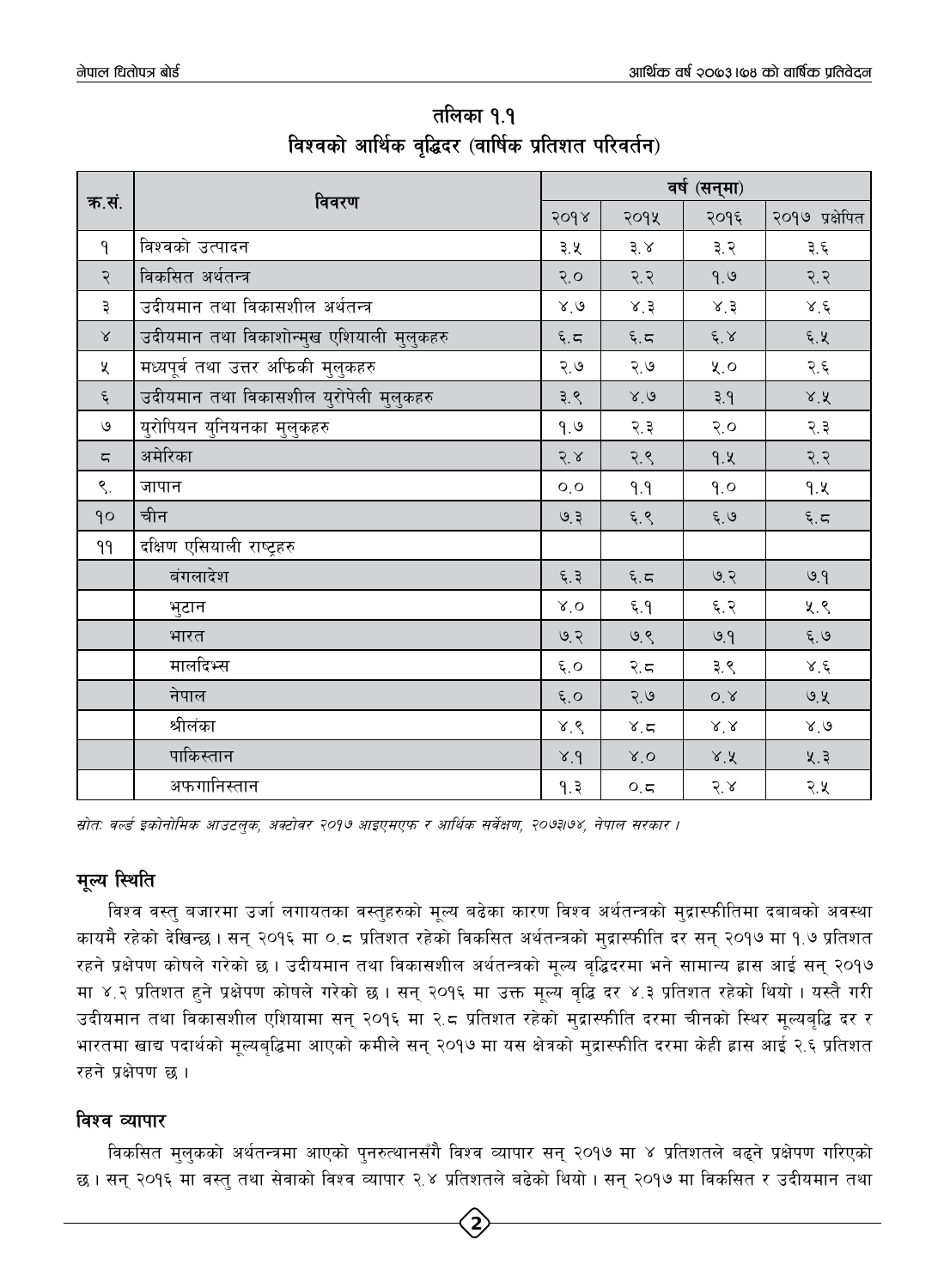विकासशिल अर्थतन्त्रको व्यापारमा आयात र निर्यात दुवैमा वृद्धि हुने देखिएकोमा आयातको वृद्धिदर निर्यातको तुलनामा उच्च रहने अनमान कोषको छ।

खासगरी विकसित मुलुकको आर्थिक गतिविधिमा आएको पुनरुत्थानका साथै विश्व उत्पादनमा बढी हिस्सा भएका उदीयमान तथा विकासशील अर्थतन्त्रमा देखिएको सकारात्मक आर्थिक वृद्धिदरका कारण विश्व अर्थतन्त्र सन् २०१७ मा सीमान्त दरले बढ्ने प्रक्षेपण मुद्रा कोषले गरेको छ।

#### १.२ नेपालको समष्टिगत आर्थिक अवस्था

आर्थिक वर्ष २०७३।७४ मा नेपालको समग्र आर्थिक गतिविधिमा उत्साहजनक विस्तार आएको छ । २०७२ वैशाख महिनामा आएको भकम्पको प्रभाव र सीमा नाका अवरोधका कारण गत आर्थिक वर्षमा शन्य बद्धि आएको नेपालको अर्थतन्त्र समीक्षा वर्षमा निकै अनुकुल मौसमले गर्दा कृषि क्षेत्रको उत्पादनमा भएको बढोत्तरी, लोडसेडिङ्ग हट्नु, बन्द हडताल जस्ता गतिविधिमा आएको केही कमीका कारण समीक्षा वर्षमा अर्थतन्त्रमा उत्साहजनक अवस्था देखिएको हो । त्यस्तै गरी मौद्रिक तथा वित्तीय क्षेत्र र सरकारी वित्तको स्थिति सकारात्मक रहेको छ भने बाह्य क्षेत्रको स्थिति मिश्रित रहेको छ।

#### यथार्थ क्षेत्र र मूल्य

केन्द्रीय तथ्याङ्ग विभागबाट प्रकाशित नेशनल एकाउण्ट्स तथ्यांक अनुसार आर्थिक वर्ष २०७३।७४ मा नेपालको कुल गार्हस्थ उत्पादन (आधारभूत मूल्यमा) वृद्धिदर ६.९४ प्रतिशत रहने अनुमान गरिएको छ, जुन आ.व. २०५०।५१ यताकै उच्च वृद्धि हो । गत आर्थिक वर्ष उक्त वृद्धिदर शुन्य अवस्था (०.०१ प्रतिशत) मा रहेको थियो । २०७३।७४ को औषत बुद्धिलाई दुई वर्षको औषत गर्दा वार्षिक ३.५ प्रतिशतको बद्धि हुने देखिन्छ । समीक्षा वर्षमा कृषि क्षेत्र र गैर कृषि क्षेत्रको वद्धिदर क्रमश: ५.२९ प्रतिशत र ७.७४ प्रतिशत रहको अनुमान केन्द्रीय तथ्याङ्ग विभागले गरेको छ । गत वर्ष कृषि क्षेत्रको वृद्धिदर ०.०१ प्रतिशतले ऋणात्मक रहेको र गैर कृषि क्षेत्रको वृद्धिदर ०.०३ प्रतिशत रहेको थियो। समीक्षा वर्षमा गैर कृषि क्षेत्रमा पनि सेवा र उद्योग क्षेत्रको उत्पादन कमशः ६.९० प्रतिशत र १०.९७ प्रतिशतले बढेको अनुमान छ । उद्योग क्षेत्रमा उत्पादमूलक उद्योगको वृद्धिदर ९.७ प्रतिशतले भएको अनुमान छ । अघिल्लो वर्ष उक्त वृद्धिदर ८ प्रतिशतले ऋणात्मक रहेको थियो ।

त्यस्तै आर्थिक वर्ष २०७२।७३ मा सेवा क्षेत्रमा पर्ने होटल तथा रेष्ट्रेन्टको वृद्धिदर ९.६८ प्रतिशतले ऋणात्मक रहेकोमा समीक्षा वर्षमा ७.०९ प्रतिशतको उच्च वृद्धिदर देखिएको छ । समीक्षा वर्षमा इन्धन तथा कच्चा पदार्थको पर्याप्त आपूर्ति, लोड सेडिङ्ग हट्नु, बन्द, हड्ताल जस्ता गतिविधिमा कमी आई औद्योगिक वातावरण अनुकूल हुनु, पर्यटकको आगमनमा वृद्धि, आन्तरिक पर्यटनमा सुधार लगायतका कारणले यी क्षेत्रहरुमा उत्साहजनक वृद्धि देखिएको हो । आर्थिक वर्ष २०७२।७३ मा ८.५५ प्रतिशत वृद्धिदर रहेको वित्तीय मध्यस्थता क्षेत्रको वृद्धि समीक्षा वर्षमा ६.७२ प्रतिशत मात्र रहने प्रारम्भिक अनुमान छ । कुल गार्हस्थ उत्पादनमा कृषि क्षेत्रको योगदान २९.३७ प्रतिशत र गैर कृषि क्षेत्रको योगदान ७०.६३ प्रतिशत रहेको अनमान छ । पछिल्लो समय अर्थतन्त्रमा कृषि क्षेत्रको योगदान घटुदो र गैर कृषि क्षेत्रको योगदान बढ्दो क्रममा रहेका कारण नेपालको अर्थतन्त्रमा विस्तारै संरचनात्मक परिवर्तन देखिएको छ । गैर कृषि क्षेत्रमा पनि सेवा क्षेत्रको विस्तार उच्च रहेको छ ।

समीक्षा वर्षमा जनसंख्या वृद्धिदरको तुलनामा जिडिपिको वृद्धिदर उच्च भएसँगै प्रति व्यक्ति आयमा वृद्धि आएको छ। समीक्षा वर्षमा जिडिपिसँगको कुल गार्हस्थ बचत अनुपातमा समेत वृद्धि देखिएको छ भने जिडिपिसँगको उपभोग अनुपातमा भने गत आर्थिक वर्षको तलनामा केही कमी आएको छ । आर्थिक वर्ष २०७३।७४ मा कल गार्हस्थ उत्पादनमा कुल स्थिर पुँजी निर्माणको अंश गत आर्थिक वर्षको तुलनामा वृद्धि हुने अनुमान रहेको छ ।

विगत वर्षको उच्च मूल्य बृद्धिको आधार, कृषि उत्पादनमा वृद्धि र समग्र आपूर्ति व्यवस्थामा भएका सुधारका कारण आर्थिक वर्ष २०७३।७४ को मुद्रास्फीति दर केही वर्ष यताकै न्यून ५.१ प्रतिशत रहको छ। अघिल्लो वर्ष उक्त मुद्रास्फीति दर ९.७ प्रतिशत रहेको थियो ।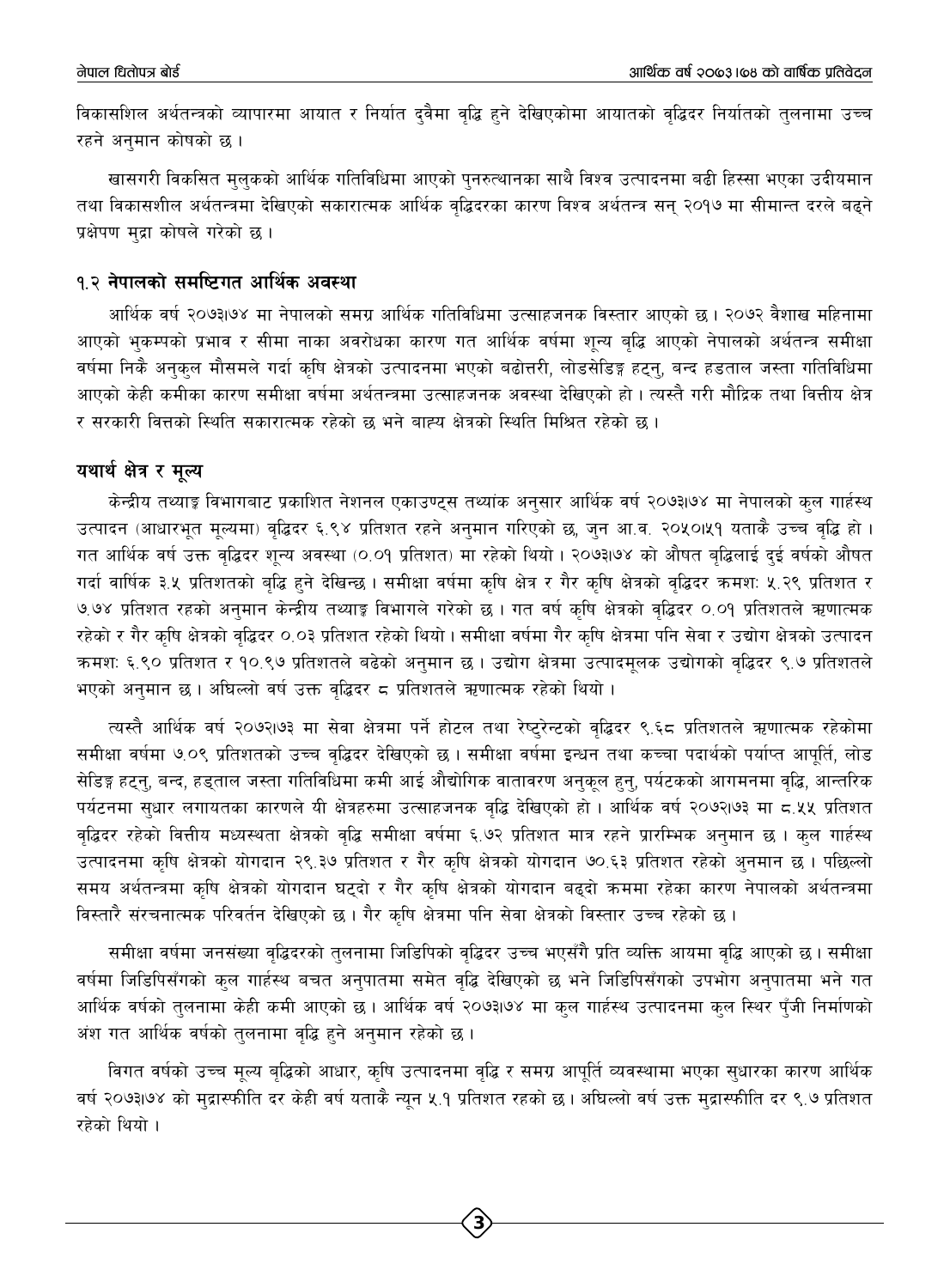### मौद्रिक तथा वित्तीय क्षेत्र

समीक्षा वर्षमा प्रमुख मौद्रिक योगाङ्कहरु वाञ्छित सीमाभित्र नै रहेका छन् भने वित्तीय परिसूचकहरु सकारात्मक रहेका छन्। समीक्षा अवधिमा विस्तुत मुद्राप्रदाय र संकुचित मुद्राप्रदायको वृद्धि क्रमश: १४ प्रतिशत र १६ प्रतिशत रहने अनुमान छ जुन अधिल्लो वर्ष क्रमश: १८.५ प्रतिशत र १९.५ प्रतिशत रहेको थियो । यस्तै, आर्थिक वर्ष २०७२।७३ को तुलनामा समीक्षा वर्षमा निजी क्षेत्रतर्फ भएको कर्जा प्रवाह तथा वित्तीय क्षेत्रको निक्षेपको वद्धिदरमा केही गिरावट आई क्रमश: २० प्रतिशत र १६.६ प्रतिशत रहने अनुमान छ। अधिल्लो वर्ष उक्त वृद्धिदर क्रमश: २३.२ प्रतिशत र १९.८ प्रतिशत रहेको थियो।

आर्थिक गतिविधिमा विस्तार आएतापनि बैंक तथा वित्तीय संस्थाहरुले हकप्रद, थप निष्काशन र बोनस सेयरमार्फत् नेपाल राष्ट बैंकको निर्देशन बमोजिमको पँजी बद्धि गरेसँगै सचिकत सेयरको आपर्तिमा भएको बद्धि र सो अनुसार मागमा बद्धि नहन, वित्तीय बजारमा रहेको तरलता समस्या तथा ब्याजदर बुद्धिका कारण धितोपत्रको दोस्रो बजारमा नेप्से सुचकांकमा केही ह्रास आएको छ । आ.व. २०७२।७३ को अन्त्यमा १७१८.१५ विन्दमा रहेको नेप्से सूचकांक आ.व. २०७३।७४ को अन्त्यमा ७.८९ प्रतिशतले घटेर १५८२.६७ विन्दु कायम भएको छ । प्राथमिक बजारमा संरचनात्मक सुधार हुने गरी बोर्डले ASBA प्रणाली भित्र भित्र्याएसँगै प्राथमिक बजारमा सर्वसाधारणको आकर्षण बढेको छ । यस अवधिमा प्राथमिक बजारमार्फतुको पँजी परिचालनमा दुइ गुणाभन्दा बढीले बृद्धि आई ५९ अर्व ३९ करोडको पुँजी परिचालन भएको छ जुन आघिल्लो आ.व.मा १८ अर्व ९९ करोड रहेको थियो ।

## सरकारी वित्त क्षेत्र

गत वर्षको तुलनामा समीक्षा वर्षमा सरकारी वित्त क्षेत्रको स्थिति सकारात्मक देखिएको छ । समीक्षा वर्षमा राजस्वमा २०.२ प्रतिशतले वृद्धि भएको अनुमान गरिएको छ भने चाल् खर्च र पुँजीगत खर्चमा क्रमश: ५१.३० प्रतिशत र ११२.६० प्रतिशतले वृद्धि भएको अनुमान छ । अधिल्लो वर्ष उक्त खर्चहरुको वृद्धिदर कमश: ९.४ प्रतिशत र ३८.७ प्रतिशत मात्र रहेको थियो । गत वर्ष सीमा अवरोधका कारणले खर्च त्यति हुन नसकेकोमा समीक्षा वर्षमा सो अवरोध हटेकोले खर्चमा असाधारण बृद्धि भएको हो । आ.व. २०७३।७४ मा नगद प्रवाहमा आधारित बजेट घाटा रु. १२५ अर्व ६१ करोड रहेको छ जुन अघिल्लो आ.व. मा रु. ४९ अर्व 5३ करोड रहेको थियो । गत आ.व.मा कुल गार्हस्थ उत्पादनसँग बजेट घाटाको अनुपात १.७ प्रतिशत रहेकोमा यस आ.व. मा वद्धि भई ४.८ प्रतिशत पुगेको छ । संघीयतामा तीन तहका सरकारको लागि संरचना व्यवस्थापनमा ठुलो स्रोतको आवश्यकता पर्ने र पुर्ननिर्माण तथा नवनिर्माणको लागि समेत स्रोत परिचालन गर्नुपर्ने हुँदा आगामी वर्षमा बजेट घाटा थप वृद्धि हुन सक्ने देखिन्छ ।

### बाह्य क्षेत्र

आर्थिक वर्ष २०७३।७४ मा बाहय क्षेत्रको स्थिति मिश्रित रहेको छ । गत आर्थिक वर्ष २४.९ प्रतिशतले ह्रास आएको कुल वस्त् निर्यातमा समीक्षा वर्षमा १२.८ प्रतिशतले वृद्धि भएको छ । यस्तै गत वर्ष १३.९ प्रतिशतले घटेको कुल वस्त् आयातमा समीक्षा वर्षमा ४४.२० प्रतिशतले वृद्धि आएको छ । आयातको वृद्धिदरको तुलनामा निर्यातको वृद्धिदर धेरै न्यून रहेको अवस्था छ । साथै समीक्षा वर्षमा विप्रेषण आप्रवाहको वृद्धिदरमा केही सुस्तता आएको छ । आर्थिक वर्ष २०७३।७४ मा यस्तो वृद्धिदर ५.१ प्रतिशत मात्र रहेको छ जुन अघिल्लो वर्ष ७.७ प्रतिशत रहेको थियो । यसरी आयातमा भएको वृद्धि र विप्रेषणमा आएको सुस्तताका कारण गत आर्थिक वर्षको तुलनामा समीक्षा वर्षको सोधनान्तर स्थिति घटेर रु. ८२ अर्ब १५ करोडले बचत भएको र चाल् खाता १० अर्ब १३ करोडले घाटामा रहेको छ। यसबाट विदेशी मुद्रा सञ्चितिमा समेत ह्रास आई करिब ११.४ महिनाको वस्त् तथा सेवाको आयात धान्न सक्ने क्षमता रहेको छ, जुन अघिल्लो वर्ष करिब १४ महिनाको लागि रहेको थियो । नेपालको समष्टिगत आर्थिक अवस्थाको संक्षिप्त स्वरुप तालिका १.२ मा प्रस्तुत गरिएको छ।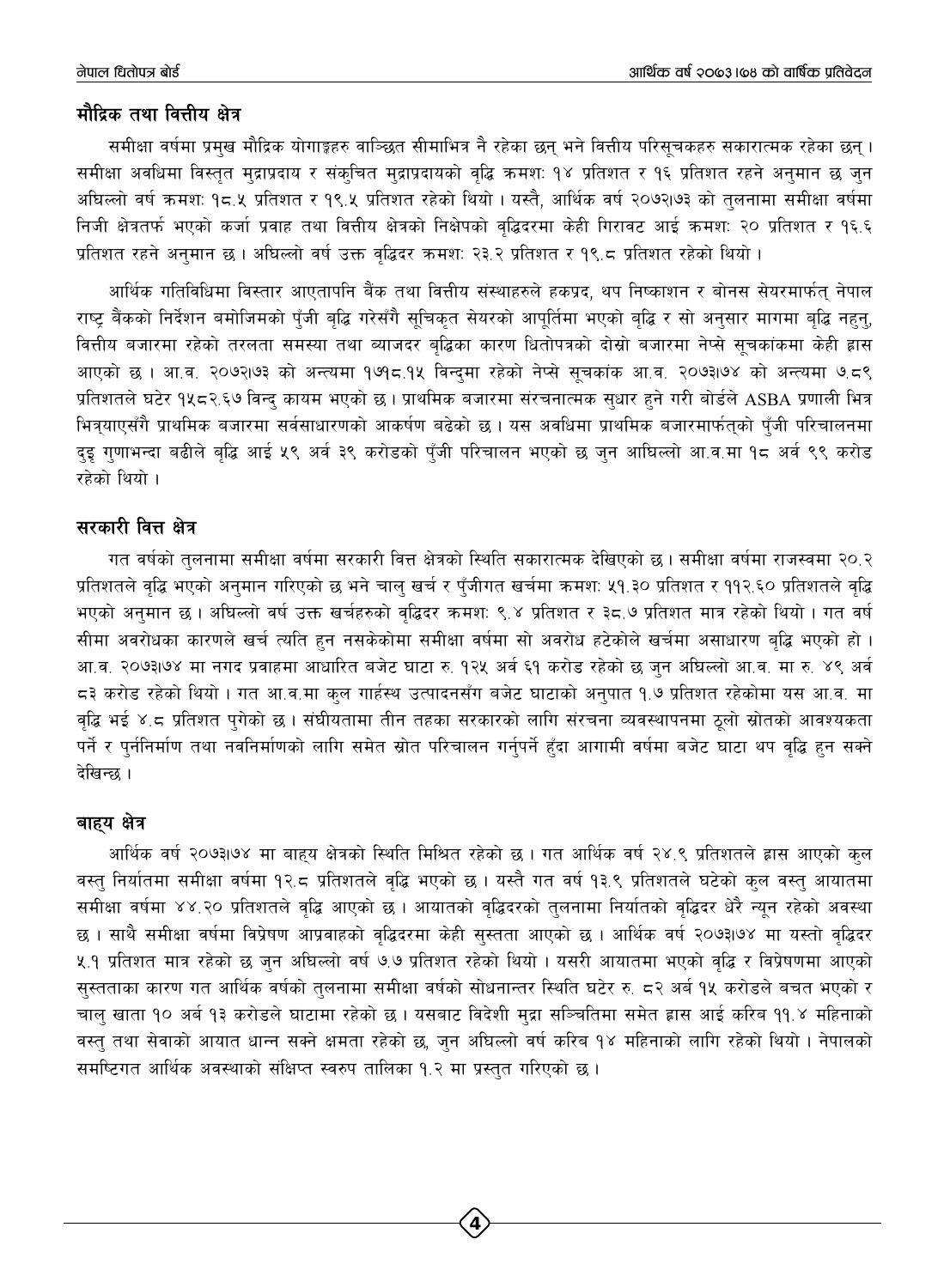|              |                                                                    |             | आर्थिक वर्ष            |                    |           |  |
|--------------|--------------------------------------------------------------------|-------------|------------------------|--------------------|-----------|--|
| क.सं.        | विवरण                                                              | इकाई        | २०७१।७२                | २०७२।७३            | २०७३।७४   |  |
|              | यथार्थ क्षेत्र र मूल्य                                             |             |                        |                    |           |  |
|              | क) यथार्थ आर्थिक बृद्धि                                            | प्रतिशत     | २.९७                   | $\xi$ . $\xi \chi$ | O.O       |  |
|              | कृषि                                                               | प्रतिशत     | १.१२                   | $-.09$             | ५.३२      |  |
|              | गैर कृषि                                                           |             |                        |                    |           |  |
|              | उद्योग                                                             | प्रतिशत     | 9.82                   | -६.४५              | 90.89     |  |
|              | सेवा                                                               | प्रतिशत     | 8.53                   | २.०६               | $\xi$ .९० |  |
| $\mathsf{P}$ | ख) प्रति व्यक्ति कुल राष्ट्रिय आय                                  | अमेरिकी डलर | ಅಅದ                    | ७५७                | द६२       |  |
|              | ग) कूल उपभोग ∕ जिडिपी अनुपात                                       | प्रतिशत     | 80.50                  | ९६.२०              | ದಳಿ. ಅಂ   |  |
|              | घ) कूल गार्हस्थ बचत ∕ जिडिपी अनुपात                                | प्रतिशत     | 8.80                   | ३.८ $\circ$        | 90,30     |  |
|              | ङ) कूल राष्ट्रिय बचत ∕ जिडिपी अनुपात                               | प्रतिशत     | 88.90                  | 80,00              | 83.50     |  |
|              | च) कूल स्थिर पुँजी लगानी ∕िजडिपी अनुपात                            | प्रतिशत     | ५.२०                   | ७.१०               | ७.३०      |  |
|              | छ) मूल्य बृद्धि (मुद्रा स्फीति) औषत वार्षिक                        | प्रतिशत     | ७.२०                   | 8.80               | ५.९०      |  |
|              | मौद्रिक एवं वित्तीय क्षेत्र                                        |             |                        |                    |           |  |
|              | (क) संकुचित मुद्रा प्रदाय (M1)                                     | प्रतिशत     | 98.90                  | १८.५०              | 98.0      |  |
|              | (ख) विस्तृत मुद्रा प्रदाय (M2)                                     | प्रतिशत     | 99.90                  | १९.५०              | 95.0      |  |
| २            | (ग) निजी क्षेत्रको कर्जा वृद्धि                                    | प्रतिशत     | $d\delta$ . $\delta$ o | २३.२०              | 50.0      |  |
|              | (घ) कुल निक्षेप बृद्धि                                             | प्रतिशत     | 50.0                   | 99.50              | 95.59     |  |
|              | (ङ) पुँजीबजार: नेप्से परिसूचक                                      | प्रतिशत     | ९६१.२३                 | १७१८.१५            | १५८२.६७   |  |
|              | सरकारी वित्त क्षेत्र                                               |             |                        |                    |           |  |
|              | (क)राजस्व वृद्धि                                                   | प्रतिशत     | १३.८०                  | 95.90              | २०.२०     |  |
| ३            | (ख)सरकारी खर्च बृद्धि                                              | प्रतिशत     | २२.२०                  | १३.१०              | ५५.७०     |  |
|              | (ग) बजेट घाटा (नगद प्रवाहमा आधारित)                                | रु.अर्ब     | 88.55                  | 88.53              | १२५.६१    |  |
|              | (घ) कुल तिर्न बाँकी ऋण                                             | रु अर्ब     | 888.60                 | ६२७.८०             | ६२४.५०    |  |
|              | वाह्य क्षेत्र (वैदेशिक व्यापार र भुक्तानी)                         |             |                        |                    |           |  |
|              | (क) निर्यात वृद्धि                                                 | प्रतिशत     | $-9.30$                | $-99.50$           | 9२.००     |  |
|              | निर्यात/जिडिपी अनुपात                                              | प्रतिशत     | $8'$ OO                | ३.१०               | 3.00      |  |
|              | (ख) आयात वृद्धि                                                    | प्रतिशत     | 5.80                   | $-0.90$            | २५.७०     |  |
|              | आयात ∕ जिडिपी अनुपात                                               | प्रतिशत     | ३६.४०                  | $38^{\circ}$ .80   | 30.80     |  |
|              | (ग) निर्यात ∕ आयात अनुपात                                          | प्रतिशत     | 99                     | 9.90               | 5.90      |  |
| $\propto$    | (घ) व्यापार घाटा बृद्धि                                            | प्रतिशत     | 90.5                   | २.०                | २७.०      |  |
|              | व्यापार घाटा /जिडिपी अनुपात                                        | प्रतिशत     | $-35^{\circ}$          | -३१.३              | $-38.8$   |  |
|              | (ङ) टर्म्स अफ ट्रेड (औषत परिवर्तन)                                 | प्रतिशत     | 92.5                   | २२.२               | 8.9       |  |
|              | (च) चालु खाता सन्तुलन                                              | रु. अर्ब    | 905.3                  | $680^{\circ}$      | 90.9      |  |
|              | (छ) शोधनान्तर वचत                                                  | रु. अर्ब    | 988.0                  | 959.0              | 5.97      |  |
|              | (ज) विदेशी मुद्रा संचिति (वस्तु तथा सेवा आयात धान्न पुग्ने) क्षमता | महिना       | 99.99                  | 98.09              | 99.55     |  |

# तालिका १.२: नेपालको समष्टिगत आर्थिक अवस्था

म्रोतः आर्थिक सर्वेक्षण, २०७३७४, अर्थ मन्त्रालय र नेपाल राष्ट्र बैंकको तथ्याङ्गमा आधारित ।

समीक्षा वर्षमा विशेष कारणले नेपालको आर्थिक बृद्धि उल्लेख्य रहेतापनि उच्च, दिगो, फराकिलो र समावेशी आर्थिक बृद्धि दर कायम राख्ने मुख्य चुनौती रहेको छ । यस्तो आर्थिक वृद्धि मार्फत् गरिबी, असमानता, बेरोजगारी तथा परनिर्भरता न्यून गरी २०२२ मा विकासोन्मुख स्तर र दिगो विकास लक्ष्य हासिल गर्दै सन् २०३० सम्म मध्यम आय मुलुकको स्तरमा पुग्ने कार्य अफ निकै चुनौतिपूर्ण छ भने संघीय शासन प्रणाली अनुरुप आवश्यक पूर्वाधारहरु तयार गर्न र स्रोत तथा साधनको प्रभावकारी बाँडफाँड तथा परिचालनको आधारहरु तयार गरी आर्थिक विकाससहितको समष्टिगत आर्थिक स्थायित्व कायम गर्न चुनौतिपूर्ण छ।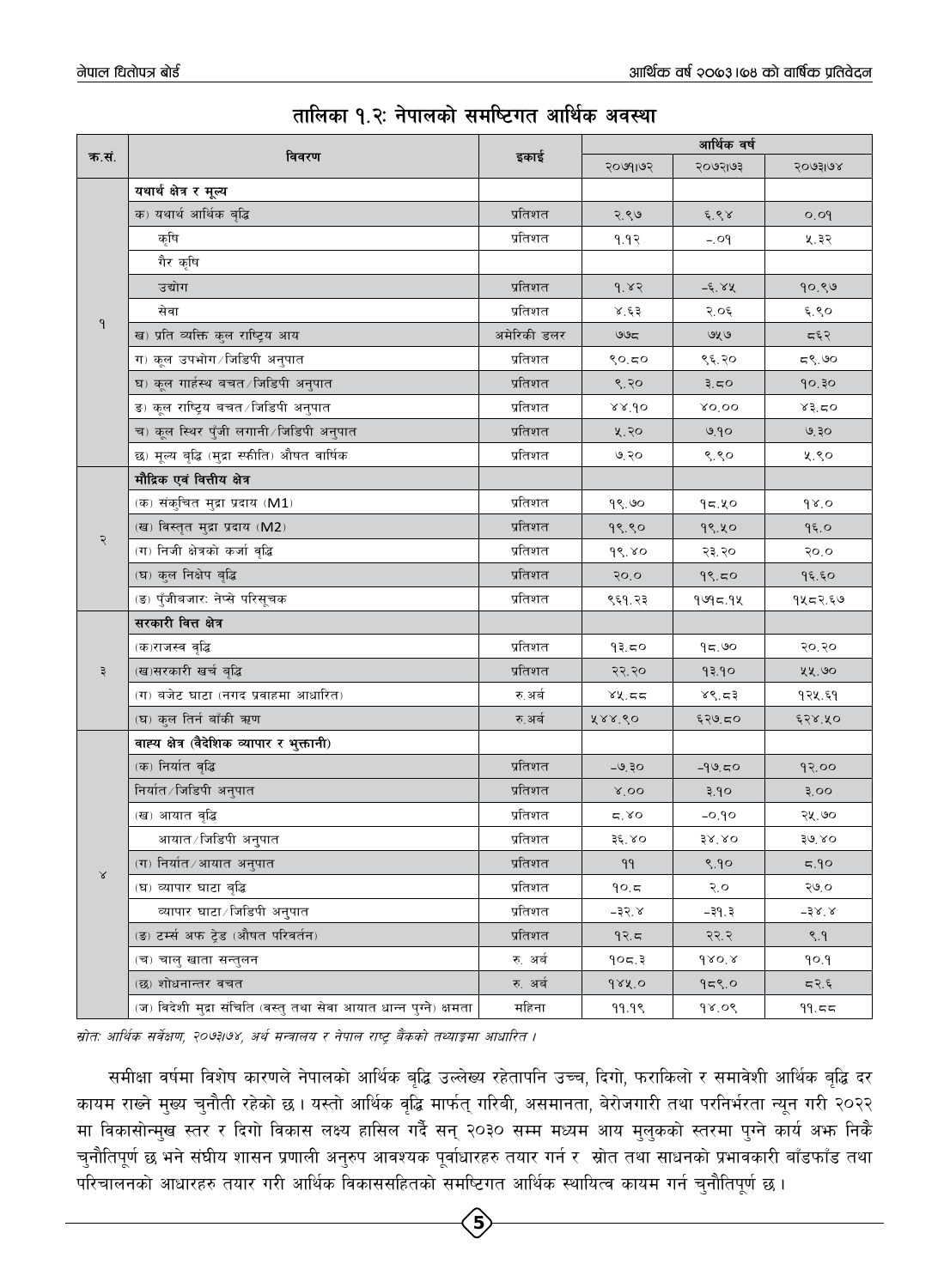# **भाग २** धितोपञ्र बजारको स्थिति

### २.१ विश्व धितोपत्र बजार

सन् २०१७ को मध्यसम्म विश्व धितोपत्र बजारको स्थिति मिश्रित देखिएको छ । विश्व बजार पँजीकरणमा बढी हिस्सा ओगटेको अमेरिकी क्षेत्रको धितोपत्र बजारमा आएको उत्साहजनक वृद्धिका कारण विश्व धितोपत्र बजारको बजार पुँजीकरणमा उल्लेखनीय वृद्धि भएको छ भने कारोबार संख्यामा बढी हिस्सा ओगटेको एशिया प्यासिफिक क्षेत्रमा आएको गिरावटसँगै कारोबार संख्या तथा कारोबार रकम दवैमा ह्रास आएको छ ।

अमेरिकाको न्यूर्योक स्टक एक्सचेन्जको NYSE Composite Index सन् २०१७ को जुनमा करिब ६ प्रतिशतले वृद्धि भई ११,७६१.७० विन्दु पुगेको छ जुन सन् २०१६ डिसेम्बरमा ११,०५६.८९ विन्दु रहेको थियो । त्यस्तै लण्डन स्टक एक्सचेन्जमा सूचिकृत उच्च पुँजी भएका १०० कम्पनीहरुको सेयर मूल्यको आधारमा गणना गरिने FTSE100 मा पनि करिब २ प्रतिशतको वृद्धि आई ७,३१२.७२ विन्द् प्गेको छ । सन् २०१६ डिसेम्बरमा उक्त सूचकांक ७,१४२.८३ विन्द् रहेको थियो । जापानको टोकियो स्टक एक्सचेन्जमा सुचिकृत उच्च रेटिङ्ग भएका २२५ कम्पनीहरुको आधारमा गणना गरिने Nikkei 225 मा करिब ५ प्रतिशतले वृद्धि आएको छ। सन् २०१६ डिसेम्बरमा १९,११४.३७ बिन्द् रहेको मूल्यमा आधारित उक्त सूचकांक (Price Weighted Index) सन् २०१७ जुनमा २०,०३३ ४३ बिन्दु पुगेको छ । चीनको सांघाई स्टक एक्सचेन्जमा क र ख वर्गमा सूचिकृत कम्पनीहरुको सेयर मूल्यको आधारमा गणना गरिने Shanghai Composite Index मा सन् २०१७ को जुलाईमा करिब ३ प्रतिशतले वृद्धि आई ३,१९२.४२ विन्दु पुगेको छ । उक्त सूचकांक सन् २०१६ डिसेम्बरमा ३,१०३.६४ विन्दु रहेको थियो । भारतमा बम्बई स्टक एक्सचेन्जमा सुचिकत उच्च स्तरका ५०० कम्पनीको सेयर मुल्यलाई आधार बनाई गणना गरिने S&P BSE 500 Index मा सन् २०१७ जुनमा करिब २ प्रतिशतले वृद्धि आई १३,२०७.७८ विन्द् पुगेको छ जुन सन् २०१६ डिसेम्बरमा १०,७८१.३७ विन्दु रहेको थियो । यसरी विश्वका केही प्रमुख धितोपत्र बजारका सुचकांकहरुमा वृद्धि देखिएको छ । विश्वका केही प्रमुख धितोपत्र बजारको सूचकांकको अवस्था तालिका २.१ मा प्रस्तुत गरिएको छ।

| क.सं. | सूचकांक                  | आधार विन्दु   | सन् २०१६<br>डिसेम्बर | सन् २०१७ जुन | परिवर्तन प्रतिशत |
|-------|--------------------------|---------------|----------------------|--------------|------------------|
|       | NYSE Composite Index     | ५,०००         | ११,०५६.८९            | ११,७६१.७०    | ६.३७             |
|       | <b>FTSE100</b>           | 9,000         | ७,१४२.८३             | ७,३१२.७२     | २.३८             |
|       | Nikkei 225               | २२५ (Divisor) | १९,११४.३७            | २०,०३३.४३    | 8.5              |
| Χ     | Shanghai Composite Index | 900           | ३,१०३.६३             | ३,१९२.४२     | २.८६             |
|       | S&P BSE 500 Index        | 9,000         | 90,959.39            | १३,२०७.७८    | २.२५             |

तालिका २.१ विश्वका केही प्रमुख धितोपत्र बजारको सुचकांक

स्रोत: ब्लमबर्ग ।

सन् २०१७ जुनको अन्त्यमा World Federation of Exchanges, WFE ले प्रकाशन गरेको तथ्याङ्क अनुसार विश्व धितोपत्र बजारको कुल बजार पुँजीकरणमा ७.८ प्रतिशतले वृद्धि आई ७८.२९ टि्लियन डलर पुगेको छ जुन सन् २०१६ डिसेम्बरमा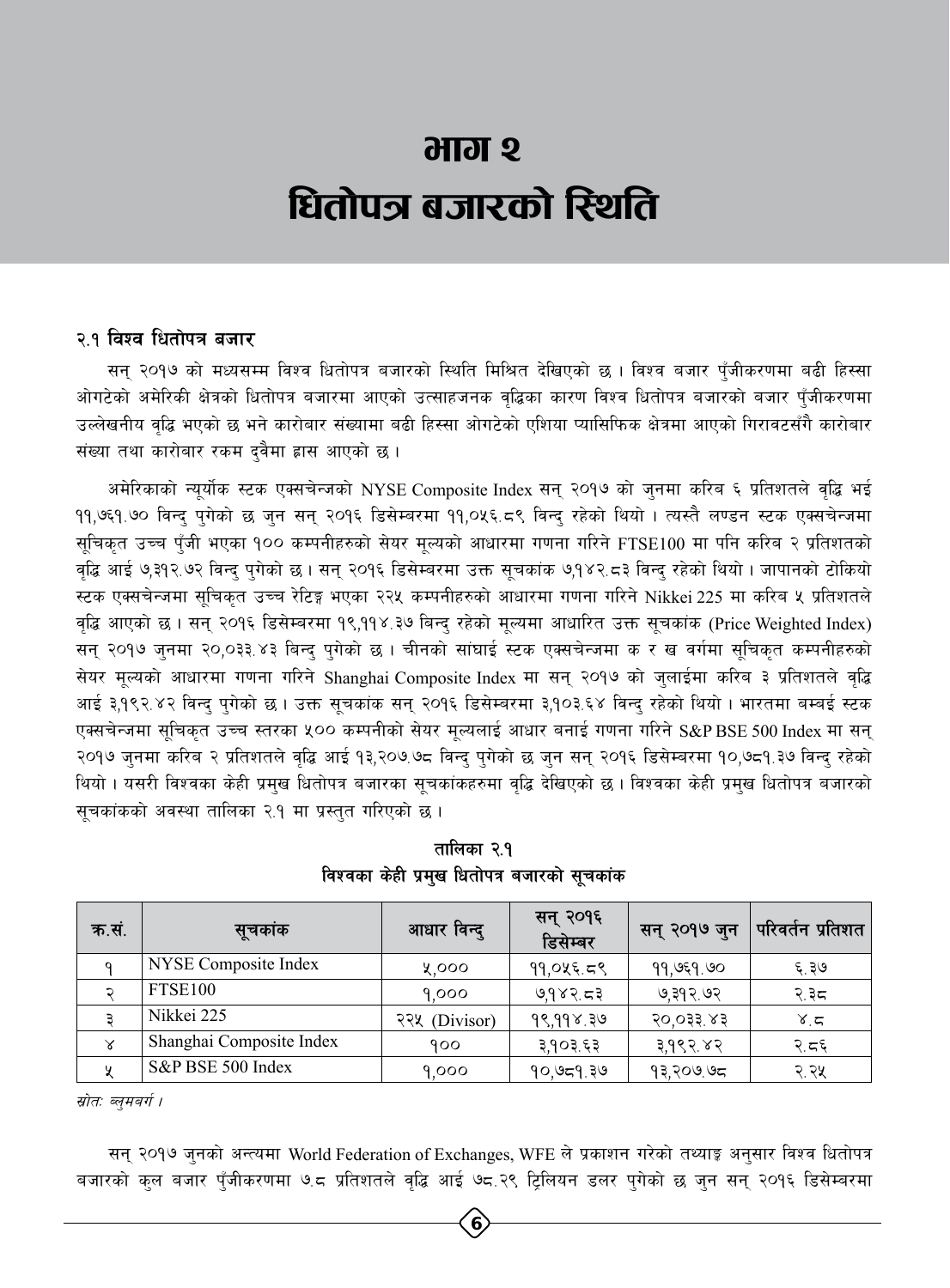७२.६४ टिलियन डलर रहेको थियो । WFE को तथ्याङ्क अनुसार विश्व धितोपत्र बजारको पँजीकरणमा अमेरिकी क्षेत्रका धितोपत्र बजारको हिस्सा बढी रहेको छ । उक्त बजार पँजीकरण समीक्षा वर्षमा ५.७ प्रतिशतले वद्धि भएको छ भने एशिया प्यासिफिक क्षेत्र र युरोपियन, मध्य एशिया तथा अफ्रिकन क्षेत्र (Europe, Middle East Asia and African, EMEA) का धितोपत्र बजारको पुँजीकरणमा क्रमश: ८.८ प्रतिशत र १०.३ प्रतिशतले वृद्धि आएको छ ।

कारोबार संख्या र रकममा बढी हिस्सा भएको एशिया प्यासिफिक क्षेत्रमा ऋमश: ९.५ प्रतिशत र ३.५ प्रतिशतले कमी आई समीक्षा वर्षमा विश्व धितोपत्र बजारको समग्र कारोबार संख्या र रकममा क्रमशः १.५ प्रतिशत र ४.७ प्रतिशतको गिरावट आएको छ । समीक्षा वर्षमा EMEA क्षेत्रको धितोपत्र बजारको कारोबार संख्या र रकममा भने क्रमश: १३.१ प्रतिशत र ९.३ प्रतिशतले वृद्धि आएको छ ।

समीक्षा अवधिमा विश्व धितोपत्र बजारमा सुचिकृत कम्पनीको संख्यामा ०.३ प्रतिशतले वृद्धि आएको छ । अमेरिकी तथा EMEA क्षेत्रको सूचिकृत कम्पनीको संख्यामा क्रमश: ०.१ प्रतिशत र २.१ प्रतिशतले कमी आएको यस वर्ष विश्वमै सूचिकृत कम्पनीको संख्यामा बढी हिस्सा ओगटने एशिया प्यासिफिक क्षेत्रमा १.४ प्रतिशतले वद्धि भएको छ।

यसरी विश्व धितोपत्र बजारको विभिन्न परिसूचकहरुको आधारमा समीक्षा अवधिमा विश्व धितोपत्र बजार मिश्रित रहेको देखिन्छ । सार्क क्षेत्रको धितोपत्र बजार तालिका २.२ मा प्रस्तुत गरिएको छ ।

| परिसूचकहरु                              | एकाई                     | भारत**    | नेपाल        | भुटान         | पाकिस्तान | श्रीलङ्का        | बंगलादेश | मालदिभ्स      | अफगा<br>निस्तान |
|-----------------------------------------|--------------------------|-----------|--------------|---------------|-----------|------------------|----------|---------------|-----------------|
| प्राथमिक निष्काशन रकम                   | अमेरिकी डलर,<br>दश लाखमा | ९,१४२.२९  | ५४८.३८       |               | ७८.८९     | ५४८.२९           | 995.95   | *             |                 |
| सूचिकृत कम्पनी                          | संख्या                   | ७,६५३     | २०८          | २१            | ५५९       | २९५              | २९४      | ٩o            |                 |
| स्टक एक्सचेन्ज                          | संख्या                   | 8.00      | $\mathsf{P}$ | 9.00          | 9.00      | 9.00             | 5.00     | 9.00          |                 |
| वार्षिक कारोबार रकम                     | अमेरिकी डलर,<br>दश लाखमा | द९१,७६२   | १८९२.९३      | 8.83          | *         | १,२१४            | १५,१३२   | *             |                 |
| औसत दैनिक कारोबार रकम                   | अमेरिकी डलर,<br>दश लाखमा | 8,988,85  | 5.33         | $\frac{1}{2}$ | 928.29    | ५.०६             | ६२.७९    | $\frac{1}{2}$ |                 |
| कारोबार दिन                             | दिन                      | १८६       | २३०          | *             | *         | २४०              | 586      | *             | *               |
| बजार पुँजीकरण                           | अमेरिकी डलर,<br>दश लाखमा | ३,५५४,७१३ | १७१४३.६६     | 380           | ७३,६३८    | 95,589           | 83,800   | $\frac{1}{2}$ |                 |
| कारोबार ∕ बजार पुँजीकरण                 | प्रतिशत                  | २५.०९     | 99.08        | 9.88          | $\ast$    | $E^{\prime}$ 8.8 | 38.59    | $\ast$        |                 |
| बजार पुँजीकरण ∕ कुल गाहर्स्थ<br>उत्पादन | प्रतिशत                  | १५८.९६    | 99.88        | 9६.90         | २६.००     | 58.50            | 98.90    | $\frac{1}{2}$ |                 |
| विनिमय दर                               | एक अमेरिकी<br>डलर बराबर  | ६७.८९     | १०८.३१       | ६६.७७         | १०३.०५    | 982.99           | ७६.९४    | $\ast$        |                 |

तालिका २.२ सन् २०१६ मा सार्क क्षेत्रको धितोपत्र बजारको अवस्था

स्रोतः सम्बन्धित नियमन निकाय तथा स्टक एक्सचेन्जको वार्षिक प्रतिवदेनहरु । \* उपलब्ध नभएको \*\* भारतमा BSE र NSE को मात्र तथ्याङ्ग समावेश गरिएको ।

### २.२ नेपालको धितोपत्र बजार

आर्थिक वर्ष २०७३।७४ मा नेपालको धितोपत्र बजारमा बोर्डबाट भएको बजार सुधार तथा विकासका कारण सर्वसाधारणको सहभागितामा बुद्धि भई समग्रमा धितोपत्र बजार उत्साहपूर्वक अगाडि बढिरहेको छ। यस अवधिमा सुचिकुत धितोपत्रको संख्यामा बृद्धि आई धितोपत्रको माग र आपूर्तिबीच सन्तुलन कायम हुन नसक्दा तथा वित्तीय बजारमा समीक्षा वर्षको पहिलो त्रैमासपश्चात् तरलतामा केही संक्चन आएकोले धितोपत्रको दोस्रो बजारमा केही उतारचढाव देखिएको छ । त्यस्तै समीक्षा वर्षमा थप १२ कम्पनी सूचिकृत भएका छन् भने धितोपत्र बजारको ठूलो हिस्सा ओगट्ने बैंक तथा वित्तीय संस्थाबीचको मर्जर र प्राप्तिका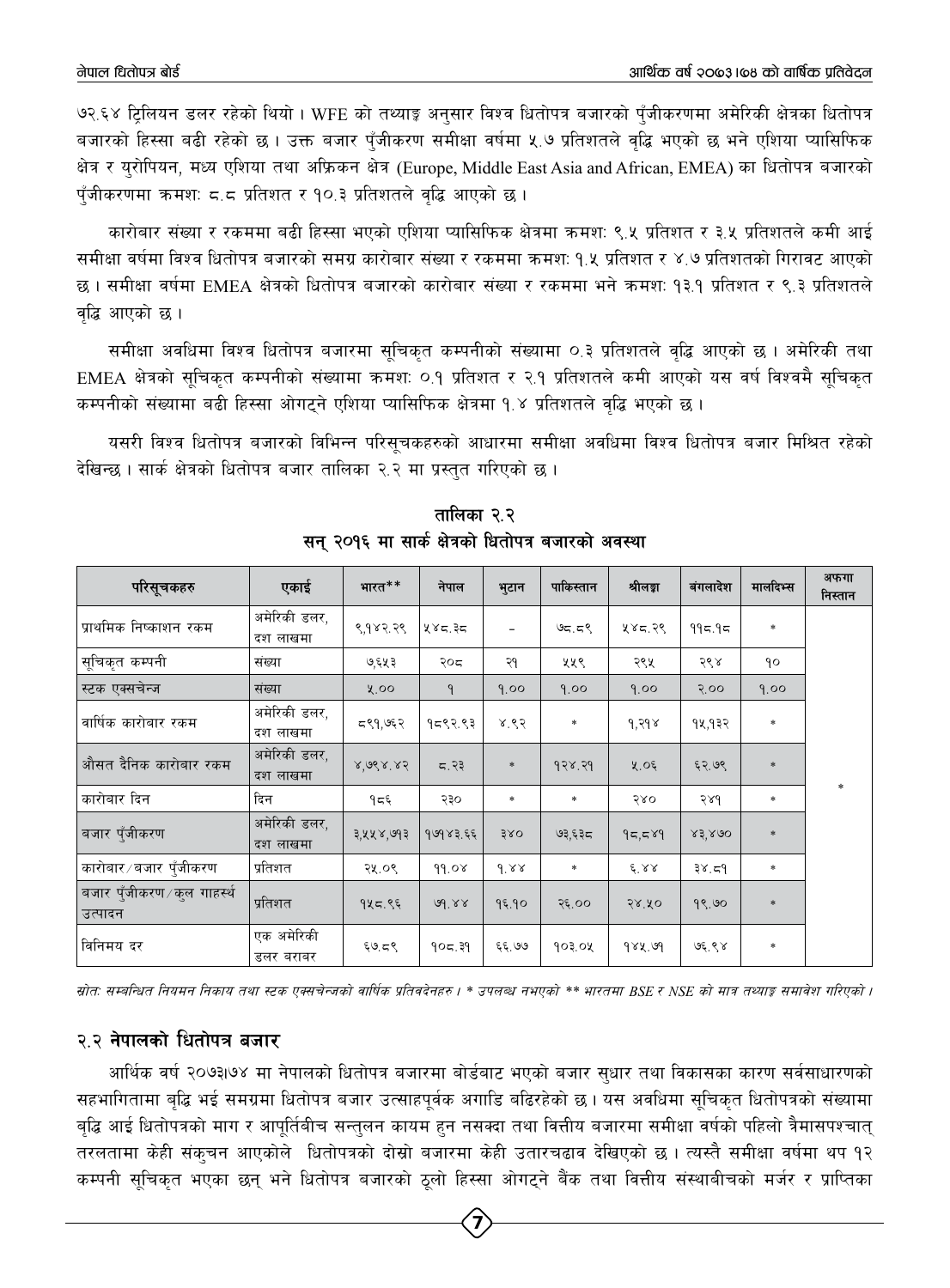कारण समग्रमा सुचिकत संगठित संस्थाहरुको संख्यामा सामान्य गिरावट आएको छ । प्राथमिक बजारमार्फतु पँजी परिचालन गर्ने संगठित संस्थाको संख्या र कल पँजी परिचालन दबैमा बद्धि आएको छ । समीक्षा वर्षको प्राथमिक बजारमा हकप्रद निष्काशन र म्यचुअल फण्ड निष्काशनतर्फ करिब तीन गुणा भन्दा बढीले वृद्धि आएको छ भने दोस्रो बजारतर्फ कारोवार रकम तथा संख्या, फुलोट बजार पँजीकरण बाहेक अन्य परिसूचकमा सामान्य ह्रास आएको छ।

प्राथमिक बजारमा आस्वा प्रणाली कार्यान्वयन भएसँगै यस बजार प्रविधिमैंत्री भएको तथा निष्काशनकर्ता तथा लगानीकर्ता दवैलाई सहज हने गरी बोर्डले प्राथमिक बजारमा संरचनात्मक सुधार गरेका कारण लगानीकर्तासँगै निष्काशनकर्ताको पनि यस बजारप्रति आकर्षण बढदै गएको छ । धितोपत्र बजारमा २०७२ माघदेखि पूर्ण अभौतिकृत धितोपत्रको मात्र कारोवार शुरु भएपश्चात धितोपत्रको कारोवारमा बद्धि देखिएको छ भने बजारको ठलो हिस्सा ओगटने बैंक तथा वित्तीय संस्थाहरुले हकप्रद तथा बोनस सेयरमार्फत पुँजी बुद्धिमा जोड दिएसँगै धितोपत्र आपुर्तिमा आएको बुद्धिका कारण नेप्से परिसूचक तथा बजार पुँजीकरणमा भने केही संकुचन आएको छ। धितोपत्र बजारको संक्षिप्त भूलक तालिका-२.३ मा प्रस्तुत गरिएको छ।

|                                         |             | आर्थिक वर्ष |                  | परिवर्तन प्रतिशत |                  |  |
|-----------------------------------------|-------------|-------------|------------------|------------------|------------------|--|
| विवरण                                   | २०७१ / ७२   | २०७२/७३     | $5003 \times 68$ | २०७२ / ७३        | $5003 \times 68$ |  |
| कुल सार्वजनिक निष्काशन संख्या           | 85.00       | ५५.००       | 909.00           | 98.45            | 53.58            |  |
| कुल सार्वजनिक निष्काशन रकम (रु. अर्बमा) | $dx$ xx     | 95.88       | ५९.३९            | 39.49            | २१२.७४           |  |
| धितोपत्र बजार मार्फत् कुल पुँजी परिचालन |             |             |                  |                  |                  |  |
| (बोनस सेयर समेत)                        | २९.६५       | XO'OR       | 88.98            | ३५.०८।           | १३५.१८           |  |
| सूचिकृत कम्पनीको संख्या                 | २३२.००      | 530.00      | २०८.००           | -0. $\pi$ ६      | $-9.49$          |  |
| सूचिकत कम्पनीको चुक्ता पुँजी            | १५७.५८      | 208.05      | २द९.६०           | 28.80            | 89.88            |  |
| वार्षिक कारोबार रकम (रु अबंमा)          | ६५.४३       | १६४.६५      | २०५.०२           | 9x9.58           | २४.५२            |  |
| कारोबार दिन                             | २१६.००      | २३३.००      | 530.00           | 9.59             | $-9.39$          |  |
| बजार पुँजीकरण (रु. अर्बमा)              | 959.80      | १८९०.१३     | १८५६.८२          | 89.08            | -१.७६            |  |
| <u>फलोट बजार पुँजी</u> करण (रु. अर्बमा) | ३१८.७२      | ६३२.६६      | $\xi$ 89. $\xi$  | ९८.५०            | d.83             |  |
| नेप्से सूचकांक (विन्दुमा)               | ९६१.२३      | 9995.98     | १५८२.६७          | 95.98            | $-9.59$          |  |
| नेप्से फुलोट सूचकांक (विन्दुमा)         | $\xi$ द, ४७ | 92X.89      | 995.98           | द३.१६            | $-9.38$          |  |

तालिका २.३ धितोपत्रको बजारको संक्षिप्त भालक

स्रोतः नेपाल धितोपत्र बोर्ड ।

विगत दुई वर्षमा सूचिकृत धितोपत्रको संख्यामा भएको उल्लेख्य बृद्धि (८२ प्रतिशत) ले धितोपत्रको आपूर्ति बढेको तर सो बमोजिम माग नबढेको, मुद्रा बजारमा तरलताको स्थिति अभ्रै सहज नभएकोले व्याज दरमा चाप पर्न सक्ने जस्ता कारणले आ.व. २०७४।७५ मा धितोपत्रको दोस्रो बजारमा केही प्रभाव पर्न सक्ने देखिन्छ । त्यस्तै, धितोपत्र बजार प्रति सर्वसाधारण जनताको आकर्षण बढदै गइरहेको, दोस्रो बजारको दायरा पनि बढदै गइरहेको, गैर आवासीय नेपालीको लगानी धितोपत्र बजारमा भित्र याउन प्रयास भइरहेको हालको परिप्रेक्ष्यमा कारोवार रकम तथा संख्यामा केही बृद्धि हने अनुमान छ । प्राथमिक बजारतर्फ भने ASBA प्रणालीमार्फत् देशव्यापी रुपमा सार्वजनिक निष्काशन गर्न सक्ने वातावरण तयार भएको, धितोपत्र दर्ता तथा निष्काशन नियमावली, २०७३ ले वास्तविक क्षेत्रका कम्पनीले न्यूनतम १० प्रतिशत सेयर सार्वजनिक निष्काशन गर्न सक्ने तथा प्रिमियम मुल्यमा सेयर जारी गर्न सक्ने प्रोत्साहनमुलक व्यवस्था गरेकोले वास्तविक क्षेत्रका कम्पनीले धितोपत्र बजार मार्फत् पुँजी परिचालन गर्ने देखिएकोले प्राथमिक बजार विस्तार हुने देखिन्छ ।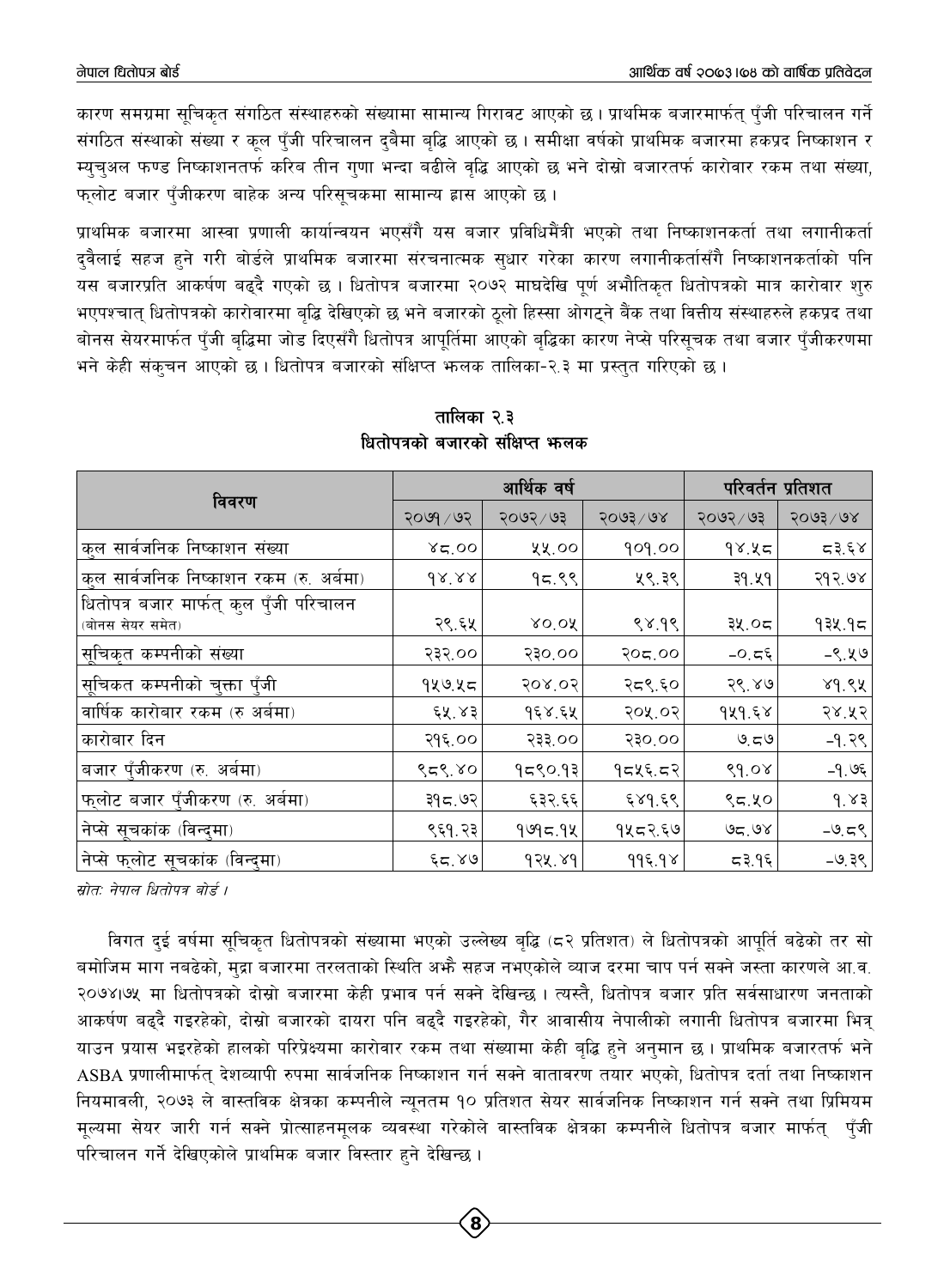कमोडिटि डेरिभेटिभ्स् बजार बोर्डको नियमन दायरामा आएको, बोर्डले संस्थागत परामर्शदाताको रुपमा मर्चेन्ट बैंकरले कार्य गर्न सक्ने गरी मर्चेन्ट बैंकरको कार्यक्षेत्र थपेको तथा लगानीकर्ताहरुलाई लगानीको थप अवसर उपलब्ध गराउन वैकल्पिक लगानीका साधन (Alternative Investment Vehicle) सम्बन्धी नियमावली बनाउने कार्य गरिरहेकोले धितोपत्र बजारमा लगानीको क्षेत्र विस्तार भई बजारमा थप लगानीकर्ताहरु आकर्षित भई धितोपत्र बजारले नयाँ गति लिने देखिन्छ। IOSCO को साधारण सदस्यताका लागि आवश्यक तथा धितोपत्र सम्बन्धी कसूरको अनुसन्धान (Investigation) का लागि धितोपत्र नियमन निकायको लगानीकर्ताको बैंक खातामा पहुँच हुनुपर्ने करालाई मध्यनजर गर्दै बोर्ड र नेपाल राष्ट बैंकबीच समभ्रुदारी (MoU) हने कराले आगामी दिनमा धितोपत्र बजार थप स्वच्छ तथा पारदर्शी हुन मद्दत पुग्ने देखिन्छ । त्यस्तै ब्रोकरको पुँजी बृद्धिसँगै दोस्रो बजारको प्रणालीगत जोखिम न्युनिकरण हुने र ब्रोकरमार्फत् प्रदान गरिने मार्जिन टेडिङ्ग सेवा तथा दोस्रो बजार पुर्ण रुपमा online हुने वातावरण तयार हुदाँ लगानीकर्तामा थप उत्साह पैदा भई दोस्रो बजारमा सकारात्मक प्रभाव पर्ने देखिन्छ। आ.व. २०७३।७४ मा धितोपत्रको प्राथमिक तथा दोस्रो बजारको विस्तुत विवरण देहाय अनुसार प्रस्तुत गरिएको छ।

### २.२.१ प्राथमिक बजार

विगत तीन आर्थिक वर्षको प्राथमिक बजारमा संगठित संस्थाहरुले साधारण सेयरको सार्वजनिक निष्काशन, हकप्रद निष्काशन र थप निष्काशन विधि प्रयोग गरी पँजी परिचालन गरेका छन् भने सामहिक लगानी कोषले विभिन्न योजनाहरु सार्वजनिक गरेको देखिन्छ । आ.व. २०७३७४ मा साधारण सेयरको प्राथमिक निष्काशनमार्फत रु.१ अर्ब ५१ करोड, हकप्रद सेयर निष्काशनमार्फत रु.४५ अर्ब ६४ करोड, थप निष्काशनतर्फ रु.७ अर्ब ९९ करोड र म्यचुअल फण्डतर्फ रु.४ अर्ब २५ करोड गरी कुल रु. ५९ अर्व ३९ करोड रुपैयाँ बराबरको पुँजी परिचालन भएको छ जुन अघिल्लो वर्षको रु. १८ अर्व ९९ करोडको तुलनामा दुई गुणाभन्दा बढीको बद्धि हो । बैंक तथा वित्तीय संस्थाले हकप्रद सेयर निष्काशन गरी पँजी बद्धि गर्ने कार्यलाई व्यापक बनाएसँगै हकप्रद निष्काशनमा अघिल्लो आ.व.को तुलनामा करिब ४ गुणाले बुद्धि भई समग्र प्राथमिक बजारमा बुद्धि देखिएको हो । साधारण सेयर निष्काशन गर्ने संगठित संस्थातर्फ जलविद्युत क्षेत्रका संस्थाहरुको वर्चस्व देखिएको छ। यसबाट देशमा जलविद्युत उत्पादन गर्नको लागि आवश्यक पँजीको परिचालन धितोपत्रको प्राथमिक बजारबाट पर्याप्त रुपमा हुने गरेको देखिन्छ । साथै, नेपाल राष्ट बैंकको निर्देशन बमोजिमको पुँजी पुऱ्याउन बैंक तथा वित्तीय संस्थाहरुले धितोपत्र बजारमार्फत् हकप्रद निष्काशन गरेसँगै हकप्रद निष्काशनमा उल्लेखनीय बद्धि भएको हो।

आ.व. २०७१।७२ मा पाँच सुचिकृत कम्पनीले रु.२ अर्ब ९० करोड बराबरको ऋणपत्र जारी गरे यता हालसम्म कुनैपनि सुचिकत कम्पनीहरुले ऋणपत्र निष्काशनतर्फ चासो देखाएका छैनन् भने आ.व. २०६३।६४ मा एक सुचिकत कम्पनीले रु. ४० करोड बराबरको अग्राधिकार सेयर निष्काशन गरेयता पुर्वाधिकार सेयर निष्काशनको अवस्था पनि शुन्यप्राय रहेको छ । विगत तीन आर्थिक वर्षको प्राथमिक बजार तालिका-२.४ तथा चार्ट २.१ मा प्रस्तुत गरिएको छ।

|                         |                          |                          |           | आर्थिक वर्ष |                      | परिवर्तन प्रतिशत             |                          |         |              |          |
|-------------------------|--------------------------|--------------------------|-----------|-------------|----------------------|------------------------------|--------------------------|---------|--------------|----------|
| विवरण                   | २०७१ / ७२                |                          | २०७२ ⁄ ७३ |             | $5003 \backslash 68$ |                              | संख्याको आधारमा          |         | रकमको आधारमा |          |
|                         | संख्या                   | रकम                      | संख्या    | रकम         | संख्या               | रकम                          | २०७२ / ७३                | 2003/08 | २०७२ / ७३    | 3003/08  |
| प्राथमिक निष्काशन       | ۹ς                       | ६.९८                     | $\delta$  | २.७६        | १७                   | 9.49                         | -२२.२२                   | २१.४३   | $-50.85$     | $-88.56$ |
| हकप्रद निष्काशन         | २२                       | २.३१                     | ३७        | 6.80        | ও६                   | 25.58                        | 59.75                    | 904.89  | ३०६.९३       | ३८५.५३   |
| थप निष्काशन             | $\overline{\phantom{m}}$ | $\overline{\phantom{m}}$ | ₹         | ५.८३        | Χ                    | ७.९९                         | $\overline{\phantom{m}}$ | ३३.३३   |              | ३७.०५    |
| म्युच्अल फण्ड           | З                        | २.२५                     | Q         | 9.00        | Χ                    | ४.२५                         | -६६.६७                   | 300,00  | –५५.५६       | ३२५.००   |
| ऋणपत्र                  | X                        | २.९०                     |           |             | -                    | $\qquad \qquad \blacksquare$ |                          |         |              |          |
| बोनस सेयर               | ११३                      | १५.२१                    | ۹۹८       | २१.०६       | १६४                  | 38.50                        | 8.85                     | ३८.९८   | ३द.४६        | ६५.२४    |
| जम्मा (बोनस सेयर बाहेक) | 85                       | $dX^{\prime}XX$          | ५५        | 95.88       | 909                  | ५९.३९                        | 98.45                    | 53.58   | 39.49        | २१२.७४   |

तालिका-२.४ धितोपत्रको प्राथमिक बजारको अवस्था

(रकम रु. अर्बमा)

स्रोतः नेपाल धितोपत्र बोर्ड ।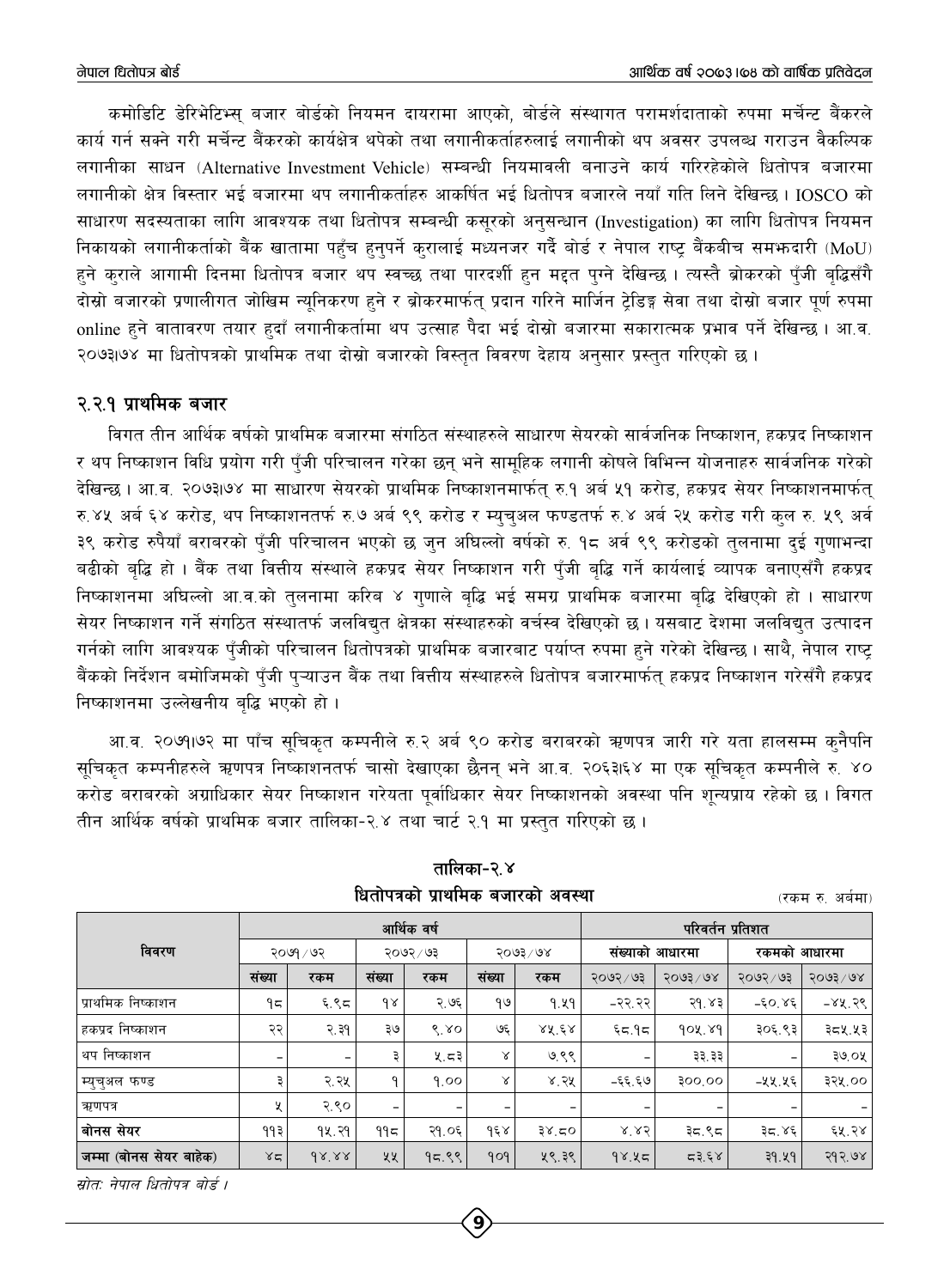चार्ट २.१ धितोपत्रको प्राथमिक निष्काशन

रकमको आधारमा (रु.अर्बमा)



विगत तीन आ.व. मा धितोपत्रको प्राथमिक बजारबाट पुँजी परिचालन गर्ने संगठित संस्थाको संख्या चार्ट २.२ मा प्रस्तुत गरिएको छ ।



चार्ट २.२ सार्वजनिक निष्काशन संख्या

प्राथमिक बजारमार्फत् क्षेत्रगत पुँजी परिचालनः प्राथमिक बजारमार्फत भएको पुँजी परिचालनलाई क्षेत्रगत रुपमा विश्लेषण गर्दा आ.व. २०७३।७४ मा ४ बैंक, १३ जलविद्युत र ४ सामूहिक लगानी कोषले धितोपत्रको सार्वजनिक निष्काशन गरेका छन् । विगत तीन वर्षमा सार्वजनिक निष्काशनमार्फत् पुँजी परिचालन गर्ने जलविद्युत् कम्पनीको संख्यामा बृद्धि हुँदै गइरहेको छ भने सामूहिक लगानी कोषले पनि धितोपत्र बजारमा नयाँ योजना ल्याउने क्रम बढाएका छन् । त्यस्तै विगत दुई वर्षमा थप निष्काशनमार्फत् पुँजी परिचालन गर्ने क्रममा बृद्धि आएको छ । यस आ.व.मा दुई बैंक, एक वित्त र एक बीमा कम्पनीले थप निष्काशन गरेका

 $10$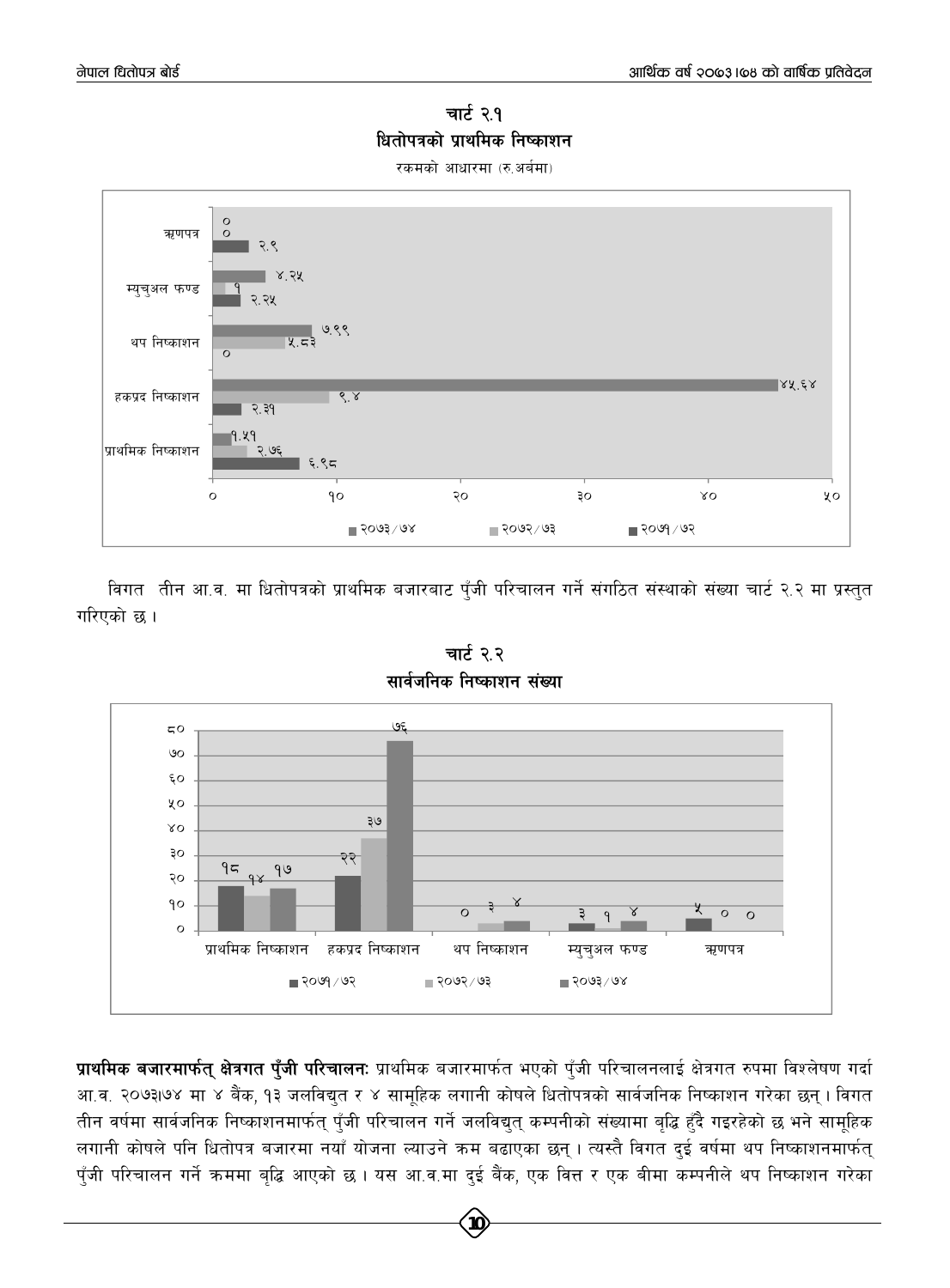छन् । थप निष्काशनमा भएको बद्धिसँगै बोर्डले थप निष्काशन मुल्यको मापदण्ड यसै वर्ष लागु गरेको छ । अघिल्लो वर्षको तलनामा करिव चार गणाले बद्धि भएको हकप्रद निष्काशनमा बैंक, विकास बैंक र वित्त कम्पनी समह कै बाहल्यता रहेको छ ।

नेपाल राष्ट्र बैंकको पुँजी बृद्धि गर्ने निर्देशन पुरा गर्न बैंक तथा वित्तीय संस्थाहरुले धितोपत्र बजारमार्फत् हकप्रद सेयर निष्काशनमा जोड दिँदा यी समुहका कम्पनीमार्फत् हकप्रद सेयर निष्काशनमा व्यापकता आएको हो । बीमा समितिले पनि बीमा कम्पनीले पुँजी वृद्धि गर्नुपर्ने व्यवस्था गरेकोले अधिल्लो आ.व.को तुलनामा यस आ.व.मा बीमा कम्पनीमार्फत् हकप्रद सेयर निष्काशनमा पनि बुद्धि आएको छ । बोनस सेयरको हकमा पनि बैंक, विकास बैंक, वित्त र बीमा समुह कै बाहल्यता रहेको छ र यसमार्फत परिचालित पँजीमा पनि अधिल्लो वर्षको तुलनामा करिब ६७ प्रतिशतको बद्धि भएको छ जसको प्रमुख कारण यी समहका कम्पनीको पँजी बद्धि गरिनपर्ने बाध्यात्मक व्यवस्था नै रहेको देखिन्छ । हकप्रद निष्काशनमार्फत बढी पँजी परिचालन भएको विगत दुई वर्षमा कुनै पनि ऋणपत्र निष्काशन भएको छैन । विगत तीन आ.व.मा धितोपत्रको प्राथमिक बजारमा विभिन्न विधिमार्फतु भएको क्षेत्रगत पँजी परिचालन तालिका २.५ मा प्रस्तुत गरिएको छ।

|                        |                          |                          |                           | आर्थिक वर्ष (रकम रु. अर्बमा) |                    |                  |                          | परिवर्तन प्रतिशत              |                          |                     |  |
|------------------------|--------------------------|--------------------------|---------------------------|------------------------------|--------------------|------------------|--------------------------|-------------------------------|--------------------------|---------------------|--|
| विवरण                  |                          | २०७१ / ७२                | २०७२ / ७३                 |                              |                    | $5003 \times 68$ |                          | २०७२ / ७३                     |                          | २०७३/७४             |  |
|                        | संख्या                   | रकम                      | संख्या                    | रकम                          | संख्या             | रकम              | संख्या                   | रकम                           | संख्या                   | रकम                 |  |
| प्राथमिक निष्काशन      |                          |                          |                           |                              |                    |                  |                          |                               |                          |                     |  |
| बैंक                   | २                        | २.५४                     |                           |                              |                    |                  |                          |                               |                          |                     |  |
| विकास बैंक             | १२                       | ०.३२                     | X                         | ०.१९                         | Χ                  | ०.११             | -५८.३३                   | $-80.65$                      | $-50.00$                 | $-83.99$            |  |
| वित्त कम्पनी           | ۹                        | 0.09                     |                           |                              |                    |                  |                          |                               |                          |                     |  |
| जलविद्युत्             | ३                        | $x$ of                   | ९                         | २.५७                         | ۹३                 | 9.8              | 900.00                   | $-35.48$                      | $8.8^\circ\!.8.8$        | $-88.85$            |  |
| म्युचुअल फण्ड          | ३                        | २.२५                     | ٩                         | ٩                            | $\propto$          | ४.२५             | -६६.६७                   | –५५.५६                        | 300'00                   | ३२५.००              |  |
| थप निष्काशन            |                          |                          |                           |                              |                    |                  |                          |                               |                          |                     |  |
| बैंक                   | $\overline{\phantom{0}}$ | $\qquad \qquad -$        | ۹                         | ४.४४                         | २                  | ३.३७             | -                        | -                             | 900.00                   | -३८.१७              |  |
| वित्त कम्पनी           |                          |                          | $\mathsf{P}$              | 0.0                          | ٩                  | ०.२२             |                          |                               | 0,00                     | 380'00              |  |
| बीमा                   | $\overline{\phantom{0}}$ |                          | ٩                         | ०.३३                         | ٩                  | $x'$ $8d$        | $\overline{\phantom{a}}$ | $\overline{\phantom{0}}$      | 0,00                     | १२३६.३६             |  |
| हकप्रद निष्काशन        |                          |                          |                           |                              |                    |                  | $\overline{\phantom{m}}$ | $\overline{\phantom{a}}$      | $\overline{\phantom{a}}$ | $\bar{\mathcal{L}}$ |  |
| बैंक                   | २                        | 0.82                     | $\overline{\mathbb{C}_1}$ | 6.08                         | २०                 | ३०.९२            | 300'00                   | ६६५.२२                        | 920.00                   | ३३९.२०              |  |
| विकास बैंक             | ٩X                       | 0.58                     | २२                        | 9.89                         | ३९                 | 8.99             | 86.60                    | $\xi \partial$ , $\sigma \xi$ | ७७.२७                    | ५८८.६५              |  |
| वित्त कम्पनी           | ٩                        | 0.08                     | Χ                         | 0.35                         | ٩o                 | 5.07             | <b>900.00</b>            | XXX'XX                        | १५०.००                   | २५३.४५              |  |
| जलविद्युत्             |                          |                          | ٩                         | ०.१२                         | ٩                  | 9.0x             |                          |                               | 0.00                     | ७७५.००              |  |
| बीमा कम्पनी            | $\propto$                | $O^{\prime} \lambda \xi$ | २                         | ०.२५                         | $\boldsymbol{\xi}$ | 9.8              | -४०.००                   | $-84.54$                      | २००.००                   | ६६०,००              |  |
| ऋणपत्र                 |                          |                          |                           |                              |                    |                  |                          |                               |                          |                     |  |
| बैंक                   | χ                        | २.९                      |                           |                              |                    |                  |                          |                               |                          |                     |  |
| जम्मा                  | 85                       | $dX^{\prime}XX$          | ५५                        | 95.88                        | 909                | ५९.३९            | 98.85                    | ३१.५१                         | 53.58                    | २१२.७४              |  |
| बोनस सेयर              |                          |                          |                           |                              |                    |                  |                          |                               |                          |                     |  |
| बैंक                   | २५                       | 90.33                    | २२                        | १४.२७                        | २६                 | २२.७६            | $-99.00$                 | 89.75                         | 95.95                    | ५९.५०               |  |
| विकास बैंक             | ४९                       | २.३५                     | ৩০                        | ३.३३                         | द२                 | $\xi, \xi$       | 85.55                    | 89.90                         | 99.98                    | १०६.३१              |  |
| वित्त कम्पनी           | २३                       | 0.88                     | ٩Ś                        | 9.03                         | २८                 | १.५९             | $-9$ ७.३९                | 99.85                         | 80.50                    | ५४.३७               |  |
| बीमा                   | १२                       | 9.39                     | ۹६                        | 9.5x                         | २०                 | २.८०             | ३३.३३                    | ५२.८९                         | २५.००                    | ५१.३५               |  |
| जलविद्युत्             | ३                        | ०.५५                     | $\mathsf{P}$              | 0.89                         | ५                  | ०.५९             | -६६.६७                   | $-24.84$                      | 800.00                   | 83.80               |  |
| होटल                   | ۹                        | ०.१२                     | ३                         | ०.२७                         | २                  | 0.95             | 500.00                   | १२५.००                        | $-33.33$                 | -३३.३३              |  |
| व्यापार                | $\overline{\phantom{0}}$ |                          | $\mathsf{P}$              | 0.005                        | ٩                  | 0.09             | $\equiv$                 | $\overline{\phantom{m}}$      | 0,00                     | ६६.६७               |  |
| जम्मा (बोनस सेयर सहित) | १६१                      | २९.९२                    | 959                       | 80.96                        | २६५                | ९४.१९            | १६.१५                    | 38.39                         | 89.99                    | १३४.५६              |  |

तालिका २.५ प्राथमिक बजारमा क्षेत्रगत पँजी परिचालन

स्रोतः नेपाल धितोपत्र बोर्ड ।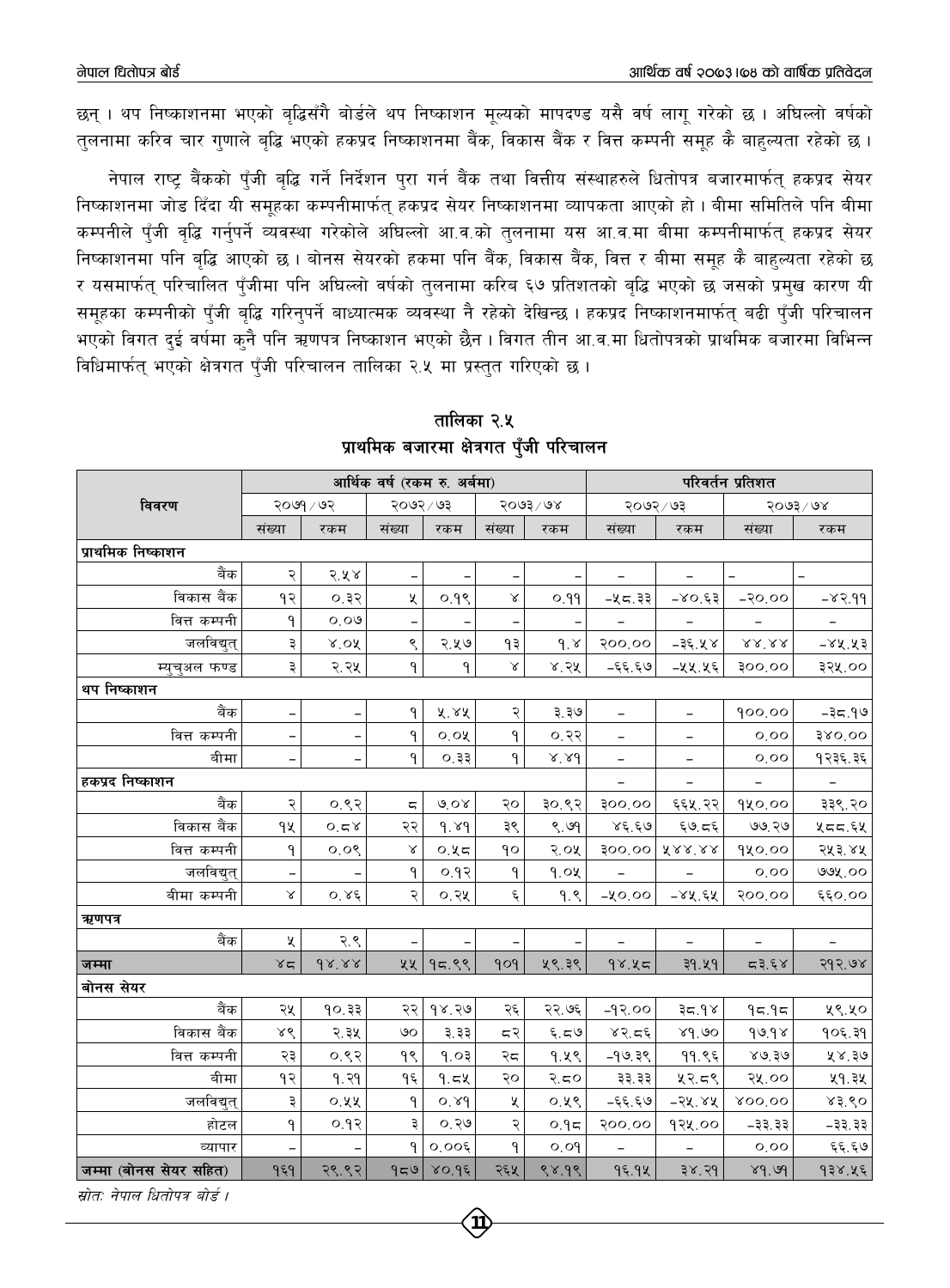**धितोपत्र दर्ता तथा विवरणपत्र स्वीकतिः** धितोपत्र सम्बन्धी ऐन, २०६३ को दफा २७ को उपदफा १ मा संगठित संस्थाले आफले निष्काशन गर्ने धितोपत्र निष्काशन गर्न अघि बोर्डमा दर्ता गराउनपर्ने व्यवस्था भए अनसार समीक्षा वर्षमा साधारण सेयरको प्राथमिक निष्काशन, हकप्रद निष्काशन र सामहिक लगानी योजना गरी कल ९२ संगठित संस्थाले कल रु. ६२ अर्ब ६३ करोड ३० लाख ७० हजार १६७ बराबरको धितोपत्र बोर्डमा दर्ता गराएका छन् । गत वर्ष ५२ संगठित संस्थाले रु. १८ अर्ब ९९ करोड ८६ लाख २३ हजार ७ सय ५३ बराबरको धितोपत्र बोर्डमा दर्ता गराएका थिए । समीक्षा वर्षमा धितोपत्र दर्ता गराउने संगठित संस्थाको संख्यामा करिब ७७ प्रतिशत र दर्ता भएको धितोपत्रको रकममा करिब ७० प्रतिशतको वद्धि आएको छ । यसरी दर्ता भएको धितोपत्रमा हकप्रद सेयरको अंश करिब ७३ प्रतिशत रहेको छ भने साधारण सेयरको अंश करिब २० प्रतिशत मात्र रहेको छ ।

साधारण सेयर निष्काशन अनुमति: समीक्षा वर्षमा बोर्डले चार विकास बैंक र नौं जलविद्युत कम्पनी गरी कुल १३ संगठित संस्थालाई रु.१ अर्ब ५० करोड ८४ लाख १९ हजार ५ सय बराबरको साधारण सेयर निष्काशन अनुमति प्रदान गरेको छ जसमा चार जलविद्यत कम्पनीले स्थानीयवासी र सर्वसाधारणलाई निष्काशन गरेका छन् । गत वर्ष कुल ११ संस्थाले कुल रु. २ अर्ब ७५ ९९ लाख ७४ हजार ८ सय बराबरको मात्र साधारण सेयर निष्काशन अनुमति प्राप्त गरेका थिए । यसरी समीक्षा वर्षमा करोड साधारण सेयर निष्काशन गर्ने संगठित संस्थाको संख्यामा करिब १८ प्रतिशतले वृद्धि आएको छ भने साधारण सेयरको प्राथमिक निष्काशनतर्फ हुने पँजी परिचालनमा करिब ४५ प्रतिशतले गिरावट आएको छ । आ.व. २०७३।७४ मा भएको साधारण सेयरको निष्काशन अनुमति सम्बन्धी विवरण अनुसूची-१ मा प्रस्तुत गरिएको छ । साथै विगत १० वर्षको साधारण सेयर निष्काशन अनुमति चार्ट २.३ मा प्रस्तुत गरिएको छ।



चार्ट २.३ सार्वजनिक निष्काशन अनुमति रकम (रु. अर्बमा)

हकप्रद सेयर दर्ता तथा निष्काशनः सूचिकृत संगठित संस्थाले सामान्यतया आफ्नो व्यवसाय विस्तार गर्न तथा सम्बन्धित नियमन निकायले तोके बमोजिमको चुक्ता पुँजी पुऱ्याउन हकप्रद सेयर जारी गर्ने कार्यमा समीक्षा वर्षमा उल्लेख्य रुपमा बृद्धि भएको छ। यस वर्ष बोर्डले ७१ सूचिकृत संगठित संस्थाहरुको कुल रु. ४५ अर्ब ६४ करोड २४ लाख १४ हजार २ सय १ बराबरको हकप्रद सेयर दर्ता गरेको छ जसमा १७ वाणिज्य बैंक, ३७ विकास बैंक, १० वित्त कम्पनी, एक जलविद्युत कम्पनी र छ बीमा कम्पनी रहेका छन्। यसमध्ये तीन वाणिज्य बैंक र दुई विकास बैंकले दुई पटक हकप्रद सेयर दर्ता गराएका छन्। यसरी समीक्षा वर्षमा हकप्रद सेयरको निष्काशन संख्या ७६ रहेको छ । गत वर्ष कुल ३७ संगठित संस्थाहरुले कुल रु. ९ अर्ब ४० करोड ४३ लाख ७५ हजार ९ सय ६५ बराबरको हकप्रद सेयर दर्ता गराएका थिए।

समीक्षा वर्षमा हकप्रद सेयर निष्काशन संख्यामा करिब ४६ प्रतिशत र हकप्रद सेयर निष्काशनमार्फत् भएको पुँजी परिचालनमा चार गुणाभन्दा बढी वृद्धि आएको छ । आ.व. २०७३।७४ को यो निष्काशन विगत २५ वर्षकै सबैभन्दा ठूलो निष्काशन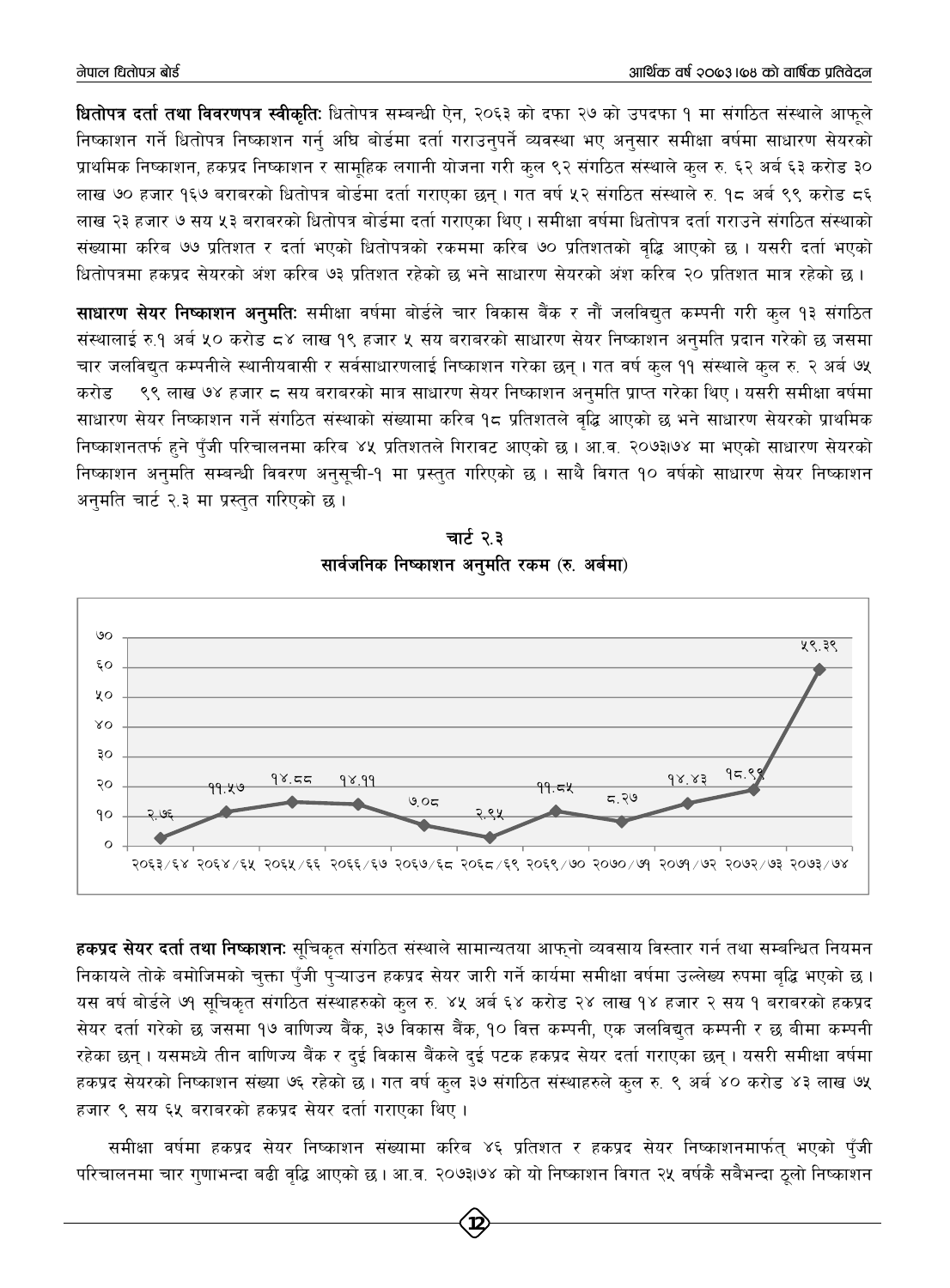हो । यसअघि आ.व. २०६५।६६ मा रु. ११ अर्ब ६१ करोड बराबरको हकप्रद सेयरको ठलो निष्काशन भएको थियो । विगत १० वर्षको हकप्रद सेयर निष्काशन चार्ट २.४ मा प्रस्तत गरिएको छ । साथै. आ.व. २०७३।७४ मा भएको हकप्रद सेयरको निष्काशन दर्ता तथा निष्काशन अनुसूची-२ मा प्रस्तुत गरिएको छ।





**; संस्थापक सेयर दर्ता:** समीक्षा वर्षमा २१ संगठित संस्थाले कल रु. ३ अर्ब २४ करोड बराबरको संस्थापक सेयर दर्ता गरेका छन् ।

बोनस सेयर दर्ताः सूचिकृत संगठित संस्थाले आफ्**नो व्यवसाय विस्तार गर्न, चुक्ता पुँजी वृ**द्धि गर्न तथा सेयरधनीलाई प्रतिफल वितरण गर्ने उद्देश्यले वितरण गरिने बोनस सेयरमा समीक्षा वर्षमा वद्धि आएको छ । यस वर्ष १६४ सचिकत कम्पनीले रु. ३४ अर्ब ७९ करोड ५९ लाख ९२ हजार ७ सय ६८ बराबरको बोनस सेयर दर्ता भएको छ जुन अघिल्लो वर्षको तुलनामा करिब ६५ प्रतिशतले बढी हो । समीक्षा वर्षमा २६ वाणिज्य बैंकले रु. २२ अर्व ७६ करोड, ८२ विकास बैंकले रु. ६ अर्व ८७ करोड, २८ वित्त कम्पनीले रु. १ अर्व ५९ करोड, २० बीमा कम्पनीले रु. २ अर्व ८० करोड, पाँच जलविद्युत कम्पनीले रु. ५९ करोड, दुई होटलले रु.१८ करोड र एक व्यापार कम्पनीले रु. १ करोड बराबरको बोनस सेयर दर्ता गराएका छन् । अघिल्लो वर्ष ११८ संगठित संस्थाहरुले कल रु. २१ अर्ब ५ करोड ६१ लाख २ हजार २ सय ७ बराबरको बोनस सेयर दर्ता गराएका थिए । आ.व. २०७३७४ मा भएको बोनस सेयरको दर्ता सम्बन्धी विवरण अनुसूची-३ मा प्रस्तुत गरिएको छ।

सामू<mark>हिक लगानी योजना दर्ता तथा निष्काशन</mark>ः समीक्षा वर्षमा चार संगठित संस्थाले रु. ४ अर्ब २५ करोड बराबरको सामूहिक लगानी योजना दर्ता गरिएका छन् जुन अघिल्लो वर्षको तुलनामा तीन गुणा भन्दा बढीको वृद्धि हो । अघिल्लो वर्ष एक संगठित संस्थाले रु. एक अर्ब बराबरको मात्र सामूहिक लगानी योजनाको दर्ता तथा निष्काशन गरेको थियो । यससँगै सामूहिक लगानी योजनाको संख्या हालसम्म ११ पुगेको छ । हाल नेपालमा बन्दमूखी प्रकृतिका सामूहिक लगानी योजनाहरु सञ्चालनमा रहेका छन् । आ.व. २०७३।७४ मा भएको सामूहिक लगानी योजना दर्ता तथा निष्काशन अनुमति सम्बन्धी विवरण अनुसुची-४ मा प्रस्तुत गरिएको छ । साथै विगत पाँच वर्षमा सामहिक लगानी योजनाको निष्काशन प्रवति चार्ट २.५ मा प्रस्तुत गरिएको छ ।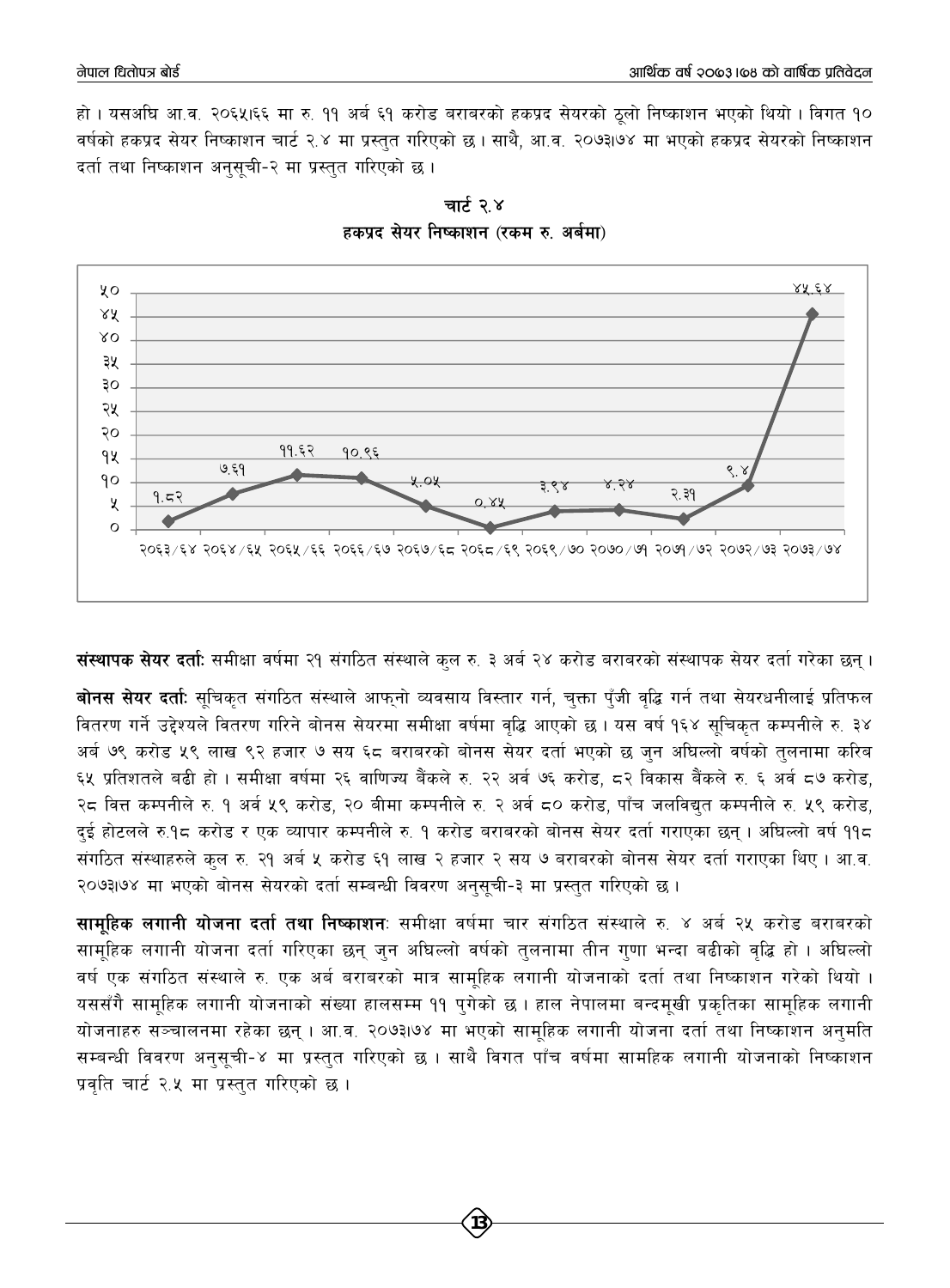

चार्ट २.५ सामहिक लगानी योजना दर्ता तथा निष्काशन

#### २२२ दोस्रो बजार

आ.व. २०७३।७४ मा धितोपत्रको दोस्रो बजारको स्थिति मिश्रित रहेको छ । धितोपत्रको दोस्रो बजारका केही प्रमुख परिसूचकहरुको स्थिति केही उल्लेख्य रहेको छ भने केही परिसूचकहरुमा शिथिलता आएको छ । समीक्षा वर्षमा बैंक तथा वित्तीय संस्थाको मर्जर तथा प्राप्तिका कारण सूचिकृत संगठित संस्थाको संख्यामा केही कमी आएको यस वर्ष कारोवार रकममा भने उल्लेख्य वृद्धि आएको छ । गत वर्ष दोस्रो बजारको गति मापन गर्ने नेप्से सूचकांक, नेप्से फुलोट सूचकांक तथा बजार पँजीकरण लगायतका परिसूचकहरुमा उल्लेख्य वृद्धि भएकोमा समीक्षा वर्षमा उक्त वृद्धिले निरन्तरता पाउन सकेन । आ.व. २०७२।७३ मा रु. १ खर्व ६३ अर्व ९५ करोडको कारोवार भएकोमा समीक्षा अवधिमा यस रकममा २५.०५ प्रतिशतले बढ़ि आई रु. २ खर्व ५ अर्वको कारोवार भएको छ भने औषत दैनिक कारोवारमा समेत यस वर्ष २६.१५ प्रतिशतको बढ़ि आई रु.९० करोड पुगेको छ । आ.व. २०७२।७३ मा औषत दैनिक कारोवार रु. ७१ करोड रहेको थियो । कुल बजार पुँजीकरणमा अधिल्लो वर्षको तुलनामा १.७६ प्रतिशतको सामान्य गिरावट आई यस आ.व.मा रु.१८ खर्व ५७ अर्व पुगेको छ र फुलोट बजार पुँजीकरणमा भने अधिल्लो वर्षको तुलनामा १.४३ प्रतिशतको सामान्य बृद्धि आई रु. ६ खर्व ४२ अर्व पुगेको छ । तर नेप्से सुचकांक भने यस आ.व.को अन्त्यमा ७.८९ प्रतिशतले घटेर १५८२.६७ विन्दमा भरेको छ । त्यस्तै, आ.व. २०७२।७३ को अन्त्यमा १२५.४१ विन्द रहेको फुलोट सूचकांक यस अवधिको अन्त्यमा ७.३९ प्रतिशतले हास आई ११६.१४ विन्दमा भारेको छ ।

समीक्षा वर्षमा सूचिकृत संगठित संस्थाको हकप्रद तथा थप निष्काशनका कारण साधारण सेयरको आपूर्तिमा वृद्धि भएको, बैकिड क्षेत्रमा ब्याजदर वृद्धि कायम रहेको जस्ता कारणहरुले धितोपत्रको दोस्रो बजारमा सामान्य प्रभाव परेको देखिन्छ। विगत तीन आर्थिक वर्षको दोस्रो बजार तालिका-२.६ मा प्रस्तुत गरिएको छ।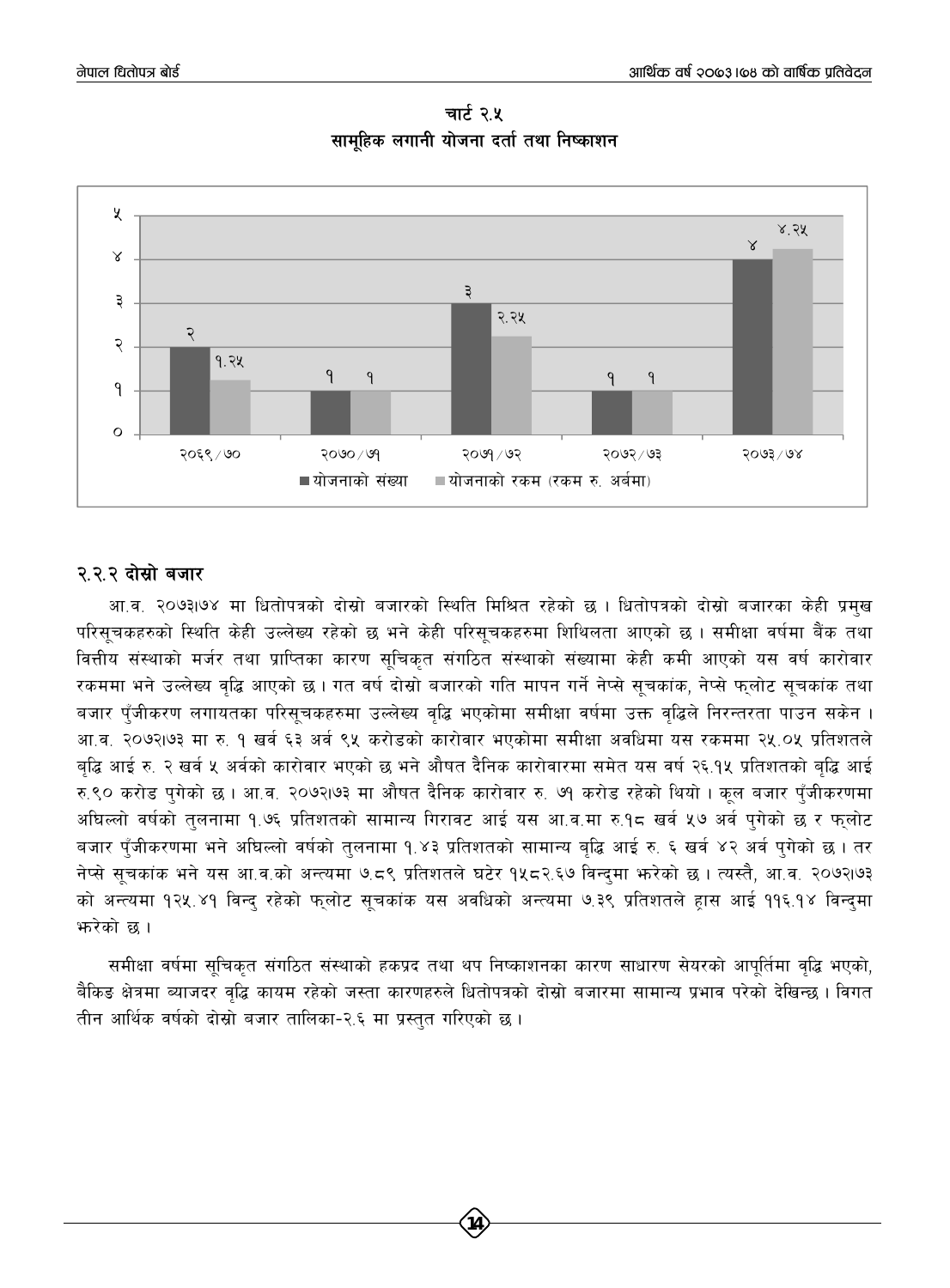|                                                   |                      | आर्थिक वर्ष  |         | परिवर्तन प्रतिशत |          |  |
|---------------------------------------------------|----------------------|--------------|---------|------------------|----------|--|
| विवरण                                             | २०७१।७२              | २०७२।७३      | २०७३।७४ | २०७२।७३          | २०७३।७४  |  |
| सूचिकृत संगठित संस्थाको संख्या                    | २३२                  | २२९          | २०द     | $-9.39$          | $-9.99$  |  |
| धितोपत्रको वार्षिक कारोबार (रु. अर्बमा)           | ६५.४३                | १६४.६५       | २०५.०२  | 949.58           | २४.५२    |  |
| औसत दैनिक कारोबार रकम (रु. करोडमा)                | ३०.२९                | ७०.६६        | 59.98   | १३३.२८           | २६.१५    |  |
| कारोबार भएको कूल सेयर संख्या (करोडमा)             | 95.00                | ३०.३६        | ३९.२९   | ८९.७५            | २९.४१    |  |
| कारोबार संख्या (लाखमा)                            | $x^2 \times$         | <b>5.</b> ३९ | १३.५७   | ७३.३५            | ६१.७४    |  |
| सूचिकृत धितोपत्रको संख्या (रु.करोडमा)             | १६३.१५               | २१०.५४       | २९६.५९  | २९.०५            | 80.59    |  |
| सूचिकृत धितोपत्रको बजार पुँजीकरण (रु.अर्बमा)      | ९८९.४०               | १८९०.१३      | १८५६.८२ | 89.08            | -१.७६    |  |
| फ्लोट बजार धितोपत्रको बजार पुँजीकरण (रु.अर्बमा)   | २द१.७द               | ६३२.६6       | ६४१.६९  | ९८.५०            | 9.83     |  |
| बजार पुँजीकरणमा कारोबारको प्रतिशत                 | ६.६१                 | ದ. ಅ9        | 99.08   | ३१.७२            | २६.७५    |  |
| कुल ग्रार्हस्थ उत्पादनमा बजार पुँजीकरणको प्रतिशत  | $X\xi'$ $X\tilde{X}$ | 6.87         | 6d.88   | 59.04            | -१५.०५   |  |
| कुल ग्रार्हस्थ उत्पादनमा फ्लोट पुँजीकरणको प्रतिशत | १४.९६                | २८.१५        | २४.६९   | 89.75            | $-97.79$ |  |
| नेप्से सूचकांक (विन्दुमा)                         | ९६१.२३               | 9995.98      | १५८२.६७ | 95.98            | $-9.59$  |  |
| नेप्से फुलोट सूचकांक (विन्दुमा)                   | ६८.४७                | 924.89       | 995.98  | 59.95            | $-9.38$  |  |

तालिका २.६ धितोपत्रको दोस्रो बजारको अवस्था

म्रोतः नेपाल स्टक एक्सचेन्ज लि. र आर्थिक सर्वेक्षण, २०७३।७४, नेपाल सरकार ।

**धितोपत्रको कारोबार**: गत आर्थिक वर्ष २०७२।७३ मा रु. १ खर्ब ६४ अर्ब ६५ करोड बराबरको धितोपत्रको कारोबार भएकोमा समीक्षा अवधिमा यस रकममा करिब २५ प्रतिशतले वृद्धि आई रु. २ खर्ब ५ अर्ब बराबरको धितोपत्र कारोबार भएको छ। यस्तै समीक्षा अवधिमा २३० दिन कारोबार भएबाट दैनिक औसत कारोबार रु. ८९.१४ करोड कायम भएको छ जुन अघिल्लो वर्षको तुलनामा करिब २६ प्रतिशतको वृद्धि हो । अघिल्लो वर्षमा कारोबार भएको धितोपत्रको औषत दैनिक रकम रु. ७०.६६ करोड रहेको थियो । समूहगत कारोबारमा सबैभन्दा बढी वृद्धि अन्य समूहमा (करिब १९७ प्रतिशत) देखिएको छ भने न्यून वृद्धि विकास बैंक समूहमा (करिब १३ प्रतिशत) देखिएको छ । यस्तै सबैभन्दा उच्च गिरावट व्यापार समूहमा देखिएको छ । समीक्षा वर्षमा जलविद्युत समूह, प्रमोटर सेयर र अग्राधिकार सेयरको कारोबारमा पनि कमी आएको छ भने म्युचुअल फण्डको कारोबारमा करिब ७० प्रतिशतको वद्धि आएको छ । विगत तीन आर्थिक वर्षमा दोस्रो बजारमा भएको धितोपत्र कारोबार सम्बन्धी विवरण तालिका २.७ मा प्रस्तुत गरिएको छ।

तालिका २.७ धितोपत्रको दोस्रो बजारको कारोबार स्थिति

| विवरण                |           | कारोबार रकम (रु. दश लाखमा) | परिवर्तन प्रतिशत     |           |              |
|----------------------|-----------|----------------------------|----------------------|-----------|--------------|
|                      | २०७१ / ७२ | २०७२ / ७३                  | $5003 \backslash 68$ | २०७२ / ७३ | २०७३/७४      |
| बैंक                 | २९,द६५.१  | 90,999.8                   | ९५,२२०.३             | १३७.०     | ३४.४ $ $     |
| विकास बैंक           | 5,495.9   | २४,९४३.६                   | २८,१२५.३             | १९२.९     | 92.5         |
| वित्त कम्पनी         | 9,509.9   | 8,808.0                    | ४,५९५.१              | 9529      | २२.२         |
| बीमा                 | 5,885.9   | ३८,९८५.१                   | 20,599.0             | ३३५.७     | ३०.३ $ $     |
| जलविद्युत            | 5.97,7    | 90,958.9                   | ७,६९७.८              | ५२.३      | $-58.8$      |
| 'उत्पादन तथा प्रशोधन | 952.8     | २३२.१                      | ३९६.३                | २५.२      | <b>७</b> ೦.ದ |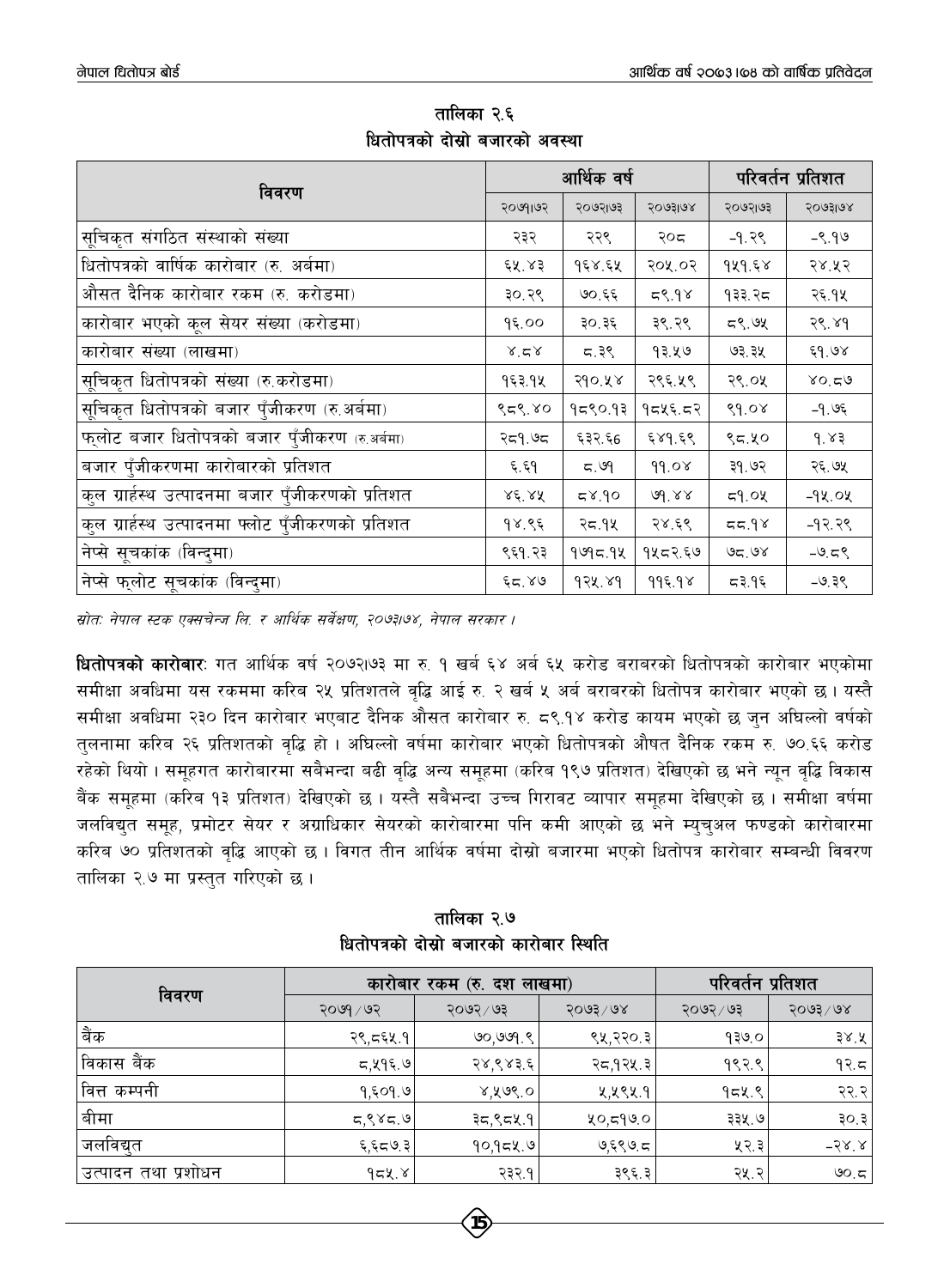| विवरण            |           | कारोबार रकम (रु. दश लाखमा) | परिवर्तन प्रतिशत     |                      |                      |
|------------------|-----------|----------------------------|----------------------|----------------------|----------------------|
|                  | २०७१ / ७२ | २०७२ / ७३                  | $5003 \backslash 68$ | २०७२ / ७३            | $5003 \backslash 68$ |
| व्यापार          | 95.4      | 9.89                       | 8.8                  | $-9$ $\times$ $9$    | -६५.४                |
| होटल             | 9,053.2   | 9,995.8                    | १,५९२.५              | $x^{\prime}$         | 85.0                 |
| अन्य             | 8.978     | 898.3                      | २,७१७.८              | 5.97                 | 9893                 |
| म्युच्अल फण्ड    | 9.87      | १,११३.७                    | 9.5559               | $95$ ९.५             | $\xi$ $\xi$ , $\xi$  |
| पूर्वाधिकार सेयर | २९.३      | ७८.२                       | ५२.२                 | १६६.९                | $-33.3$              |
| प्रमोटर सेयर     | ७,५५१.७   | ११,०२३.७                   | १०,६८०.९             | $\lambda \epsilon$ o | $-3.9$               |

स्रोतः नेपाल स्टक एक्सचेन्ज लि. ।

समीक्षा वर्षमा सुचिकृत धितोपत्रको आपूर्तिमा करिब ४० प्रतिशतको वृद्धि भएको छ भने कारोबार भएको सेयर संख्यामा करिब ३० प्रतिशतले वृद्धि आई उक्त सेयर संख्या ३९ करोड २५ लाख ९८ हजार २ सय कित्ता पुगेको छ जसमा २४ करोड ४२ लाख १३ हजार कित्ता साधारण सेयर, ३६ हजार अग्राधिकार सेयर, प्रति इकाई रु. १० अङ्कित मुल्य भएको सामहिक लगानी योजनाको १२ करोड ५४ लाख ८८ हजार इकाई र २ करोड २८ लाख ५९ हजार कित्ता संस्थापक सेयर रहेको छ। अघिल्लो वर्ष दोस्रो बजारमा कुल ३० करोड ३५ लाख ७५ हजार २ सय १० कित्ता धितोपत्रको कारोबार भएको थियो । विगत १० वर्षमा धितोपत्रको दोस्रो बजारमा भएको धितोपत्रको कारोबार प्रवति चार्ट-२.६ मा प्रस्तत गरिएको छ ।





**बजार पँजीकरण:** गत आर्थिक वर्षको अन्तमा रु. १८ खर्ब ९० अर्ब रहेको बजार पँजीकरण यस वर्षको अन्तमा १.७६ प्रतिशतले कमी आई रु.१८ खर्ब ५७ अर्ब कायम भएको छ। नेपाल स्टक एक्सचेन्ज लि.(नेप्से) ले "क" वर्गमा वर्गीकरण गरेको कम्पनीहरुको बजार पुँजीकरण भने रु. १५ खर्ब ८६ अर्व रहेको छ जुन अघिल्लो वर्षको तुलनामा करिब ६ प्रतिशतले कमी हो । तर सर्वसाधारणलाई जारी गरिएको धितोपत्रको आधारमा गणना गरिने फुलोट बजार पुँजीकरणमा भने गत वर्षको तुलनामा १.४३ प्रतिशतले वृद्धि आई रु. ६ खर्ब ४२ अर्ब कायम भएको छ जन गत वर्ष रु. ६ खर्ब ३३ अर्ब रहेको थियो ।

बजार पँजीकरणमा कुल कारोबार रकमको अनुपात अघिल्लो वर्षको तुलनामा करिब २७ प्रतिशतले वृद्धि आई उक्त अनुपात ११.०४ प्रतिशत रहेको छ जुन गत वर्ष ८.७१ प्रतिशत रहेको थियो । यस्तै फुलोटेड बजार पुँजीकरणको आधारमा यो अनुपात समीक्षा वर्षमा करिब २३ प्रतिशतले वृद्धि आई ३२ प्रतिशत कायम भएको छ । उक्त अनुपात गत आर्थिक वर्षमा २६ प्रतिशत रहेको थियो । विगत १० वर्षको कुल बजार पुँजीकरण र फुलोट बजार पुँजीकरणको प्रबृत्ति चार्ट-२.७ मा प्रस्तुत गरिएको छ ।

16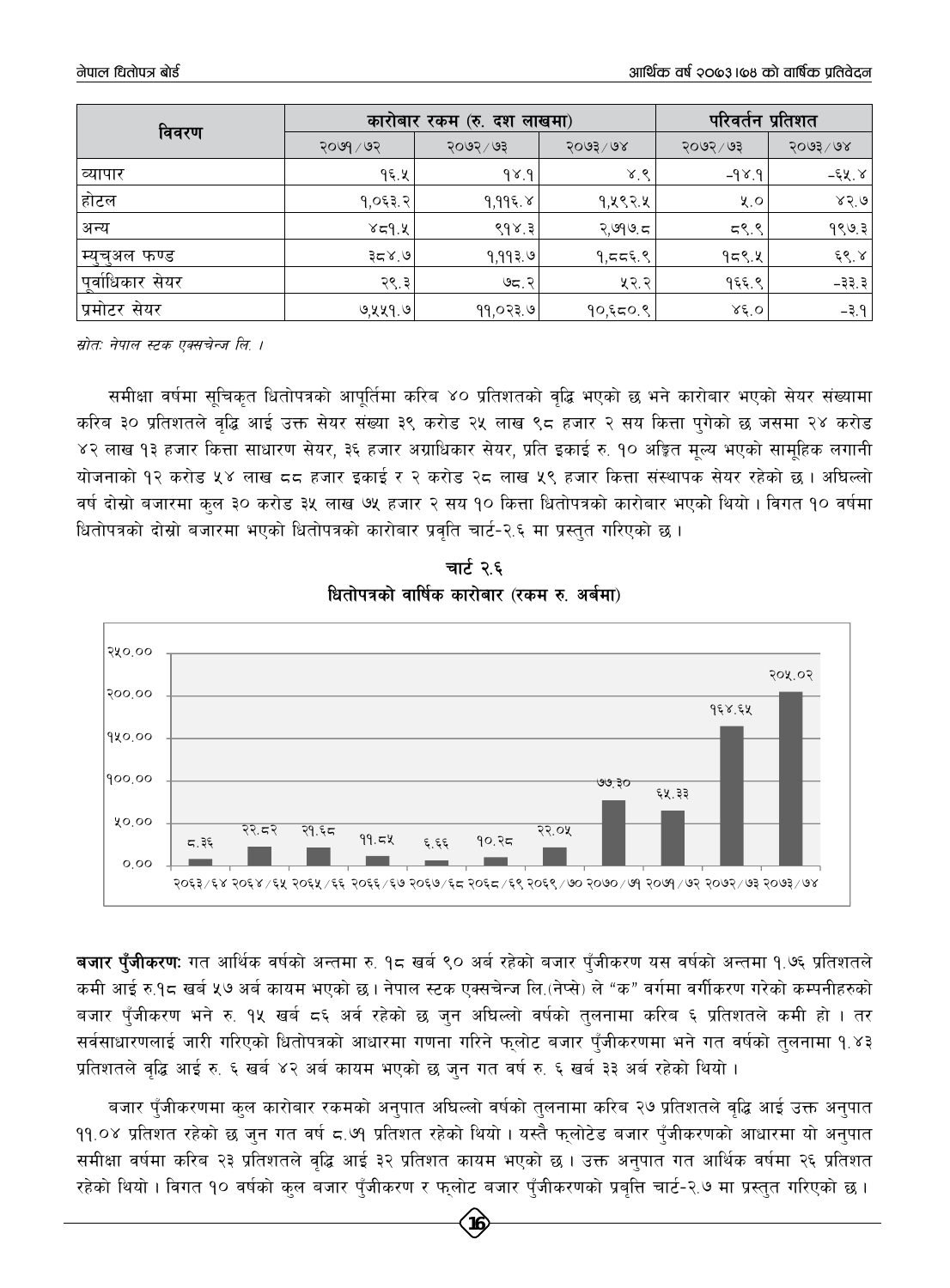

चार्ट २.७ कुल बजार र फुलोट बजार पँजीकरण (रकम रु. अर्बमा)

कुल बजार पुँजीकरणमा सवैभन्दा बढी हिस्सा वाणिज्य बैंकको (करिब ५३ प्रतिशत) रहेको छ भने सवैभन्दा कम हिस्सा व्यापार समूह (१ प्रतिशतभन्दा कम) रहेको छ । आ.व. २०७३।७४ को क्षेत्रगत बजार पुँजीकरण चार्ट २.८ मा प्रस्तुत गरिएको छ ।



चार्ट २.८

**नेप्से सूचकांक**: आर्थिक वर्ष २०७२।७३ को अन्त्यमा १,७१८.१५ विन्दु रहेको नेप्से सूचकांकमा ७.८९ प्रतिशतको केही कमी आई आर्थिक वर्ष २०७३1७४ आषाढ मसान्तमा १५८२.६७ विन्द् पुगेको छ । आर्थिक वर्ष २०७३1७४ को अवधिमा २०७३ साउन १२ गतेका दिन नेप्से सूचकांक सबैभन्दा उच्च १८८१.४५ बिन्दुमा पुगेको र सोही अवधिमा सबैभन्दा न्यून २०७३ फागुन १ मा १२५२.५० बिन्दु कायम भएको थियो । त्यस्तै समीक्षा अवधिमा फुलोट सूचकांक करिब ८ प्रतिशतले ह्रास आई ११६.१४ बिन्दु कायम भएको छ । नेप्से सूचकांक र नेप्से फ्लोट सूचकांकको विगत १० वर्षको वार्षिक प्रवृत्ति चार्ट-२.९ मा प्रस्तुत गरिएको छ ।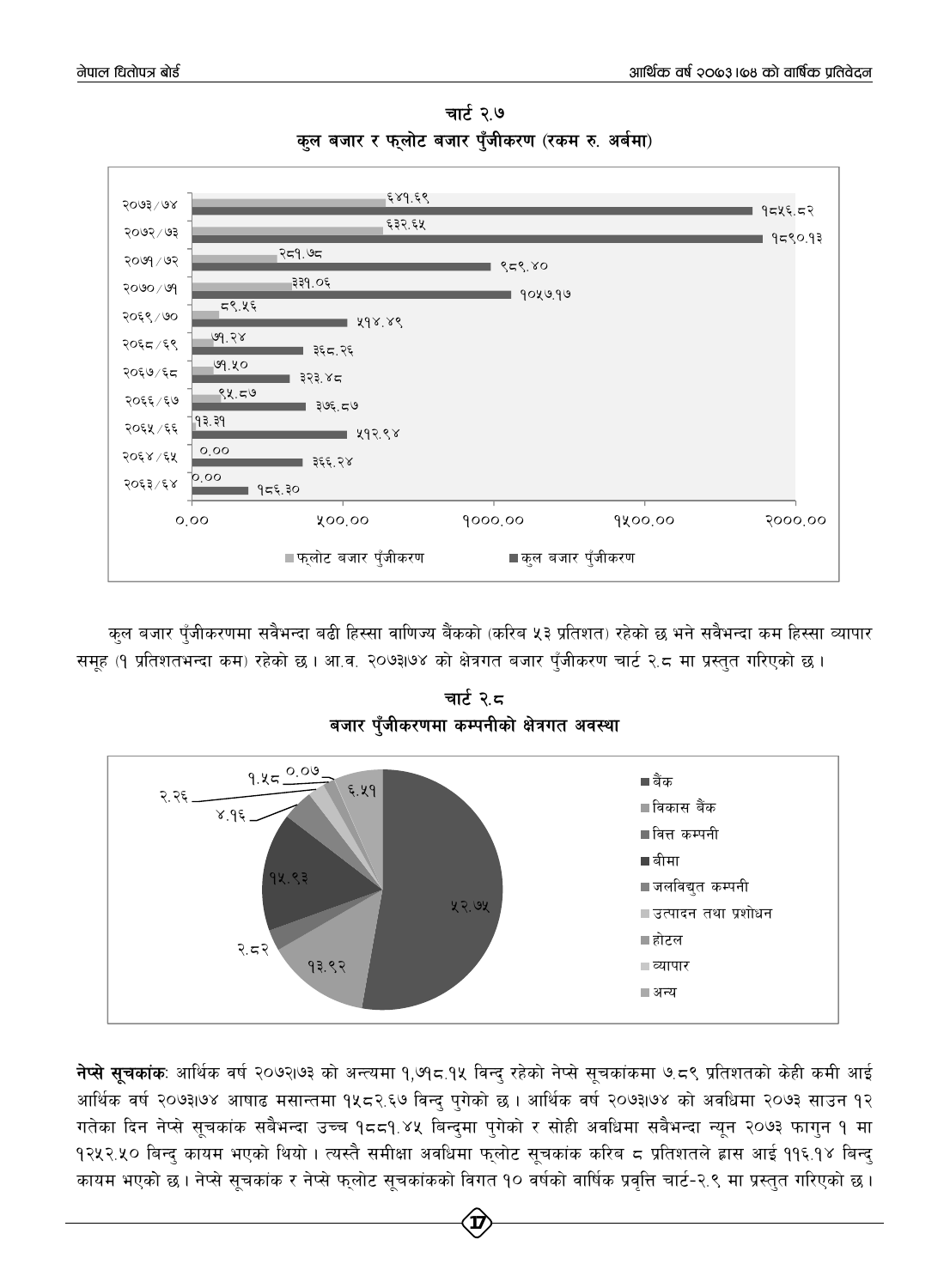

चार्ट २.९ नेप्से र नेप्से फलोट सचकांक (विन्दमा)

**सुचिकृत संगठित संस्थाः** समीक्षा वर्षमा नेप्सेमा सूचिकृत कम्पनीको संख्यामा करिब नौं प्रतिशतले कमी आई २०८ मा ओर्लेको छ । गत वर्ष उक्त संख्या २२९ रहेको थियो । समीक्षा वर्षमा नेप्सेमा १२ कम्पनी (छ विकास बैंक र छ जलविद्युत कम्पनी) थप सूचिकृत भएतापनि एक आपसमा मर्ज तथा प्राप्तिका कारण ३३ कम्पनी सूचिकरणबाट हटेका कारण सूचिकृत कम्पनीको संख्यामा कमी आएको हो । नेप्सेले सुचिकृत कम्पनीलाई विभिन्न नौं क्षेत्रहरुमा विभाजन गरेको छ । समीक्षा वर्षमा नेप्सेमा सूचिकृत कुल २०८ कम्पनीहरुमध्ये २७ वाणिज्य बैंक, ८० विकास बैंक, ३६ वित्त कम्पनी, २२ बीमा कम्पनी, १४ जलविद्युत, चार होटल, १८ उत्पादन तथा प्रशोधन कम्पनी, चार व्यापार कम्पनी र तीन अन्य कम्पनीहरु रहेका छन्। सूचिकृत कम्पनीहरुको क्षेत्रगत विवरण तालिका २.८ मा प्रस्तुत गरिएको छ ।

| क.सं.          | क्षेत्र             | सूचिकृत संगठित संस्थाको संख्या | संरचना प्रतिशत |
|----------------|---------------------|--------------------------------|----------------|
| ٩              | वाणिज्य बैंक        | ২७                             | 92.95          |
| २              | विकास बैंक          | 50                             | ३८.४६          |
| ३              | वित्त कम्पनी        | ३६                             | 99.39          |
| $\propto$      | बीमा कम्पनी         | २२                             | 90.85          |
| X              | उत्पादन तथा प्रशोधन | ۹≂                             | 5.5            |
| $\xi$          | होटल                | $\propto$                      | 9.82           |
| ৩              | व्यापार कम्पनी      | $\lambda$                      | 9.82           |
| $\overline{5}$ | जलविद्युत           | $\delta$                       | ६.७३           |
| ९              | अन्य                | ३                              | 9.88           |
|                | जम्मा               | २०८                            | 900            |

तालिका-२.८ क्षेत्रगत सुचिकृत संगठित संस्था

स्रोतः नेपाल स्टक एक्सचेन्ज लि. ।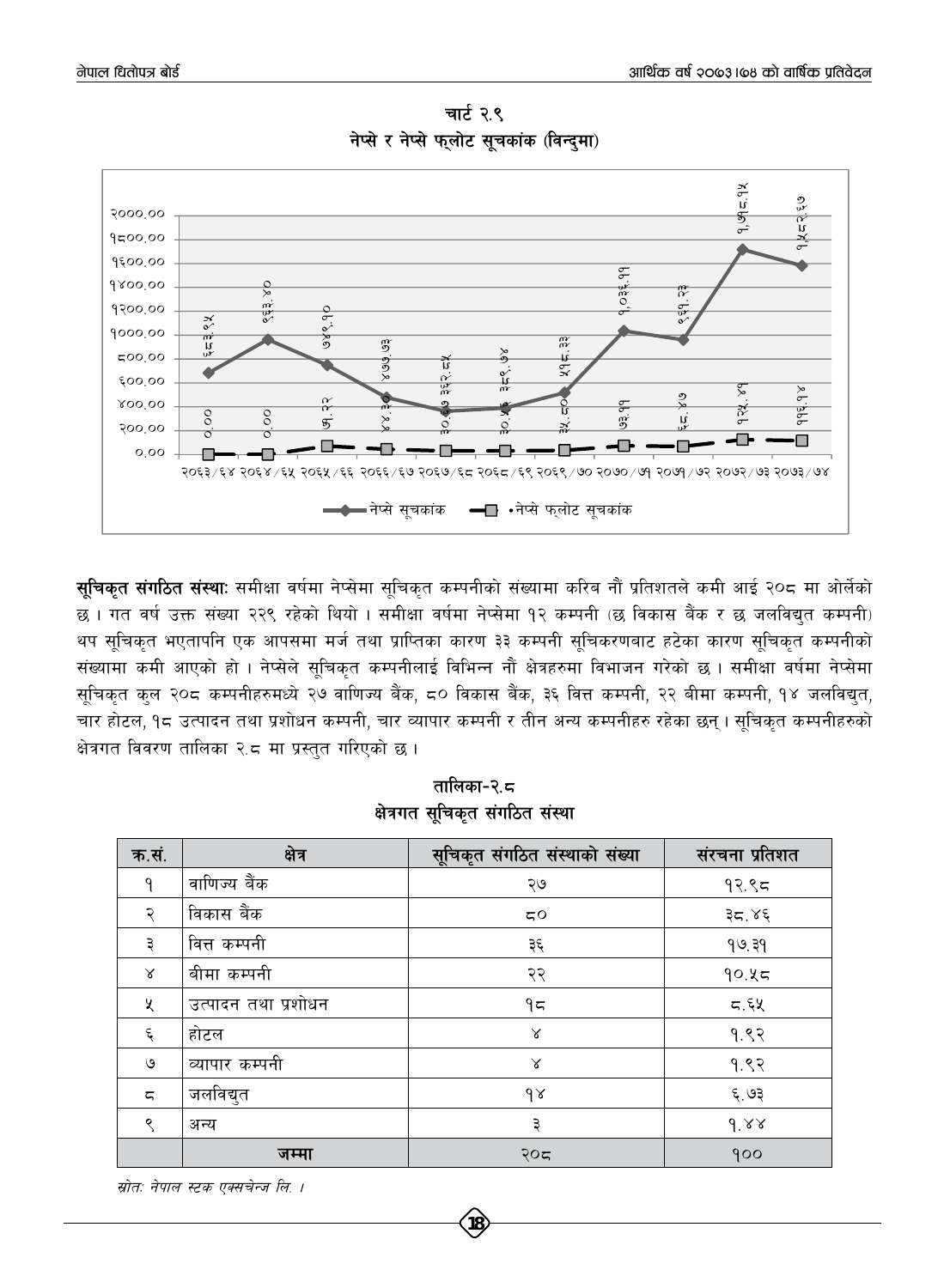साथै, आ.व. २०७३1७४ मा १११ वटा कम्पनीहरु 'क' वर्गमा वर्गीकृत भएका छन्, जसमा वाणिज्य बैंक समुहबाट २६, विकास बैंक समहबाट ४६, वित्त समहबाट १४, बीमा समहबाट १९, जलविद्यत समहबाट तीन, होटल समहबाट एक, अन्य समूहबाट एक कम्पनी रहेका छन् । धितोपत्र सूचिकरण विनियमावली, २०५३ को विनियम १४ को उपविनियम (२) ले व्यवस्था गरेको शर्तहरु (चुक्ता पँजी कम्तिमा रु.२ करोड भएको, साधारण शेयरधनीहरुको संख्या कम्तिमा १००० भएको, कम्तिमा तीन वर्षदेखि लगातार मुनाफामा रहेको, सेयरको किताबी मूल्य चुक्ता मूल्य भन्दा कम नभएको र आर्थिक वर्ष समाप्त भएको छ महिना भित्र उक्त आर्थिक वर्षको कारोबार तथा आय-व्यय विवरण पेश गरेको) पुरा गर्ने कम्पनीहरुलाई आर्थिक बर्ष २०५३।५४ देखि नेप्सेले 'क' वर्गमा वर्गीकरण गर्दै आएको छ।

धितोपत्र सचिकरण: आ.व. २०७३।७४ मा धितोपत्रको दोस्रो बजारमा १७३ सूचिकृत संस्थाको रु. ३५ अर्व १७ करोड मूल्य बराबरको बोनस सेयर दर्ता भएको छ भने सोही वर्ष ७३ सुचिकुत कम्पनीको रु. ३० अर्व ४६ करोड मुल्य बराबरको हकप्रद सेयर दर्ता भएको छ। समीक्षा वर्षमा १२ संगठित संस्थाको रु. ५ अर्ब १४ करोडको साधारण सेयर र तीन सूचिकृत कम्पनीको रु. ५७ करोड़ २२ लाख बराबरको थप निष्काशित सेयर दर्ता भएको छ। साथै सोही वर्ष तीन सामुहिक लगानी योजनाको रु. ३ अर्ब बराबरको इकाई सुचिकृत भएको छ भने रु. ६२ अर्व मूल्य बराबरको सरकारी ऋणपत्र समेत धितोपत्रको दोस्रो बजारमा सूचिकृत भएको छ। समीक्षा वर्षमा एक वाणिज्य बैंकको रु. ९४ करोड ३१ लाख बराबरको संस्थापक सेयर समेत सचिकत भएको छ।

**सुचिकृत धितोपत्रको चुक्ता मुल्यः** समीक्षा वर्षका सुचिकृत धितोपत्रको चुक्ता मूल्यमा करिब ४२ प्रतिशतले वृद्धि आई रु. २८९ अर्ब ५९ करोड कायम भएको छ जुन अघिल्लो वर्ष रु. २०४ अर्ब २ करोड मात्र रहेको थियो ।

ओटिसी बजारको कारोबार: धितोपत्र सम्बन्धी ऐन, २०६३ को दफा ११७ ले दिएको अधिकार प्रयोग गरी धितोपत्र बजार संचालन नियमावली, २०६४ को नियम २३ को प्रयोजनका लागि बोर्डको स्वीकृति लिई नेपाल स्टक एक्सचेञ्ज लि.ले ओटिसी बजार संचालन विनियमावली, २०६५ मिति २०६५।०२।२२ देखि लागू गरेको थियो । तत्पश्चात् नेपाल बैंक लि. लगायत अन्य एक दुई कम्पनीको कारोवार भएतापनि लामो समयदेखि निष्कुय रहेको उक्त बजारमा समीक्षा वर्षमा बोर्डले मिति २०७२।०९।०६ मा नेपाल स्टक एक्सचेन्ज लि.मा सचिकत नभएका पब्लिक कम्पनीहरुको धितोपत्रको खरिद विक्री ओटिसी बजारमा गर्न सकिने जानकारी कम्पनी रजिष्ट्रारको कार्यालयमा दिनुको साथै बोर्डले नेपाल स्टक एक्सचेन्ज लि.लाई ओटिसी बजार व्यवस्थित गर्न निर्देशित गरेकोमा कम्पनी रजिष्टारको कार्यालयबाट मिति २०७२।१०।१८ मा धितोपत्र बजारमा सुचिकरण नभएका कम्पनी, धितोपत्र बजारबाट सूचिकरण खारेज गरिएका तथा सूचिकरणका लागि आवश्यक शर्तहरु पूरा गर्न नसकी सूचिकरण हुन नसकेका पब्लिक लिमिटेड कम्पनीहरुको सेयर नामसारी ओटिसि बजारमार्फत् गर्न सकिने सूचना प्रकाशन भएपश्चात् उक्त बजारले गति पाउन थालेको हो। समीक्षा वर्षमा बोर्डले ओटिसी बजारको कारोवार शुल्क समेत ९० प्रतिशतसम्म कटौती समेत गरेपश्चात् यो बजारमा गतिशिलता आएको छ । समीक्षा वर्षको ओटिसि बजारमा २५ संगठित संस्थाको कुल २१ लाख ९० हजार १ सय ८३ कित्ता सेयर कुल रु. २३ करोड ६२ लाख मूल्यमा कारोबार भएको छ। गत वर्ष यस बजारमा १ करोड २९ लाख १९ हजार ३ सय ३१ कित्ता सेयर कारोबार भएको थियो।

**केन्द्रीय निक्षेप सेवाः** धितोपत्रको केन्द्रीय निक्षेप सेवा नियमावली, २०६७ बमोजिम २०६८ सालमा स्थापित सिडिएस एण्ड क्लियरिङ्ग लि. ले आर्थिक वर्ष २०७३।७४ मा थप चार वटा कम्पनीहरुलाई निक्षेप सदस्यताको रुपमा दर्ता गरी कुल ६० वटा निक्षेप सदस्यमार्फत् ७३ वटा जिल्लामा निक्षेप सेवा प्रदान गर्दै आएको छ। बोर्डबाट ६५ निक्षेप सदस्यले निक्षेप सदस्यको दर्ता प्रमाणपत्र प्राप्त गरेपनि सिडिएससँग केवल ६० निक्षेप कम्पनी दर्ता भएको देखिएको छ । समीक्षा वर्षमा ४ लाख ७८ हजार ३ सय ४३ डिम्याट खाता खोलिएकाले कुल डिम्याट खाता संख्या ८ लाख ७० हजार ७ सय २ पुगेको छ जुन गत आर्थिक वर्षको तुलनामा करिब ३६ प्रतिशतले बढी हो । यस्तै समीक्षा वर्षमा ९० करोड ७७ लाख ६६ हजार २ सय ७३ कित्ता सेयर अभौतिकीकरण भई अभौतिकृत सेयरको संख्या कुल १०५ करोड ९४ लाख ६३ हजार २ सय ९९ कित्ता पुगेको छ, जुन गत आर्थिक वर्षको तुलनामा करिब १६ प्रतिशतले बढी हो । विगत पाँच वर्षको धितोपत्र अभौतिकीकरणको प्रवृतिलाई चार्ट २.१० मा प्रस्तुत गरिएको छ।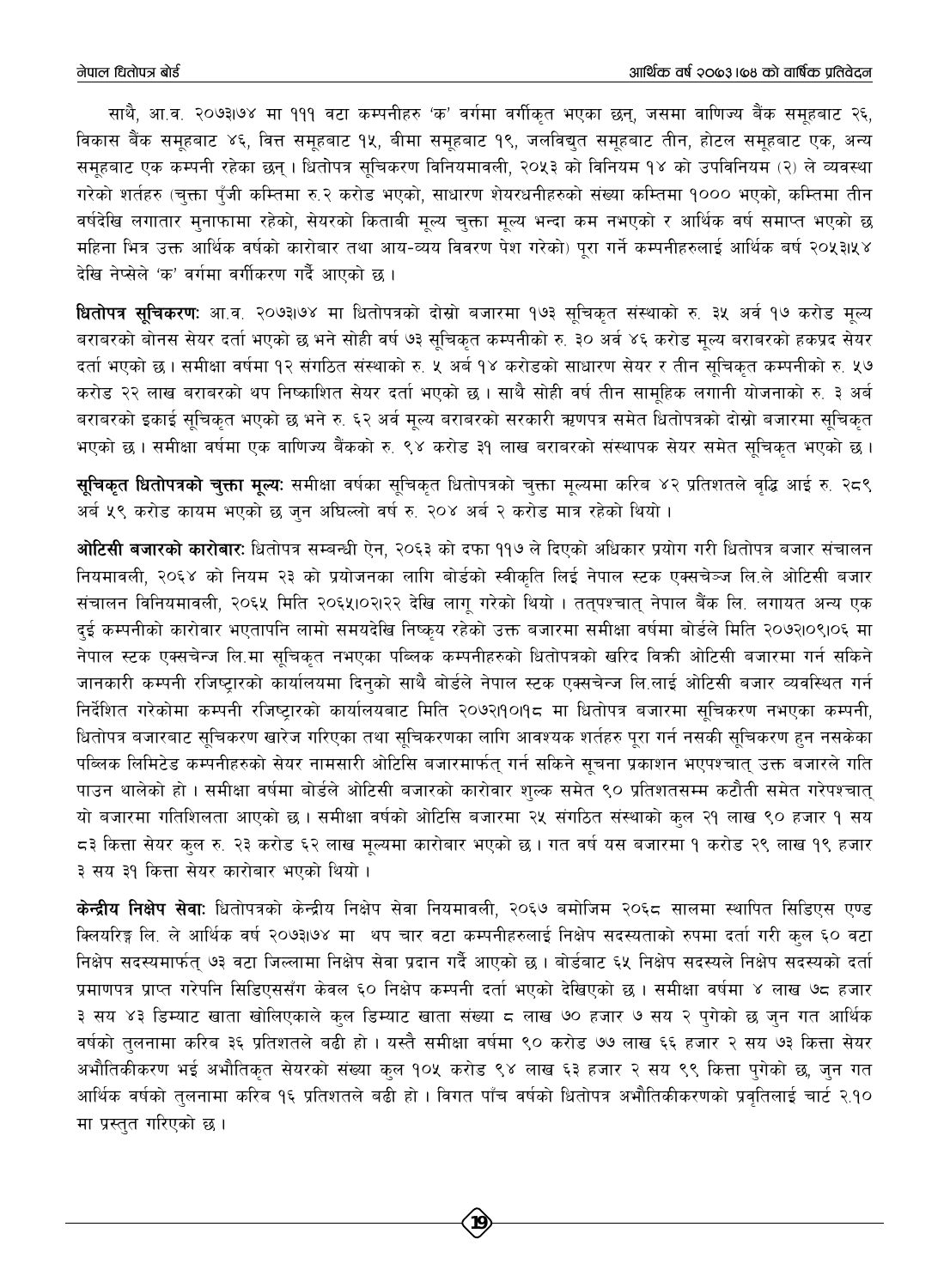

**चार्ट २.१० धितोपत्र अभौतिकीकरणको प्रवति (धितोपत्र संख्या लाखमा)** 

विगत ५ वर्षको धितोपत्र बजारको अभौतिकीकरण तालिका २.९ मा प्रस्तुत गरिएको छ।

**तालिका २.९** *धितोपत्र अ*भौतिकीकरण

|       | विवरण                           | आर्थिक वर्ष |           |                  |            |             |                      |  |
|-------|---------------------------------|-------------|-----------|------------------|------------|-------------|----------------------|--|
| क.सं. |                                 | २०६८/६९     | २०६९ / ७० | $2000 \times 99$ | २०७१ / ७२  | २०७२ ⁄ ७३   | $5003 \backslash 68$ |  |
|       | निक्षेप सदस्यको संख्या          |             | ς         | ۹٥               | ४४         | ५६          | ٤O                   |  |
|       | दर्ता कम्पनीको संख्या           |             | १२        | १६               | ११३        | २०५         | २२द                  |  |
|       | हितग्राही डिम्याट खाताको संख्या |             | २५६       | ५३४              | ४०,९३४     | ३९२,३५९     | ८७०,७०२              |  |
| Χ     | अभौतिकृत धितोपत्रको संख्या      |             | ६,५६१     | १८०,४६७          | २२,६३३,३८२ | ९३०,३९९,६५५ | १,०५९,४६३,२९९        |  |

*म्रोतः सिडिएस एण्ड क्लियरिङ्क लि.।* 

धितोपत्र कारोबारको राफसाफ तथा फछर्यौट कार्यमा सहजता प्रदान गर्न सिडिएसले काठमाडौंभित्र हरेक राफसाफ सदस्यलाई दुई वटा Work Station प्रदान गर्दै आएको छ भने उपत्यका बाहिरका लागि थप एक वटा Work Station गरी जम्मा तीन वटा Work Station प्रदान गर्दै आएको छ । यस्तै विगतमा एक राफसाफ बैंकबाट राफसाफ सम्बन्धी कार्य गराउँदै आएकोमा बोर्डको निर्देशन अनुरुप सिडिएसले थप तीन वाणिज्य बैंकलाई राफसाफ बैंकको रुपमा कार्य गर्न अनुमति प्रदान गरेको छ । साथै मिति २०७४।०३१९८ देखि नेप्सेमा सम्पन्न भएको कारोबारको राफसाफ तथा फछयौट Multiple Clearing Bank मार्फत् Net Settlement प्रणालीको आधारमा गरिदै आएको छ । यस्तै उक्त लि. ले लगानीकर्तालाई आफ्नो खाताको विवरण अनलाइन मार्फत् उपलब्ध गराउनका लागि मेरो सेयर नामक एप्लीकेशनको विकास गरेकोमा उक्त सेवाको प्रयोग गर्ने हितग्राहीको संख्या ६३ हजार ३ सय ७६ पुगेको छ।

**क्रेडिट रेटिङ्ग सेवाः** क्रेडिट रेटिङ्ग नियमावली, २०६८ बमोजिम २०६९ सालमा स्थापित इका नेपाल लि.ले मुख्यतः कम्तिमा तीन करोड रुपैयाँ भन्दा बढी मूल्यको सेयरको सार्वजनिक तथा हकप्रद सेयर निष्काशन, ऋणपत्र निष्काशन, अग्राधिकार सेयर निष्काशन, एफपिओ निष्काशनहरुको कोडिट रेटिङ्ग गराउँदै आएको छ । आ.व. २०७३।७४ मा जम्मा ५१ रेटिङ्ग /ग्रेडिङ्ग सेवा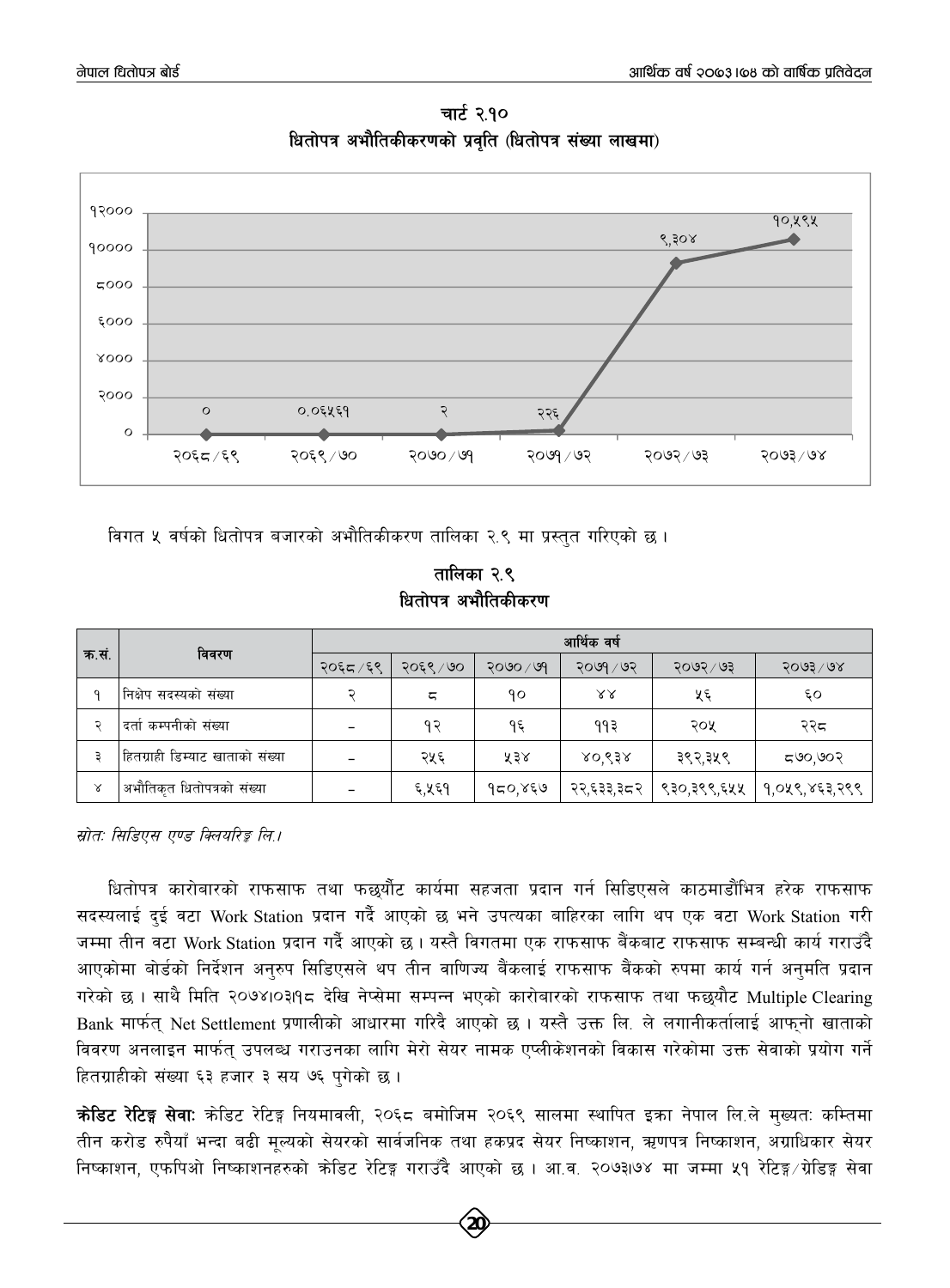प्रदान गरेको छ जन गत आ.व. मा प्रदान गरेका ४९ रेटिङ्ग⁄ग्रेडिङ्ग सेवाको तुलनामा करिब ४ प्रतिशतले बढी हो । यसका अतिरिक्त उक्त लि. ले विगतमा रेटिङ्ग गरिएकामध्ये १२ बाट रेटिङ्गको अनगमन कार्य समेत समीक्षा वर्षमा सम्पन्न गरेको छ। आ.व. २०६९।७० बाट रेटिङ्ग∕ग्रेडिङ्ग सेवा प्रदान गर्न थालेको यस लि. ले आ.व. २०७३।७४ सम्म १६५ रेटिङ्ग∕ग्रेडिङ्ग सेवा प्रदान गरेको छ । इका नेपाल लि. ले विगत ५ वर्षमा प्रदान गरेको रेटिङ्ग⁄ग्रेडिङ्ग सेवाको कार्य तालिका २.१० मा प्रस्तुत गरिएको छ ।

| क.सं | विवरण                          | 2028160   20100160   20106103   20108108 |    |          |    | जम्मा |
|------|--------------------------------|------------------------------------------|----|----------|----|-------|
|      | ऋणपत्रको रेटिङ                 |                                          |    |          |    | ۹₹    |
|      | जारीकर्ता कम्पनीको रेटिङ       |                                          | n  |          |    |       |
|      | कोष व्यवस्थापनको गुणस्तर रेटिङ |                                          | റ  |          |    | ζ     |
| γ    | थप निष्काशन                    |                                          |    |          |    | १२    |
| Χ    | प्राथमिक निष्काशन              |                                          | ৩  | $\delta$ | ۹३ | ४३    |
|      | हकप्रद निष्काशन                | ৩                                        | १९ | ২७       | २५ | 50    |
|      | जम्मा                          | ನ                                        | 38 | ४९       | ५१ | १६५   |

तालिका २.१० रेटिङ्ग सेवा

स्रोत: ईक्रा नेपाल लि ।

कोडिट रेटिङ्ग व्यवसायलाई थप प्रतिस्पर्धात्मक एवं व्यवसायिक बनाउन बोर्डले आ.व. २०७३७४ मा केयर रेटिङ्ग नेपाल लि. नामक क्रेडिट रेटिङ्ग संस्थालाई सञ्चालनका लागि सैद्धान्तिक सहमति प्रदान गरेको छ ।

# २.३ धितोपत्र बजार सम्बन्धी नीति तथा कार्यक्रम

हालका वर्षहरुमा नेपाल सरकारको नीति तथा कार्यक्रमहरुमा धितोपत्र बजारलाई प्राथमिकतामा पारिएको देखिन्छ । आर्थिक वर्ष २०७२।७३ को बजेट बक्तव्यमा धितोपत्र बजार सम्बन्धमा देहाय अनुसारका कार्यक्रमहरु घोषणा भएका थिए ।

- पुँजीबजारको संस्थागत विकासका लागि धितोपत्रको दोस्रो बजार प्रभावकारी बनाउन नागरिक लगानी कोषलाई सक्रिय गराइने छ ।
- वित्तीय क्षेत्र विकास रणनीति आर्थिक वर्ष २०७२।७३ देखि कार्यान्वयनमा ल्याइने छ ।

आर्थिक वर्ष २०७३।७४ मा बजेट बक्तव्यमा धितोपत्र बजार सम्बन्धमा देहाय अनुसारको कार्यक्रमहरु समवेश भएका छन् ।

- व्यवस्थापिका-संसद्मा विचाराधीन कमोडिटी बजार सम्बन्धी विधेयक आगामी आर्थिक वर्षमा व्यवस्थापिका-संसद्मा प्रस्तुत गरिनेछ ।
- ्पँजी बजारमा उत्पादनम्लक कम्पनीहरुलाई सुचिकृत हुन प्रोत्साहित गर्न पब्लीक कम्पनीको रुपमा स्थापना हुने उद्योग व्यवसायलाई आयकरमा १५ प्रतिशत छट दिने व्यवस्था मिलाइएको छ।

साथै, राष्ट्रपतिद्वारा संबोधन गरिएको आर्थिक वर्ष २०७३।७४ को नेपाल सरकारको नीति तथा कार्यक्रममा पहिलोपटक धितोपत्र बजार सम्बन्धी देहाय अनुसारको कार्यक्रमहरु समावेश भएको छ :

पूँजी बजारलाई देशको आर्थिक विकासको महत्वपूर्ण संयन्त्रको रुपमा विकास गरी राष्ट्रिय तथा अन्तर्राष्ट्रिय बचत तथा  $\bullet$ लगानीलाई आकर्षित गर्न आधुनिक र विश्वसनीय पँजीबजारको विकास गरिने छ ।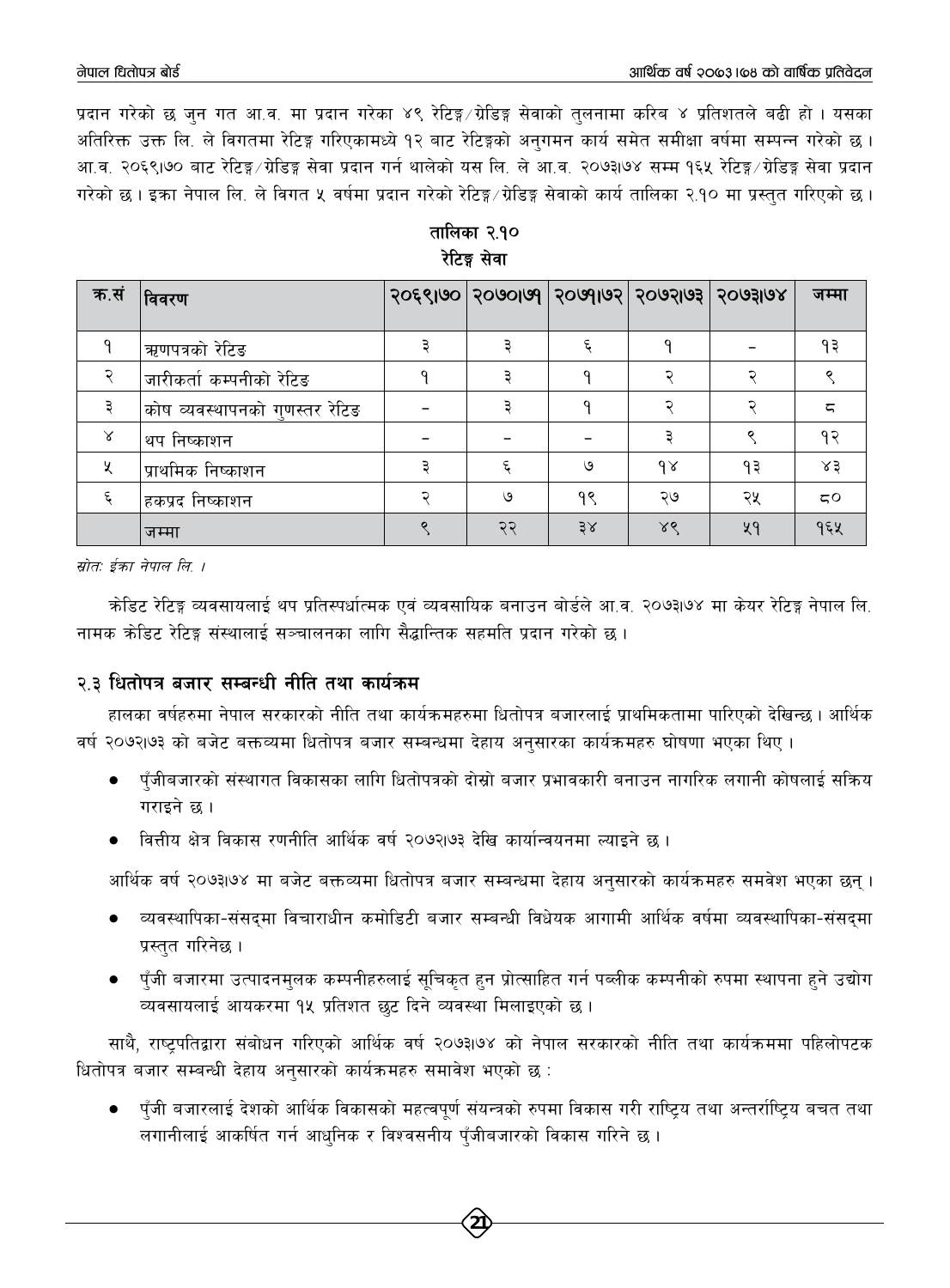आ.व. २०७४।७५ को बजेट बक्तव्यको बुँदा नं. १८२ मा धितोपत्र बजार सम्बन्धमा देहाय अनुसारको कार्यक्रमहरु समावेश भएको छ।

● पुँजी बजारको विकास र स्थायित्वका लागि नीतिगत र संस्थागत व्यवस्था गरिन`छ । उत्पादनमूलक कम्पनीहरूलाई पुँजी बजारमा प्रवेश गर्न प्रोत्साहन गरिने छ । धितोपत्र कारोबारलाई पारदशी र पुर्ण स्वचालित बनाइने छ । धितोपत्र नियमन सम्बन्धी अन्तर्राष्टिय संस्थाको सदस्यता प्राप्त गरिने छ।

<mark>कार्यान्वयन स्थिति</mark>: आ.व. २०७२।७३ मा बजेट बक्तव्य मार्फत घोषित धितोपत्र बजारसम्बन्धी कार्यक्रमको कार्यान्वयन गर्ने सम्बन्धमा बजारमा स्थायित्व कायम गर्ने उद्देश्यले नागरिक लगानी कोषलाई संस्थागत लगानीकर्ताको रुपमा दोश्रो बजारमा सहभागी गराउने सन्दर्भमा नेपाल सरकार अर्थ मन्त्रालयको समेत प्रतिनिधित्वमा प्राविधिक पक्षको अध्ययन गर्न बोर्डद्वारा एक प्राविधिक समिति गठन गरिएकोमा सो समितिले सुभ्रावसहित प्रतिवेदन पेश गरेको छ । साथै, सोही बजेट वक्तव्यमा घोषणा भएअनुसार मिति २०७३।०९।२२ मा नेपाल सरकार, मन्त्रीपरिषद्बाट स्वीकृत वित्तीय क्षेत्र विकास रणनीति (२०७३।७४-२०७७।७८) मा उल्लेख भएको पँजी बजार सम्बन्धी रणनीति तथा योजनाहरु कार्यान्वयनको लागि बोर्डले कार्ययोजना तयार गरी सो को चरणबद्ध कार्यान्वयन गर्दै लगेको छ । यस्तै आ.व. २०७३।७४ को बजेट बक्तव्यमा उल्लेख भए अनुसार व्यवस्थापिका-संसद्मा विचाराधीन कमोडिटी बजार सम्बन्धी विधेयक आ.व. २०७३।७४ मा व्यवस्थापिका-संसदमा छलफल भई पारित हुने क्रममा रहेको छ।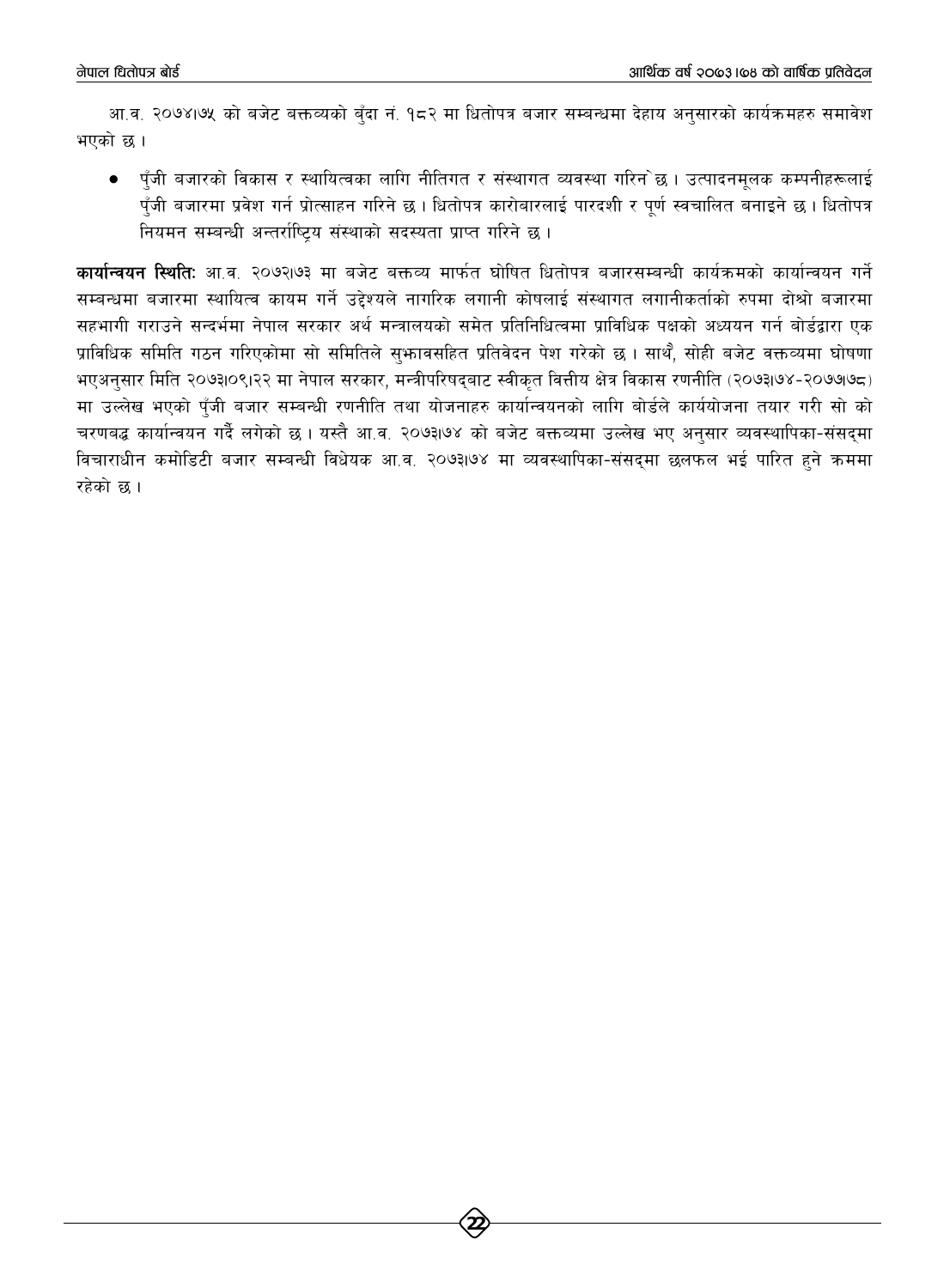# भाग ३

# बोर्डको प्रशासनिक तथा वित्तीय अवस्था

#### ३.१ बोर्डको स्थापना

वि.सं. १९९४ सालमा विराटनगर जट मिल्स र नेपाल वैक लिमिटेडले प्रथम पटक सर्वसाधारणलाई सेयर निष्काशन गरेपश्चात् नेपालमा संस्थागत क्षेत्रबाट धितोपत्र निष्काशन गरी सर्वसाधारणबाट पुँजी संकलन गर्ने कार्यको शुरुवात भएको हो। नेपाल सरकारको धितोपत्र बजार विकास तथा विस्तार गर्ने नीति अनुरुप २०३३ सालमा धितोपत्र खरिद बिक्री केन्द्र (Securities Marketing Centre) को स्थापना भएपछि सरकारी ऋणपत्रको दैनिक खरिद विक्रीको व्यवस्थाबाट धितोपत्र बजारको संस्थागत विकासको शुरुवात भएको हो । केन्द्रको भूमिकालाई प्रभावकारी बनाउन आवश्यक कानुनी व्यवस्था गर्न २०४० सालमा धितोपत्र कारोवार ऐन जारी गरियो। त्यसपश्चात् २०४१ सालमा Securities Marketing Centre लाई Securities Exchange Centre मा परिणत गरिएको थियो ।

२०४६ सालपछि नेपालले अवलम्वन गरेको आर्थिक उदारीकरणको नीति पश्चात् पुँजी बजारमा निजी क्षेत्रको प्रवेश शुरु भयो जसले गर्दा धितोपत्र खरिद बिक्री केन्द्र आफैले बजार व्यवस्थापन र नियमनको कार्य गर्दा हन सक्ने स्वार्थ बाफिन (Conflict of Interest) सक्ने स्थिति समेत लाई ध्यानमा राखी २०४९ सालमा धितोपत्र कारोवार ऐन, २०४० लाई संशोधन गरी धितोपत्र बजारको स्वायत्त नियमन निकायको रुपमा नेपाल सरकारबाट २०५० साल जेष्ठ २५ गते नेपाल धितोपत्र वोर्डको स्थापना भएको हो ।

२०६३ सालमा धितोपत्र कारोवार ऐन, २०४० खारेज गरी देशको आर्थिक विकासका लागि पुँजीबजारको विकास गरी धितोपत्रमा लगानी गर्ने लगानीकर्ताको हित संरक्षण गर्न धितोपत्रको निष्काशन, खरिद, बिक्री, वितरण तथा विनिमयलाई व्यवस्थित वनाई धितोपत्र बजार र धितोपत्र व्यवसायमा संलग्न व्यक्तिहरुको काम कारवाहीलाई नियमित तथा व्यवस्थित गर्ने उद्देश्यसहित धितोपत्र सम्वन्धी ऐन, २०६३ जारी गरियो । ततुपश्चात नयाँ ऐन बमोजिम नेपाल धितोपत्र वोर्डले स्वायत्त निकायको रुपमा समग्र धितोपत्र बजारको नियमन कार्य गर्दै आइरहेको छ ।

### ३.२ बोर्डको काम, कर्तव्य र अधिकारहरु

धितोपत्र सम्बन्धी ऐन, २०६३ बमोजिम बोर्डको काम, कर्तव्य र अधिकारहरु देहाय बमोजिम रहेका छन्।

- धितोपत्र सार्वजनिक रुपमा निष्काशन गर्न सक्ने गरी स्थापना भएको संगठित संस्थाको धितोपत्र दर्ता गर्ने ।
- धितोपत्र सार्वजनिक निष्काशनका लागि तयार गरिने विवरणपत्र स्वीकृत गर्ने ।
- धितोपत्र बजार संचालन गर्न चाहने संगठित संस्थालाई धितोपत्र बजार संचालन गर्न अनुमति दिने ।
- धितोपत्र बजार तथा धितोपत्र व्यवसायीका काम कारबाहीको नियमन गर्ने।
- धितोपत्र व्यवसाय संचालन गर्न चाहने कम्पनी वा संस्थालाई धितोपत्र व्यवसाय संचालन गर्न अनुमतिपत्र दिने ।
- सामहिक लगानी कोष संचालन गर्न स्वीकृति दिने।
- धितोपत्र सम्बन्धी आवश्यक नियम, विनियम तथा निर्देशिकाहरु बनाउने ।
- धितोपत्र विनिमय बजार, धितोपत्र व्यवसायी, धितोपत्र कारोबार तथा समग्र धितोपत्र बजारको सुपरिवेक्षण गर्ने ।
- नियमन व्यवस्थाको पालना नगर्ने संस्थाहरुलाई ऐन, नियम अनुसार कारवाही अगाडि बढाउने ।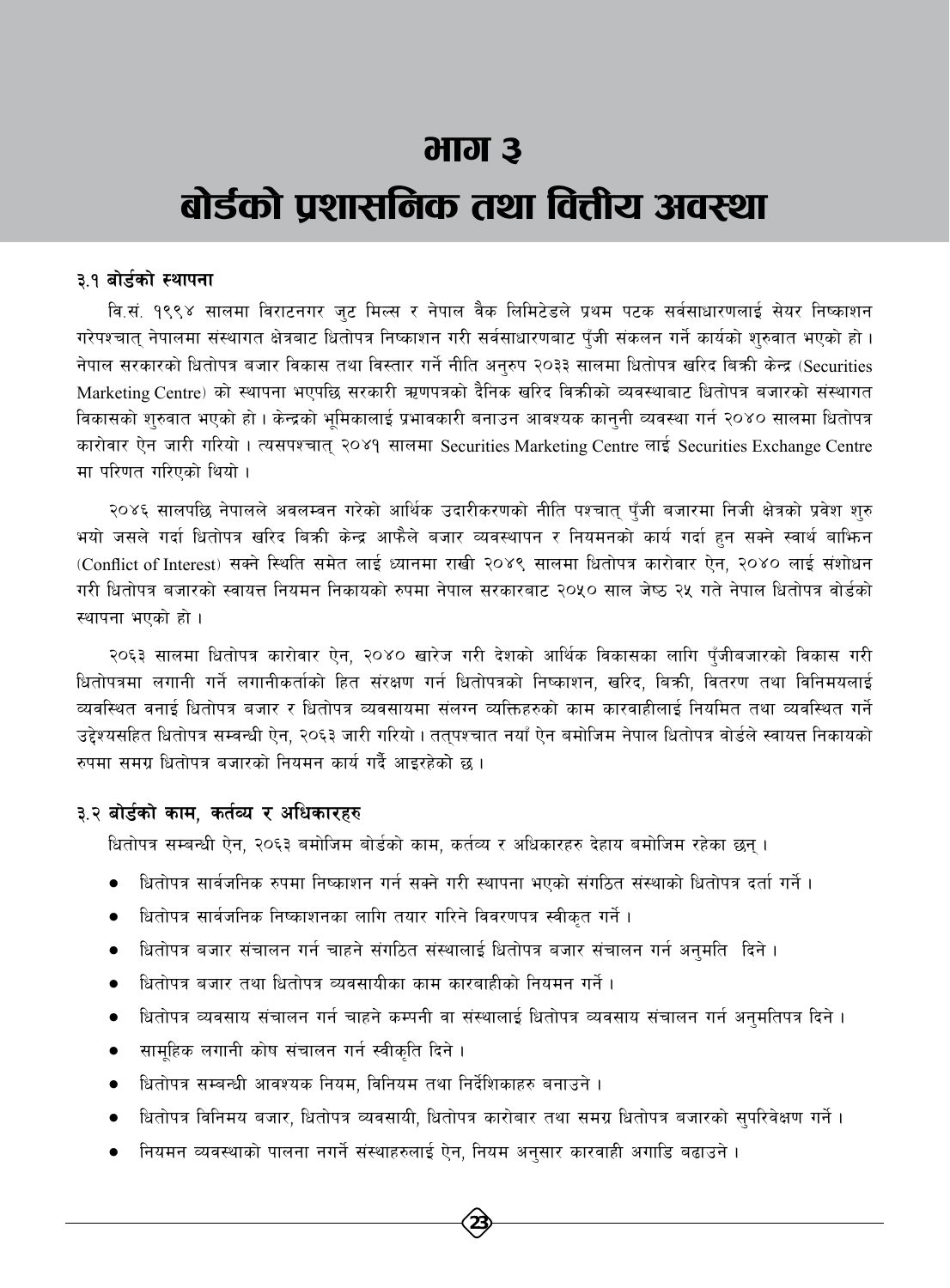- धितोपत्र बजार सम्बन्धमा अध्ययन, अनुसन्धान गरी आवश्यक निर्देशन दिने तथा चेतना अभिवद्धिमुलक कार्यक्रम  $\bullet$ सञ्चालन गर्ने ।
- धितोपत्र बजारसँग सम्बन्धित विषयमा नीति तथा कार्यक्रम तर्जमा गर्न नेपाल सरकारलाई आवश्यक परामर्श दिने ।
- धितोपत्र तथा पुँजी बजार विकासका सम्बन्धमा आवश्यक अन्य कार्यहरु गर्ने गराउने

## ३.३ सञ्चालक बोर्ड

बोर्डमा विभिन्न सरकारी तथा निजी क्षेत्रका निकायहरुको प्रतिनिधित्व रहने गरी ७ सदस्यीय संचालक बोर्ड हुने व्यवस्था रहेको छ । बोर्डमा नेपाल सरकारद्वारा नियुक्त कार्यकारी अध्यक्षका साथै नेपाल सरकार, अर्थ मन्त्रालयका सह-सचिव, नेपाल सरकार, कानुन, न्याय तथा संसदीय मामिला मन्त्रालयका सह-सचिव, नेपाल राष्ट्र बैंकका प्रतिनिधि कार्यकारी निर्देशक, नेपाल उद्योग वाणिज्य महासंघका प्रतिनिधि उपाध्यक्ष र नेपाल चार्टर्ड एकाउन्टेन्ट्स संस्थाका प्रतिनिधि उपाध्यक्ष तथा नेपाल सरकारले मनोनित पँजी बजार विज्ञ सदस्य रहने व्यवस्था रहेको छ । समीक्षा वर्षमा कार्य बोभ्रु बढे अनुसार बोर्डको बैठक ४३ पटक बसेको छ । गत वर्ष सञ्चालक बोर्डको बैठक ३३ पटक बसेको थियो । आ.व. २०७३।७४ मा बोर्डको सञ्चालक बोर्डमा रहनुभएका सदस्यहरुको विवरण तालिका ३.१ मा प्रस्तुत गरिएको छ।

| क.सं. | नाम                         | संस्था                                                                | देखि       | सम्म         |
|-------|-----------------------------|-----------------------------------------------------------------------|------------|--------------|
| 9     | डा. रेवत बहादुर कार्की-     |                                                                       | २०७२१०६१३० | हालसम्म      |
|       | अध्यक्ष                     |                                                                       |            |              |
| २     | श्री आनन्दराज ढकाल-सदस्य    | सह-सचिव, अर्थ मन्त्रालय                                               | २०७२।११।०५ | २०७४।०६।२१*  |
|       | श्री डिल्लीराज घिमिरे-सदस्य | सह-सचिव, कानून,न्याय तथा संसदीय मामिला                                | २०७२११२१२  | २०७३।११०४    |
|       |                             | व्यवस्था मन्त्रालय                                                    |            |              |
| ३     | श्री तोयानाथ अधिकारी-सदस्य  | सह-सचिव, कानून, न्याय तथा संसदीय मामिला  २०७३।११।०५                   |            | हालसम्म      |
|       |                             | व्यवस्था मन्त्रालय                                                    |            |              |
| Χ     | श्री नर बहादुर थापा-सदस्य   | कार्यकारी निर्देशक (प्रतिनिधि), नेपाल राष्ट्र बैंक                    | २०७३।०२।१० | हालसम्म      |
|       | श्री महेश खनाल-सदस्य        | उपाध्यक्ष (प्रतिनिधि), नेपाल चार्टर्ड                                 | २०७२१०४११५ | २०७३१०४११०   |
| X     |                             | एकाउण्टेण्ट्स संस्था                                                  |            |              |
|       | श्री प्रकाशजंग थापा-सदस्य   | उपाध्यक्ष (प्रतिनिधि), नेपाल चाटर्ड                                   | PPIYOIFUOS | 2098108109** |
|       |                             | एकाउण्टेण्ट्स संस्था                                                  |            |              |
|       | श्री दिनेश श्रेष्ठ-सदस्य    | उपाध्यक्ष (प्रतिनिधि), नेपाल उद्योग वाणिज्य $  \mathcal{R}$ ०७१।०२।२२ |            | २०७४।०२।०२   |
|       |                             | महासंघ                                                                |            |              |
| ६     | श्री शेखर गोल्छा-सदस्य      | वरिष्ठ उपाध्यक्ष (प्रतिनिधि), नेपाल उद्योग                            | २०७४।०२।०३ | हालसम्म      |
|       |                             | वाणिज्य महासंघ                                                        |            |              |
| ও     | श्री निल बहादुर सारु मगर    | विज्ञ सदस्य                                                           | २०७२।१२।०५ | हालसम्म      |

तालिका ३.१ आ.व. २०७३७४ मा बोर्डको सञ्चालन बोर्डका सदस्यहरु

\* मिति २०७४।०६।२२ देखि अर्थ मन्त्रालयबाट सह-सचिव श्री उत्तर कुमार खत्री बोर्ड सदस्यको रुपमा रहनुभएको छ ।

\*\* मिति २०७४।०४।०७ देखि नेपाल चार्टर्ड एकाउण्टेण्ट्स संस्थाका उपाध्यक्ष श्री जगन्नाथ उपाध्याय (निरौला) बोर्ड सदस्यको रुपमा रहन्भएको छ।

## ३.४ संगठन संरचना तथा जनशक्ति व्यवस्थापन

धितोपत्र बजारको दायरा दिन प्रति दिन बढ्दै गईरहेको परिप्रेक्ष्यमा धितोपत्र बजार, सूचिकृत संगठित संस्था, धितोपत्रको केन्द्रीय निक्षेप कम्पनी, निक्षेप सदस्य, सामुहिक लगानी कोष, क्रेडिट रेटिङ्ग कम्पनी, धितोपत्र दलाल तथा मर्चेण्ट बैंकर र सेयर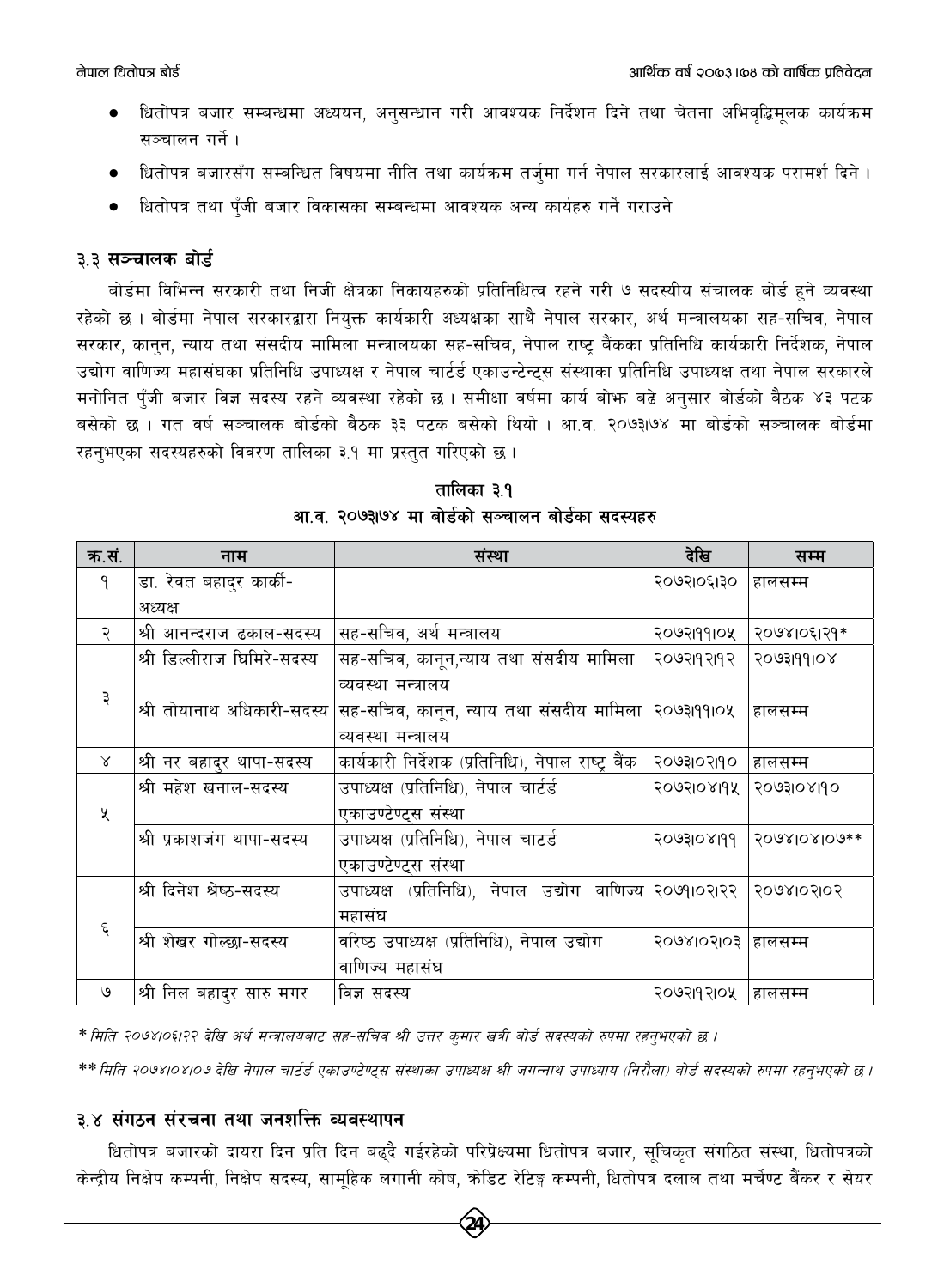रजिष्टार गरी ४०० भन्दा बढी कम्पनीको नियमन तथा सुपरिवेक्षण गर्नुपर्ने जिम्मेवारी बोर्डले पुरा गर्दै आइरहेको छ। आफ्नो जिम्मेवारी प्रभावकारी रुपमा सम्पन्न गर्नका लागि बोर्डले आफ्नो संस्थागत क्षमतामा समयानकल अभिवद्धि गर्न पर्ने करालाई मध्यनजर गर्दै विद्यमान संगठन संरचनाको ढाँचामा पुनरावलोकन गरी नयाँ संगठन संरचना लागू गरेको छ । उक्त संगठन संरचना अनुसार आवश्यक दरबन्दी पुर्ति गर्न बोर्डले समीक्षा वर्षमा नयाँ संबैधानिक व्यवस्था अनुसार लोकसेवा आयोगको नेतृत्वमा अधिकृत तृतीय पदको विभिन्न सेवामा कुल नौ र सहायक पदको लागि कुल पाँच रिक्त पदको लागि दरखास्त आव्हान गरेकोमा सो बमोजिमको लिखित परीक्षा सम्पन्न भइसकेको छ । गत आर्थिक वर्षमा बोर्डले निर्देशक एक, उपनिर्देशक सात, अधिकृत ११ तथा सहायक तहमा आठ गरी कुल २७ नयाँ कर्मचारीहरुको पदपूर्ति गरेको थियो । बोर्डमा हाल जम्मा ५२ जना कर्मचारीहरु कार्यरत रहेका छन् । बोर्डको विभागमा कार्यकारी निर्देशक दुई, महाशाखामा निर्देशक चार, शाखामा उपनिर्देशक आठ र उपशाखामा अधिकृत १७ र सहायक स्तरमा १० कर्मचारी कार्यरत रहेका छन् । बोर्डको नयाँ संगठन संरचना अनुसूची-५ मा प्रस्तुत गरिएको छ।

# ३.५ समितिहरु

बोर्डको काम कारवाही प्रभावकारी रुपमा सम्पादन गर्न तथा आवश्यक सहयोगका लागि बोर्डमा विभिन्न स्थायी तथा अस्थायी प्रकृतिका समितिहरू कार्यरत रहेका छन् । यी समितिहरुले आर्थिक वर्ष २०७३।७४ मा गरेका कामकारवाहीहरु निम्नानुसार रहेका छन्।

## ३.५.१ कानून तथा प्रवलीकरण समिति

बोर्डबाट तयार गर्नुपर्ने विभिन्न नियमावली, निर्देशिका तथा अन्य कानुनी व्यवस्थाहरुको मस्यौदा तयार गर्न तथा बोर्ड समक्ष पेश भएका जटिल कानुनी विषयका सम्बन्धमा अध्ययन तथा अनुसन्धान गरी परामर्श दिनको साथै धितोपत्र सम्बन्धी ऐन नियमको पालनालाई प्रभावकारी गराउने जस्ता काम कारबाहीको लागि नेपाल सरकार, कानुन, न्याय तथा संसदीय मामिला मन्त्रालयबाट प्रतिनिधित्व गर्नु हुने बोर्ड सदस्य संयोजक रहेको कानुन तथा प्रवलीकरण समिति रहेको छ। उक्त समितिमा बोर्डको नियमन तथा व्यवस्थापन विभागका प्रमुख तथा कानुन तथा प्रबलीकरण महाशाखाका प्रमुख सदस्य तथा एक वाह्य विज्ञ सदस्य हुनुहुन्छ । आर्थिक वर्ष २०७३।७४ मा उक्त समितिले निम्न कार्यहरु गरेको छ :

- नेप्सेको कर्मचारी सेवा शर्त विनियमावली, २०७३ लाई पुनरावलोकन गरी अन्तिम रुप दिएको ।
- धितोपत्र खरिद (सार्वजनिक निस्काशन) सम्बन्धी निर्देशिका, २०७३ लाई पुनरावलोकन गरी अन्तिम रुप दिएको ।
- नेप्सेको धितोपत्र सूचिकरण विनियमावलीमा पुनरावलोकन गरेको ।
- धितोपत्र राफसाफ तथा फछुर्यौट (दोस्रो संशोधन) विनियमावली, २०७३ तथा धितोपत्र केन्द्रीय निक्षेप सेवा (दोस्रो संशोधन) विनियमावली, २०७३ लाई पुनरावलोकन गरेको ।
- नेपाल धितोपत्र बोर्ड खरिद सम्बन्धी नियमावली, २०७३ मा पुनरावलोकन गरी अन्तिम रुप दिएको ।
- नेपाल धितोपत्र बोर्डका कर्मचारीको आचारसंहिता, २०७३ लाई अन्तिम रुप दिएको ।
- धितोपत्र व्यवसायी (मर्चेन्ट बैंकर) नियमावली, २०६४ मा संशोधनका सम्बन्धमा पुनरावलोकन गरी अन्तिम रुप दिएको ।
- धितोपत्र निष्काशन तथा बाँडफाँड निर्देशिका, २०७४ लाई अन्तिम रुप दिएको ।
- धितोपत्र व्यवसायी (धितोपत्र दलाल एवं मर्चेन्ट बैंकर) को सुपरिवेक्षण दिग्दर्शनको पुनरावलोकन गरेको ।

# ३.५.२ वित्तीय प्रशासन तथा सूचना विश्लेषण समिति

बोर्डको वार्षिक कार्यक्रम तथा बजेट तयार गरी अन्तिम रुप दिन, वार्षिक बजेट तथा खर्चको आवधिक रुपमा पुनरावलोकन

 $\left(25\right)$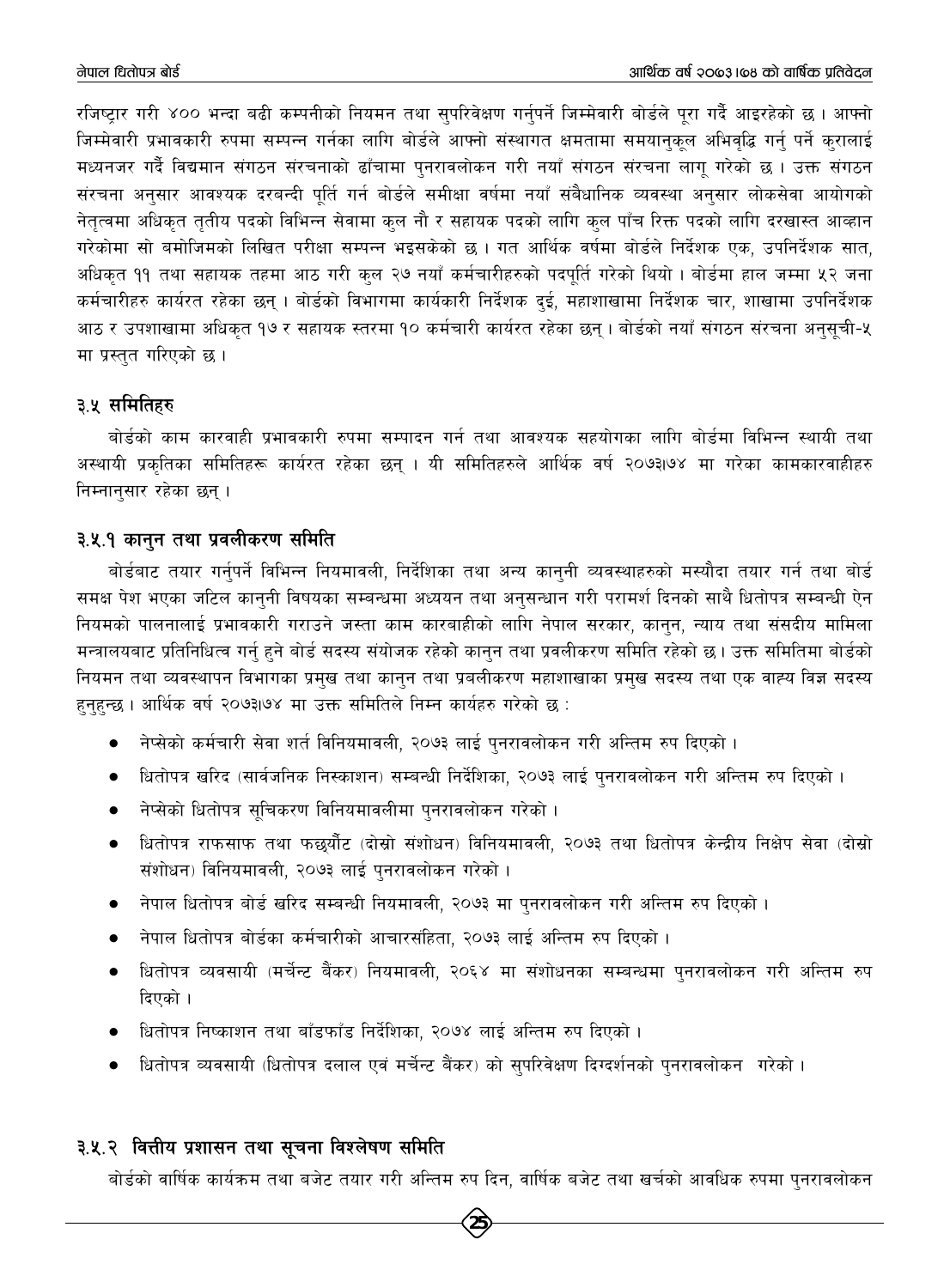गर्न तथा लेखापरीक्षकबाट प्राप्त लेखापरीक्षण प्रतिवेदन अध्ययन गरी अन्तिम रुप दिने तथा वित्तीय सूचना विश्लेषण र वित्तीय प्रशासन सम्बन्धी अन्य कार्यहरु गर्न बोर्डमा वित्तीय प्रशासन तथा सचना विश्लेषण समिति रहेको छ । उक्त समितिमा नेपाल चार्टड एकाउन्टेन्टस् संस्थाबाट बोर्डमा प्रतिनिधित्व गर्नहने बोर्ड सदस्य संयोजक रही बोर्डको नियमन तथा व्यवस्थापन विभागका प्रमुख र बोर्डको वित्तीय व्यवस्थापन शाखा प्रमुख सदस्य सचिव रहेका छन् । आर्थिक वर्ष २०७३।७४ मा उक्त समितिको संयोजनमा देहाय बमोजिमको कार्यहरु गरेको छ:

- बोर्डको आर्थिक वर्ष २०७४।७५ को नीति कार्यक्रम तथा बजेटको मस्यौदा तयार गरेको ।
- लेखापरीक्षकबाट प्राप्त प्रतिवेदनको अध्ययन गरी सोको प्रत्युत्तर तयार गरेको ।
- बोर्डको रहेको लगानीयोग्य रकमलाई विभिन्न बैंकहरुमा राख्नका लागि सिफारिश गरेको ।

# ३.५.३ लेखापरीक्षण समिति

बोर्डको वित्तीय विवरणको पुनरावलोकन सम्बन्धमा संचालक समितिलाई सहयोग गर्न, बोर्डको नियम पालनाको अवस्थाको पुनरावलोकन सम्बन्धमा संचालक समतिलाई सहयोग प्ऱ्याउन, आर्थिक पारदर्शिता र संस्थागत सुशासनलाई मजबुत बनाउन, आन्तरिक लेखापरीक्षकको नियुक्ति गर्न, पारिश्रमिक तथा सुविधा निर्धारण गर्न, स्वतन्त्र लेखापरीक्षकको लेखापरीक्षण प्रकृया निर्धारण गर्न तथा मुल्याकंन गर्ने जस्ता कार्यहरु गर्नका लागि नेपाल चाटर्ड एकाउन्टेन्टस् संस्थाबाट बोर्डमा प्रतिनिधित्व गर्नहने बोर्ड सदस्य संयोजक रही, नेपाल राष्ट्र बैंकको तर्फबाट बोर्डमा प्रतिनिधित्व गर्नुहुने बोर्ड सदस्य तथा बोर्डको नियमन तथा व्यवस्थापन विभाग प्रमुख सदस्य रहने गरी लेखापरीक्षण समिति रहेको छ।

# ३.६ बोर्डको वित्तीय अवस्था

आर्थिक वर्ष २०७३।७४ मा बोर्डको वित्तीय स्थितिमा गत आर्थिक वर्षको तुलनामा उल्लेखनीय बुद्धि भएको देखिन्छ। समीक्षा वर्षमा बोर्डको आय अघिल्लो वर्षको दाँजोमा १५३.६१ प्रतिशतले बढेर रु.४४ करोड ७२ लाख ९८ हजार पुगेको छ जुन अघिल्लो वर्ष १७ करोड ६३ लाख ७० हजार रहेको थियो । आय बढ्नुको मुख्य कारणहरु सुचिकुत संगठित संस्थाहरुको हकप्रद सेयर निष्काशनमा बृद्धि भएकोले धितोपत्र दर्ता तथा निष्काशनवापत लिइने शुल्कमा भएको बृद्धि, धितोपत्र बजार कारोवारमा भएको बद्धिका कारण बोर्डले प्राप्त गर्ने कारोवार शल्कमा भएको बद्धि तथा बैंकको व्याजदरमा भएको बद्धिका कारण बोर्डले लगानीको रुपमा बैंक तथा वित्तीय संस्थाका मुद्दति खातामा राखेको रकमको व्याज आम्दानीमा भएको बुद्धि रहेका छन् । त्यस्तै अधिल्लो आ.व. को अन्त्यमा बोर्डको कर्मचारी संख्यामा दोब्बर बृद्धि भएसँगै यस आ.व.को कर्मचारी खर्चमा ११० प्रतिशतले बृद्धि भएको कारणले व्यय ६१.३३ प्रतिशतले बढेर रु.९ करोड ३९ लाख १५ हजार पुगेको छ । अधिल्लो आ.व.मा बोर्डको व्यय रु.५ करोड  $\leq$ २ लाख १३ हजार रहेको थियो।

बोर्डले आम्दानी तर्फ विशेषत धितोपत्र दर्ता तथा निष्काशनका लागि स्वीकृति प्रदान, सामूहिक लगानी योजना स्वीकृति, क्रोडिट रेटिङ्ग, सिडिएस एण्ड क्लियरिङ्ग कम्पनी तथा धितोपत्र बजार अनुमति पत्र, मर्चेन्ट बैकिङ्ग तथा ब्रोकर प्रमाणपत्र नवीकरण, धितोपत्र कारोबार दस्तुर, आवेदन शुल्क, विवरणपत्र प्रशोधन शुल्क र अनुमति पत्र शुल्कबाट रु.४१ करोड ३ लाख ५४ हजार आम्दानी (कुल आयको ९१.७४ प्रतिशत) गरेको छ भने व्याज आम्दानीबाट रु.३ करोड ६७ लाख ५६ हजार (कुल आयको ८.२२ प्रतिशत) र विविध आयतर्फ रु.१ लाख ८८ हजार (कुल आयको ०.०४ प्रतिशत) प्राप्त गरेको छ । खर्चतर्फ समीक्षा वर्षमा कर्मचारी र अन्य प्रशासकीय खर्च तर्फ रु.८ करोड ९८ लाख २८ हजार खर्च भएको छ भने ह्रासकट्टी रु.४० लाख ८६ हजार भएको देखिन्छ ।

अधिल्लो वर्षमा वचत रु.११ करोड ८१ लाख ५७ हजार भएकोमा समीक्षा वर्षमा सो रकममा १९९.०८ प्रतिशतले बृद्धि भई बचत रु.३५ करोड ३३ लाख ८३ हजार पुगेको छ । धितोपत्र दर्ता तथा निष्काशन आम्दानीमा तथा धितोपत्र कारोवार दस्तुरमा भएको बृद्धिले गर्दा समीक्षा वर्षमा बोर्डको बचतमा वृद्धि भएको हो । यसरी वचतमा भएको बृद्धिसँगै बोर्डको कोष तथा जगेडा रकम रु.७२ करोड २० लाख ८७ हजार पुगेको छ जुन अघिल्लो आ.व.को अन्त्यको रु.३८ करोड ५५ लाख १९ हजारको तुलनामा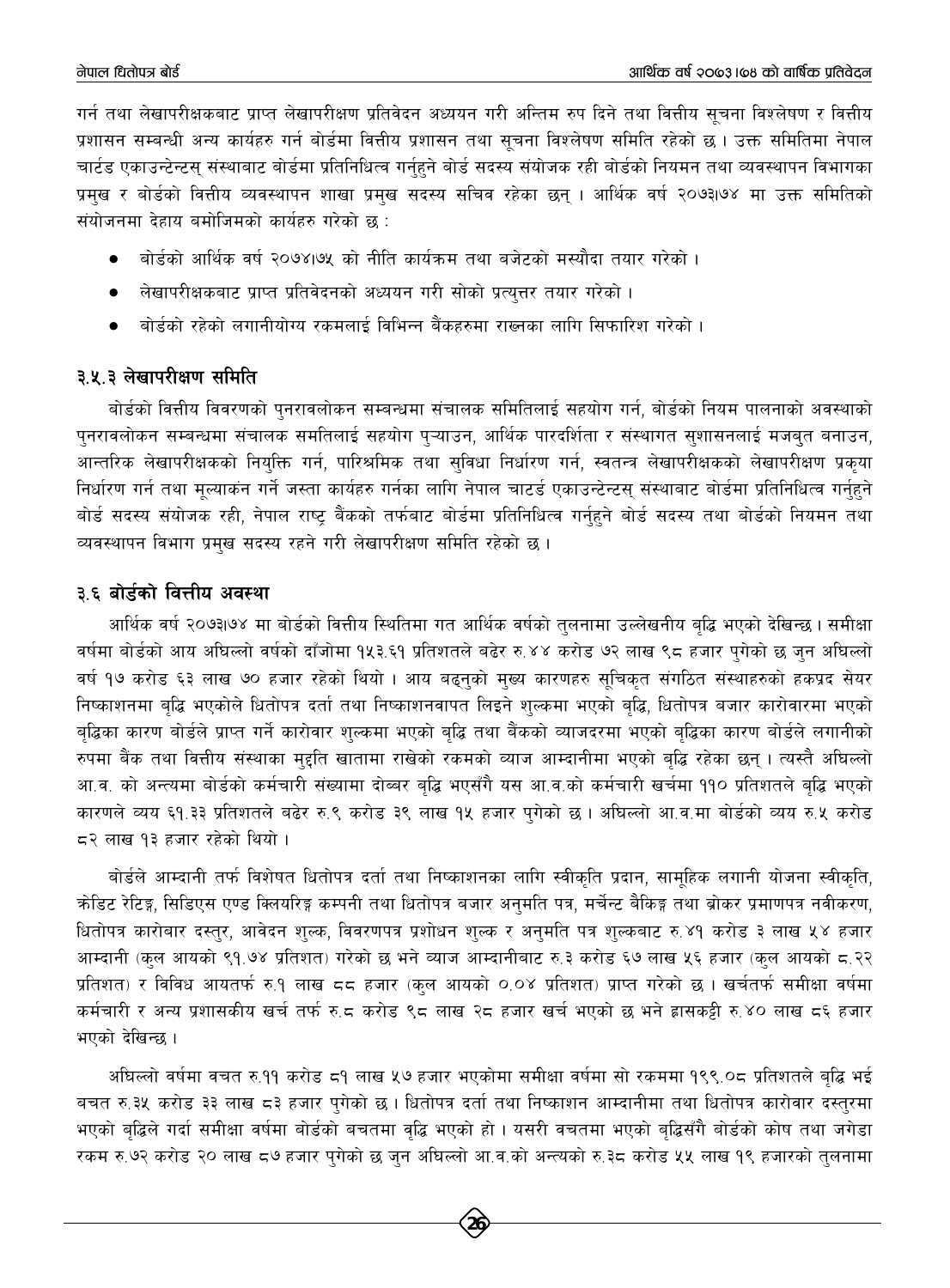८७.३० प्रतिशतको बद्धि हो । आ.व. २०७३।७४ को अपरिष्कृत वासलात, आय-व्यय विवरण तथा नगद प्रवाह विवरण क्रमश: अनसची - ६. ७ र ८ मा प्रस्तत गरिएको छ ।

#### ३.७ अन्तर्राष्टिय सम्बन्ध

समीक्षा वर्षमा बोर्डबाट धितोपत्र बजार नियमन निकायहरुको अन्तर्राष्ट्रिय संस्था (International Organisation of Securities Commissions - IOSCO) को सदस्यता लिनको लागि उच्च स्तरीय सर्वेक्षण (High Level Survey) को प्रत्युत्तर सम्लग्न गरी निवेदन प्रक्रिया अगाडि बढाइएकोमा २०१६ जुलाईमा वोर्डलाई IOSCO को एशोसियट सदस्यता प्राप्त भएको छ । यसबाट नेपालको नियमन निकायले अन्तर्राष्ट्रिय मान्यता पाई अब नेपालाके धितोपत्र बजारलाई अन्तर्राष्ट्रिय स्तर अनुरुप विकास गर्नपर्ने देखिएको छ ।

समीक्षा वर्षमा धितोपत्र नियमन निकायहरुको अन्तर्राष्ट्रिय संस्था (IOSCO) को साधारण सदस्यता प्राप्त गर्नको लागि IOSCO को Multilateral Memorandum of Understanding (MMoU) मा हस्ताक्षर गर्ने सम्बन्धमा MMoU सँग सम्बन्धित प्रश्नावली तयार पार्ने, IOSCO सँग MMoU मा हस्ताक्षर गर्ने सम्बन्धमा आवश्यक विषयहरुको जानकारीको लागि पत्राचार गर्ने, IOSCO को MMoU टोलीसँगको समन्वयमा MMoU को प्रश्नावलीको जवाफ तयार गर्ने कार्य भैसकेको र आवश्यक कागजात तथा सुचनाहरु तयार गरी MMoU मा हस्ताक्षर गर्न IOSCO मा निवेदन पेश भएको छ। IOSCO मा हाल १२६ साधारण सदस्य, २३ एशोसियट सदस्य र ६५ अफिलियट सदस्य रहेका छन्।

त्यस्तै, नेपालको धितोपत्र बजारको अन्तर्राष्ट्यिकरण गरी स्तर अभिबुद्धि गर्ने उद्देश्य अनुरुप वोर्डको समन्वयमा सिडिएस एण्ड क्लियरिङ्ग लि.ले गत वर्ष नै Association of National Numbering Agencies (ANNA) को सदस्यता प्राप्त गरेको छ। आर्मेनियाको राजधानी युरेभानमा २०१६, जुन २ र ३ मा भएको ANNA को साधारण सभाबाट उक्त लि. लाई ९२ औं सदस्यता प्राप्त गरेको हो। ANNA मा हाल नेपाल लगायत ९३ पूर्ण सदस्य तथा अन्य २७ पार्टनर रहेका छन्।

सन् २०१० मा स्थापित Asia Forum for Investor Education (AFIE) को संस्थापक सदस्यको रुपमा बोर्डले भूमिका निर्वाह गर्दै आइरहेको छ। बोर्ड सार्क क्षेत्रका नियमन निकायहरुको संघ (South Asian Securities Regulators Forum-SASRF) को सदस्यको रुपमा अन्य सदस्य नियामक निकायहरुसँग निरन्तर सम्बन्ध राख्दै आवश्यक ज्ञान तथा सूचनाहरु आदान प्रदान गर्नुका साथै सहयोग र समन्वय गर्दै आइरहेको छ।

त्यस्तै IOSCO, बिश्व बैक, एशियाली विकास बैक, Asia-Pacific Economic Cooperation (APEC), Toronto Centre तथा बिभिन्न देशका धितोपत्र बजारको नियमन निकायहरुले आयोजना गर्ने पँजीबजार सम्बन्धी कार्यक्रमहरुमा बोर्डको सहभागिता रहँदै आएको छ ।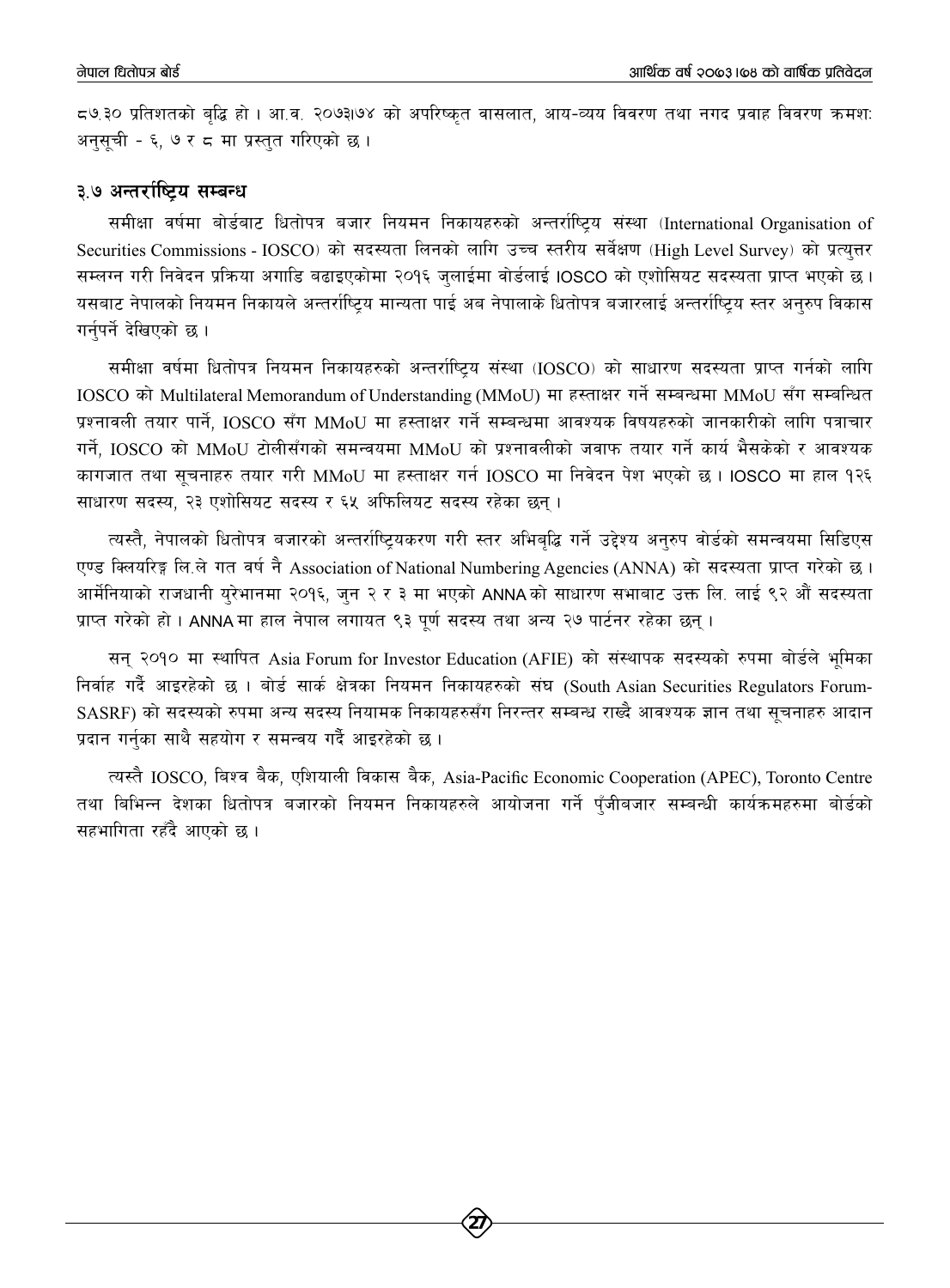# $<sub>3</sub> **H or 8**$ </sub> बोर्डका कामकारवाहीहरू

समीक्षा वर्षमा बोर्डले विभिन्न कार्यहरु गरी बजारमा संरचनात्मक सधार तथा विकास गरेको छ भने अर्कोतर्फ नियमित कार्यहरुमा पनि व्यापक सुधार गर्दै अगाडि बढेको छ। धितोपत्र बजार, धितोपत्र व्यवसायी, सामुहिक लगानी कोष, डिपोजिटरी, निक्षेप सदस्य, क्रेडिट रेटिङ्ग तथा अन्य धितोपत्र व्यवसाय गर्न प्राप्त निवेदनहरुको अध्ययन गरी अनुमतिपत्र दर्ता प्रमाणपत्र प्रदान गर्ने तथा नवीकरण गर्ने, संगठित संस्थाहरुको धितोपत्रहरु दर्ता गर्ने, विवरणपत्र बिक्री प्रस्ताव, हकप्रद सेयर निष्काशन सम्बन्धी व्यवस्था तथा विवरण पुस्तिका स्वीकृत गर्ने र विवरण पुस्तिका प्रकाशन गर्न संगठित संस्थाहरुलाई स्वीकृति प्रदान गर्ने, वजार, सुचिकृत कम्पनी, सामुहिक लगानी कोष, निक्षेप सेवा, क्रेडिट रेटिङ्ग एजेन्सी तथा धितोपत्र व्यवसायीको गैरस्थलगत सुपरिवेक्षण गर्ने, धितोपत्र बजारमा कारोवार हुने सूचिकृत कम्पनी, कारोवार रकम, कारोवार हुने धितोपत्र आदि सम्बन्धमा नेपाल स्टक एक्सचेञ्जमा हुने धितोपत्र कारोवारको Real Time Surveillance गर्ने, समग्र धितोपत्र बजारको स्थलगत गैरस्थलगत सुपरिवेक्षण गर्ने, धितोपत्र सम्बन्धी कानुन समसामयिक बनाउने, प्राप्त गुनासोहरुको सम्बोधन गर्ने, कानुनी व्यवस्थाहरुको उल्लंघन सम्बन्धमा कानून प्रवलीकरण गर्ने, धितोपत्रमा लगानी गर्ने लगानीकर्ताहरुको सचेतनाको स्तर अभिबद्धि गर्न देशका विभिन्न स्थानहरुमा लगानीकर्ता प्रशिक्षण तथा अर्न्तकुया कार्यक्रमहरु संचालन गर्ने लगायतका विभिन्न नियमित कार्यहरु सम्पन्न गरेको छ । आर्थिक वर्ष २०७३।७४ मा सम्पन्न प्रमुख कार्यहरु संक्षिप्तमा देहाय अनुसार रहेका छन् ।

#### ४.१ अनुमतिपत्र प्रदान तथा नवीकरण

धितोपत्र सम्बन्धी सेवा प्रदान गर्ने विभिन्न बजार सहभागीहरुले आर्थिक वर्ष २०७४।७५ मा कार्य गर्न अनुमतिपत्र नवीकरणको लागि निवेदन दिए अनुसार बोर्डले सुधार गर्न यी संस्थाहरुलाई ध्यानाकर्षण गराउदै निम्न संस्थाहरुको अनुमतिपत्र नवीकरण गरेको छ ।

#### ४.१.१ नेपाल स्टक एक्सचेन्ज लिमिटेडको अनुमतिपत्र नवीकरण

धितोपत्र सम्बन्धी ऐन, २०६३ तथा धितोपत्र बजार संचालन नियमावली, २०६४ को व्यवस्था अनुसार नेपाल स्टक एक्सचेन्ज लिमिटेडबाट अनुमतिपत्र नवीकरणका लागि बोर्डमा निवेदन प्राप्त भएकोमा उक्त लिमिटेडको अनुमतिपत्र नवीकरण गरेको छ।

#### ४.१.२ केन्द्रीय निक्षेप कम्पनीको अनुमतिपत्र नवीकरण

धितोपत्रको केन्द्रीय निक्षेप सेवा नियमावली, २०६७ को नियम ८ को व्यवस्था बमोजिम केन्द्रीय निक्षेप कम्पनीको रुपमा रहेको सिडिएस एण्ड क्लियरिङ्ग लि.बाट अनुमतिपत्र नवीकरणका लागि बोर्डमा निवेदन प्राप्त भएकोमा उक्त लिमिटेडको अनुमतिपत्र नवीकरण गरेको छ।

#### ४.१.३ मर्चेन्ट बैंकर अनुमतिपत्र प्रदान र नवीकरण

समीक्षा वर्षमा बोर्डले १७ मर्चेन्ट बैंकरको अनुमतिपत्र नवीकरण गरेको छ । साथै यस वर्ष सात संस्थालाई मर्चेन्ट बैंकरको कार्य गर्न अनुमति प्रदान गरेको छ । जसमा पाँच संस्थाहरु वाणिज्य बैंकको सहायक कम्पनीको रुपमा रहेका छन् । यससँगै नेपालमा मर्चेण्ट बैंकरको संख्या २४ पुगेको छ। बोर्डबाट अनुमतिपत्र प्राप्त मर्चेन्ट बैंकर सम्बन्धी विवरण अनूसुची-९ मा प्रस्तुत गरेको छ ।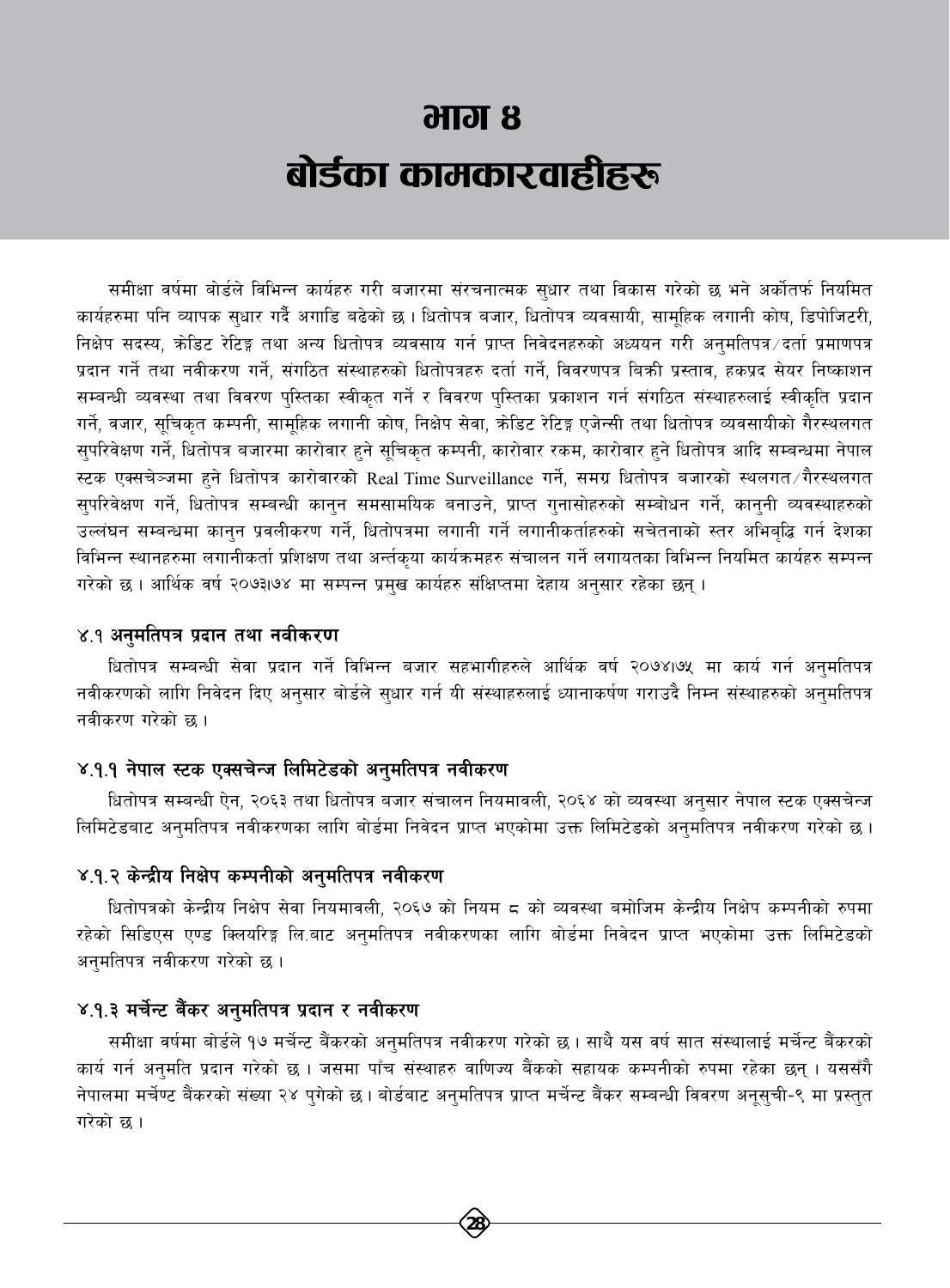#### ४.१.४ धितोपत्र दलाल व्यवसायीहरुको अनुमतिपत्र नवीकरण

धितोपत्र सम्बन्धी ऐन, २०६३ तथा धितोपत्र व्यवसायी (धितोपत्र दलाल, धितोपत्र व्यापारी तथा बजार निर्माता) नियमावली, २०६४ को नियम ८ मा रहेको व्यवस्था बमोजिम ५० धितोपत्र दलाल व्यवसायीहरुबाट अनुमतिपत्र नवीकरणका लागि बोर्डमा निवेदन प्राप्त भएकोमा बोर्डले सम्पर्ण धितोपत्र दलाल व्यवसायीहरुको अनुमतिपत्र नवीकरण गरेको छ। अनुमतिपत्र नवीकरण गरेका धितोपत्र दलाल व्यवसायीहरूको नामावली अनसची - १० मा प्रस्तत गरिएको छ ।

#### ४.१.४ निक्षेप सदस्य दर्ता तथा प्रमाणपत्र नवीकरण

धितोपत्रको केन्द्रीय निक्षेप सेवा नियमावली, २०६७ को नियम २२ को व्यवस्था बमोजिम समीक्षा वर्षमा ६५ निक्षेप सदस्यहरुले दर्ता प्रमाणपत्र नवीकरणका लागि बोर्डमा निवेदन दिएकोले उक्त निक्षेप सदस्यहरुको दर्ता प्रमाणपत्र नवीकरण गरिएको छ । बोर्डले गत वर्ष कम्तिमा १० धितोपत्र दलाल व्यवसायीहरुको संयुक्त स्वामित्वमा निक्षेप सदस्य सम्बन्धी संस्था खोल्ने व्यवस्था गरिएअनुसार धितोपत्र दलालहरुको संयुक्त स्वामित्वमा नेपाल डिपि एण्ड क्लियरिङ्ग हाउस लि. नामक एक निक्षेप सदस्य स्थापना भएको छ। बोर्डबाट निक्षेप सदस्यता प्रमाणपत्र प्राप्त गर्ने संस्थाको विवरण अनुसूची -११ मा प्रस्तुत गरिएको छ ।

#### ४.१.६ केडिट रेटिङ्ग कम्पनीको अनुमतिपत्र नवीकरण

समीक्षा वर्षमा केडिट रेटिङ्ग नियमावली. २०६८ को व्यवस्था बमोजिम स्थापित कोडिट रेटिङ्ग कम्पनी इका नेपाल लि. को केडिट रेटिङ्गको अनुमतिपत्र नवीकरण गरिएको छ। साथै मिति २०७३ मंसिर २२ मा Credit Analysis and Research Limited, Mumbai, India लाई शाख मुल्याङून संस्था स्थापना गर्न बोर्डले सहमति पत्र प्रदान गरेको छ।

#### ४.१.७ योजना व्यवस्थापक तथा डिपोजटरीको अनुमतिपत्र नवीकरण

समीक्षा वर्षमा योजना व्यवस्थापक तथा डिपोजिटरीको कार्य गर्ने ६ संस्थाको अनुमतिपत्र नवीकरण गरिएको छ । साथै सोही वर्षमा तीन संस्थालाई योजना व्यवस्थापक तथा डिपोजिटरीको कार्य गर्न अनुमति प्रदान गरिएको छ । यस अनुसार हाल नौं संस्थाले योजना व्यवस्थापक तथा डिपोजिटरीको कार्य गर्दै आएको छ जसको विवरण तालिका ४.१ मा प्रस्तुत गरिएको छ।

| क.सं.                   | योजना व्यवस्थापक तथा डिपोजटरी  |
|-------------------------|--------------------------------|
| ٩                       | नबिल इन्भेष्टमेन्ट बैकिङ्ग लि. |
| २                       | सिद्धार्थ क्यापिटल लि.         |
| ३                       | एनएमबि क्यापिटल लि.            |
| $\lambda$               | एनआइविएल क्यापिटल लि.          |
| X                       | लक्ष्मी क्यापिटल लि.           |
| $\boldsymbol{\xi}$      | ग्लोबल आइएमई क्यापिटल लि.      |
| ও                       | सिविआइएल क्यापिटल लि.          |
| $\overline{\mathbf{c}}$ | सानिमा क्यापिटल लि.            |
| Q                       | एनआइसी एशिया क्यापिटल लि       |

तालिका-४.१ योजना व्यवस्थापक तथा डिपोजिटरी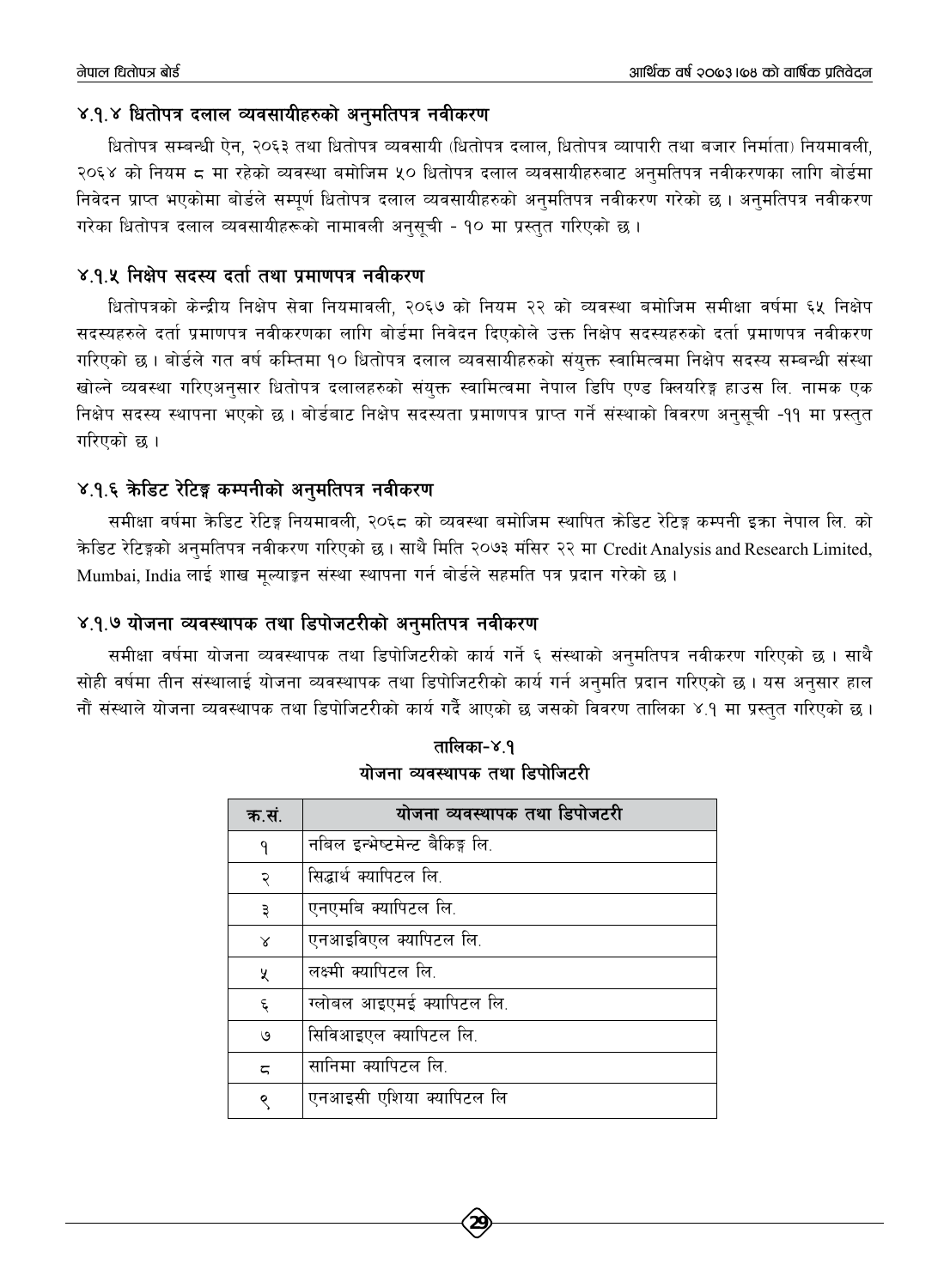#### ४.२ कानुनी व्यवस्था, कानुन प्रवलीकरण तथा राय सुभाव

समीक्षा वर्षमा बोर्डले धितोपत्र बजारको विकास तथा विस्तार गर्नको लागि कान्नी व्यवस्था तथा प्रवलीकरणलाई थप सदढीकरण गरेको छ।

#### ४.२.१ कानूनी व्यवस्था

समीक्षा वर्षमा ऐन, नियमावली तथा निर्देशिका सम्बन्धमा देहाय बमोजिमका कार्यहरु बोर्डले गरेको छ :

- धितोपत्र व्यवसायी (धितोपत्र दलाल, व्यापारी तथा बजार निर्माता) नियमावली, २०६४ मा पहिलो संशोधन गरेको छ।
- धितोपत्र व्यवसायी (मर्चेन्ट बैंकर) नियमावली, २०६४ मा पहिलो संशोधन गरेको छ।
- क्रोडिट रेटिङ्ग नियमावली, २०६८ मा पहिलो संशोधन गरेको छ।
- धितोपत्र दर्ता तथा निष्काशन नियमावली, २०७३ बनाई लागु गरिएको तथा सोमा पहिलो संशोधन गरेको छ ।  $\bullet$
- धितोपत्र खरिद (सार्वजनिक निष्काशन) सम्बन्धी निर्देशिका, २०७३ लागु गर्नुका साथै सोमा पहिलो र दोस्रो संशोधन समेत गरेको छ ।
- धितोपत्र निष्काशन तथा बाँडफाँट निर्देशिका, २०७४ बनाई लागु गरेको छ ।
- संस्थागत सुशासन सम्बन्धी निर्देशिका स्वीकृतिको लागि बोर्डमा प्रस्तुत गरिएको छ ।
- बस्त् विनिमय बजारको सम्बन्धमा व्यवस्था गर्न बनेको विधेयक, २०७३ व्यवस्थापिका संसदबाट पारित भएको छ ।
- नेपाल धितोपत्र बोर्ड खरिद नियमावली, २०७४ बनाई स्वीकृतिको लागि नेपाल सरकार, अर्थ मन्त्रालयमा पेश गरेको छ ।
- धितोपत्र सम्बन्धी कानुन संग्रहलाई थप समयसामयिक बनाई प्रकाशन गर्ने कार्य अगाडि बढाइएको छ ।

समीक्षा वर्षमा बोर्डमा प्राप्त विनियमावली स्वीकृति तथा संशोधनका सम्बन्धमा देहाय बमोजिमका कार्यहरु भएका छन् :

- सिडिएस एण्ड क्लियरिङ्ग लि.बाट बोर्डको स्वीकृतिका लागि प्राप्त धितोपत्रको केन्द्रीय निक्षेप सेवा विनियमावली, २०६८ मा दोस्रो संशोधन स्वीकृत गरिएको छ।
- धितोपत्र राफसाफ तथा फछर्यौट विनियमावली, २०६९ को दोस्रो संशोधन स्वीकृत गरिएको छ।

#### ४.२.२ कानुन प्रवलीकरण

आ.व. २०७३।७४ मा बोर्डले कानुन प्रवलीकरणमा विशेष जोड दिदै देहाय बमोजिमका विभिन्न कार्यहरु गरेको छ।

#### गनासो समाधान तर्फ

लगानीकर्ताबाट बोर्डमा (लिखित, फोन तथा इमेल मार्फत) प्राप्त १७३ वटा गुनासाहरुको सम्बन्धमा आवश्यकता अनुसार छानविन गर्ने तथा आवश्यक निर्देशन जारी गरी समाधान गरिएको छ ।

#### मद्दामामिला तर्फ

- सर्बोच्च अदालतमा बोर्ड विरुद्दको ९ वटा (रिट) मुद्दामा १ वटा फिर्ता, २ वटा मुद्दा तामेलीमा गएको र ३ वटा मुद्दा खारेज भएको छ भने ३ वटा मद्दा चालु अवस्थामा रहेकोमा पेशी तथा तारेखमा रही मुद्दाको पुर्पक्ष भैरहेको छ।
- उच्च अदालत पाटनमा बोर्ड विरुद्दका ७ वटा मुद्दा दायर भएकोमा उक्त मुद्दाहरुमा लिखित जवाफ पेश गरिएको र उक्त मुद्दामा वहस पैरवी गरी ४ वटा मुद्दा खारेज भएको छ।
- काठमाडौं जिल्ला अदालतबाट १ वटा मुद्दा फैसला भएको छ ।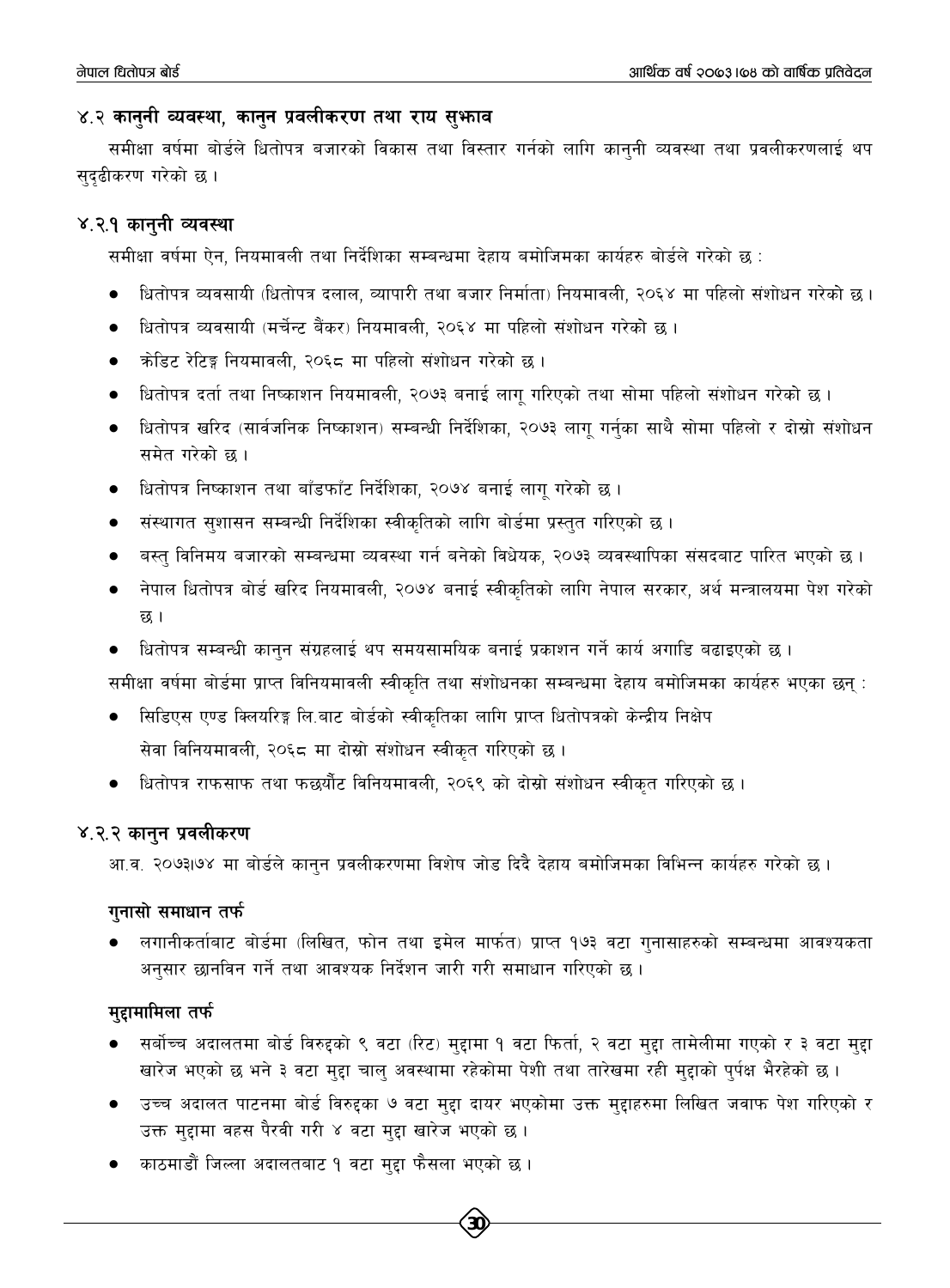#### धितोपत्र सम्बन्धी कसरमा अभियोग पत्र दर्ता

- बोर्डको तहकिकात अधिकारीको प्रतिवेदन बमोजिम धितोपत्र सम्बन्धी कसरमा सजाय गर्न अभियोग पत्र दर्ता गर्ने सम्बन्धमा सरकारी वकिलको कार्यालय ववरमहलमा राय माग गरिएको र उक्त मुद्दा दायर गर्ने राय प्राप्त भए बमोजिम चिलिमे हाईड़ोपावर कम्पनीको सेयरको नक्कली अनुसूची बनाई कारोबार गरेको सम्बन्धमा गोविन्द घिमिरे विरुद्द काठमाण्डौ जिल्ला अदालतमा २०७४।०३।२३ मा धितोपत्र सम्बन्धी कसरमा अभियोगपत्र दायर गरिएको छ ।
- नक्कली सेयर कारोबार गरेको सम्बन्धमा तहकिकात गरी बोर्डको निर्णय बमोजिम जरिवाना गर्ने सम्बन्धमा सफाई पेश गर्न अग्रवाल सेक्यूरिटिज प्रा.लि., सिप्रवि सेक्यूरिटिज प्रा.लि. कुमार श्रेष्ठ तथा श्रीहरि सेक्यूरिटिज प्रा.लि.लाई जरिवाना गर्ने सम्बन्धमा पत्राचार गरिएको छ ।

#### ४.२.३ राय सुभगव

कम्पनी रजिष्टारको कार्यालयबाट १४ वटा धितोपत्र व्यवसायी मर्चेन्ट बैंकर कम्पनीको प्रबन्धपत्र नियमावली संशोधन सम्बन्धमा राय प्रतिकया माग भै आएकोमा राय प्रतिकया उपलब्ध गराइएको छ।

#### ४.३ सुपरिवेक्षण तथा अनुगमन

धितोपत्र बजारको बढ्दो आकार र कारोबारको आयतन तथा बोर्डले धितोपत्रको नियमन निकायहरुको अन्तर्राष्ट्रिय संस्था आइएस्को (IOSCO) को एशोसियट सदस्यता समेत लिइसकेको परिप्रेक्ष्यमा सुपरिवेक्षण कार्यलाई थप प्रभावकारी र व्यवस्थित बनाउन बोर्डले धितोपत्र बजारमा हुने सम्पूर्ण गतिविधीहरुको नियमित सुपरिवेक्षण तथा अनुगमन गर्दै आएको छ ।

#### ४.३.१ धितोपत्र बजारको सुपरिवेक्षण

स्वच्छ, पारदर्शी तथा प्रभावकारी धितोपत्र बजार विकास गरी लगानीकर्ताको हित संरक्षण गर्न तथा बोर्डले जारी गरेका निर्देशनहरुको अनुपालनाको स्थितिको प्रभावकारी अनुगमन गर्न बोर्डले धितोपत्र बजार सुपरिवेक्षण कार्यलाई आ.व. २०७३।७४ मा थप प्रभावकारी बनाएको छ । साथै, बोर्डले सुपरीवेक्षण म्यानुअल बनाई संचालक बोर्डमा प्रस्तुत गरेको छ । समीक्षा वर्षमा भएका सपरिवेक्षणसम्बन्धी विवरण देहाय बमोजिम रहेका छन्।

- धितोपत्र दलाल व्यवसायीहरुको पूर्वाधार,सेवाको अवस्था, राफसाफ, ग्राहक पहिचान लगायतका विषयमा यस अवधिमा २६ वटा (५२ प्रतिशत) धितोपत्र दलाल व्यवसायीहरुको सुपरिवेक्षण गरिएको र सुपरिवेक्षणबाट प्राप्त प्रतिवेदनको आधारमा नौ धितोपत्र दलाल व्यवसायीहरुलाई कारवाहिको लागी सिफारिस गरिएको तथा सात धितोपत्र दलाल व्यवसायीहरुलाई स्पष्टिकरण माग गरिएको छ । निरीक्षणबाट देखिएका कमी कमजोरीहरुको अवस्थाका सम्बन्धमा पुन निरीक्षण गरिदा सामान्य सुधार भएको देखिएको छ।
- सार्वजनिक निष्काशन, हकप्रद निष्काशन, धितोपत्र बाँडफाँट तथा मर्चेन्ट बैंकरको कामकारवाहीको निरीक्षण गर्ने क्रममा समीक्षा वर्षमा १४ (६० प्रतिशत) मर्चेन्ट बैंकरको स्थलगत निरीक्षण गरिएको छ। मर्चेन्ट बैंकरहरुको स्थलगत तथा गैह्रस्थलगत सुपरिवेक्षण गर्दा कैफियत देखिएकाले चार मर्चेन्ट बैंकरलाई नयाँ सम्भोता गर्न सात कार्य दिनसम्म रोक्का गरिएको तथा १५ मर्चेन्ट बैंकरलाई सचेत गराइएको छ।
- आ.व. २०७२।७३ मा काठमाडौं उपत्यका, पोखरा, भापा, रुपन्देही, विराटनगरमा ३४ (५३ प्रतिशत) निक्षेप सदस्यहरुको निक्षेप सेवा सम्बन्धमा भए गरेका कामकारवाहीको स्थलगत अनुगमन गरिएको छ । निक्षेप सेवाका सम्बन्धमा देखिएका समस्या तथा उक्त सेवालाई थप व्यवस्थित गर्न आवश्यक निर्देशन दिइएको छ ।
- आ.व. २०७२।७३ मा सबै नौ सामहिक लगानी योजनाको कामकारवाहीको स्थलगत अनुगमन गरी देखिएका समस्याका विषयमा आवश्यक निर्देशन दिइएको छ।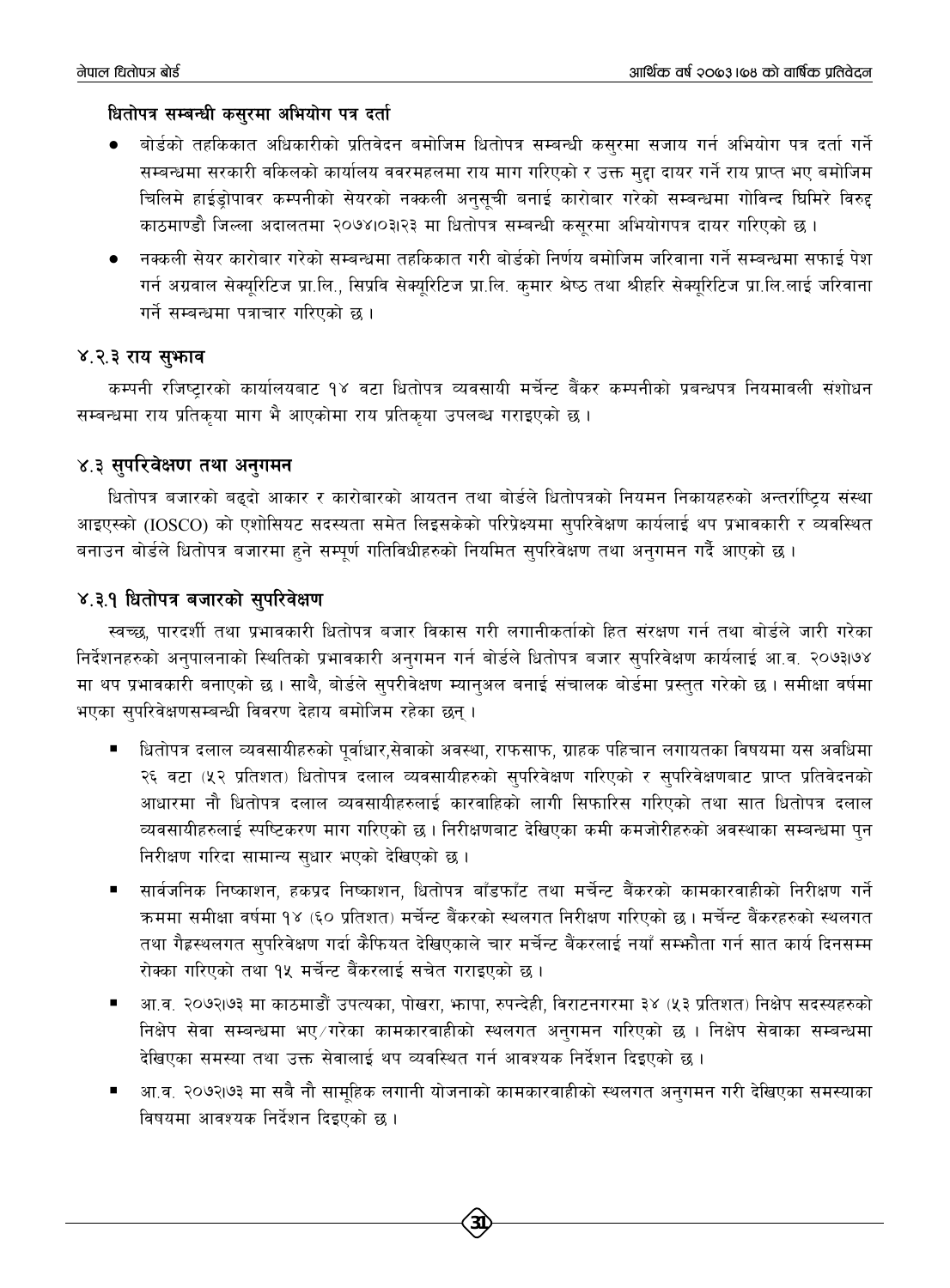#### ४.३.२ प्राथमिक निष्काशनको अनुगमन

धितोपत्रको सार्वजनिक निष्काशन कार्यको गैर-स्थलगत अनुगमन अर्न्तगत धितोपत्र सम्बन्धी नियमावली तथा निर्देशिकामा भएको व्यवस्थाअनुसार समीक्षा वर्षमा बोर्डबाट देहायको विषयमा अनुगमन गरिएको छ ।

- आवेदन फारम संख्या तथा संकलित रकमको विवरण तोकिएको समयभित्र पेश भए/नभएको ।
- संकलन केन्द्रबाट प्राप्त विवरण तथा निष्काशन तथा बिकी प्रबन्धकबाट बोर्डमा पेश गरिएको पछिल्लो विवरणमा फरक भए /नभएको ।
- विकी बन्द भएको १५ दिनभित्रमा डाफ्ट सम्बन्धी विवरण बोर्डमा पेश भए /नभएको ।
- संकलित रकम बिक्री बन्द भएपछि तोकिएको समयभित्र तोकिएको समयसम्मका लागि नेपाल राष्ट बैंकमा जम्मा गरे ∕ नगरेको ।
- धितोपत्र बाँडफाँटको नमूना बाँडफाँट गर्नुभन्दा तीन कार्य दिन अघि बोर्डमा पेश गरे /नगरेको ।
- धितोपत्रको बाँडफाँट तथा फिर्ता भुक्तानी तोकिएको समयभित्र गरे नगरेको ।
- संकलित रकम निष्काशन बैंकमा जम्मा गरेको सम्बन्धी विवरण बोर्डमा पेश भए⁄नभएको ।
- तोकिएको समयभित्र सेयरको सचिकरणका लागि निवेदन दिए ⁄ नदिएको ।
- सार्वजनिक निष्काशनमा रकम फिर्ता भुक्तानी गर्दा निष्काशन तथा बिक्री प्रबन्धकले दरखास्तवालाहरुलाई निजले दरखास्त फाराममा उल्लेख गरेको खातामा अनिवार्य रुपमा फिर्ता भुक्तानी गरे नगरेको ।
- दरखास्तवालाले एकाघर परिवार बाहेक एक भन्दा बढी दरखास्त फाराम समावेश गरी आवेदन दिएको अवस्थामा प्रत्येक दरखास्तावालाले आफ्नै एकाउन्ट पेयी चेकमार्फत रकम जम्मा गरे नगरेको ।
- धितोपत्र निष्काशनको क्रममा बोर्डबाट स्वीकृत भएको विवरणपत्र, हकप्रद सेयर निष्काशन सम्बन्धी व्यवस्था तथा विवरणहरु, विवरण पुस्तिका, बिक्री प्रस्तावहरु लगानीकर्ताले सहज रुपमा हेर्न सक्ने गरी त्यस्ता विवरणहरु सम्बन्धित निष्काशन तथा बिक्री प्रबन्धक तथा निष्काशनकर्ता कम्पनी प्रत्येकको वेबसाइटमा धितोपत्र बिक्री बन्द नभएसम्म राखे ⁄ नराखेको ।

उपर्युक्त विषयहरुमा बोर्डबाट सार्वजनिक निष्काशन अनुमति पाई निष्काशन गरेका १०१ कम्पनीको निष्काशनको क्रममा मर्चेन्ट बैकर तथा आस्वा सदस्यको स्थलगत र गैर-स्थलगत अनुगमन गरिएको छ । समीक्षा वर्षमा पाँच मर्चेन्ट बैकरलाई नयाँ कारोबार रोक्ने, एक मर्चेन्ट बैकरलाई सचेत तथा छ मर्चेन्ट बैकरलाई सजग गराईएको छ। आ.व. २०७३।७४ मा भएका धितोपत्र निष्काशनको विवरण तालिका ४.२ मा प्रस्तुत गरिएको छ।

| क.सं. | विवरण         | स्वीकृत<br>संख्या | जारी गरिएको सेयर<br>संख्या (लाखमा) | कुल जारी पुँजी<br>(रु. करोडमा) | कुल माग गरिएको रकम (रु. करोडमा) |                |           | अधिक माग   |
|-------|---------------|-------------------|------------------------------------|--------------------------------|---------------------------------|----------------|-----------|------------|
|       |               |                   |                                    |                                | आस्वा विधि                      | परम्परागत विधि | जम्मा     | (गुणा बढी) |
| a     | साधारण सेयर   | ۹٥                | 990.0                              |                                | $990.09$   9,989.50             | 9,500.53       | ३,३४२.६३  | ३०         |
| Ç     | म्युचुअल फण्ड | ४                 | ३,१००.० $\blacksquare$             | ३१०.०० $\mid$                  | 50.87                           | 9.308.80       | 9,848.03  | X          |
| ₹     | स्थानीय       | ७                 | 80.8                               | 80.58                          |                                 | २६१.५६         | २६१.५६    |            |
| Χ     | एफपिओ         | $\lambda$         | 6.97                               | ७८५.९२।                        | ५३१.३३                          | 9,890.24       | 5,009.85  | 90         |
| X     | हकप्रद शेयर   | چې                | ४,५४८.९                            | 8,8,8,7                        |                                 |                | -         |            |
|       | जम्मा         | <u> ૧૦૧</u>       | ७,८६०.७ $ $                        | ५,७९५.६० $\mid$                | २,३५७.१९                        | 90,909,50      | १३,०६४.७९ |            |

तालिका ४.२ प्राथमिक निष्काशन

स्रोत: नेपाल धितोपत्र बोर्ड ।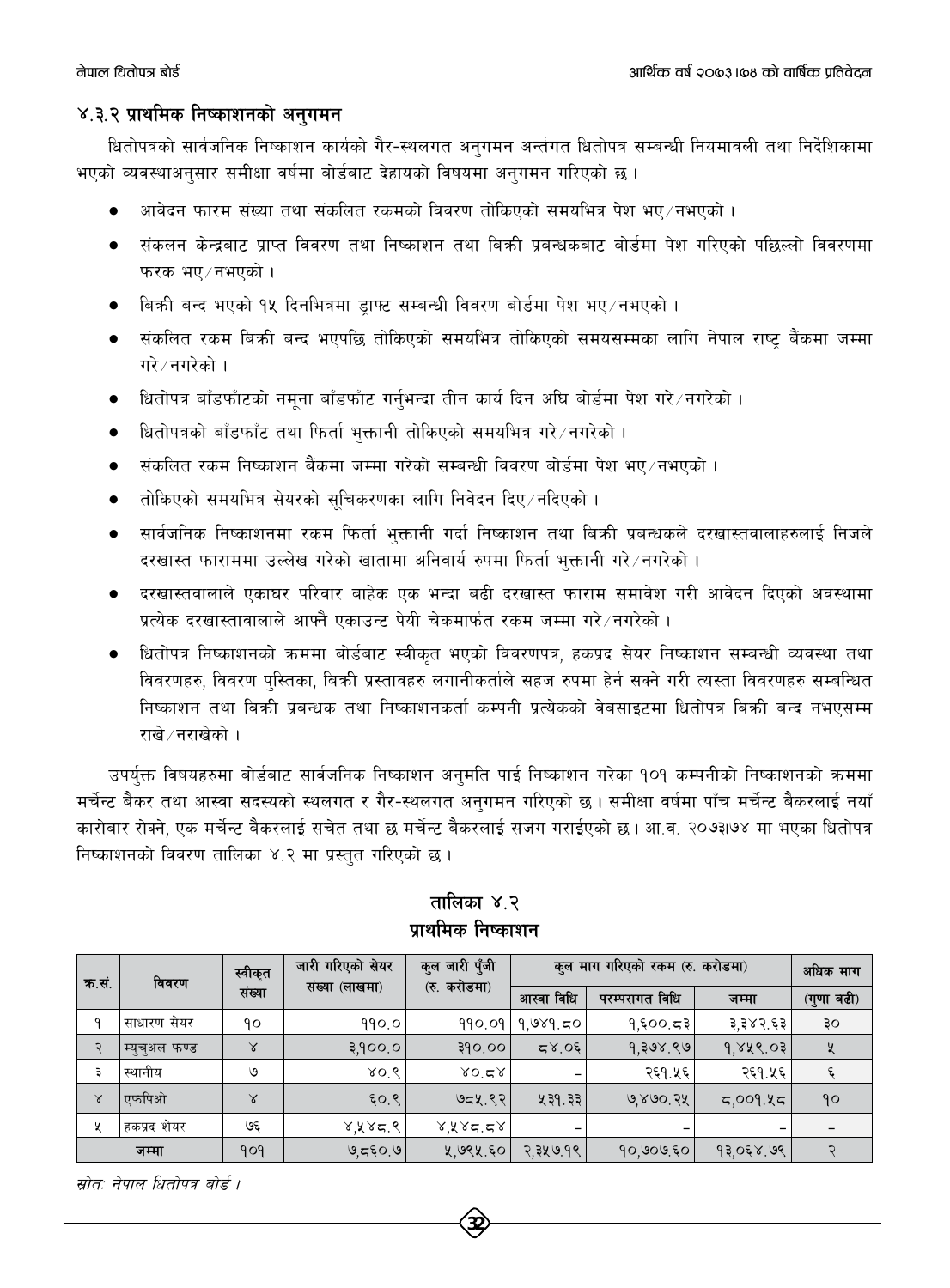#### ४.३.३ धितोपत्रको दोस्रो बजार कारोवार अनुगमन

धितोपत्रको दोस्रो बजार कारोबारलाई नियमित र व्यवस्थित गराउन बोर्डबाट नेपाल स्टक एक्सचेन्ज लि. सँग सिधा सम्पर्क स्थापित गरी विद्युतीय माध्यम मार्फत वास्तविक समय सुपरिवेक्षण प्रणाली (Real Time Surveillance System) विकास गरिएको छ । बोर्डबाट नियमित रुपमा कारोबारको अनुगमन तथा सुपरिवेक्षण गर्ने गरिएको छ र कारोबार भैरहेको विवरणको अध्ययन गरी शंकास्पद कारोबार नोट गर्ने तथा आवश्यकता अनरुप सम्बन्धित धितोपत्र दलाललाई विवरण तथा आवश्यक कागजात माग गरी थप स्पष्ट गर्न लगाउने गरिएको छ । सो प्रणाली मार्फत बोर्डबाट प्रत्येक दिन धितोपत्र कारोबार गर्ने व्यक्ति तथा संस्था लगायत कारोबार भएको संगठित संस्था, कारोबार मल्य र सेयर संख्या सम्बन्धमा अनगमन गर्ने गरिएको छ।

समिक्षा अवधिमा २० सुचिकृत कम्पनीहरुको सेयर कारोबार विवरणको विश्लेषण गरी सो को आधारमा धितोपत्र दलाल व्यवसायीहरु अग्रवाल सेक्युरीटीज प्रा.लि., प्रज्ञान सेक्युरीटीज प्रा.लि., प्राइमो सेक्युरीटीज प्रा.लि., मिडास स्टक ब्रोकिङ्ग कम्पनी प्रा.लि., एशियन सेक्युरीटीज प्रा.लि., श्रीकृष्ण सेक्युरीटीज लि., प्रिमियर सेक्युरीटीज लि., दक्षिणकाली इन्भेष्टमेण्ट एण्ड सेक्युरीटीज प्रा.लि., भिजन सेक्युरीटीज प्रा.लि., सेक्युर्ड सेक्युरीटीज प्रा.लि., दिपशीखा धितोपत्र कारोबार क.लि., क्रियटिभ सेक्युरीटीज प्रा.लि., सनी सेक्युरीटीज प्रा.लि., साउथ एशियन बुल्स प्रा.लि., डाइनामिक मनि मेनेजर्स सेक्युरीटीज प्रा.लि., इम्पेरियल सेक्युरीटीज प्रा.लि., निभ सेक्युरीटीज प्रा.लि., अनलाइन सेक्युरीटीज प्रा.लि., इन्भेष्टमेण्ट म्यानेजमेण्ट नेपाल लि., श्रीहरि सेक्युरीटीज प्रा.लि. र नासा सेक्युरीटीज प्रा.लि. बाट मौखिक तथा लिखित रुपमा विवरण माग गरी अध्ययन गर्नुका साथै एशियन सेक्युरीटीज प्रा.लि. र प्रज्ञान सेक्युरीटीज प्रा.लि. को कारोबार रोक्का गरिएको छ।

धितोपत्रको दोस्रो बजार कारोबार अनुगमनका क्रममा दैनिक कारोबार सम्बन्धी संक्षिप्त प्रतिवेदन, साप्ताहिक कारोबारको संक्षिप्त प्रतिवेदन, म्यानुअल कारोबार सम्बन्धी प्रतिवेदन, साप्ताहिक रुपमा धितोपत्र दलालहरुको कुल कारोबार रकम सम्बन्धी संक्षिप्त विवरण, संस्थापक सेयर कारोबारको अभिलेख तयार गर्नुका साथै नियमित रुपमा सुपरिवेक्षण अभिलेख तयार गर्ने गरिएको छ ।

#### ४.३.४ धितोपत्र बजार सहभागीहरुको विवरण प्रवाहको अनुगमन

समीक्षा वर्षमा बोर्डले देहाय बमोजिमको बजार सहभागीहरुको विवरण प्रवाहको अनुगमन गरेको छ ।

धितोपत्र बजारको विवरण प्रवाहको अनुगमनः धितोपत्र बजार सञ्चालन नियमावली, २०६४ ले धितोपत्र बजारले प्रत्येक आर्थिक वर्ष समाप्त भएको तीन महिनाभित्र उक्त आर्थिक वर्षको लेखा परीक्षण भएको वित्तीय विवरण र वार्षिक प्रतिवेदन तथा प्रत्येक त्रैमासिक अवधि समाप्त भएको ३० दिनभित्र त्रैमासिक प्रतिवेदन पेश गर्नुपर्ने व्यवस्था गरेको छ। नेपाल स्टक एक्सचेञ्ज लि.बाट आर्थिक वर्ष २०७२।७३ को वार्षिक प्रतिवेदन र वित्तीय विवरण बोर्डमा ढिलो गरी प्राप्त भएका छन । उक्त लि.ले आर्थिक वर्ष २०७३।७४ को वार्षिक तथा त्रैमासिक प्रतिवेदन बोर्डमा पेश गरेको छैन ।

धितोपत्रको केन्द्रीय निक्षेप कम्पनीको विवरण प्रवाहको अनगमन: धितोपत्रको केन्द्रीय निक्षेप सेवा नियमावली, २०६७ मा भएको व्यवस्था अनुसार केन्द्रीय निक्षेप कम्पनीले आफुनो संचालनको आन्तरिक लेखा परीक्षण गर्ने व्यवस्था मिलाउन् पर्नेछ र सोको प्रतिवेदन आर्थिक वर्ष समाप्त भएको तीन महिनाभित्र बोर्ड समक्ष पेश गर्नुपर्ने, आर्थिक वर्ष समाप्त भएको तीन महिनाभित्र लेखा परीक्षण गराउन् पर्ने, लेखा परीक्षण सम्पन्न भएको एक महिनाभित्र वित्तीय विवरण बोर्ड समक्ष पेश गर्न्पर्ने, आफ्नो वार्षिक प्रतिवेदन आर्थिक बर्ष समाप्त भएको छ महिनाभित्र बोर्ड समक्ष पेश गर्नुपर्ने, वार्षिक साधारण सभा सकिएको ३० दिनभित्र उक्त साधारण सभामा प्रस्तुत बिषय तथा भएका निर्णयसहितको विवरण बोर्डसमक्ष पेश गर्नुपर्ने, त्रैमासिक प्रगति प्रतिवेदन त्रैमासिक अवधि समाप्त भएको ३० दिनभित्र, निक्षेप सदस्यलाई कुनै कारवाही गरेमा त्यस्तो कारवाही गरेको सात दिनभित्र सम्बन्धित निक्षेप सदस्यको नाम, कारवाहीको विवरण तथा कारवाही गर्नुपरेको कारणसहितको विवरण र निक्षेप सदस्यको निरीक्षण गरेको अवस्थामा निरीक्षण समाप्त भएको ३० दिनभित्र तत्सम्बन्धी प्रतिवेदन बोर्डसमक्ष पेश गर्नुपर्नेमा समीक्षा वर्षमा सिडिएस एण्ड क्लियरिङ्ग लि. बाट आर्थिक वर्ष २०७२।७३ को आन्तरिक लेखापरीक्षण प्रतिवेदन र वार्षिक प्रतिवेदन प्राप्त भएको छ। साथै आर्थिक वर्ष २०७३1७४ को त्रैमासिक विवरणहरु बोर्डमा पेश हुन आएको छ।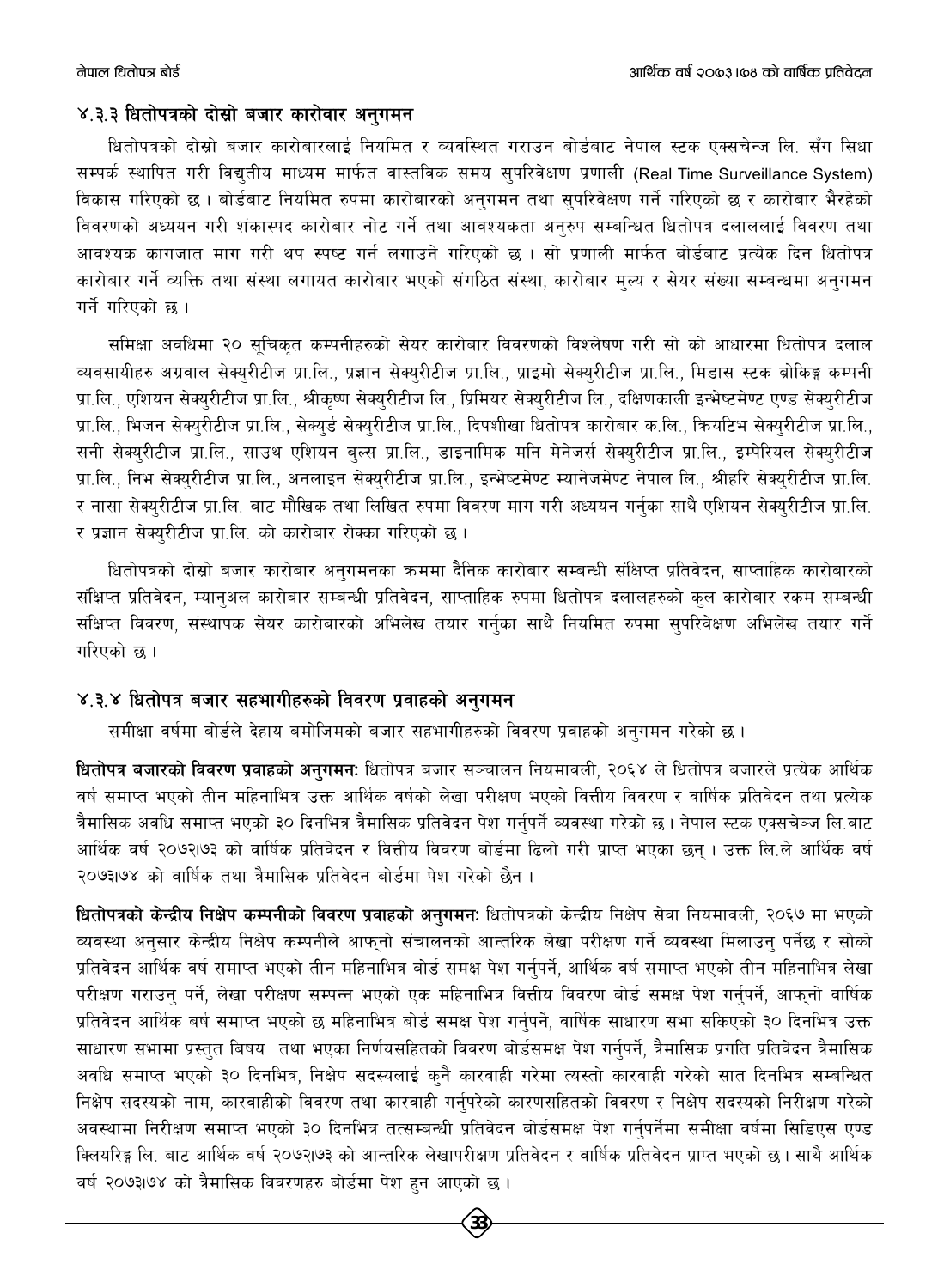**मर्चेन्ट बैंकरको विवरण प्रवाहको अनगमन:** धितोपत्र व्यवसायी (मर्चेन्ट बैंकर) नियमावली, २०७४ मा भएको व्यवस्था बमोजिम आर्थिक वर्ष समाप्त भएको तीन महिनाभित्र आफले गरेको धितोपत्र कारोबारसहित नाफा नोक्सान हिसाव, वासलात तथा नगद प्रवाह विवरण सहितको वार्षिक प्रतिवेदन बोर्ड समक्ष पेश गर्नुपर्नेमा १३ मर्चेन्ट बैंकरले आर्थिक वर्ष २०७२।७३ को वार्षिक प्रतिवेदन समयमै तथा चार मर्चेन्ट बैंकरले ढिलो गरी बोर्डमा पेश गरेका छन् । आर्थिक वर्ष २०७३।७४ मा १३ मर्चेन्ट बैंकरले नियमानुसार पेश गर्नुपर्ने प्रथम अर्धवार्षिक विवरण तथा १६ मर्चेन्ट बैंकरले दोस्रो अर्धवार्षिक विवरण बोर्डमा पेश गरेका छन् । त्यस्तै, १७ मर्चेन्ट बैंकरले आ.व. २०७२।७३ को वार्षिक विवरण समयमै, एक मर्चेन्ट बैंकरले ढिलो गरी ब्फाएका छन् भने बाँकी छ मर्चेन्ट बैंकरले उक्त विवरण ब़भाउन बाँकी रहेको छ।

**कोडिट रेटिङ्ग कम्पनीको विवरण प्रवाहको अनुगमन:** कोडिट रेटिङ्ग नियमावली, २०६८ मा भएको व्यवस्था बमोजिम प्रत्येक कोडिट रेटिङ्ग संस्थाले त्रैमासिक अवधि समाप्त भएको ३० दिनभित्र कोडिट रेटिङ्गसम्बन्धी विवरणहरु समावेश भएको त्रैमासिक प्रतिवेदन बोर्डसमक्ष पेश गर्नुपर्नेमा ईका नेपाल लि. बाट आर्थिक वर्ष २०७३।७४ को त्रैमासिक प्रतिवेदनहरु तोकिएको समयमा बोर्डमा पेश भएको छ।

**सामुहिक लगानी कोषको विवरण प्रवाहको अनुगमन:** सामुहिक लगानी कोष नियमावली, २०६७ को नियम ४२ (३) मा व्यवस्था भए बमोजिम प्रत्येक योजना व्यवस्थापकले आफुले संचालन गरेको योजनाको त्रैमासिक प्रतिवेदन प्रत्येक त्रैमासिक अवधि समाप्त भएको ३० दिनभित्र कोष सुपरिवेक्षक तथा बोर्ड समक्ष पेश गर्नुपर्नेमा कोष व्यवस्थापकहरुले प्रत्येक त्रैमासको अन्तिम महिनाको मासिक विवरणलाई नै त्रैमासिक विवरणको रुपमा बोर्ड समक्ष बु**फाउदै अइरहेकोमा बोर्डबाट त्रैमासिक विवर**ण छुट्टै पेश गर्न निर्देशन दिइएको छ ।

- सामहिक लगानी कोष नियमावली, २०६७ को नियम ४२ (६) मा व्यवस्था भए बमोजिम कोष सुपरीवेक्षकले प्रत्येक अर्धवार्षिक अवधि समाप्त भएको ४५ दिन भित्र कोष सुपरिवेक्षण सम्बन्धी कामको अर्धवार्षिक प्रतिवेदन बोर्ड समक्ष पेश गर्नुपर्नेमा, आ. व. २०७३।७४ को प्रथम अर्ध वार्षिक प्रतिवेदन सबै कोष सुपरिवेक्षकहरुबाट समयमा नै प्राप्त भएको छ।
- सामहिक लगानी कोष नियमावली, २०६७ को नियम ४३ (१) मा व्यवस्था भए बमोजिम योजना व्यवस्थापकले प्रत्येक योजना सम्बन्धी आफूले गरेका कामको विवरणहरु सो महिना समाप्त भएको १५ दिनभित्र कोष सुपरीवेक्षक र बोर्डलाई जानकारी गराई रााष्टियस्तरको पत्रिकामा कम्तिमा एक पटक प्रकाशन गर्नुपर्नेमा, सबै योजना व्यवस्थापकबाट उक्त बमोजिमको विवरण प्रकाशन भई बोर्डमा समयमा नै प्राप्त भएको छ। साथै योजना व्यवस्थापकले आफुले संचालन गरेका योजनाको रकम मध्ये बैक मुद्धती खातामा गरेको लगानी सम्बन्धमा विवरण मागिएकोमा, सम्पुर्ण योजना व्यवस्थापकहरुले यस सम्बन्धी विवरण पेश गरेका छन।

**धितोपत्र दलाल व्यवसायीको विवरण प्रवाहको अनुगमन:** धितोपत्र व्यवसायी (धितोपत्र दलाल, धितोपत्र व्यापारी तथा बजार निर्माता) (प्रथम संशोधन) नियमावली, २०७४ मा धितोपत्र दलाल व्यवसायीहरुले आफुनो धितोपत्र कारोबार लगायत नाफा नोक्सान हिसाव, वासलात, नगद प्रवाह विवरण सहितको वार्षिक प्रतिवेदन आर्थिक वर्ष समाप्त भएको तीन महिना भित्र बोर्डसमक्ष पेश गर्नुपर्ने व्यवस्था रहेकोमा समीक्षा वर्षमा बोर्डबाट अनुमति प्राप्त ५० धितोपत्र दलाल व्यवसायीहरुले आर्थिक वर्ष २०७२।७३ को वार्षिक विवरण बोर्ड समक्ष पेश गरेका छन् जसमध्ये ४४ ले समयमै र बाँकी छ ले ढिलो गरी पेश गरेका थिए । यस्तै, ४६ धितोपत्र दलाल व्यवसायीले आ.व. २०७३।७४ को वार्षिक विवरण समयमा नै पेश गरेका छन् र बाँकी चार व्यवसायीले म्याद थपका लागि बोर्डमा निवेदन दिएका छन्।

धितोपत्र व्यवसायी (धितोपत्र दलाल, धितोपत्र व्यापारी तथा बजार निर्माता) (प्रथम संशोधन) नियमावली, २०७४ मा धितोपत्र दलाल व्यवसायीहरुले प्रत्येक त्रैमासिक अवधि समाप्त भएको ३० दिनभित्र त्रैमासिक प्रतिवेदन बोर्ड समक्ष पेश गर्नुपर्ने व्यवस्था रहेकोमा आर्थिक वर्ष २०७३।७४ मा ५० वटै धितोपत्र दलाल व्यवसायीहरुले प्रथम, द्वितीय, ततीय तथा चौथो त्रैमासिक प्रतिवेदनहरु बोर्ड समक्ष समयमै पेश गरेका छन ।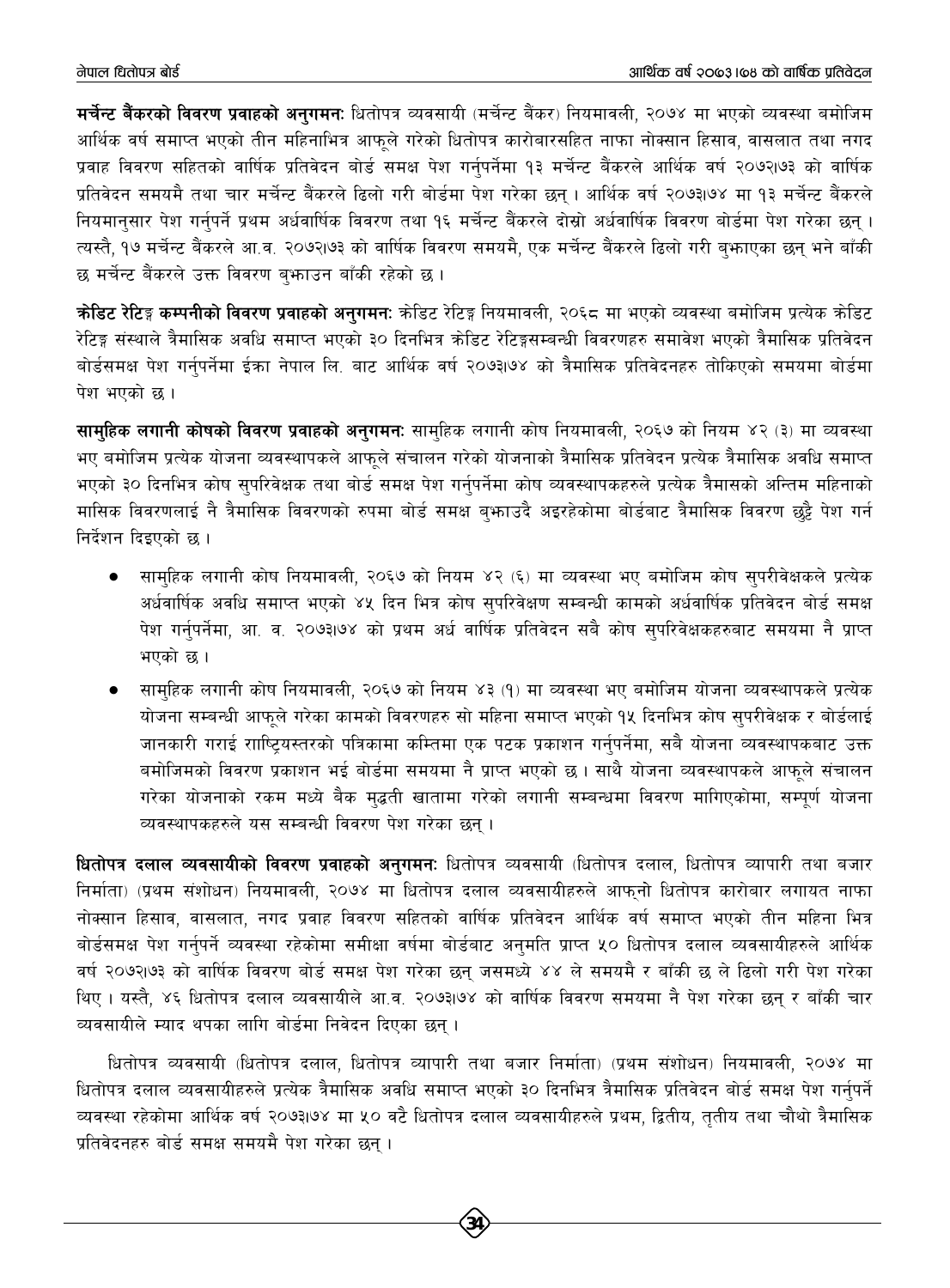**सचिकत संगठित संस्थाको विवरण प्रवाहको अनगमन:** धितोपत्र दर्ता तथा निष्काशन नियमावली, २०६५ को नियम २२ को उपनियम (१) बमोजिम बोर्डमा धितोपत्र दर्ता गरेका संगठित संस्थाले प्रत्येक आर्थिक वर्ष समाप्त भएको मितिले पाँच महिनाभित्र वार्षिक प्रतिवेदन बोर्डसमक्ष पेश गर्नुपर्ने व्यवस्था बमोजिम समीक्षा वर्षमा २२९ संगठित संस्थामध्ये ३३ सुचिकत कम्पनीले आर्थिक वर्ष २०७२।७३ को वार्षिक प्रतिवेदन समयमै बुभाएका छन् भने ९२ सचिकत कम्पनीले ढिलो गरी बुभ्राएका छन् । विगत पाँच आ.व.मा सूचिकृत कम्पनीहरुले बोर्डलाई वार्षिक प्रतिवेदन बुभ्राउने प्रवृति चार्ट ४.१ मा प्रस्तुत गरिएको छ।





विगत पाँच वर्षको त्रैमासिक वित्तीय विवरण प्रवाहको अवस्था तालिका ४.३ मा प्रस्तुत गरिएको छ।

तालिका-४.३ सचिकत संगठित संस्थाहरुको विवरण प्रवाह

| विवरण               | आ.व. २०६९।७० | <b>PUIOUOS</b><br>आ.व. | २०७१।७२<br>आ.व. | २०७२।७३<br>आ.व. | 5003108<br>आ.व. |
|---------------------|--------------|------------------------|-----------------|-----------------|-----------------|
| पहिलो त्रैमासिक     | १४२          | १६८                    | १७७             | ٤X              | १५७             |
| दोस्रो त्रैमासिक    | १६६          | १८१                    | १७५             | १६१             | १४६             |
| त्रैमासिक<br>तेस्रा | १६६          | १८२                    | १७५             | १५६             | 980             |
| चौथो त्रैमासिक      | १५५          | १६३                    | १६२             | १३५             | $\lambda$ 3     |

बोर्डले ऐन नियम अनुसार बोर्डमा पेश गर्नुपर्ने वार्षिक प्रतिवेदन वा वित्तीय विवरण तथा अन्य विवरणहरु पेश गर्ने तथा नगर्ने सबै सूचिकृत संगठित संस्थाहरुको विवरण तयार गर्ने गरेको छ । साथै नियमानुसार समयमा विवरण पेश नगर्ने सूचिकृत संस्थाहरुलाई विवरण पेश गर्नका लागि सचेत गराइएको छ।

**सुचिकृत संस्थाहरुको वार्षिक साधारण सभाः** सूचिकृत संगठित संस्थाहरुले आर्थिक वर्ष समाप्त भएको मितिले छ महिना भित्र वार्षिक साधारण सभा गराउनुपर्ने व्यवस्था रहेको छ । सूचिकृत संगठित संस्थाले आर्थिक वर्ष २०७२।७३ को वार्षिक साधारण सभा गर्ने १७४ सूचिकृत संगठित संस्थाले साधारण सभाको जानकारी बोर्डमा गराएका छन्।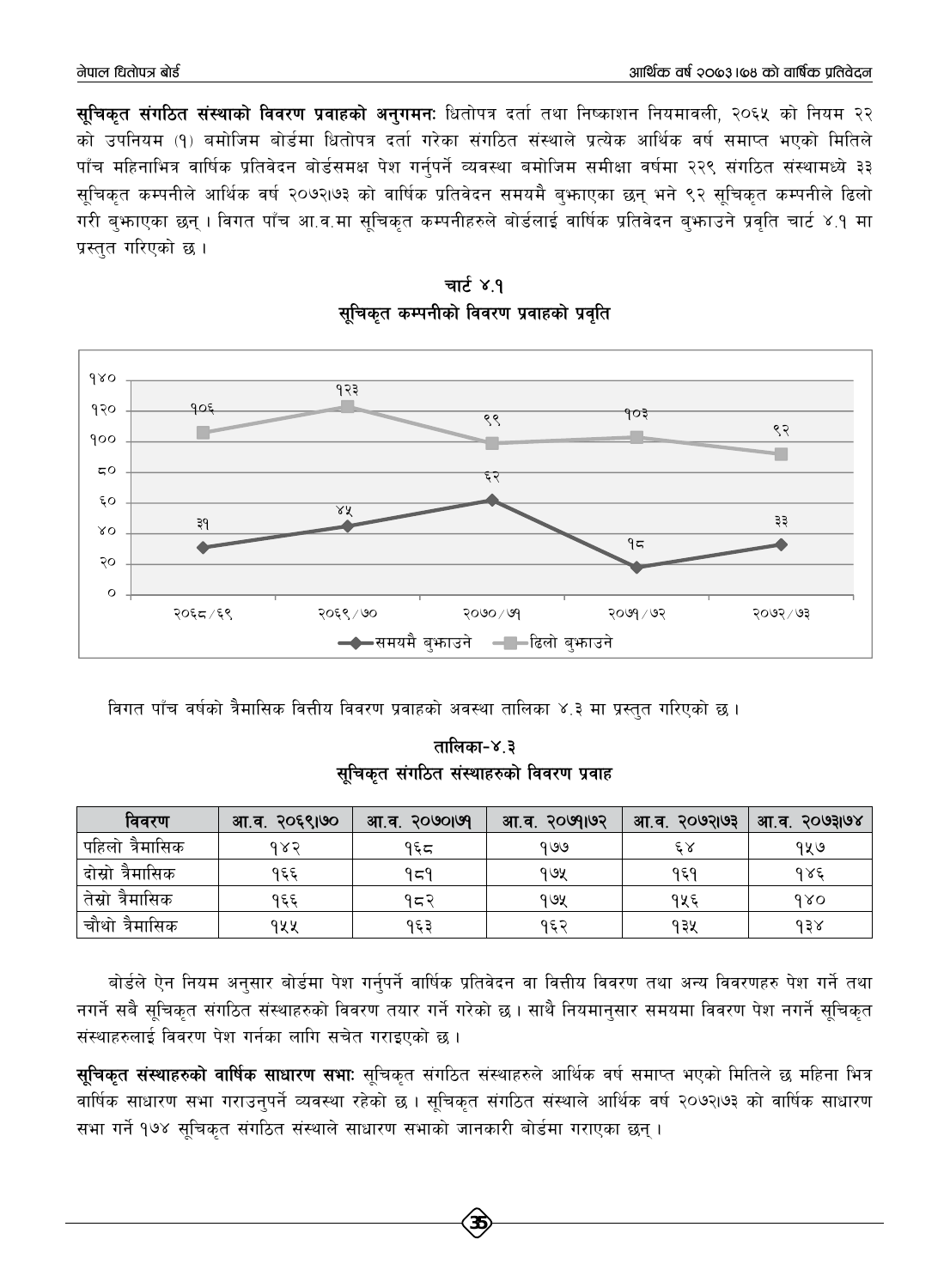#### $\times$  ४ लगानीकर्ता प्रशिक्षण तथा तालिम कार्यक्रम

समीक्षा वर्षमा देशका विभिन्न स्थानहरुमा स्थानीय उद्योग वाणिज्य संघ, शैक्षिक संस्था, सामाजिक संघ संस्थाहरुसँग सहकार्य गरी २१ पँजीबजार सम्बन्धी जनचेतना अभिबद्धि तथा लगानीकर्ता प्रशिक्षण कार्यक्रम सञ्चालन गरी करीब २५०० स्थानीय लगानीकर्ता, उद्योगी व्यवसायी, प्राध्यापक तथा बिद्यार्थीहरुलाई पँजी बजारका विविध पक्षहरुको बारेमा जानकारी प्रदान गरिएको छ । आ.व. २०७३।७४ मा सुर्खेत, कालिकोट, जाँजरकोट, तनहँ, दाङ्ग, सल्यान, रुकुम, डोटी, बाजुरा, डडेल्धुरा र नुवकोट आदि स्थानहरुमा प्रशिक्षण कार्यक्रम सञ्चालन गरिएको थियो ।

#### ४.५ छलफल तथा अर्न्तकिया कार्यक्रम

पँजी बजारको दिगो एवं विश्वसनीय विकासका लागि यस क्षेत्रका सम्बद्ध पक्ष अर्थ मन्त्रालय, नेपाल स्टक एक्सचेञ्ज लि., सिडिएस एण्ड क्लियरिङ्ग लि., इक्रा नेपाल लि., नागरिक लगानी कोष, धितोपत्र व्यवसायीहरु, लगानीकर्ता संघहरु, लगानीकर्ताहरु तथा पत्रकाहरुसँग समीक्षा अवधिमा विभिन्न बिषयमा छलफल तथा अन्तरक्रिया कार्यक्रमहरु संचालन गरिएको छ । समीक्षा वर्षमा सम्पन्न भएका छलफल तथा अर्न्तकिया कार्यक्रमहरु सम्बन्धी विवरण तालिका ४.४ मा प्रस्तुत गरिएको छ।

| मिति           | कार्यक्रमको बिषय                                                                 | सहभागी                                               |
|----------------|----------------------------------------------------------------------------------|------------------------------------------------------|
| २०७३/०८/२३     | आस्वा प्रणाली कार्यान्वयन सम्बन्धी छलफल                                          | नेप्से, सिडिएस, नेपाल बैंकर एशोसिएसन,                |
|                |                                                                                  | डेभलपमेन्ट बैंकर्स एशोसिएसन, मर्चेन्ट बैंकर          |
|                |                                                                                  | एशोसिएसन, ब्रोकर एशोसिएसन, लगानीकर्ता                |
|                |                                                                                  | संघहरु                                               |
| २०७३/०९/१४     | वास्तविक क्षेत्रका कम्पनीलाई पँजी बजारमा सहभागी                                  | नेपाल उद्योग वाणिज्य महासंघ, नेपाल उद्योग $\mid$     |
|                | गराउन विषयमा छलफल तथा अर्न्तक्रिया                                               | परिसंघ, वास्तविक क्षेत्रका कम्पनीहरु, मर्चेन्ट बैंकर |
|                |                                                                                  | संघ                                                  |
| २०७४ / ०३ / २८ | आ.व. २०७४।७५ मा धितोपत्र सम्बन्धी अपनाइने नीति  धितोपत्र बजार सरोकारवाला पक्षहरु |                                                      |
|                | तथा कार्यक्रम सम्बन्धमा छलफल तथा अर्न्तक्रिया                                    |                                                      |

#### तालिका-४,४ अर्न्तक्रिया कार्यक्रम

#### ४.६ तालिम तथा सेमिनार

आ.व. २०७३।७४ मा बोर्डले कार्यरत जनशक्तिको क्षमता अभिवद्धिका लागि बोर्ड सदस्य, उच्च व्यवस्थापन तथा विभिन्न कर्मचारीहरुलाई ADB & FSS-APEC Financial Regulators Training, ANNA Workshop & EGM, APEC-FRTI Program, APEC-FRTI Program by ADB & SCM, APEC-FRTI Seminar Crisis Management, APG Annual Meeting, BSEC's Program, FSI & IOSCO's Seminar, IOSCO-GEM Committee Corporate Governance, IOSCO-Global Certificate Program, JSDA's 12th ASF Tokyo Round Table, Indonesian Capital Market study visit, SEC Thailand Seminar, SECSL & USSEC Seminar, Study & Observation Visit on AML, Study of ASIC, ACE, SCDC of Australia, Study Visit of Securities Commission of Malaysia, USSEC-2017 Thomas A. Biolsi Training, Workshop on IOSCO, Ukraine, 12th Annual World Exchange Congress, 20th APG Annual Meeting, OECD-ADBI 17th Round table on Capital Market and Financial Reform in Asia लगायतका अन्तर्राष्ट्रिय स्तरमा आयोजित सेमिनार तथा तालिम कार्यक्रममा सहभागी गराएको छ । साथै कानुन प्रवलीकरण, वित्तीय साक्षरता, सुपरिवेक्षण, नियम पालना तथा अनुगमन जस्ता विषय वस्तुहरुमा समेत अन्तर्राष्ट्रिय स्तरमा आयोजित कार्यक्रममा बोर्डका पदाधिकारी तथा कर्मचारीहरुलाई सहभागी गराइएको छ।

बोर्डले समीक्षा वर्षमा आफ्**नो कर्मचारीलाई सम्पत्ति श्**द्धीकरण तथा आतङ्गकारी कृयाकलापमा वित्तीय लगानी निवारण सम्बन्धी अभिमुखिकरण कार्यक्रम संचालन गरेको छ । आ.व. २०७३।७४ मा बोर्डको संस्थागत क्षमता अभिबुद्धिका क्रममा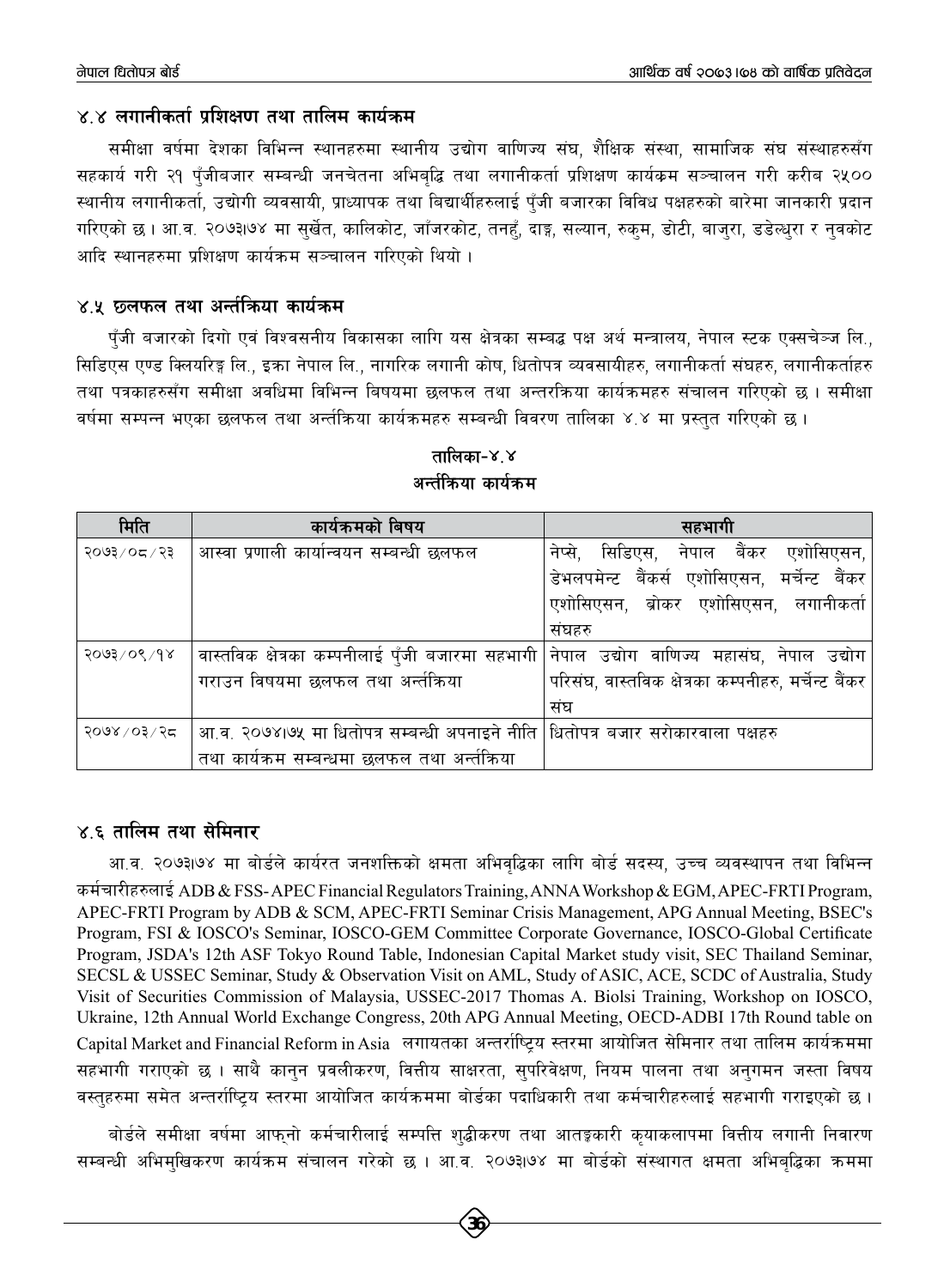बोर्डले आफनो जनशक्ती दोब्बर गरेकोमा बढेको जनशक्तिलाई प्रशिक्षित गरी क्षमता अभिवद्धि गर्ने उद्देश्यले उदीयमान धितोपत्र बजारको संरचना, नियमन तथा सपरिवेक्षण विधि, नियमन निकायको सांगठनिक संरचना लगायतका विषयमा बोर्डका कर्मचारीलाई प्रशिक्षण गर्न बोर्डको अनुरोधमा छिमेकी मुलक भारतको धितोपत्र बजारको नियमन निकाय भारतीय प्रत्याभुति तथा विनिमय बोर्ड (सेवी) महाप्रबन्धक बि.एन.साहको नेतत्वमा आएको तीन सदस्यीय विज्ञ टोलीद्वारा धितोपत्र बजार नियमन तथा सुपरिवेक्षण सम्बन्धमा बोर्डका कुल ३५ जना कर्मचारीहरुलाई ३ दिने गहन तालिम कार्यक्रम आयोजना गरिएको छ।

#### ४.७ प्रकाशन तथा जानकारी प्रवाह

धितोपत्र बजारको विकास तथा विस्तारको लागि बोर्डले चालेका कदम, धितोपत्र बजारको स्थिति तथा सर्वसाधारणमा धितोपत्र बजार सम्बन्धी चेतनाको स्तर अभिवद्धि गर्ने उद्देश्यले बोर्डले प्रारम्भिक समयदेखि नै विभिन्न सूचना तथा जानकारीमुलक सामग्रीहरुको प्रकाशन तथा जानकारी प्रवाह गर्दै आएको छ । समीक्षा वर्षमा बोर्डले यस कार्यलाई अभ्रु तिव्रताका साथ अघि बढाएको छ।

<mark>धितोपत्र तथ्याङ्क व्यवस्थापन प्रणाली</mark>: सुचिकृत कम्पनीहरुको बार्षिक प्रतिवेदनमा समावेश विगत १९ बर्षअघि देखिका तथ्यांकहरु तथा राष्टिय एवं अन्तर्राष्टिय क्षेत्रका पुँजी बजार तथा अर्थतन्त्रसँग सम्बन्धित तथ्यांकहरु संकलन गरी धितोपत्रको केन्द्रीय तथ्याङ्क बैंक स्थापना गरिएकोमा उक्त प्रणालीमा रहेका विवरणहरु अध्यावधिक गरी सार्वजनिक गर्ने कार्यलाई निरन्तरता दिइएको छ । यस प्रणालीबाट धितोपत्र बजारमा लगानी गर्न चाहने सर्वसाधारण लगानीकर्ताहरुले आफुले लगानी गर्न चाहेको सुचिकुत संगठित संस्थाहरुको वित्तीय विवरण प्राप्त गर्न सक्ने व्यवस्था रहेको छ। यस व्यवस्थाबाट पुँजी बजार सम्बन्धी अध्ययन तथा अनुसन्धानकर्ताहरुलाई समेत आवश्यक तथ्यांक तथा जानकारी उपलब्ध हुने गरेको छ ।

**वार्षिक प्रतिवेदनः** धितोपत्र सम्बन्धी ऐन, २०६३ को दफा २६ ले गरेको व्यवस्था अनुसार धितोपत्र बजारमा भएका कामकारवाही, गतिविधि र बजार विकासका लागि भएका प्रयासहरु समावेश गरी बोर्डले आर्थिक वर्ष २०७२।७३ को वार्षिक प्रतिवेदन प्रकाशन गरेको छ । साथै उक्त प्रतिवेदनको अङ्रेंजीमा प्रकाशन गर्ने कार्य अन्तिम चरणमा रहेको छ ।

नेपाल धितोपत्र बोर्ड, एक परिचयः बोर्ड स्थापनाका उद्देश्यहरु, बोर्डको काम, कर्तव्य र अधिकार, कार्यक्षेत्र तथा रणनीति, सञ्चालक बोर्ड तथा संगठनात्मक स्वरुपका साथै धितोपत्र बजारको जानकारीका साथै बोर्डले बजारको विकास तथा विस्तारका लागि चालेका कदमहरुको समेत जानकारी दिने उद्देश्यले नेपाल धितोपत्र बोर्ड, एक परिचयको प्रकाशन गरिएको थियो। २०७३ मंसिरमा प्रथम प्रकाशन (१००० प्रति) भएको उक्त पुस्तकको दोस्रो संस्करण २०७३ माघमा प्रकाशन (२००० प्रति) गरिएको थियो ।

नेपाल धितोपत्र बोर्ड समाचार प्रकाशनः बोर्डको गतिविधिहरुलाई सर्वसाधारणसमक्ष जानकारी प्रवाह गर्ने उद्देश्यले विगतमा नौं अङ्कसम्म प्रकाशन भई विविध कारणवश प्रकाशन हुन नसकेको सेबोन न्युजलेटरलाई परिमार्जित गरी नेपाल धितोपत्र बोर्ड समाचारको रुपमा नेपाल धितोपत्र बोर्ड समाचारको प्रकाशन शुरु गरिएको छ। आ.व. २०७३।७४ को प्रथम ६ महिनाको धितोपत्र बजार अवस्था, बजार विकास तथा विस्तारका लागि बोर्डले चालेका कदमहरुका साथै बोर्डका अन्य गतिविधिहरुलाई समेत समावेश गरी प्रकाशन गरिएको उक्त समाचारलाई आगामी दिनमा द्वैमासिक रुपमा प्रकाशन गरिने भएको छ ।

**बोर्डको रजत जयन्ती प्रकाशनः** बोर्ड २०७४ जेष्ठ २५ मा २५ वर्ष पगेको अवसर पारी बोर्डले धितोपत्र बजार सम्बन्धी विभिन्न नयाँ सामग्रीहरु प्रकाशन गरेको छ ।

- बोर्डको विगत २५ वर्षको गौरवमय इतिहासलाई समेटिएको "नेपाल धितोपत्र बोर्डका २५ वर्ष"  $\bullet$
- धितोपत्र बजार सम्बन्धी विभिन्न लेख रचना समावेश गरिएको "नेपाल धितोपत्र बोर्ड पँजी बजार लेख विशेषाङ्क"
- धितोपत्र बजारको तथ्याङ्क समावेश गरी "Quarterly Securities Market Indicators, Vol- I & II"
- नेपालको धितोपत्र बजार तथा बोर्डको जानकारी अन्तर्राष्ट्रिय स्तरमा उपलब्ध गराउन "Securities Board of Nepal-An Introduction"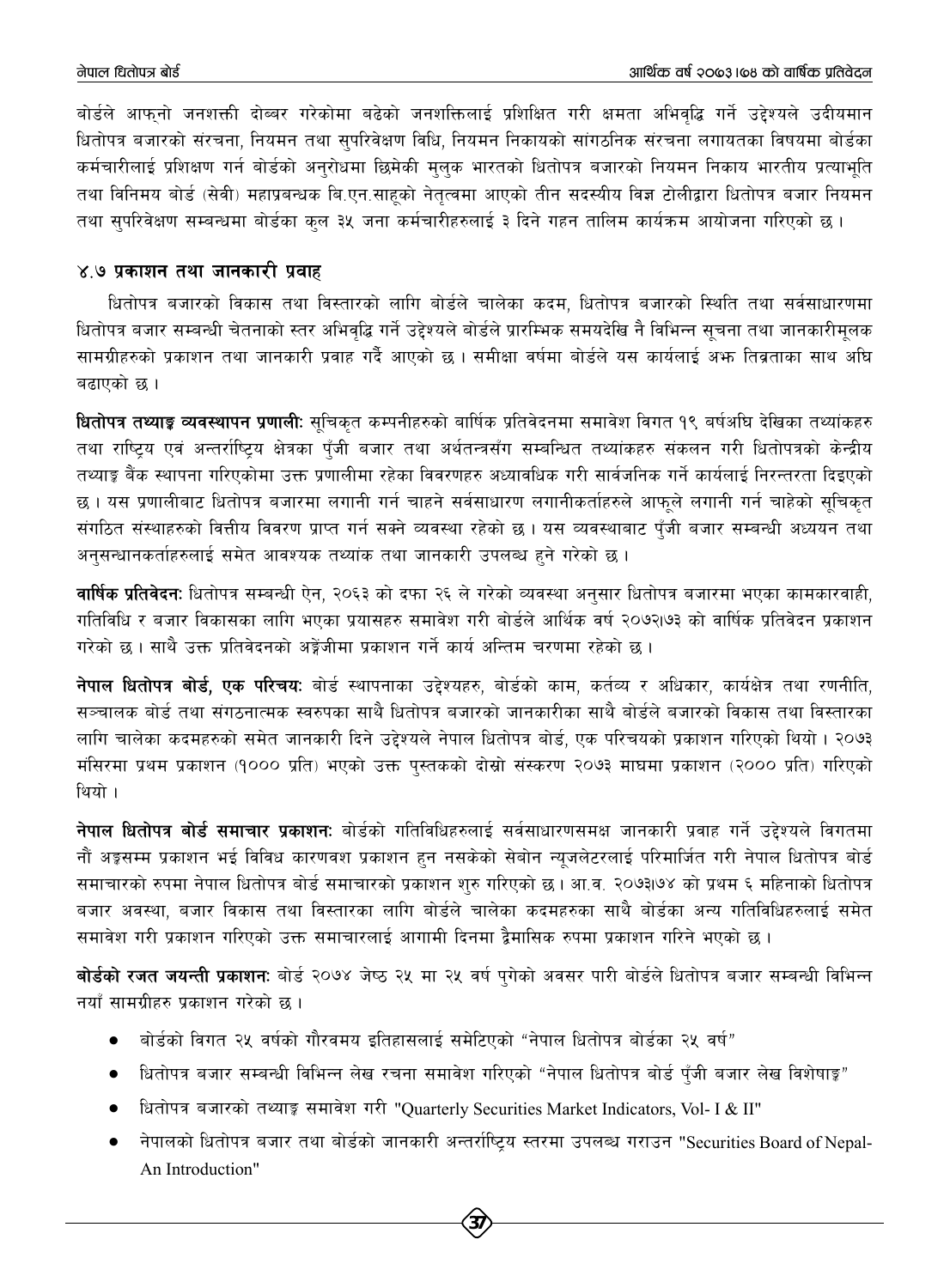**सचेतनामलक सामाग्रीहरुः** धितोपत्रमा लगानी गर्दा के कस्ता बिषयहरुमा ध्यान दिन् पर्छ भन्ने सम्बन्धमा लगानीकर्तालाई जानकारी दिनका साथै सचेत गराउने उद्देश्यले धितोपत्रमा लगानी गर्दा ध्यान दिनपर्ने कराहरु समेटी बोर्डले पर्चा, पम्पलेट प्रकाशन गरी वितरण गरेको छ । साथै, बोर्डको वेबसाइट, बिभिन्न राष्टिय पत्रपत्रिका, टेलिभिजन लगायतका सञ्चार माध्यम मार्फत सचेतनामुलक सामाग्रीहरु प्रकाशन तथा प्रशारण गर्ने कार्यलाई बोर्डले निरन्तरता दिएको छ। त्यस्तै, बोर्डले सर्वसाधरण एवं लगानीकर्ताको धितोपत्र बजार सम्बन्धी जिज्ञासालाई समाधान गर्न धितोपत्र बजारमा बारम्बार सोधिने प्रश्नहरुको सँगालो तथा धितोपत्र बजारमा बारम्बार प्रयोग हुने शब्दहरुलाई समेटेर धितोपत्र बजार शब्दावली पुस्तिका प्रकाशन गरी वितरण गरेको छ ।

**कानन संग्रह:** धितोपत्र सम्बन्धी ऐन, नियमावली तथा निर्देशिकाहरु समावेश गरी बोर्डबाट प्रकाशित धितोपत्र सम्बन्धी कानुन संग्रह सरोकारवालाहरुलाई वितरण गरिएको छ।

**वेबसाइटः** धितोपत्र बजारका विविध पक्षहरु सम्बन्धमा सम्वद्ध पक्षहरुलाई निरन्तर रुपमा जानकारी उपलब्ध गराउने उद्देश्यले धितोपत्र बजारसँग सम्बन्धित ऐन, नियम तथा निर्देशिकाहरु, बोर्डको परिचय, बोर्डको वार्षिक प्रतिवेदन र बोर्डमा गनासो दिने ढाँचाका साथै सरोकारवाला तथा लगानीकर्ताहरुका लागि जानकारी, सूचना तथा चेतनामूलक सामाग्रीहरु समावेश गरी बोर्डले तयार गरेको वेवसाइटलाई अफ्र विस्तुत बनाएको छ । बोर्डले धितोपत्र बजार, धितोपत्र ब्यवसायी तथा सुचिक्त संगठित संस्थाहरुको ऐन नियमको पालनाको स्थिति सम्बन्धी विवरण एवं विस्तुत जानकारी समेत वेबसाइटमा समावेश गरेको छ।

हटलाइन टेलिफोनको व्यवस्थाः धितोपत्र बजारका लगानीकर्ताहरुको समस्या, गुनासा, सल्लाह र सुभाव सहज रुपमा प्राप्त गर्न सकियोस भन्ने उद्देश्यले गत आर्थिक वर्ष २०७०।७१ देखि निशुल्क: हटलाईन फोनको व्यवस्था गरिएकोमा समीक्षा वर्षमा त्यसलाई अफ्त प्रभावकारी बनाइएको छ। बोर्डको हटलाइन नं १६६०-०१-४४४३३ रहेको छ।

#### ४.८ अध्ययन तथा अनुसन्धान

धितोपत्र बजारको विकास तथा विस्तारको लागि अध्ययन तथा अनुसन्धानमा आधारित नीति निर्माण तथा निर्देशन जारी गरिन्पर्ने आवश्यकता रहेको सन्दर्भमा समीक्षा वर्षमा वार्षिक कार्यक्रम अनुसार देहाय बमोजिमका अध्ययन तथा अनुसन्धान कार्यहरु भएका छन ।

- मर्चेन्ट बैंकरहरुको कार्य क्षेत्र विस्तार तथा थप मर्चेन्ट बैंकरको आवश्यकता,
- सुचिकृत संगठित संस्थाहरुको सुचना प्रवाहको व्यवस्था तथा अभ्यास,
- सामुहिक लगानी कोषको हालको स्थिति तथा सम्भावना,
- दोस्रो बजार कारोवार तथा मूल्यको उतार चढाव (Volatility),
- धितोपत्रको दोस्रो बजारमा लगानी कम्पनीहरुको अवस्था,
- नयाँ स्टक एक्सचेन्जको आवश्यकता,
- क्रोडिट रेटिङ्ग संस्थाको अवस्था,
- धितोपत्र बाँडफाँट प्रणालीको पुनरावलोकन,
- नबिल म्यूचुअल फण्ड अर्न्तगत सञ्चालित योजनाहरुको लगानी गतिविधि ।

धितोपत्र सम्बन्धी ऐन, २०६३ को दफा ५ (क) भएको व्यवस्था अनुसार नेपाल सरकारबाट माग भए बमोजिम धितोपत्र बजारको वर्तमान अवस्था, बजार विकास तथा विस्तारको लागि निम्नलिखित विषयमा बोर्डको राय तथा सुभ्राव पेश गरिएको छ ।

नेपाल सरकार, अर्थ मन्त्रालयको वित्तीय क्षेत्र व्यवस्थापन महाशाखाबाट माग भए बमोजिम चौधौँ योजनामा समावेश  $\bullet$ हने पँजी बजार सम्बन्धी विस्तृत विवरण तयार गरी पठाइएको छ ।

38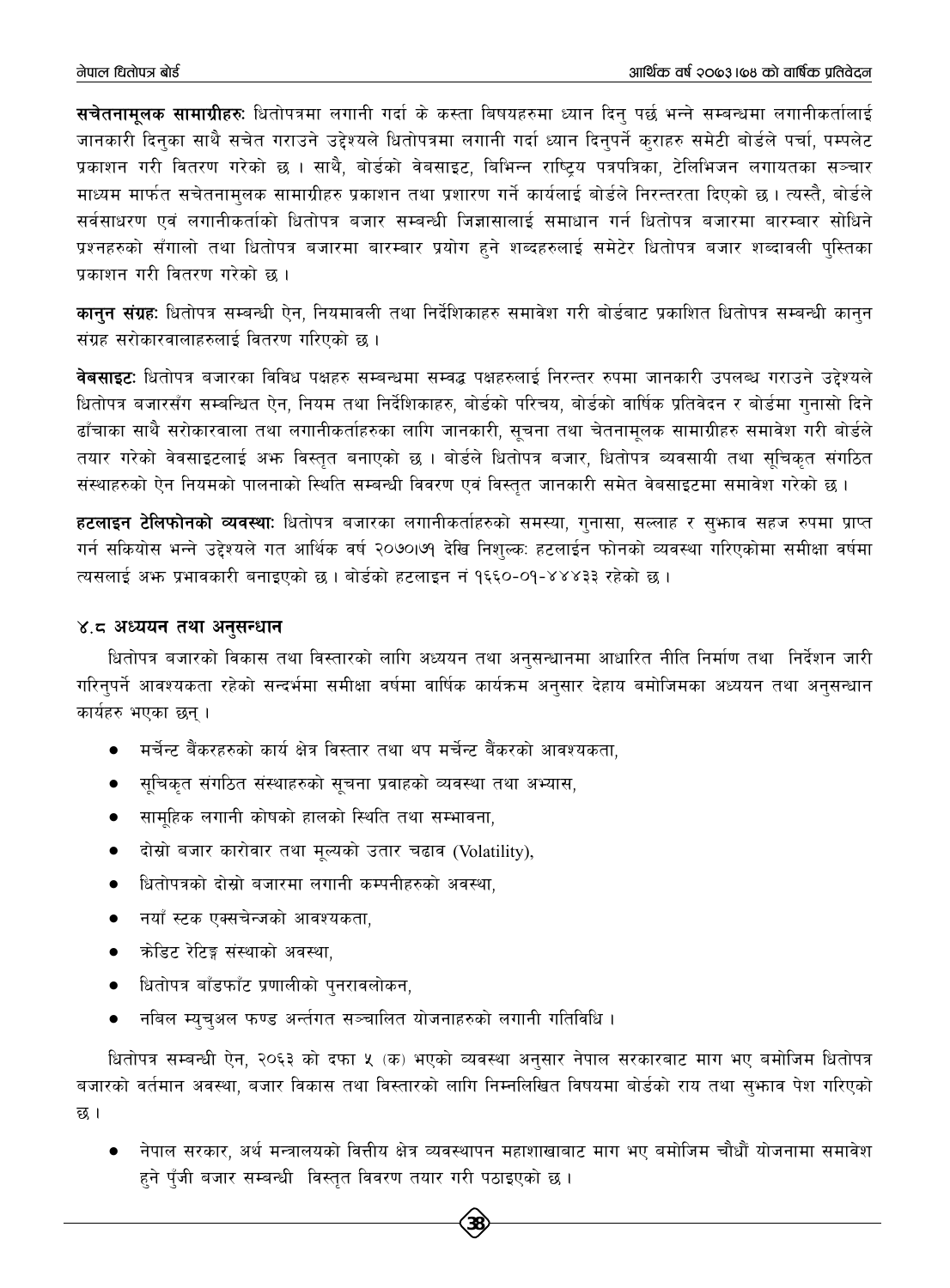- $\bullet$ १४ औँ त्रिवर्षीय योजना सम्बन्धमा नेपाल सरकार, अर्थ मन्त्रालयको अनुगमन महाशाखाले आयोजना गरेको छलफल कार्यक्रममा सहभागी भई १४ औं त्रिवर्षीय योजनामा समावेश गरिएको पँजी बजार सम्बन्धी विषयवस्तहरुमा थप स्पष्ट गरिएको छ।
- नयाँ सरकार गठन भएपश्चात बोर्डबाट बजार सुधार तथा विकास विस्तारको लागि १०० दिनमा सम्पन्न गरेको कामकारवाहीको विवरण तयार गरी पेश गरिएको छ ।
- "आर्थिक वर्ष २०७३।७४ को प्रथम ६ महिनाको पँजी बजारको स्थिति" विषयमा प्रतिवेदन तयार गरी नेपाल सरकार. अर्थ मन्त्रालयमा पेश गरिएको छ ।
- "धितोपत्र बजारमा हालसाल भएका सुधार तथा विकास र भावी कार्यक्रम" विषयमा प्रतिवेदन तयार गरी नेपाल सरकार, अर्थ मन्त्रालयमा पेश गरिएको छ।
- आर्थिक सर्वेक्षण २०७३।७४ को लागि धितोपत्र बजार तथा कमोडिटी डेरिभटिभ्स बजार सम्बन्धी आवश्यक विवरणहरु तयार गरी पेश गरिएको छ।
- वित्तीय क्षेत्र विकास रणनीतिमा उल्लेखित कार्यको कार्यान्यवन स्थिति तथा कार्ययोजनाको खाका वित्तीय क्षेत्र विकास रणनीति कार्यान्वयन समितिलाई अवगत गराउँदै नेपाल राष्ट् बैंकमा पठाइएको छ ।
- नेपाल राष्ट्र बैंकबाट तयार गरी प्रकाशित हुन सन् २०१६ को Financial Stability Report मा समावेश हुनुपर्ने धितोपत्र बजार सम्बन्धी तथ्याङ्क तथा सम्बन्धित जानकारी सम्बन्धी विस्तुत विवरण राय सुभ्रावको रुपमा नेपाल राष्ट् बैंकलाई उपलब्ध गराइएको छ ।
- राजस्व व्यवस्थापन महाशाखा, अर्थ मन्त्रालयमा धितोपत्र बजार सम्बन्धमा राजस्व तथा कर नीति सम्बन्धी विस्तुत सुभगव पेश गरिएको छ।
- आ.व. २०७४।७५ मा नेपाल सरकारको नीति तथा कार्यक्रममा समावेश गर्नुपर्ने धितोपत्र बजार सम्बन्धी विषयवस्तुहरु तयार गरी पेश गरिएकोमा सोही अनुसार आ.व. २०७४।७५ को धितोपत्र बजार सम्बन्धी नीति तथा कार्यक्रम सञ्चालक बोर्डबाट स्वीकृत भई लागू भएको छ।

बैंक तथा वित्तीय संस्थालाई धितोपत्र दलालको रुपमा कार्य गर्न दिने सम्बन्धी अन्तर्राष्ट्रिय अभ्यास सम्बन्धी जानकारी र कानुनी व्यवस्था सम्बन्धमा नेपाल राष्ट्र बैंकबाट बोर्डमा जानकारी माग भएकोमा केही विकसित देशहरुका साथै सार्क तथा आशियन क्षेत्रका देशहरुको अभ्यासहरुको अध्ययन गरी नेपाल राष्ट बैंकलाई जानकारी गराइएको छ । साथै, आ.व. २०७४।७५ को मौद्रिक नीतिका सम्बन्धमा धितोपत्र बजार सम्बन्धी राय सुभाव नेपाल राष्ट् बैंकलाई पेश गरिएको छ।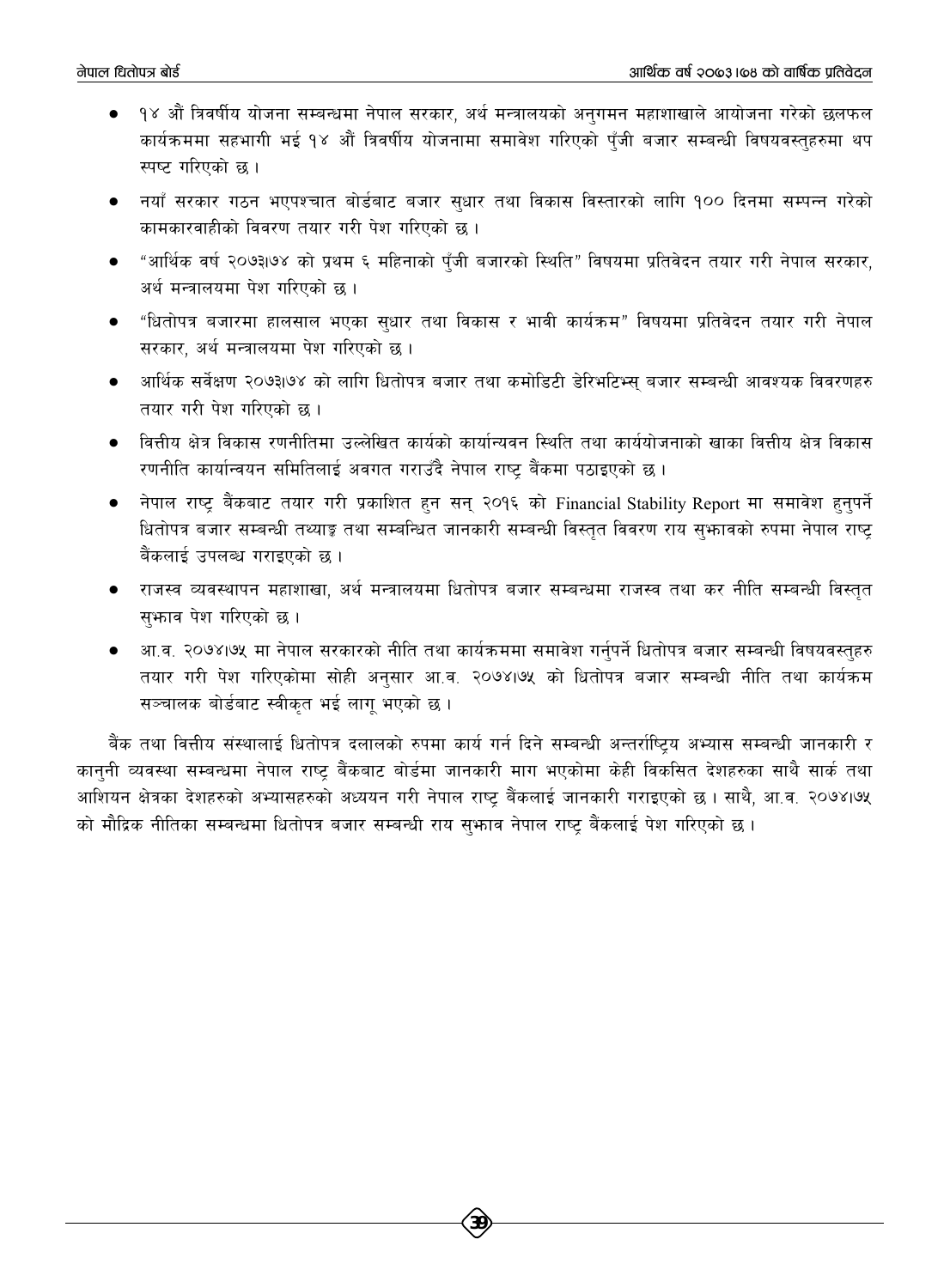# आग ५ धितोपत्र बजार सुधार तथा विकासका पहल र चुनौतीहरू

#### ५.१ सधार तथा विकासका पहलहरु

नेपालको धितोपत्र बजारमा हालसालका वर्षहरुमा केही संरचनात्मक सुधारहरू भएका छन् । धितोपत्र बजारको नियमन निकायको रूपमा रहेको नेपाल धितोपत्र बोर्डले धितोपत्रमा लगानी गर्ने लगानीकर्ताहरूको हक हितको संरक्षण गर्न, धितोपत्रको निष्काशन, खरिद, विक्री, वितरण तथा विनिमयलाई व्यवस्थित गर्नको लागि समयसापेक्ष नियमावली तथा निर्देशिकाहरूको तर्जमा तथा संशोधन गर्दै आएको छ । प्रविधिको प्रयोगमार्फत आज विश्वको धितोपत्र बजार थप आधुनिकीकरण हुँदै गइरहेको सन्दर्भमा पछिल्लो समयमा धितोपत्रको पूर्ण अभौतिक कारोबार, प्राथमिक बजारमा आस्बा प्रणाली तथा प्राथमिक निष्काशनमा अनिवार्य डिम्याट खाताको कार्यान्वयन, हकप्रद सेयर, बोनस सेयर तथा नगद लाभांश सेयरधनीको खातामा सिधैं जम्मा हुने व्यवस्था लगायतका कारणले नेपालको धितोपत्र बजार हाल प्रविधिमैत्री बन्दै गइरहेको छ । नेपाल धितोपत्र बोर्डको नियमन तथा सुपरिवेक्षण क्षमताको थप सुदुढिकरण एवं प्रभावकारिताका साथै पछिल्लो समय सरकारको आवधिक योजना, नीति तथा कार्यक्रम, वित्तीय नीति तथा विकासका रणनीतिहरूमा समेत यस बजारको विकास तथा विस्तारको लागि आवश्यक कार्यक्रम तथा योजनाहरू स्पष्ट रूपमा समावेश भएका कारण धितोपत्र बजार आगामी दिनहरूमा अभ्रु स्वच्छ, पारदर्शी र प्रभावकारी रूपमा विकसित हुँदै जाने सम्भावना देखिएको छ । बोर्डको पहलमा धितोपत्र बजार विकास तथा विस्तारका लागि समीक्षा वर्षमा भएका कार्यहरु देहाय बमोजिम रहेका छन्।

- १. विशेष व्यवस्था सहितको धितोपत्र दर्ता तथा निष्काशन नियमावली, २०७३ र धितोपत्र निष्काशन तथा बाँडफाँड निर्देशिका, २०७४ लाग: बास्तविक क्षेत्रका कम्पनीलाई सार्वजनिक निष्काशन गर्न प्रोत्साहन व्यवस्था (दश प्रतिशत सार्वजनिक निष्काशन गर्न सक्ने, सार्वजनिक निष्काशन Fixed Pricing मा हुने गरेकोमा Free Pricing with some cap मा हुने (स्वतन्त्र मूल्य निर्धारणमा जानको लागि पूर्वाधार तयार)), IFC, ADB जस्ता अन्तर्राष्ट्रिय वित्तीय संस्थाले स्थानीय मुद्रामा ऋणपत्र जारी गर्न सक्ने व्यवस्था सहितको धितोपत्र दर्ता तथा निष्काशन नियमावली, २०७३ लागु गरिएको छ । त्यस्तै प्राथमिक निष्काशनमा प्रिमियम मुल्य निर्धारणको मापदण्ड, थप निष्काशनको मापदण्ड, प्राथमिक निष्काशनमा आवेदन दिने सम्पूर्ण आवेदनकर्तालाई सम्भव भएसम्म न्यूनतम १० कित्ता सेयर बाँडफाँड गर्नुपर्ने, प्राथमिक निष्काशनमा प्राकृतिक व्यक्तिले मात्र दरखास्त दिन सक्ने लगायतका विभिन्न व्यवस्था सहित धितोपत्र निष्काशन तथा बाँडफाँड निर्देशिका, २०७४ लाग् गरिएको छ । साथै आ.व. २०७३।७४ देखि पुँजी बजारमा सूचिकृत हुने वास्तविक क्षेत्रका कम्पनीलाई कर छुटको व्यवस्था समेत भएको छ ।
- २. सार्वजनिक निष्काशनमा ASBA प्रणाली: धितोपत्रको सार्वजनिक निष्काशन प्रकुयालाई सरल, पारदर्शी तथा छिटो छरितो बनाई प्राथमिक निष्काशनदेखि सूचिकरण हुन लाग्ने समयावधिलाई कम गरी धितोपत्र निष्काशन लागत समेत न्यून गराउने Application Supported by Blocked Amount (ASBA) प्रणालीको २०७३ माघदेखि सफल कार्यन्वयन भई प्राथमिक बजारको पहुँच ५५ बैंक तथा वित्तीय संस्थाका करिव २५०० शाखामार्फत ७७ जिल्लामा पुगी सार्वजनिक निष्काशनमार्फत देशभर छरिएर रहेको पुँजी संकलन गर्ने कार्यमा संस्थागत र प्रणालीगत सुधार भएको छ । यस व्यवस्थालाई २०७४ श्रावण १ देखि अनिवार्य गरिएको छ। यस्तै यस व्यवस्थाको साथै धितोपत्र दर्ता तथा निष्काशन सम्बन्धी नयाँ व्यवस्थाले धितोपत्रको निष्काशनदेखि सुचिकरणसम्मको समयावधि छ महिनाबाट घटी करिव २ महिनामा हुन सक्ने वातावरण तयार भएको छ।

 $40 \,$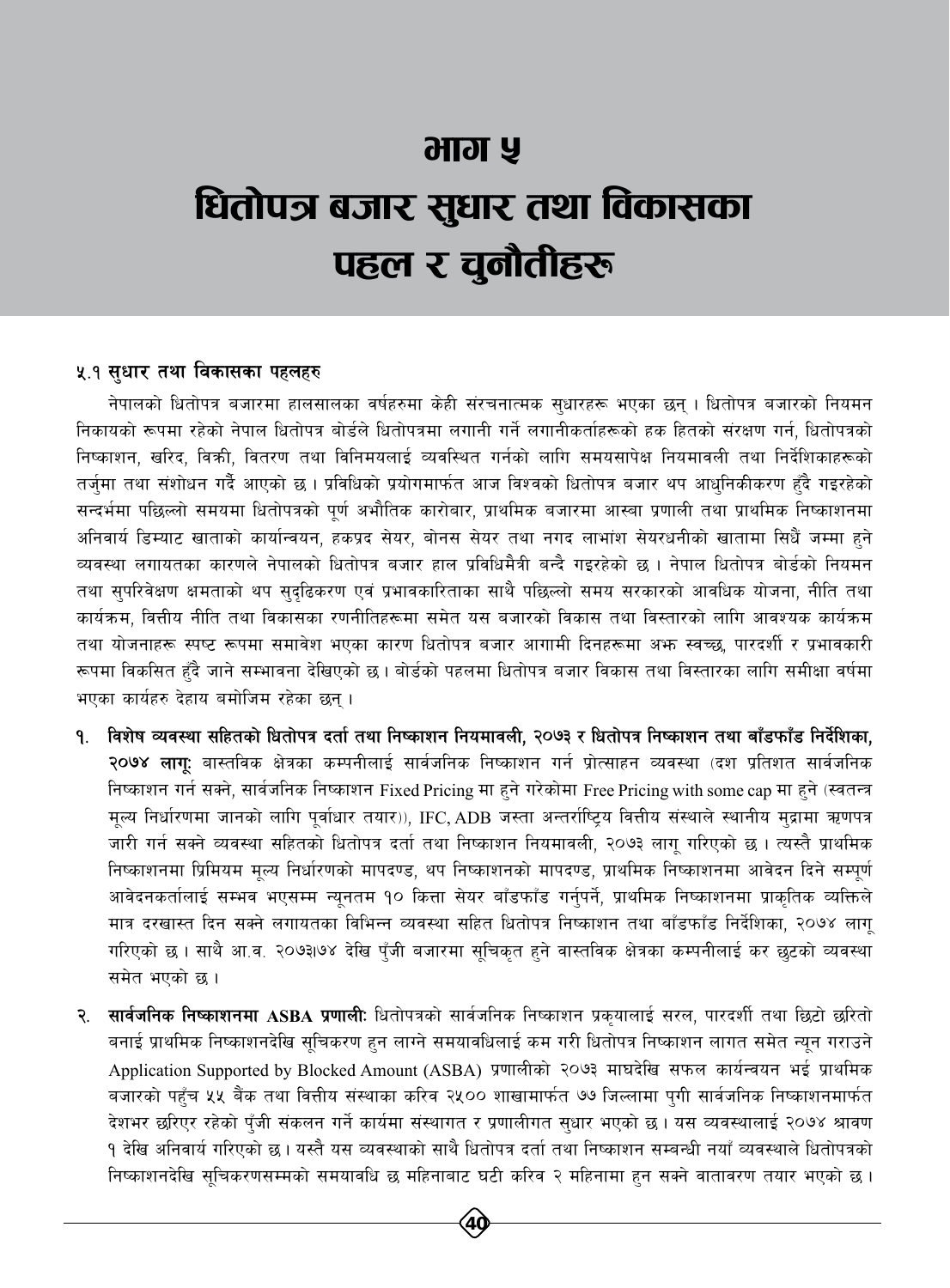- **३. प्राथमिक निष्काशनमा डिम्याट खाता अनिवार्यः** २०७३ श्रावण १ गतेदेखि काठमाडौं उपत्यका र २०७३ माघ १ गतेदेखि नेपालभर प्राथमिक निष्काशनमा दरखास्त दिने दरखास्तवालाहरुले आफ्नो डिम्याट खाता दरखास्त फाराममा अनिवार्य रुपमा उल्लेख गर्नुपर्ने तथा सोही खातामा बाँडफाँट भएको सेयर जम्मा हुने व्यवस्था गरिएको छ।
- ४. धितोपत्र दलाल व्यवसायीको पुँजी बुद्धि तथा पूर्वाधार व्यवस्थाः धितोपत्र दलालले चुक्ता पुँजी बुद्धि गरी रु. २० लाखबाट रु. २ करोड पुऱ्याउनुपर्ने, शाखा कार्यालयको लागि आवश्यक मापदण्ड पूरा गरी बोर्डबाट स्वीकृति लिनुपर्ने, दक्ष जनशक्ति, आवश्यक पुर्वाधार विकास गर्नुपर्ने लगायतका व्यवस्था थप गरी धितोपत्र व्यवसायी (धितोपत्र दलाल, धितोपत्र व्यापारी तथा बजार निर्माता) नियमावली, २०६४ मा नेपाल सरकारको स्वीकृति लिई आवश्यक संशोधन गरिएको छ ।
- ५. मर्चेन्ट बैंकको कार्यक्षेत्र विस्तार, पुँजी बृद्धि तथा संस्थागत सुशासनसम्बन्धी व्यवस्थाः मर्चेन्ट बैंकरले संस्थागत परामर्शदाताको कार्य गर्न सक्ने गरी कार्यक्षेत्र विस्तार गर्ने, स्वस्थ तथा प्रतिस्पर्धी सेवाका लागि तीन गणादेखि पाँच गणासम्म पँजी बद्धि गर्ने धितोपत्र व्यवसायी (मर्चेन्ट बैंकर) नियमावली, २०६४ मा संशोधन गरी बोर्डले लागू गरेको छ ।
- थप सार्वजनिक निष्काशनको Pricing Model निर्धारण: थप निष्काशन (Further Public Offering, FPO) को मूल्य ६. निर्धारण कार्यमा एकरुपता कायम गर्न तथा यसलाई थप व्यवस्थित, स्वच्छ र पारदर्शी बनाउनको लागि पुँजीकृत भएको आम्दानी, बोर्डमा निवेदन दिनुभन्दा सात कार्य दिन अघिको १८० दिनको औसत बजार मुल्य, भबिष्यमा प्राप्त हुने नगद प्रवाहको वर्तमान मूल्य गणना गरी प्राप्त हुने कुल मूल्यको औसत मूल्य गणना गर्नुपर्ने र सो मूल्य संगठित संस्थाको पछिल्लो लेखापरिक्षण भएको वित्तीय विवरण अनुसारको प्रति सेयर नेटवर्थको चार गणाले हुन आउने मुल्यमा जुन कम हुन आउछ सो मुल्यलाई प्रिमियम कायम गर्नुपर्ने व्यवस्था गरी मुल्य निर्धारणको विधि तथा आधारहरु तयार गरी लागु गरिएको छ।
- प्रत्यक्ष नियमनकारी निकाय नभएका कम्पनीहरुको हकप्रद तथा थप निष्काशन सम्बन्धमा नयाँ मापदण्डः बोर्डले प्रत्यक्ष  $\mathcal{G}$ नियमनकारी निकाय नभएका कम्पनीहरुको हकप्रद तथा थप निष्काशनको लागि नयाँ मापदण्ड तय गरी लागु गरेको छ। यस अनुसार वित्तीय योजना तथा रणनीतिहरु साधारण सभाबाट पारित गराएको हुनुपर्ने, हकप्रद निष्काशनको औचित्य पुष्टि गर्ने आधारहरु प्रष्ट हुनुपर्ने, प्राथमिक निष्काशन गरेको कम्तिमा दुई वर्ष पुरा भएको हुनुपर्ने, नियमानुसार क्रोडिट रेटिङ्ग गरेको हन्**पर्ने, जारी पुँजी शत प्रतिशत चुक्ता भैस**केको हन्**पर्ने, प्रचलित कान्**न बमोजिम परियोजना निर्माणको लागि कुनै निकायबाट इजाजत, अनुमति वा स्वीकृति लिनुपर्ने भएमा त्यस्तो इजाजत, अनुमतिपत्र वा स्वीकृति लिइसकेको हुनुपर्ने, परियोजना निर्माणको लागि वित्तीय व्यवस्थापन तथा फाइनान्सियल क्लोजरको सैद्धान्तिक सहमतिपत्र (Letter of Intent-LOI) प्राप्त गरिसकेको हुनुपर्ने, हकप्रद निष्काशन वा फर्दर पब्लिक इस्यूको सार्वजनिक सूचना प्रकाशन गर्न भन्दा कम्तीमा पाँच कार्य दिन अगाडि परियोजना निर्माणको लागि वित्तीय व्यवस्थापन तथा फाइनान्सियल क्लोजर भएको जानकारी गराई बोर्डको स्वीकृति लिएर मात्रै दरखास्त खल्ला गरिएको सूचना प्रकाशित गर्नुपर्ने लगायतका मापदण्ड तयार गरी कार्यान्वयनमा ल्याएको छ।
- 5. नयाँ स्टक एक्सचेन्ज स्थापनासम्बन्धी नीतिगत व्यवस्थाः धितोपत्रको दोस्रो बजार सेवालाई आधुनिकीकरण गर्दै बजारको पहुँच देशव्यापी बनाउन तथा अर्थतन्त्रमा आएको बुद्धि र धितोपत्र बजारको विस्तारलाई धान्न सक्ने गरी धितोपत्र बजार संचालन नियमावली, २०६४ मा भएको व्यवस्था बमोजिमको नयाँ स्टक एक्सचेन्ज स्थापना गर्ने सम्बन्धी नीतिगत निर्णय गरिएको छ।
- बोर्ड सदस्य तथा बोर्डका कर्मचारीलाई आचार संहिता लागू: बोर्डको आन्तरिक सुशासनमा जोड दिई धितोपत्र बजारको ९. स्वच्छ विकास गर्न बोर्ड सदस्य तथा कर्मचारीहरुले सर्वसाधारण लगानीकर्ताले जस्तै सेयर खरिद विकी गर्न नपाउने लगायत अन्य सुशासनसम्बन्धी व्यवस्थाहरु समावेश गरी कर्मचारीलाई २०७३ चैत्रदेखि र बोर्डका सदस्यलाई २०७४ श्रावणदेखि आचार संहिता लागु गरिएको छ।
- १०. सुपरिवेक्षण म्यानुअल तयार गरी लागू गरिएको : स्वच्छ, पारदर्शी तथा प्रभावकारी धितोपत्र बजार विकास गरी लगानीकर्ताको हित संरक्षण गर्न तथा बोर्डले जारी गरेका निर्देशनहरुको अनुपालनाको स्थितिको प्रभावकारी अनुगमन गर्न बोर्डले २०७४ श्रावणमा सुपरिवेक्षण म्यानुअल लागू गरेको छ । यस्तै धितोपत्र बजार सुपरिवेक्षण कार्यलाई आ.व. २०७३।७४ मा थप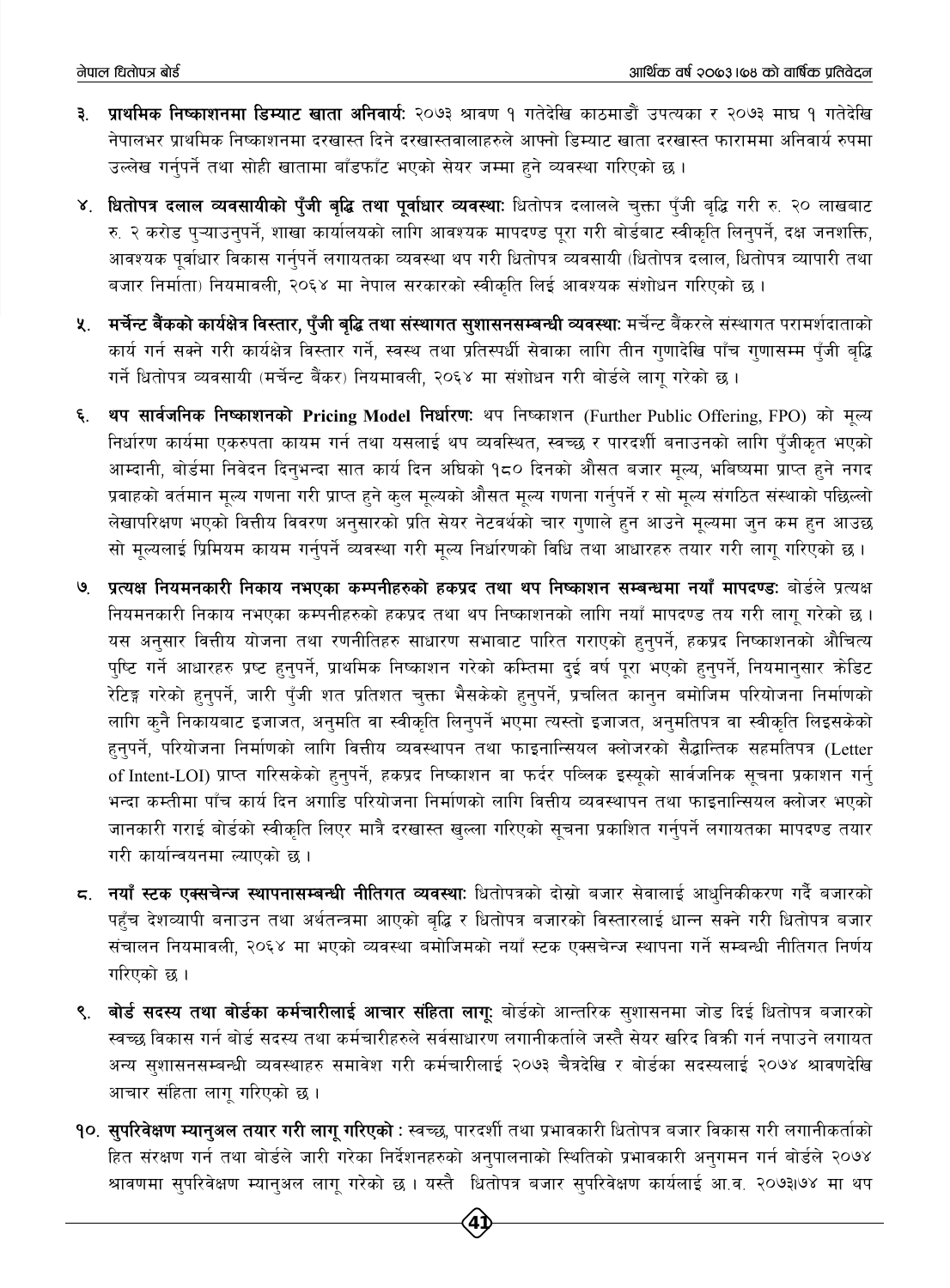प्रभावकारी बनाई आ.व. २०७३।७४ मा २६ वटा (५२ प्रतिशत) धितोपत्र दलाल व्यवसायी, १४ (६० प्रतिशत) मर्चेन्ट बैंकर, काठमाडौं उपत्यका बाहिर समेत गरी ३४ (५३ प्रतिशत) र सबै ११ सामहिक लगानी योजनाको कामकारवाहीको स्थलगत अनगमन गरेको छ ।

- ११. गैर आवासीय नेपाली तथा विदेशी संस्थागत लगानीकर्तालाई पुँजीबजारमा प्रवेशः बोर्डले गैर आवसीय नेपालीलाई दोस्रो बजारमा सहभागी गराउने सन्दर्भमा एक समिति गठन गरी अध्ययन कार्य अगाडि बढाएको छ।
- 9२. **दलाल व्यवसायी शल्कमा ४० प्रतिशतसम्म कटौतीः** विगत ८ वर्षदेखि समान रहेको र दक्षिण एशियामा नै उच्च रहेको नेपालको धितोपत्र कारोवारमा लाग्ने दलाल व्यवसायी शुल्कलाई समसामयिक बनाउन धितोपत्र व्यवसायी (धितोपत्र दलाल, व्यापारी तथा बजार निर्माता) नियमावली, २०६४ को २०७३ श्रावणमा संसोधन गरी दलाल व्यवसायी शुल्कमा ४० प्रतिशतसम्म कटौती गरिएको छ । दलाल व्यवसायी शुल्कमा भएको कटौतीले दोस्रो बजारका लगानीकर्ताहरुमा सकारात्मक प्रभाव परेको देखिन्छ ।
- **१३. ओटिसी बजारको विकास र शुल्कमा कटौती:** बोर्डले नेप्सेमा सुचिकृत नभएका पब्लिक कम्पनीहरुको धितोपत्रको खरिद विकी ओटिसी बजारमा गर्न सकिने जानकारी कम्पनी रजिष्ट्रारको कार्यालयमा दिन्को साथै बोर्डले नेप्सेलाई ओटिसी बजार व्यवस्थित गर्न निर्देशित गरे पश्चात् आ.व. २०७२।७३ मा नेप्सेमा ओटिसी बजार मार्फत सेयर कारोबार सकय हुनाको साथै ओटिसी बजारको कारोवार शुल्क समेत ९० प्रतिशतसम्म कटौती गरिएको छ।
- **१४. नयाँ क्रेडिट रेटिङ्ग एजेन्जीलाई स्वीकृति प्रदानः** हाल एक मात्र क्रेडिट रेटिङ्ग संस्था रहेको पृष्ठभूमिमा क्रेडिट रेटिङ्ग व्यवसायको प्रतिस्पर्धा बढाई रेटिङ्ग कार्यको स्तरोन्नति गर्न, रेटिङ्ग व्यवसायमा व्यवसायिकता बढाउन, रेटिङ्ग शुल्क प्रतिस्पर्धी बनाई समग्र पँजी बजारलाई लाभान्वित गराउन बोर्डले नयाँ एक कोडिट रेटिङ्ग एजेन्जीलाई सहमति प्रदान गरेको छ ।
- <mark>१५. थप तीन क्लियरिङ्ग बैंकको व्यवस्था</mark>: दोस्रो बजारमा पर्ण अभौतिकत धितोपत्रको मात्र कारोवार शुरु भैसकेपश्चात् कारोवार रकम तथा संख्यामा बृद्धि भएपछि एकमात्र क्लियरिङ्ग बैंकले धान्न नसक्ने हुनाले बोर्डले सिडिएससीलाई निरन्तर निर्देशन दिएपश्चात् समीक्षा वर्षमा थप तीन क्लियरिङ्ग बैंक थपिई सो को संख्या चार पुगेको छ।
- १६. अन्तर्राष्ट्रिय कारोवार प्रणालीको स्तर अनुरुप (Compatible) हुने Tested System भित्र्याउन नेप्सेलाई निर्देशनः विश्व पूँजी बजारमा अत्याधुनिक प्रणालीहरु प्रचलनमा आइसकेको अवस्थामा हालको अन्तर्राष्ट्रिय स्तरको प्रणाली जस्तै नयाँ अन्तर्राष्ट्रिय कारोवार प्रणालीको स्तर अनुरुप (Compatible) हुने प्रणाली भित्र्याउनेतर्फ पहल गर्न बोर्डले नेप्सेलाई निर्देशन दिएको छ । त्यस्तै Auction Market र धितोपत्र सम्बन्धी ऐन, २०६३ बमोजिम नयाँ बजार सदस्यता तथा कारोवार विनियमावली र सुचिकरण विनियमावली शीघ्र तयार गरी लागु गर्न निर्देशन दिएको छ ।
- १७. धितोपत्र कारोवारको राफसाफ तथा फछुर्यौट कार्यमा सुधारः धितोपत्र कारोवारको राफसाफ तथा फछुर्यौट कार्यलाई व्यवस्थित गर्न तथा लगानीकर्ताहरुको धितोपत्र कारोवारमा विश्वसनीयता अभिबुद्धि गर्न कारोवार भुक्तानी सुनिश्चित कोष (Settlement Guarantee Fund) संचालन गर्नका लागि आवश्यक कार्यविधि तयार गरी बोर्डमा पेश गर्न, क्लियरिङ्ग बैंक थप गर्न, धितोपत्र तथा रकमको राफसाफ सम्बन्धमा T+2 मा नै पे-इन गर्न लगाउने, T+3 मा खरिदकर्ताको खातामा धितोपत्र तथा बिक्रीकर्ताको खातामा रकम जम्मा हुने व्यवस्था गर्न र लगानीकर्ताले ढिलोमा कारोबार भएको चौथो दिनभित्र धितोपत्र तथा रकम पाउने व्यवस्था गर्न सम्पूर्ण निक्षेप सदस्य तथा राफसाफ सदस्यलाई सिडिएस एण्ड क्लियरिङ्ग लि.ले परिपत्र गरी कडाइका साथ सो को पालना गर्न गराउन सिडिएस एण्ड क्लियरिङ्ग लि.लाई निर्देशन दिएकोमा Settlement Guarantee Fund बाहेक अन्य व्यवस्थाहरु लागू भएको छ।
- १८. अड लट (Odd Lot) कारोवारको शुरुवात: मूल्य सीमा परिवर्तन नहने गरी १० कित्तासम्म (Odd Lot) कारोबार धितोपत्रको नियमित कारोबारमा हुने व्यवस्था मिलाउन निर्देशन दिएको र सो बमोजिमको व्यवस्था आ.व. २०७३ चैत्रमा भएको छ ।
- 9९. नेप्से तथा सिडिएससीलाई सिडिएससीको अटोमेटेड सिस्टमको सिस्टम अडिट शुरु गर्न गराउन बोर्डले निर्देशन दिएको छ ।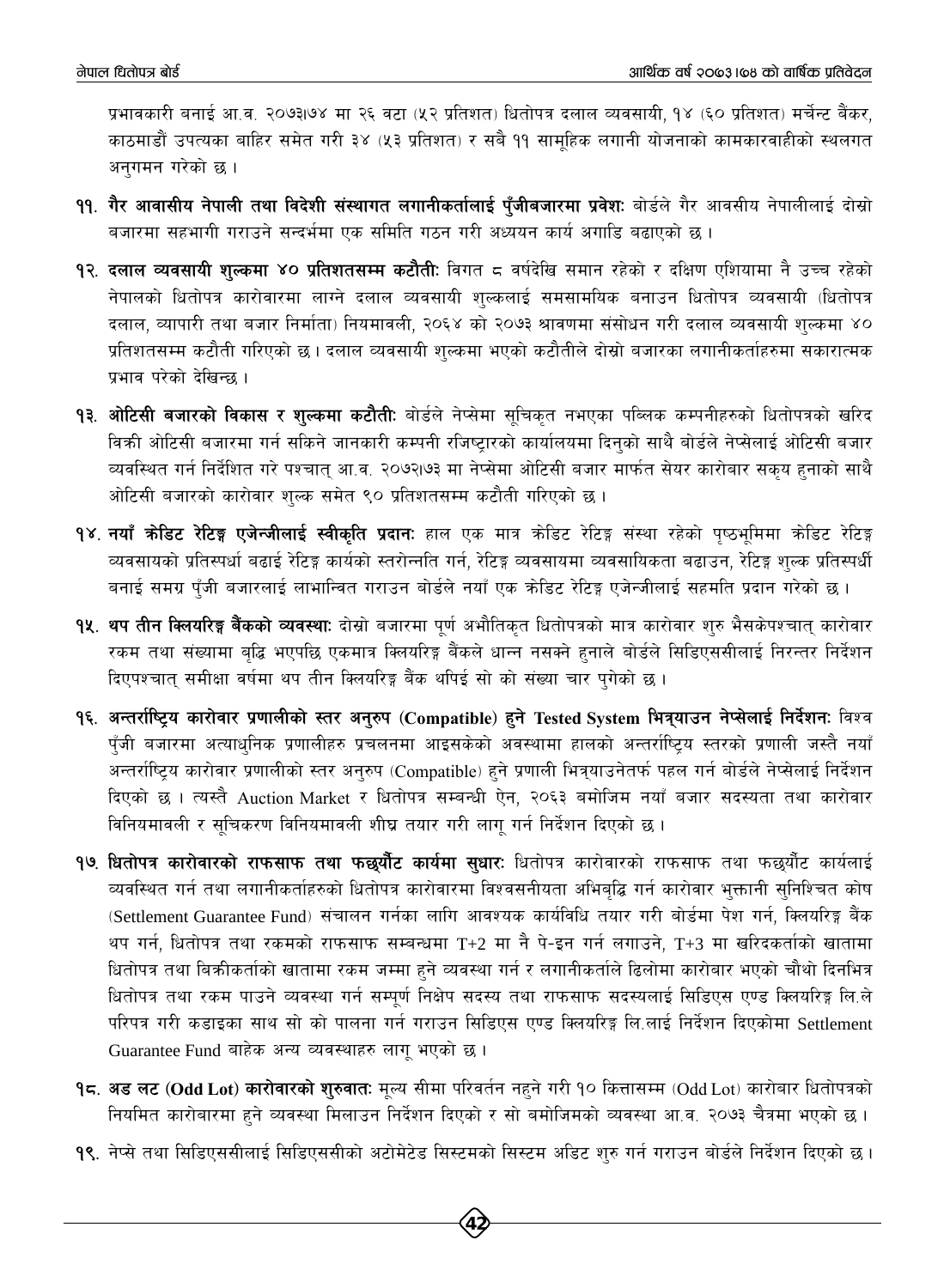#### ५.२ समस्या तथा चुनौतीहरु

नेपालको पुँजी बजारको संस्थागत विकासको इतिहास दुई दशक नाघिसकेको अवस्थामा पनि अभै उतारचढाव रहेको यस बजारमा हालका वर्षहरुमा बजार विकास र सुधार सम्बन्धी महत्वपूर्ण संरचनात्मक सुधार कार्यहरु भएका छन् । बजारलाई अफ स्वस्थ, पारदर्शी, भरपर्दो, प्रतिस्पर्धी एवं लगानीकर्तामैत्री बनाई स्तरोन्नती गर्ने मुख्य चुनौती रहेको छ । पँजी बजारको स्थायी एवं दिगो विकासका सम्बन्धमा नीतिगत, वजार, प्रविधि, संस्थागत तथा संरचनात्मक, कान्नी इत्यादि सम्वन्धमा विशेष रुपमा देहाय अनुसारका समस्या तथा चुनौतीहरु रहेका छन् ।

- १. धितोपत्र बजार सञ्चालन नियमावली, २०६४ बमोजिम पूर्ण सरकारी स्वामित्वमा रहेको नेपालको धितोपत्रको दोस्रो बजार संचालक नेपाल स्टक एक्सचेन्ज लि.लाई निजीकरणमार्फत संरचनात्मक सुधार गरी प्रतिस्पर्धी एवं व्यवसायिक वनाउने कार्य चुनौतीपूर्ण छ । त्यस्तै नेप्सेकै सहायक कम्पनीको रुपमा स्थापित सिडिएस एण्ड क्लियरिङ्ग लि.को स्वामित्वमा संरचनात्मक परिवर्तन गरी सुधार गर्ने अर्को चुनौती कायमै रहेको छ । साथै, धितोपत्र बजारलाई थप व्यवसायिक एवं प्रतिस्पर्धात्मक बनाउन धितोपत्र बजार सञ्चालन नियमावली, २०६४ को मर्म बमोजिमको निजी क्षेत्रमा नयाँ स्टक एक्सचेन्ज स्थापनालाई सहजीकरण गर्ने कार्य चुनौतिपूर्ण देखिन्छ।
- २. धितोपत्र वजारको विकासको लागि उदार आर्थिक नीति महत्वपूर्ण पूर्व-शर्त हो । बेलाबेलामा हुने नीतिगत परिवर्तन तथा अस्पष्टताले धितोपत्र बजार विकासमा गतिशिलता आउन सकिरहेको छैन । तसर्थ नीतिगत स्थिरता दिई बजारको दिगो र स्थिर विकास गर्ने कार्य चुनौतीपूर्ण रहेको छ।
- बोर्डको नियमन र सुपरिवेक्षण क्षमता अभिबृद्धि गरी संचालन स्वायत्तता प्राप्त गर्ने कार्य चुनौतीपूर्ण रहेको छ । ३.
- ४. धितोपत्रको पूर्ण अभौतिकृत कारोवारको शुरुवात भइसकेको हालको अवस्थामा देशको विभिन्न भागहरुमा छरिएको पुँजीलाई पुँजी बजारमा आकर्षित गर्न बोर्डले Application Supported by Blocked Amount (ASBA) प्रणालीको विकास गरी प्राथमिक बजारको पहुँच देशभर ७५ जिल्लामा नै पुऱ्याए जस्तै दोस्रो बजारलाई प्रतिस्पर्धात्मक बनाई यसको पहुँच देशको सम्पूर्ण भागहरुमा पुऱ्याउने चुनौती रहेको छ।
- ५. जलविद्युत क्षेत्रका कम्पनीहरुको प्रत्यक्ष नियामक निकायको व्यवस्था नभएको पुष्ठभूमिमा संस्थागत सुशासन कायम गर्दै विद्युत आयोजना संचालन अनुमतिको समयावधि पश्चात् हुने स्वामित्व हस्तान्तरणले सेयरधनीहरुमा पर्ने प्रभावका सम्बन्धमा स्पष्ट व्यवस्था नहुँदा जलविद्युत् क्षेत्रको लगानीक जोखिमका साथै चुनौतीपूर्ण अनिश्चतता बढेको छ ।
- नेपालको पुँजी बजारमा वास्तविक क्षेत्रका कम्पनीहरुको प्रवेश न्युन भएकोले यस्ता कम्पनीहरुलाई आकर्षित गर्न बोर्डले ६. आ.व. २०७३।७४ मा धितोपत्र दर्ता तथा निष्काशन नियमावली, २०७३ र धितोपत्र निष्काशन तथा बाँडफाँट निर्देशिका, २०७४ जारी गरी १० प्रतिशत मात्र सार्वजनिक निष्काशन गर्न मिल्ने व्यवस्था तथा सार्वजनिक निष्काशन Fixed Pricing मा हुने गरेकोमा Free Pricing with some cap मा हुन सक्ने व्यवस्थाको साथै सरकारले यस्ता कम्पनीहरु सूचिकृत भएमा १५ प्रतिशत कर छुट दिने व्यवस्था गरेको छ । नयाँ व्यवस्थाहरुका सम्बन्धमा जानकारी दिई वास्तविक क्षेत्रका कम्पनीहरुलाई पुँजी बजारमा भित्र्याउने चुनौती रहेको छ ।
- गैर आवासीय नेपाली तथा विदेशी संस्थागत लगानीकर्ताहरुलाई दोस्रो बजारमा प्रवेश गराउन आवश्यक भएको, स्टक ৩ एक्स्चेन्ज र दलाल व्यवसायी क्षेत्रमा पनि विदेशी प्रविधि र लगानी भित्राई प्रतिस्पर्धी तथा व्यवसायिक क्षमता अभिवृद्धि गर्न आवश्यक देखिएको सन्दर्भमा धितोपत्र वजारमा विदेशी प्रविधि र पुँजी भित्राई दोस्रो बजारको संरचनात्मक तथा प्रतिस्पर्धात्मक क्षमता अभिवृद्धि गर्ने कार्यमा धेरै चुनौती छ।
- ८. धितोपत्र बजारमा स्थायित्व ल्याई व्यवस्थित गर्न महत्वपूर्ण भूमिका खेल्ने संस्थागत लगानीकर्ताहरुको हाल अपेक्षित सहभागिता हुन नसकिरहेको सन्दर्भमा नागरिक लगानी कोष जस्ता संस्थालाई संस्थागत लगानीकर्ताको रुपमा भित्रयाउने चनौती कायमै रहेको छ।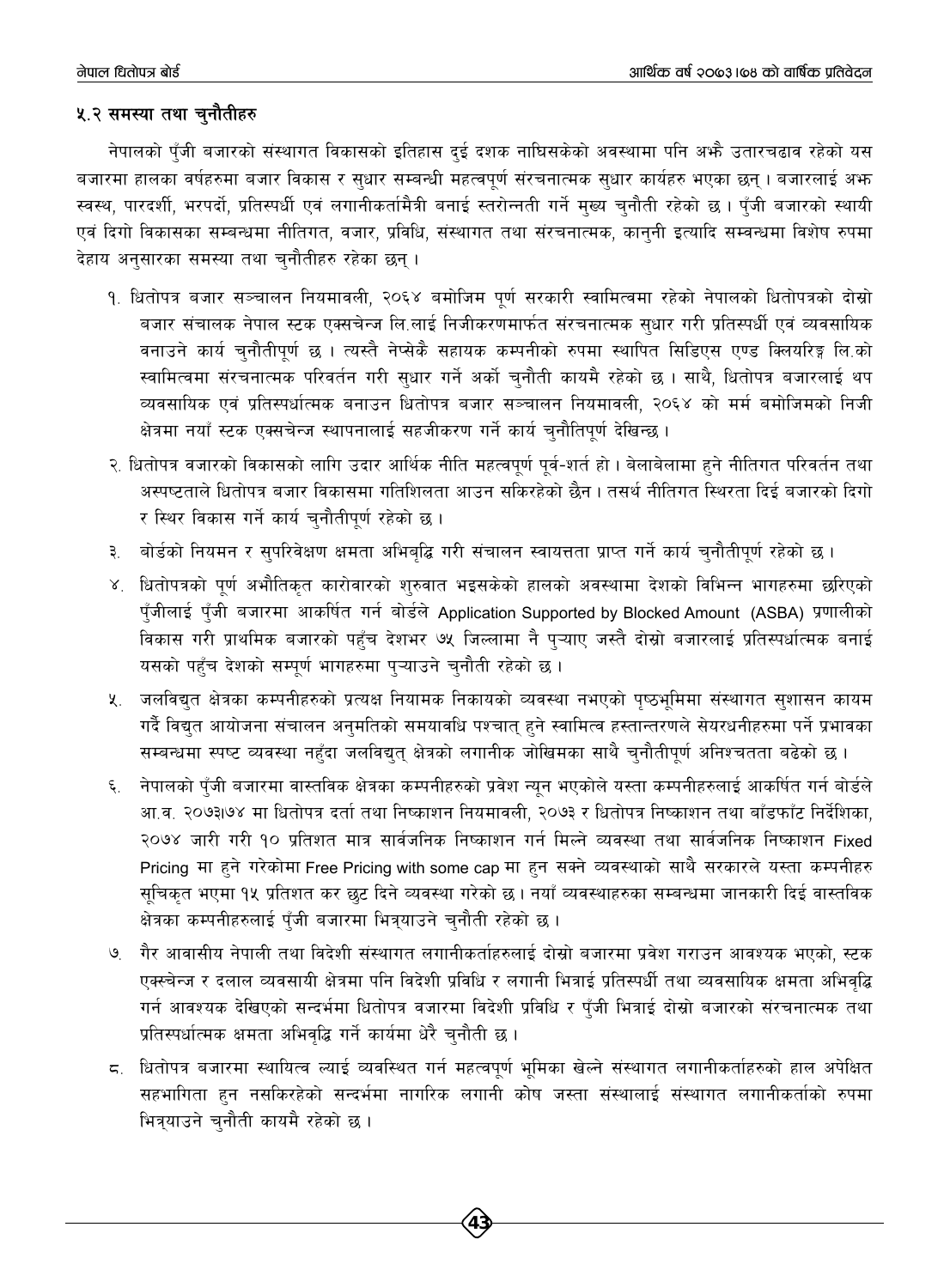- ९. हालसम्म पँजी वजारमा छिटो प्रतिफल पाउने तथा तरलता बढी भएको कारण लगानीकर्तामार्फत लगानीयोग्य साधनको रुपमा सेयरको प्रभत्व रहेकोमा अब म्यचअल फण्ड, वण्ड मार्केट (सरकारी तथा कर्पोरेट) समेतको विकासलाई प्रभावकारी बनाउदै लैजाने चुनौती छ।
- १०. सार्क क्षेत्रमा एकिकृत पुँजी बजारको अवधारणा विकास भइरहेको सर्न्दभमा नेपालको धितोपत्र बजारलाई कसबोर्डर लिष्टिङ्ग र ट्रेडिङ्गमा सहभागी गराउन नियमन निकायहरु, सुचिकृत कम्पनीहरु, दलाल व्यवसायीसहित सबै बजार सहभागीहरुको क्षमता अभिवृद्धि गर्नुका साथै कानुनी व्यवस्था गर्ने कार्य चुनौतीपूर्ण रहेको छ।
- ११. सिडिएस र सामहिक लगानी कोषलाई सुदृढ रुपमा व्यवस्थित गर्न ट्रष्ट ऐन तथा अन्य सम्बन्धित ऐनहरु ल्याई कानुनी पक्षमा संरचनात्मक सुधार गर्ने चुनौती छ ।
- १२. धितोपत्र बजार सूचनासँग संवेदनशिल बजार भएको सन्दर्भमा सूचिकृत कम्पनीहरुबाट बजारमा हुने सूचना प्रवाहलाई थप पारदर्शी र व्यवस्थित बनाउनुका साथै ती कम्पनीहरुको संस्थागत सुशासनमा अभिबुद्धि गर्दै धितोपत्र बजारमा कसुरजन्य अपराधको रुपमा रहेको भित्री कारोबारलाई न्यूनिकरण गरी स्वच्छ, स्वस्थ र विश्वासिलो धितोपत्र बजार विकास गर्ने कार्य चुनौतीपूर्ण रहेको छ।
- १३. धेरै पुरानो सूचिकरण व्यवस्था तथा बजार पुँजीकरणको गणनालाई समसामयिक स्तरीयकरण (Standardisation) गर्ने, इक्विटी डेरिभेटिभ बजारको विकास गर्ने, दलाल व्यवसायी लगायत अन्य बजार सहभागीहरुको कामकारवाहीलाई अभ स्तरीय, व्यवसायिक र प्रतिस्पर्धी वनाउने, क्रेडिट रेटिङ्ग सेवालाई प्रतिस्पर्धी बनाउने चुनौतीहरु रहेका छन् ।
- १४. कमोडिटीज डेरिभेटिभ्स बजारलाई व्यवस्थित गर्न ऐन बनी सो बजारको समेत नियमन जिम्मेवारी बोर्डलाई प्राप्त भएको सन्दर्भमा उक्त बजारको प्रभावकारी नियमन, व्यवस्थापन तथा सञ्चालनको लागि आवश्यक नियमावली तयार गरी कार्यान्वयन गर्ने, वेयरहाउस निर्माण लगायत बजार पूर्वाधारको विकास गर्ने, यस बजार सम्बन्धी सर्वसाधारणमा चेतनास्तर अभिवृद्धि गर्ने एवं उक्त बजारलाई स्थानीय वस्तुसँग आवद्ध गराई देशको कृषि क्षेत्रको समेत स्तरोन्नती हने गरी यस बजारलाई महत्वपर्ण संयन्त्रको रुपमा स्थापित गर्ने कार्य चनौतीपर्ण देखिन्छ ।
- १४. सर्वसाधारण लगानीकर्ता र धितोपत्र व्यवसायीहरुका लागि व्यापक रुपमा प्रभावकारी वित्तीय शिक्षा तथा तालिम कार्यक्रमहरु सञ्चालन गरी धितोपत्र बजारको दिगो एवं प्रतिस्पर्धी विकास गर्न आवश्यक धितोपत्र बजार प्रशिक्षण प्रतिष्ठान (Securities Market Training Institute) को विकास गर्ने समेत चुनौती छ।
- १६. बोर्ड IOSCO को सदस्य भैसकेकोमा IOSCO को स्तर अनुरुपको तयारी कार्य पूरा गरी IOSCO को साधारण सदस्यता प्राप्त गर्ने कार्य पनि चुनौतीपूर्ण छ।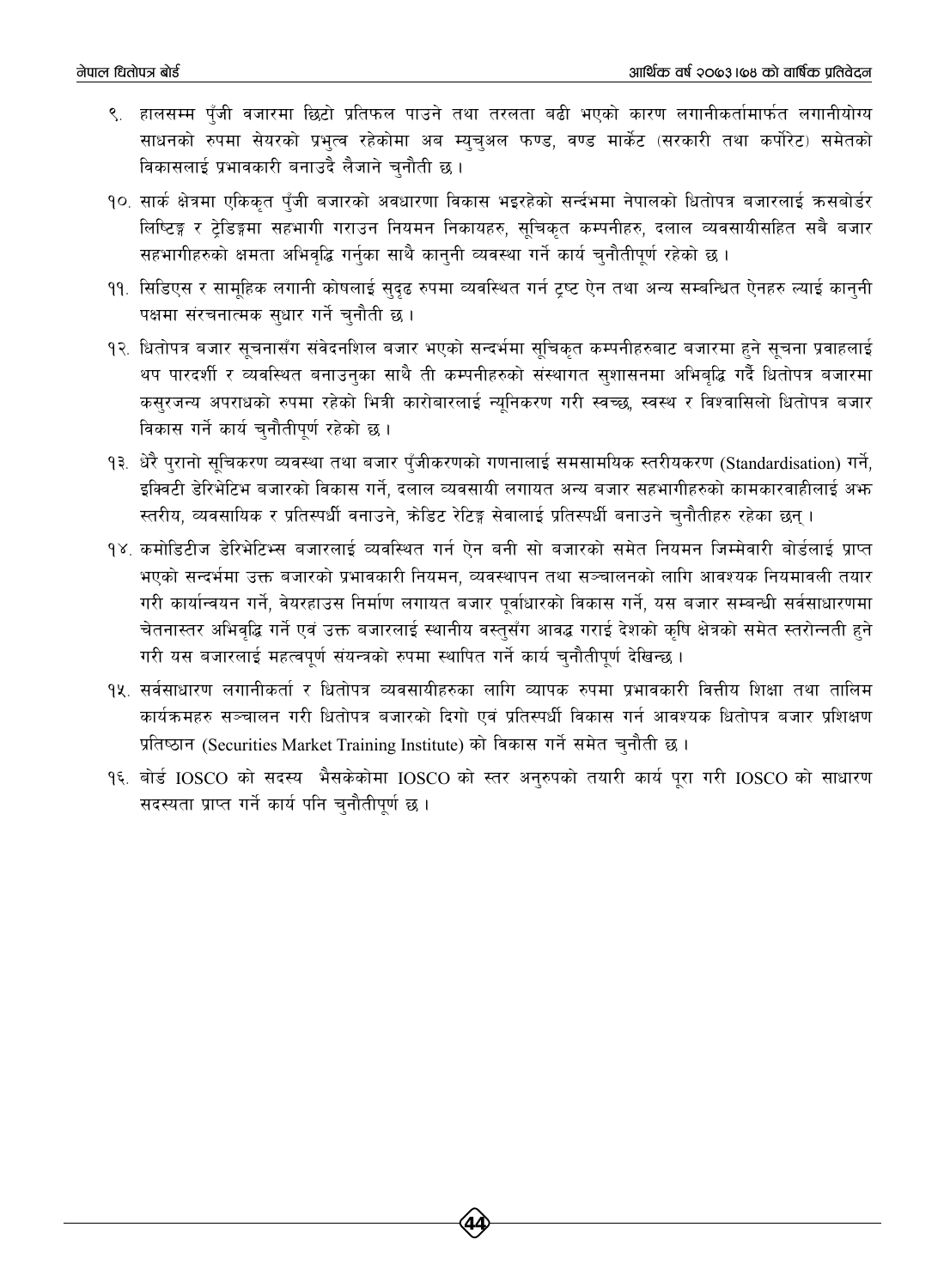अनुसूची-१ साधारण सेयर दर्ता तथा विवरण पत्र स्वीकृति

| क.स          | संगठित संस्था                                          | दर्ता भएको<br>सेयरको<br>कुल रकम रु.मा | सार्वजनिक<br>निष्काशन<br>रकम रु. मा | निष्काशन<br>मूल्य<br>प्रति सेयर | अनुमति प्रदान<br>मिति | निष्काशन तथा विक्री<br>प्रबन्धक | कैफियत      |
|--------------|--------------------------------------------------------|---------------------------------------|-------------------------------------|---------------------------------|-----------------------|---------------------------------|-------------|
| वाणिज्य बैंक |                                                        |                                       |                                     |                                 |                       |                                 |             |
| ۹            | नेपाल एसआइबी बैंक लि.                                  | ६५,८०२,६०२                            | ६५,८०२,६०२                          | ९७१                             | २०७३/०८/२४            | एनएमबी क्यापिटल लि.             | थप निष्काशन |
| २            | स्टाण्डण्डं चार्टर्ड बैक लि.                           | ३,३००,०००,६००                         | ३,३००,०००,६००                       | १,२९०                           | २०७३/११/०२            | एनएमबी क्यापिटल लि.             | थप निष्काशन |
|              | जम्मा                                                  |                                       | ३,३६५,८०३,२०२                       |                                 |                       |                                 |             |
| विकास बैंक   |                                                        |                                       |                                     |                                 |                       |                                 |             |
|              | समता माइक्रोफाइनान्स वित्तीय                           |                                       |                                     |                                 |                       |                                 |             |
| ۹            | संस्था लि                                              | ३१,६००,०००                            | 8,850,000                           | १००                             | २०७३ ⁄ ०८ ⁄ २७        | एनआइबिल क्यापिटल लि.            |             |
| २            | फरवार्ड कम्युनिटी माइको<br>फाइनान्स वित्तीय संस्था लि. | २००,०००,०००                           | ६०,०००,०००                          | १००                             | २०७३/०९/१९            | एनआइबिल क्यापिटल लि.            |             |
| ३            | माहुली सामुदायिक लघुवित्त वित्तीय<br>संस्था लि         | 80,000,000                            | १२,०००,०००                          | १००                             | $500$ 3/9 $200$       | एनसिएम मर्चेन्ट बैकिङ्ग लि      |             |
| Χ            | स्वदेशी लघुवित्त वित्तीय संस्था लि.                    | 900,000,000                           | 30,000,000                          | १००                             | २०७३/१२/०७            | एनएमबी क्यापिटल लि.             |             |
|              | जम्मा                                                  |                                       | 999, ४८०,०००                        |                                 |                       |                                 |             |
| जलविद्युत्   |                                                        |                                       |                                     |                                 |                       |                                 |             |
|              | युनाइटेड मोदी हाइड्रोपावर लि.                          |                                       |                                     | १००                             | २०७३/०५/०१            | एनआइबिल क्यापिटल लि.            | स्थानियवासी |
| ۹            | युनाइटेड मोदी हाइड्रोपावर लि.                          | 9,940,000,000                         | 99x,000,000<br>१७२,५००,०००          | १००                             | २०७३/१०/१९            | एनआइबिल क्यापिटल लि.            | सर्वसाधारण  |
| २            | अरुण काबेली पावर लि.                                   | ३००,०००,०००                           | ३००,०००,०००                         | १००                             | २०७३/०६/१६            | सिद्धार्थ क्यापिटल लि.          | सर्वसाधारण  |
|              | नेपाल हाइड्रो डेभलपर लि.                               | २२१,०००,०००                           | २६,०००,०००                          | १००                             | २०७३/०७/०२            | एनएमबी क्यापिटल लि.             | स्थानियवासी |
| ३            | नेपाल हाइड्रो डेभलपर लि.                               | ३९,०००,०००                            | ३९,०००,०००                          | १००                             | २०७४ / ०३ / २३        | एनएमबी क्यापिटल लि.             | सर्वसाधारण  |
| Χ            | सिनर्जी पावर डेभलपमेन्ट लि.                            | २१०,०००,०००                           | २१०,०००,०००                         | १००                             | २०७३/०८/२३            | सानिमा क्यापिटल लि.             | सर्वसाधारण  |
|              | हिमालयन पावर पार्टनर लि.                               | द्र्ष् २,३३३,६००                      | १०६,५४१,७००                         | १००                             | २०७३/०८/२४            | ग्लोबल आइएमइ क्यापिटल लि.       | स्थानियवासी |
| χ            | हिमालयन पावर पार्टनर लि.                               | २१३,०८३,४००                           | २१३,०८३,४००                         | १००                             | २०७४ / ०२ / १६        | ग्लोबल आइएमइ क्यापिटल लि.       | सर्वसाधारण  |
|              | छ्याङ्दी हाइड्रोपावर लि.                               | २१६,०००,०००                           | २७,०००,०००                          | १००                             | २०७३/०८/२४            | ग्लोबल आइएमइ क्यापिटल लि.       | स्थानियवासी |
| ६            | छ्याङ्दी हाइड्रोपावर लि.                               | ५४,०००,०००                            | ५४,०००,०००                          | १००                             | २०७४ / ०१ / ११        | ग्लोबल आइएमइ क्यापिटल लि.       | सर्वसाधारण  |
| ও            | राधी विद्युत कम्पनी लि.                                | ३४८,५००,०००                           | 89,000,000                          | १००                             | २०७३/१२/०३            | नबिल इन्भेष्टमेन्ट बैकिङ्ग लि.  | स्थानियवासी |
| ζ            | मैलुङ खोला जलविद्युत् क. लि.                           | २९४,५१४,४००                           | ३६,द१४,४००                          | १००                             | $800$ / $600$ / $800$ | सिद्धार्थ क्यापिटल लि.          | स्थानियवासी |
| ९            | रैराङ्ग हाइड्रोपावर डेभलपमेन्ट क.<br>लि.               | ४७६,०००,०००                           | ५६,०००,०००                          | १००                             | 5008/001/58           | एस क्यापिटल लि.                 | स्थानियवासी |
|              | जम्मा                                                  |                                       | १,३९६,९३९,५००                       |                                 |                       |                                 |             |
| बीमा         |                                                        |                                       |                                     |                                 |                       |                                 |             |
| ۹            | नेपाल लाइफ इन्स्योरेन्स क. लि.                         | ४,४१२,४११,३२५                         | ४,४१२,४११,३२५                       | १४२५                            | $80,90$ / $800$       | सिद्धार्थ क्यापिटल लि.          | थप निष्काशन |
| वित्त कम्पनी |                                                        |                                       |                                     |                                 |                       |                                 |             |
| ۹            | पोखरा फाइनान्स लि.                                     | २१६४१००४०                             | २१६४१००४०                           | २२०                             | २०७४ / ०३/१५          | एनआइबिल क्यापिटल लि.            | थप निष्काशन |
|              | कल जम्मा                                               |                                       | 8,403,088,089                       |                                 |                       |                                 |             |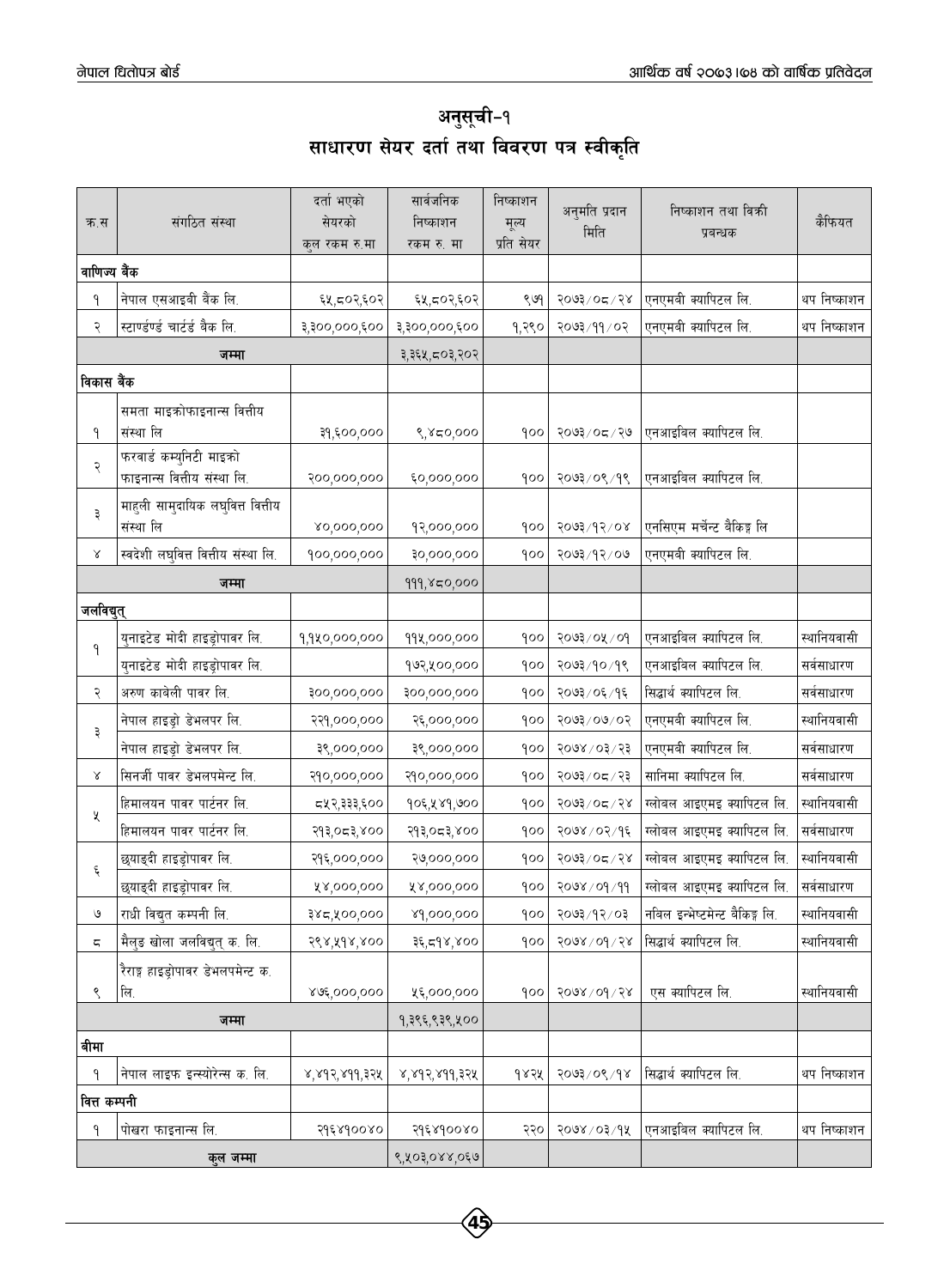## अनुसूची-२ हकप्रद सेयर दर्ता तथा निष्काशन

| क.सं.                    | संगठित संस्था                              | अनुपात        | निष्काशित रकम<br>रु.मा | स्वीकृति प्रदान<br>मिति     | निष्काशन तथा विकी प्रवन्धक          |
|--------------------------|--------------------------------------------|---------------|------------------------|-----------------------------|-------------------------------------|
| <u>वाणिज्य बैंक</u>      |                                            |               |                        |                             |                                     |
| ۹                        | <u>प्राइम कमर्सियल बैंक लि.</u>            | ३,१           | 9, २३५, ०८७, ४००       | $50/80/\sqrt{5005}$         | सिभिल क्यापिटल मार्केट लि.          |
| <u>२</u>                 | सेन्च्री कमर्सियल बैंक लि.                 | १०;३          | 543,380,000            | $50/80/\sqrt{5605}$         | सिभिल क्यापिटल मार्केट लि.          |
| ३                        | <u>सिद्धार्थ बैंक लि.</u>                  | $\gamma$      | <u>७५५,५१९,३०० </u>    | २०७३/०६/०२                  | <u>लक्ष्मी क्यापिटल मार्केट लि.</u> |
| $\propto$                | कृषि विकास बैक लि.                         | २.१           | १,९६८,८००,०००          | २०७३/०६/०२                  | <u>एस क्यापिटल लि.</u>              |
| X                        | हिमालयन बैंक लि.                           | ७,१           | ६४२,७३५,०००            | २०७३/०६/१२                  | लक्ष्मी <u>क्यापिटल मार्केट लि.</u> |
| $\epsilon$               | जनता बैंक नेपाल लि.                        | <u>२.१</u>    | 9,030,000,000          | २०७३/०६/१९                  | एनसिएम मर्चेन्ट बैंकिङ्ग लि.        |
| $\mathcal{O}$            | माछापुच्छे बैंक लि.                        | २.१           | १,९३२,२७०,०००          | २०७३/०६/२१                  | सिभिल क्यापिटल मार्केट लि.          |
| ς                        | <u>कुमारी बैंक लि.</u>                     | २.१           | १,३४९,५८३,२६६          | <u>२०७३/११/०१</u>           | <u>सिद्धार्थ क्यापिटल लि.</u>       |
| $\varsigma$              | सिटिजन इन्टरनेशनल बैंक लि.                 | 90;२.५        | १,३८४,३३७,९००          | २०७३/११/१२                  | <u>सानिमा क्यापिटल लि.</u>          |
| ٩o                       | नेपाल बंगलादेश बैंक लि.                    | 90;5          | <u>३,२०९,४०६,८८०</u>   | २०७३/११/१७                  | <u>ग्लोबल आइएमइ क्यापिटल लि</u>     |
| 99                       | <u>एनआइसी एशिया बैंक लि.</u>               | <u>१००;१५</u> | <u>८७२,९४७,५००</u>     | <u>२०७३/११/२४</u>           | <u>सिभिल क्यापिटल मार्केट लि.</u>   |
| 93                       | सानिमा बैंक लि.                            | 90;3          | 9, 4 89, 659, 600      | २०७३/११/३०                  | सिबिआइएल क्यापिटल लि.               |
| 93                       | लक्ष्मी बैंक लि.                           | ۹;۹           | <u>३,१५९,०३०,४०० </u>  | <u>२०७३/१२/०१</u>           | <u>सिद्धार्थ क्यापिटल लि.</u>       |
| $d \lambda$              | नेपाल बैंक लि.                             | १००;२३.७४     | 9, 483, 958, 000       | २०७३/१२/१५                  | सिभिल क्यापिटल मार्केट लि.          |
| 94                       | <u>नेपाल एसआइबी बैंक लि.</u>               | 90;8          | 9, ९९१, ९४२, ३६०       | २०७४ / ०१ / ११              | <u>एनएमबि क्यापिटल लि.</u>          |
| <u>مي</u>                | <u>सनराइज बैंक लि.</u>                     | 90;3          | <u>१,६३५,९६३,६०० </u>  | २०७४/०१/१५                  | <u>प्रभ् क्यापिटल लि.</u>           |
| 90                       | <u>एभरेष्ट बैंक लि.</u>                    | ३;१           | 9, 205, 505, 900       | $5000 \times 100 \times 50$ | <u>एनआइबिल क्यापिटल लि.</u>         |
| ۹ς                       | <u>सिद्धार्थ बैंक लि.</u>                  | 90;3          | <u>१,५७५,२५७,८१३</u>   | २०७४ / ०२ / ०७              | <u>लक्ष्मी क्यापिटल मार्केट लि.</u> |
| <u>99</u>                | माछापुच्छे बैंक लि.                        | 90,9.2        | <u>७९१,८४४,००० </u>    | 2008/050/00                 | <u>एनएमबि क्यापिटल लि.</u>          |
| २०                       | सेन्च्री कमर्सियल बैंक लि.                 | 90;8          | १,८८५,४२५,७००          | २०७४/०३/२६                  | <u>सिभिल क्यापिटल मार्केट लि.</u>   |
|                          | जम्मा                                      |               | ३०,९१६,१४५,५१९         |                             |                                     |
|                          |                                            |               |                        |                             |                                     |
| <u>विकास बैंक</u>        |                                            |               |                        |                             |                                     |
| $\mathsf{P}$             | माउन्ट मकाल् डेभलमेन्ट बैंक लि.            | <u>9;9.k</u>  | ३९,०००,०००             | $5003$ / 08/08              | <u>एनआइबिल क्यापिटल लि.</u>         |
| २                        | सहारा विकास बैंक लि.                       | 9.9.4         | ३५,४००,०००             | २०७३/०४/३२                  | <u>ग्लोबल आइएमइ क्यापिटल लि</u>     |
| ३                        | लक्ष्म <u>ी लघवित्त वित्तीय संस्था लि.</u> | <u>۹٫۹</u>    | 990,000,000            | २०७३ / ०५ / १३              | <u>एनएमबि क्यापिटल</u> लि.          |
| $\propto$                | अरनिको डेभलपमेन्ट बैंक लि.                 | १०;३.६        | 83,598,038             | २०७३/०५/१५                  | सिद्धार्थ क्यापिटल लि.              |
| X                        | मुक्तिनाथ विकास बैंक                       | २:१           | ४१९,२१६,३७५            | २०७३/०५/१५                  | एनआइबिल क्यापिटल लि.                |
| $\boldsymbol{\xi}$       | मितेरी डेभलपमेन्ट बैंक लि.                 | २:२           | १०५,६३६,९६०            | २०७३/०५/१५                  | प्रभ क्यापिटल लि.                   |
| $\mathcal{O}$            | त्रिवेणी विकास बैंक                        | २:१           | 890,009,882            | २०७३ / ०५ / २३              | एस क्यापिटल लि.                     |
| $\overline{\mathsf{c}},$ | सेवा विकास बैंक                            | 9.9.2         | ५१०,६६६,२००            | २०७३/०६/०६                  | एनएमबि क्यापिटल लि.                 |
| $\mathcal{S}$            | वेर्ष्टन डेभलपमेन्ट बैंक लि.               | $\rho$        | १५६,९६०,०००            | २०७३/०६/०७                  | प्रभ् क्यापिटल लि.                  |
| ٩o                       | नागबेली ल <u>घवित्त विकास बैक लि.</u>      | २:१           | १२,५००,०००             | २०७३/०६/११                  | एनएमबि क्यापिटल लि.                 |
| ٩٩                       | एनएमबी माइक्रोफाइनान्स लि.                 | 9.9.2         | ५५,२००,०००             | २०७३/०६/११                  | लक्ष्मी क्यापिटल मार्केट लि.        |
| १२                       | काष्ठमण्डप डेभलपमेन्ट बैंक लि.             | $\gamma$      | १६९,९७४,१७०            | २०७३/०६/२१                  | एनसिएम मर्चेन्ट बैंकिङ्ग लि.        |
| 59                       | सप्तकोशी डेभलपमेन्ट बैंक लि.               | $\rho, \rho$  | 900,000,000            | २०७३/०७/२९                  | एनएमबि क्यापिटल लि.                 |
| $\delta$                 | कन्चन डेभलपमेन्ट बैंक लि.                  | २;१           | ९९,०००,०००             | $50 \times 50 \times 500$   | ग्लोबल आइएमइ क्यापिटल लि            |
| qx                       | देव विकास बैंक लि.                         | २;१           | 880, 888, 038          | २०७३/०८/११                  | एनआइबिल क्यापिटल लि.                |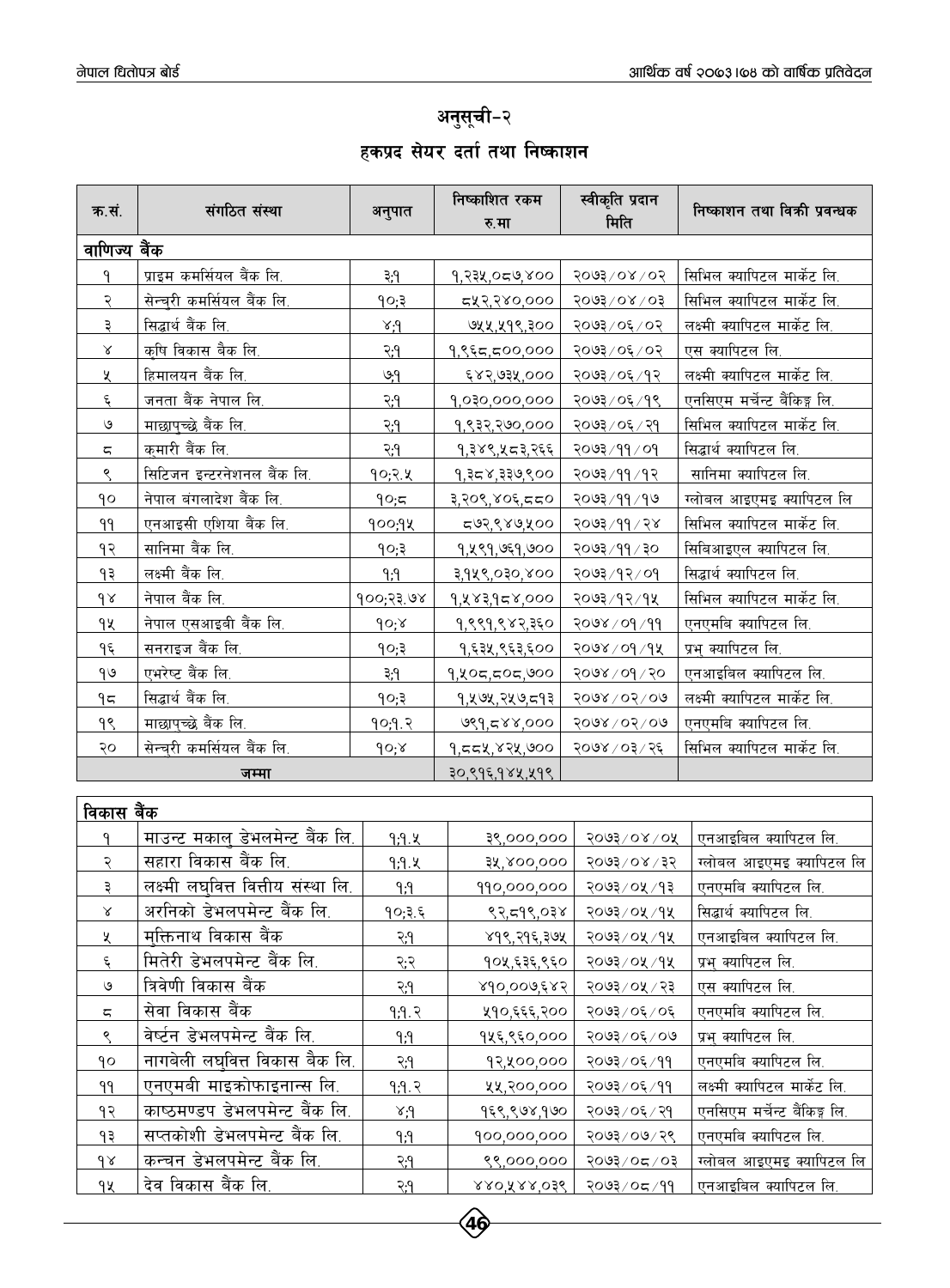| क.सं.         | संगठित संस्था                            | अनुपात              | निष्काशित रकम<br>रु.मा  | स्वीकृति प्रदान<br>मिति   | निष्काशन तथा विकी प्रवन्धक            |
|---------------|------------------------------------------|---------------------|-------------------------|---------------------------|---------------------------------------|
| $9\xi$        | कैलाश विकास बैंक लि.                     | ሂ;ባ                 | ३१६,०६७,२००             | २०७३/०९/०७                | ग्लोबल आइएमइ क्यापिटल लि              |
| 90            | भार्गभ विकास बैंक लि.                    | $\rho,\rho$         | २५७,९२३,८४५             | 8/20/5003                 | एनएमबि क्यापिटल लि.                   |
| ۹ς            | <u>डिप्रोक्स लघुवित्त विकास बैंक लि.</u> | ۹;۹                 | २५७,९२३,८४५             | २०७३/१०/०९                | एनआइबिल क्यापिटल लि.                  |
| 9S            | नेरुडे लघुवित्त विकास बैंक लि.           | २.१                 | ९०,०००,०००              | २०७३/१०/१९                | एनसिएम मर्चेन्ट बैंकिङ्ग लि.          |
| २०            | मिसन डेभलपमेन्ट बैंक लि.                 | P;P                 | १९४,९२५,०००             | २०७३/११/०८                | भिबोर क्यापिटल लि.                    |
| २१            | ट्रिजम डेभलपमेन्ट बैंक लि.               | P;P                 | ९१९,७७१,२००             | २०७३/११/१५                | एनआइबिल क्यापिटल लि.                  |
| २२            | फर्ष्ट माइक्रोफाइनान्स लि.               | २.१                 | १३२,२५०,०००             | २०७३/१२/१७                | ग्लोबल आइएमइ क्यापिटल लि              |
| २३            | हाम्रो विकास बैंक लि.                    | 9:5                 | ३०५,८३३,९००             | २०७३/१२/१७                | <u>एनआइबिल क्यापिटल लि.</u>           |
| $58$          | <u>सिद्धार्थ डेभलपमेन्ट बैंक लि.</u>     | 90;5                | <u>द्रप्र१,५००,६०० </u> | २०७३/१२/१७                | <u>नबिल इन्भेष्टमेन्ट बैकिङ्ग लि.</u> |
| २५            | <u>गरिमा विकास बैंक लि.</u>              | 90,9                | ९०७,६२९,६६६             | २०७३/१२/२१                | <u>एस क्यापिटल लि.</u>                |
| २६            | तिनाउँ डेभलपमेन्ट बैंक लि.               | <u>१०;३.५</u>       | 998,808,508             | २०७३/१२/२८                | <u>सिद्धार्थ क्यापिटल लि.</u>         |
| २७            | <u>सहयोगी विकास बैंक लि.</u>             | 90,3.4              | 990,993,400             | 2008/00/08                | <u>एनसिएम मर्चेन्ट बैंकिङ्ग लि.</u>   |
| २८            | ज्योति विकास बैंक लि.                    | P;P                 | 9,908,396,900           | 2008/00/08                | <u>सिद्धार्थ क्यापिटल लि.</u>         |
|               | मिर्मिरे माइक्रोफाइनान्स डेभलपमेन्ट      |                     |                         |                           |                                       |
| २९            | बैंक लि.                                 | 9:0.40              | 9x,000,000              | २०७४/०१/०६                | <u>प्रभु क्यापिटल लि.</u>             |
| ३०            | <u>पूर्णिमा विकास बैंक लि.</u>           | $\gamma$ . $\gamma$ | दद,०९६,२द२              | $5008$ / 05/08            | सिद्धार्थ क्यापिटल लि.                |
| ३१            | <u>स्वरोजगार लघुवित्त विकास बैंक लि.</u> | २.१                 | ३४,९९९,३६०              | <u>२०७४/०२/०४</u>         | <u>एनएमबि क्यापिटल लि.</u>            |
| ३२            | कन्चन डेभलपमेन्ट बैंक लि.                | 90;3                | १०३,९५०,०००             | 2008/02/09                | ग्लोबल आइएमइ क्यापिटल लि              |
| ३३            | अल्पाइन डेभलपमेन्ट बैंक लि.              | ३;२.०८              | 950, 828, 900           | 2008/05/00                | एनएमबि क्यापिटल लि.                   |
| $\lambda \xi$ | कन्काई विकास बैंक                        | 9.2.98              | ३२१,०००,०००             | 8008/05/98                | सिद्धार्थ क्यापिटल लि.                |
| ३५            | कामना विकास बैंक लि.                     | 90;3                | २४१,३१३,७६०             | २०७४/०२/१८                | एनआइबिल क्यापिटल लि.                  |
| ३६            | सप्तकोशी डेभलपमेन्ट बैंक लि.             | 9.9.3               | २७४,३००,०००             | $95 \times 90 \times 900$ | एनएमबि क्यापिटल लि.                   |
| ३७            | रिलाएबल माइक्रोफाइनान्स वित्तीय          |                     |                         |                           |                                       |
|               | संस्था लि.                               | २.१                 | २ <u>८,२५०,०००</u>      | $90 \times 50 \times 800$ | <u>सिभिल क्यापिटल मार्केट लि.</u>     |
| ३८            | कावेली विकास बैंक लि.                    | २:१                 | २५,०८८,०००              | २०७४/०३/१८                | ग्लोबल आइएमइ क्यापिटल लि              |
| ३९            | सिन्ध विकास बैंक लि.                     | 90;5                | २०९,७५४,०००             | २०७४ / ०३ / २६            | <u>सिभिल क्यापिटल मार्केट लि.</u>     |
| जम्मा         |                                          |                     | ९,८५६,७३५,९८७           |                           |                                       |

| <u>वित्त कम्पनी</u> |                                 |                |                     |                |                                 |  |  |
|---------------------|---------------------------------|----------------|---------------------|----------------|---------------------------------|--|--|
|                     | गुहेश्वरी मर्चेन्ट बैकिङ्ग एण्ड |                |                     |                |                                 |  |  |
| ٩                   | फाइनान्स लि.                    | २:१            | <u>१४६,द६९,७०० </u> | २०७३ / ०४ / ३१ | <u> एनआइबिल क्यापिटल लि.</u>    |  |  |
| २                   | <u>सेती फाइनान्स लि.</u>        | 9,9.X          | ९५,१७८,६००          | २०७३/०६/०२     | <u> एनआइबिल क्यापिटल लि.</u>    |  |  |
| ३                   | <u>मन्ज्श्री फाइनान्स लि.</u>   | <u>9;9. ७५</u> | ४३८,६३७,५००         | २०७३/०७/२२     | एस क्यापिटल लि.                 |  |  |
| Χ                   | नमस्ते वित्तीय संस्था लि.       | የ;የ            | ३७,५००,०००          | $5003$ or $58$ | एनएमबि क्यापिटल लि.             |  |  |
| ५                   | सगरमाथा फाइनान्स लि.            | 90;5           | २९५,४३८,९००         | २०७३ ⁄ ०७ ⁄ २७ | <u>एनआइबिल क्यापिटल लि.</u>     |  |  |
| $\boldsymbol{\xi}$  | <u>गोखोज फाइनान्स लि.</u>       | २:१            | २८९,३३१,३००         | २०७३/१२/२२     | <u>एनआइबिल क्यापिटल लि.</u>     |  |  |
| ৩                   | <u>ललितपुर फाइनान्स लि.</u>     | የ;የ            | <u>१८७९४५,४०० </u>  | 2098/09/99     | <u>ग्लोबल आइएमइ क्यापिटल लि</u> |  |  |
| ς                   | <u>गुडविल फाइनान्स लि.</u>      | १०;६           | २७२,२५०,०००         | २०७४ / ०१ / २१ | एनआइबिल क्यापिटल लि.            |  |  |
| ९                   | <u>युनाइटेड फाइनान्स लि.</u>    | <u>ሂ;ባ</u>     | १३४,५४१,०९५         | २०७४ / ०२ / २१ | नबिल इन्भेष्टमेन्ट बैकिङ्ग लि.  |  |  |
| ۹٥                  | अरुण फाइनान्स लि.               | ۹;۹            | 920,000,000         | २०७४ / ०३ / २७ | <u>ग्लोबल आइएमइ क्यापिटल लि</u> |  |  |
|                     | जम्मा                           |                | २,०४७,६९२,४९५       |                |                                 |  |  |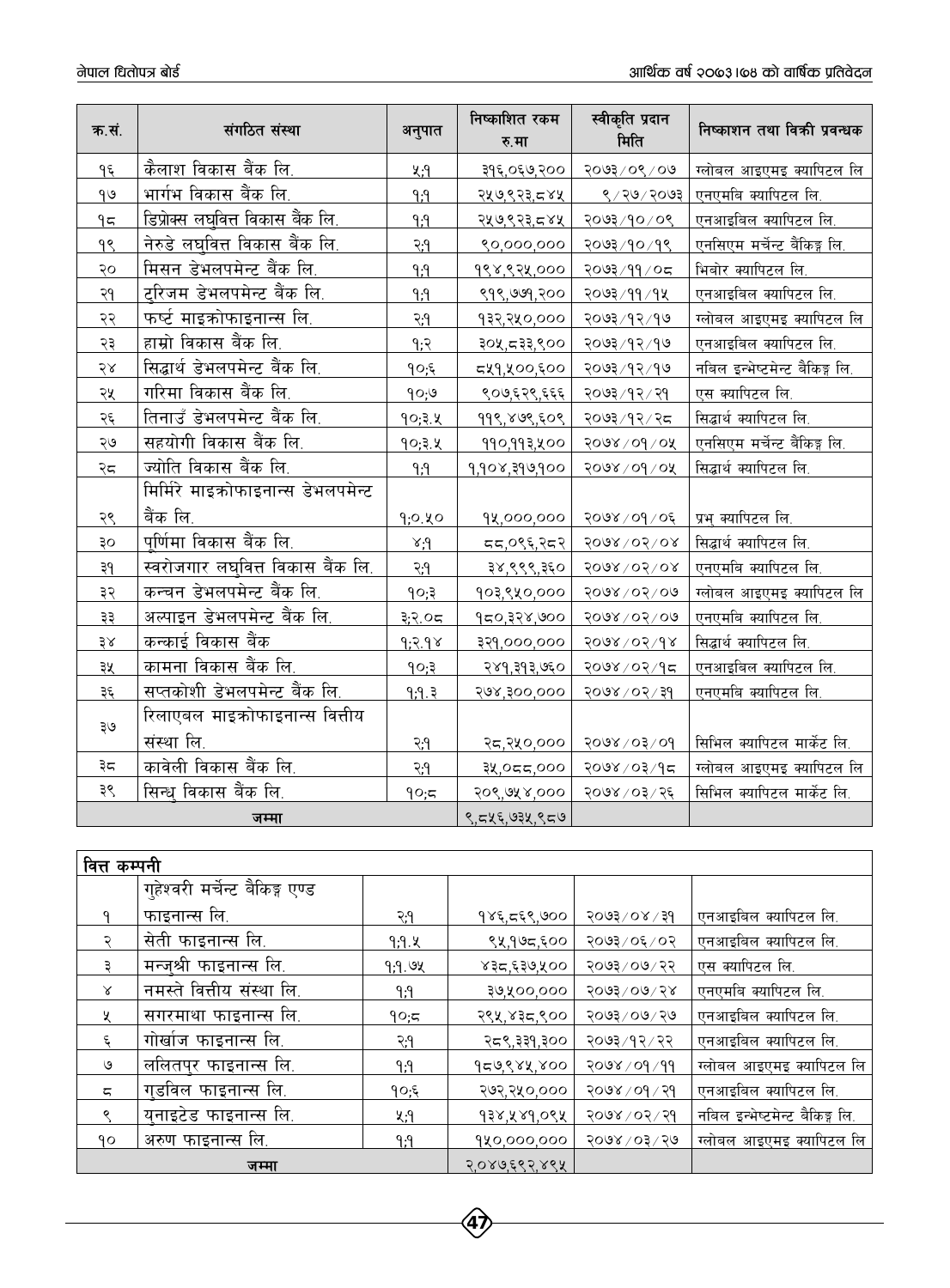| क.सं.     | संगठित संस्था                      | अनुपात   | निष्काशित रकम<br>रु.मा | स्वीकृति प्रदान<br>मिति | निष्काशन तथा विकी प्रवन्धक |
|-----------|------------------------------------|----------|------------------------|-------------------------|----------------------------|
| बीमा      |                                    |          |                        |                         |                            |
|           | नेको इन्स्योरेन्स लि.              | ۹;۹      | ३२४,०४३,६४५            | २०७३/०९/०६              | एनएमबि क्यापिटल लि.        |
|           | प्रभु इन्स्योरेन्स लि.             | २.१      | १९२,५०७,९००            | २०७३ ⁄ ११ ⁄ १२          | प्रभु क्यापिटल लि.         |
|           | एनबी इन्स्योरेन्स कम्पनी लि.       | ۹;۹      | २७०,०००,०००            | 5008/00/18              | ग्लोबल आइएमइ क्यापिटल लि   |
| $\lambda$ | हिमालयन जेनेरल इन्स्योरेन्स क. लि. | १,१.६६६७ | ६४२,०००,०००            | $5000 \times 10^{15}$   | एनएमबि क्यापिटल लि.        |
| X         | लम्बिनी जेनेरल इन्स्योरेन्स लि.    | ۹;۹      | ३९०,०००,०००            | $6008 \times 10^{2}$    | सिबिआइएल क्यापिटल लि.      |
|           | जम्मा                              |          | १,८१८,५५१,५४५          |                         |                            |

| जलावद्यत |                              |             |                  |  |                                                        |  |  |
|----------|------------------------------|-------------|------------------|--|--------------------------------------------------------|--|--|
|          | ' सानिमा माई होइड्रोपावर लि. | $Q \cdot Q$ |                  |  | . १,०५५,०००,००० ∣ २०७४ ⁄ ०३ ⁄ १५ ∣ सनराइज क्यापिटल लि। |  |  |
| कल जम्मा |                              |             | 88. ERS 898. SO9 |  |                                                        |  |  |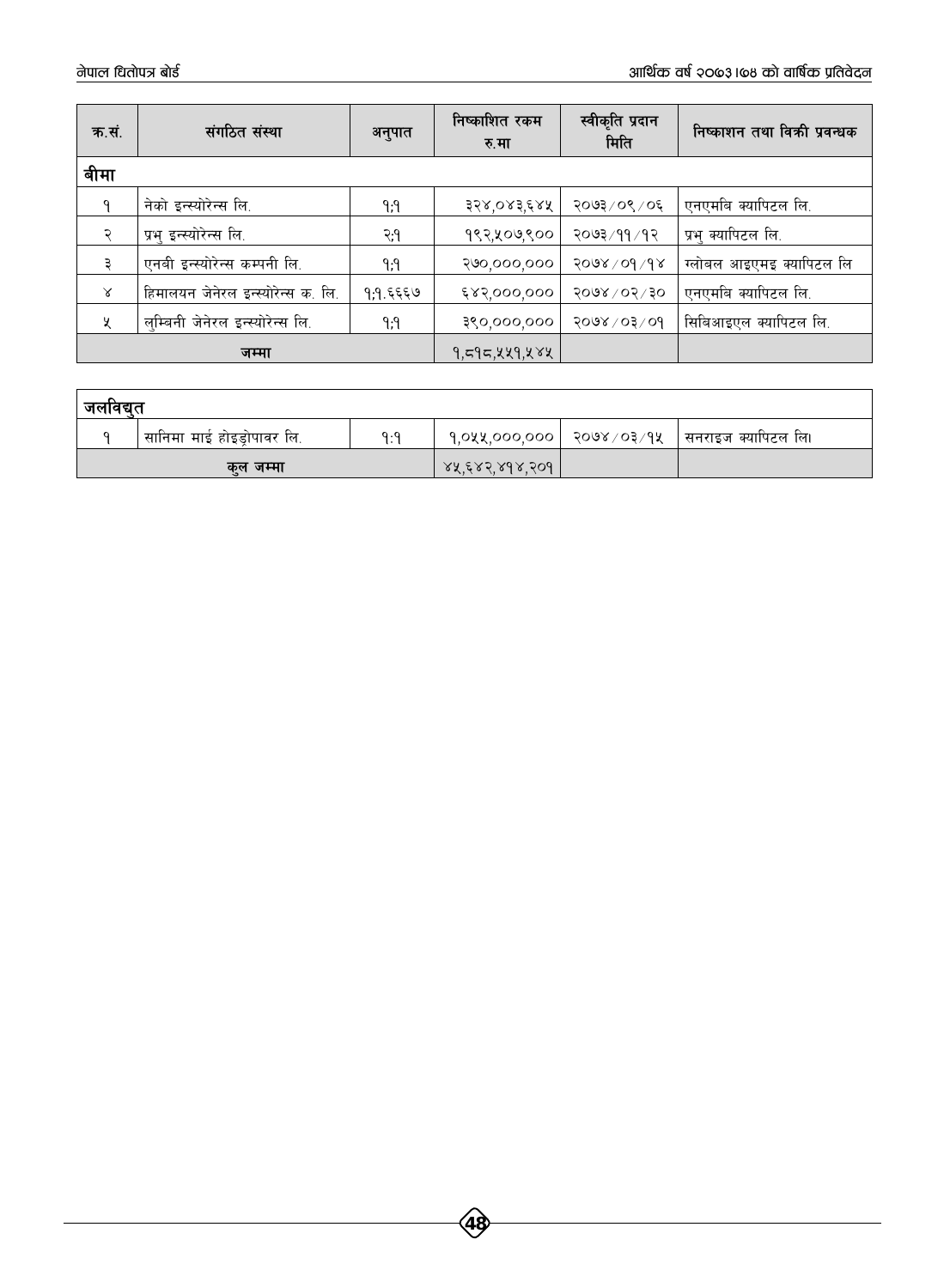### अनुसूची-३ बोनस सेयर दर्ता

| क.सं.         | संगठित संस्था                                | बोनस दर(प्रतिशत)   | निष्काशित रकम रु.मा  | धितोपत्र दर्ता मिति               |
|---------------|----------------------------------------------|--------------------|----------------------|-----------------------------------|
| ٩             | कृषि विकास बैक लि.                           | १५                 | ५१३,६००,०००          | २०७३/०४/०६                        |
| २             | माछापुच्छे बैंक लि.                          | <u>مع</u>          | 233,080,000          | $99 \times 00$ $199$              |
| ३             | सिटिजन इन्भेष्टमेन्ट ट्रष्ट                  | ३५                 | १५७,५००,०००          | २०७३/०४/१२                        |
| $\propto$     | <u>गुँरास लाइफ इन्स्योरेन्स लि.</u>          | qo                 | ५०,०००,०००           | $80,800$ $200$                    |
| ५             | काके विहार विकास बैंक लि.                    | qy                 | ५,६९२,५००            | $500$ ३/०४/२०                     |
| $\epsilon$    | साल्ट ट्रेडिङ्ग कर्पोरेसन लि.                | <u>१५</u>          | 90,990,000           | 2003/08/50                        |
| $\mathcal{O}$ | <u>सगरमाथा फाइनान्स लि.</u>                  | 94.54              | ५०,५२५,६००           | $5003$ or $58$                    |
| ς             | हिमालयन जनरल इन्स्योरेन्स लि.                | २०                 | ५३,५००,०००           | २०७३/०४/२७                        |
| ९             | <u>नमस्ते वित्तीय संस्था लि.</u>             | २०                 | ६,२५०,०००            | २०७३/०४/२७                        |
| ٩o            | आइसिएफसी फाइनान्स लि.                        | 90.40              | ४४,८३१,७५६           | २०७३/०५/०६                        |
| 99            | प्रडेन्सियल इन्स्योरेन्स क. लि.              | ٩o                 | 32,800,000           | २०७३/०५/०६                        |
| <u>م ک</u>    | कालिन्चोक डेभलपमेन्ट बैंक लि.                | $\boldsymbol{\xi}$ | ६,०००,०००            | २०७३/०५/०७                        |
| १३            | मिसन डेभलपमेन्ट बैंक लि.                     | ۹₹                 | २२,४२५,०००           | २०७३/०५/०७                        |
| $d \lambda$   | कर्णाली डेभलपमेन्ट बैंक लि.                  | २५                 | २०,०००,०००           | २०७३/०५/१३                        |
| 94            | नेपाल लाइफ इन्स्योरेन्स क. लि.               | २५                 | 833,400,000          | २०७३/०५/१५                        |
| $9\xi$        | प्रोफेसनल दियालो विकास बैंक लि.              | <u>९.२५</u>        | २०,३५०,०००           | <u>२०७३/०५/१५</u>                 |
| $\theta$      | <u>लुम्बिनी फाइनान्स एण्ड लिजिङ्ग क. लि.</u> | <u>२१.६१८ </u>     | 93, 428, 800         | २०७३/०५/१५                        |
| 95            | नेपाल कम्युनिटी डेभलपमेन्ट बैंक लि.          | ९.५                | ९,५००,०००            | २०७३/०५/२९                        |
| <u>99</u>     | <u>रिलायन्स लोटस फाइनान्स क. लि.</u>         | २०                 | ७४,२८५,७२०           | <u>२०७३/०५/२९</u>                 |
| २०            | <u>स्ट्याण्डंड चार्टर्ड बैंक लि.</u>         | २५                 | ५६४,२६४,८००          | 5003/06/08                        |
| २१            | राप्तीभेरी विकास बैंक लि.                    | 9 <u>y</u>         | १८,७५२,०१०           | 50,92,06,08                       |
| <u>२२</u>     | रिलाएबल डेभलपमेन्ट बैंक लि.                  | $\overline{\rho}$  | ७१,६८९,२६५           | २०७३/०६/०५                        |
| २३            | साङ्गिला डेभलपमेन्ट बैंक लि.                 | २०.८५              | <u>१५३,४५५,९६५ </u>  | २०७३/०६/१०                        |
| २४            | <u>सुप्रिम डेभलपमेन्ट बैंक लि.</u>           | qy                 | <u>१२१,७४३,२६५ </u>  | २०७३ <u>/०६/११</u>                |
| <u>२५</u>     | <u>हाम्रो विकास बैंक लि.</u>                 | qy                 | १५,९५६,५५०           | २०७३/०६/१७                        |
| २६            | भार्गभ विकास बैंक लि.                        | २०                 | २०,०००,०००           | २०७३/०६/२८                        |
| २७            | महाकाली विकास बैंक लि.                       | $\theta$           | २१,६२४,०००           | २०७३/०७/०२                        |
| २८            | बाग्मति डेभलपमेन्ट बैंक लि.                  | 98                 | 5,040,000            | २०७३/०७/११                        |
| २९            | <u>भक्तपुर फाइनान्स लि.</u>                  | ५.५                | 99,000,000           | २०७३/०७/१२                        |
| ३०            | मात <u>ुभूमि विकास बैंक लि.</u>              | qy                 | ७,२६०,०००            | २०७३/०७/२२                        |
| ३१            | अपी पावर कम्पनी लि.                          | X                  | 10,000,000           | २०७३/०७/२२                        |
| ३२            | प्रभ् इन्स्योरेन्स लि.                       | $\theta$           | ५५,९४२,५००           | $05/00 \times 500$                |
| ३३            | फर्ष्ट माइक्रोफाइनान्स डेभलपमेन्ट बैंक लि.   | ٩X                 | ३४,५००,०००           | $OS \setminus 8OS \setminus 58OS$ |
| 38            | ओरियन्टल होटल लि                             | २०                 | <u>१३१,९५४,२९२ </u>  | २०७३/०८/०५                        |
| ३५            | युनिक फाइनान्स लि.                           | ۹६                 | ३८,१७७,६००           | १०७३/०९/०३                        |
| ३६            | गडविल फाइनान्स लि                            | २५                 | ९०,७५०,०००           | १०७३/०९/०३                        |
| ३७            | आइसिइफसी <u>फाइनान्स लि.</u>                 | $\theta$           | <u> ११६,४९८,५११ </u> | <u> १०७३/०९/०३</u>                |
| ३८            | नेपाल बगंलादेश बैंक लि.                      | ३२                 | ९७२,५४७,६००          | २०७३ ⁄ ०९ ⁄ ०३                    |
| ३९            | अल्पाइन डेभलपमेन्ट बैंक लि.                  | २३                 | २७,१४०,०००           | $50 \times 20 \times 5005$        |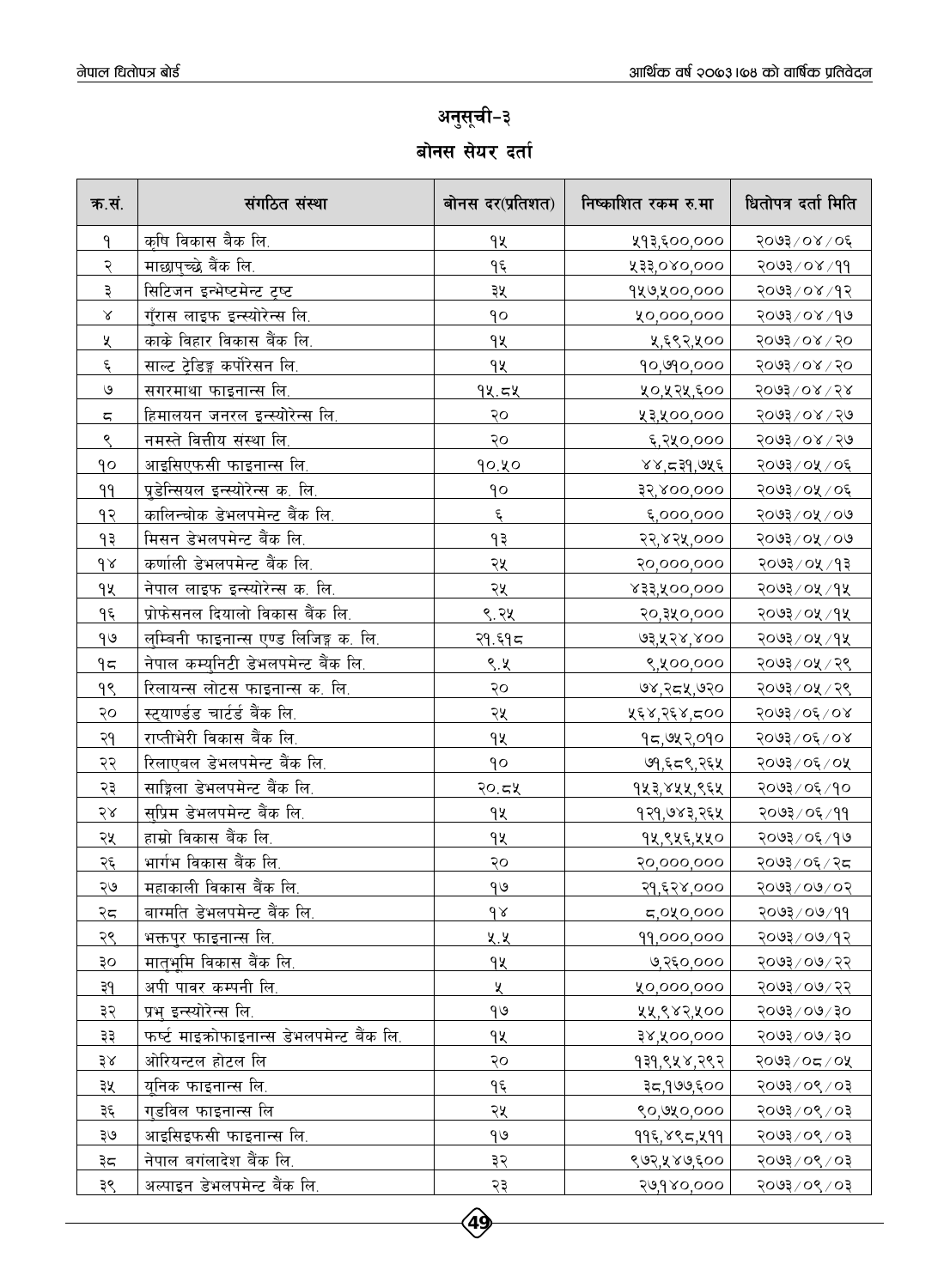| क.सं.                         | संगठित संस्था                                | बोनस दर(प्रतिशत) | निष्काशित रकम रु.मा | धितोपत्र दर्ता मिति                         |
|-------------------------------|----------------------------------------------|------------------|---------------------|---------------------------------------------|
| XO                            | सिटिजन बैंक इन्टरनेशनल लि.                   | 58.86            | ७५०,६७५,७६२         | २०७३/०९/०३                                  |
| 84                            | कावेली विकास बैंक लि.                        | २०               | ११,६९६,०००          | २०७३/०९/०३                                  |
| 85                            | अरुण भ्याली हाइड्रोपावर लि.                  | qo               | ७७,६०९,०००          | २०७३/०९/०८                                  |
| x3                            | नेपाल इन्भेष्टमेन्ट बैंक लि.                 | २०               | 9,889,802,900       | २०७३/०९/०८                                  |
| $\lambda\lambda$              | एनआइसी एशिया बैंक लि.                        | २६               | 9,200,550,945       | २०७३/०९/०८                                  |
| 28                            | नबिल बैंक लि.                                | οξ               | 9,825,930,800       | २०७३/०९/११                                  |
| $\lambda \xi$                 | कन्ट्री डेभलपमेन्ट बैंक लि.                  | ७.२५             | २४,१२८,०००          | २०७३/०९/११                                  |
| $\lambda\mathrel{\mathsf{G}}$ | निर्धन उत्थान बैंक लि.                       | २०               | १९,९८१,८००          | २०७३/०९/१८                                  |
| $x^2$                         | सगरमाथा इन्स्योरेन्स क. लि.                  | २३.७५            | ८४,६७९,१००          | २०७३/०९/१८                                  |
| 88                            | <u>एभरेष्ट फाइनान्स लि.</u>                  | 98.4             | 98,880,300          | २०७३/०९/१९                                  |
| χo                            | सानिमा बैंक लि.                              | ٩X               | 55,85,750           | <u>२०७३/०९/२४</u>                           |
| ५१                            | यूनाइटेड फाइनान्स लि.                        | २०               | ९२,७०९,९००          | २०७३/०९/२५                                  |
| ५२                            | सिद्धार्थ डेभलपमेन्ट बैंक लि.                | 58               | २७४,६७७,६००         | २०७३/०९/२९                                  |
| ५३                            | तिनाउ डेभलपमेन्ट बैंक लि.                    | २५               | ६८,२७४,१००          | २०७३/१०/०२                                  |
| ४४                            | सनराइज बैंक लि.                              | ३३.३३            | १,३२५,३४८,८००       | १०७३/१०/०३                                  |
| ५५                            | कर्णाली डेभलपमेन्ट बैंक लि.                  | 99               | 99,000,000          | २०७३/१०/११                                  |
| प्र६                          | सिन्ध विकास बैंक लि.                         | 95.5             | २०,३१७,५००          | <u>२०७३/१०/११</u>                           |
| ५७                            | रिडी हाइड़ोपावर डेभलपमेन्ट बैंक लि.          | $\xi$            | २७,०९५,३००          | २०७३/१०/११                                  |
| ५८                            | सहयोगी विकास बैंक लि.                        | २२               | ५६,७३२,९००          | २०७३/१०/११                                  |
| ५९                            | <u>पोखरा फाइनान्स लि.</u>                    | 93.4             | <u>६६,३०१,०९२ </u>  | २०७३/१०/१७                                  |
| $\epsilon$ o                  | स्वरोजगार लघ्वित <u>्त विकास बैंक लि.</u>    | 30.8             | १६,३१८,७२०          | <u>२०७३/१०/१७</u>                           |
| $\xi$ 9                       | प्यासिफिक डेभलपमेन्ट बैंक लि.                | <u>२२.१</u>      | २४,०७१,६००          | <u>१०७३/१०/१९</u>                           |
| ६२                            | हामा मर्चेन्ट एण्ड फाइनान्स लि.              | 93               | २६,५२०,०००          | <u>१०७३/१०/१९</u>                           |
| ६३                            | <u>एनएमबी माइक्रोफाइनान्स लि</u>             | २५               | 99, 400,000         | <u>२०७३/१०/१९</u>                           |
| $\xi$ $\times$                | <u>स्ट्याण्डंड चार्टर्ड बैंक लि.</u>         | ३३.३३            | ९३७,४७५,३००         | २०७३/१०/१९                                  |
| ६५                            | गण्डकी विकास बैंक लि.                        | <u>१९.५७</u>     | १०५,३९६,२००         | २०७३/१०/१९                                  |
| $\xi$                         | <u>हिमालयन जनरल इन्स्योरेन्स लि.</u>         | २०               | <u>६४,२००,०००</u>   | <u>२०७३/१०/१९</u>                           |
| ६७                            | कन्काई विकास बैंक लि.                        | २०               | २५,०००,०००          | २०७३/१०/२०                                  |
| $\xi$                         | मितेरी डेभलपमेन्ट बैंक लि.                   | ३०               | ६३,३८२,१७६          | २०७३/१०/२०                                  |
| ६९                            | नेस्नल लाइफ कम्पनी लि.                       | ОĘ               | २०५,७३७,७७०         | 80,06/500                                   |
| ৩০                            | एस डेभलपमेन्ट बैंक लि.                       | २०.२५            | २०३,१७४,१००         | $800$ २०१                                   |
| ७१                            | सिद्धार्थ इन्स्योरेन्स लि.                   | ३०               | 903,822,000         | २०७३/१०/२५                                  |
| ७२                            | मिर्मिरे माइक्रोफाइनान्स डेभलपमेन्ट बैंक लि. | ξO               | 90,000,000          | २०७३/१०/२५                                  |
| ७३                            | सोल्टी होटल लि                               | qo               | ५२,६५५,२४०          | २०७३/१०/२६                                  |
| $\mathcal{A}$                 | सहारा विकास बैंक लि.                         | ३५               | ८,२६०,०००           | $PO \setminus PP \setminus \mathcal{FO}$ ार |
| ७५                            | लम्बिनी जनरल इन्स्योरन्स क. लि.              | 95.95            | 60,000,000          | $90 \times 99 \times 500$                   |
| چې                            | शिखर इन्स्योरेन्स लि.                        | ६o               | २०७,७७१,०००         | २०७३ ⁄ ११ ⁄ ०१                              |
| 99                            | माछापच्छे बैंक लि.                           | २०.७५            | 509,590,000         | $PO \setminus PP \setminus \mathcal{FO}$    |
| ಅದ                            | मकत्तिनाथ विकास बैंक                         | 38               | २८५,०६७,१३५         | २०७३/११/०८                                  |
| ७९                            | यनाइटेड इन्स्योरेन्स क(नेपाल) लि.            | २०               | ४०,४००,०००          | २०७३/११/०८                                  |
| 50                            | छिमेक लघुवित्त विकास बैंक लि.                | $\lambda$ O      | २३८,३२३,१००         | २०७३/११/०८                                  |
| 59                            | श्री इन्भेष्टमेन्ट एण्ड फाइनान्स लि.         | 90.X             | २३,१००,०००          | २०७३/११/०८                                  |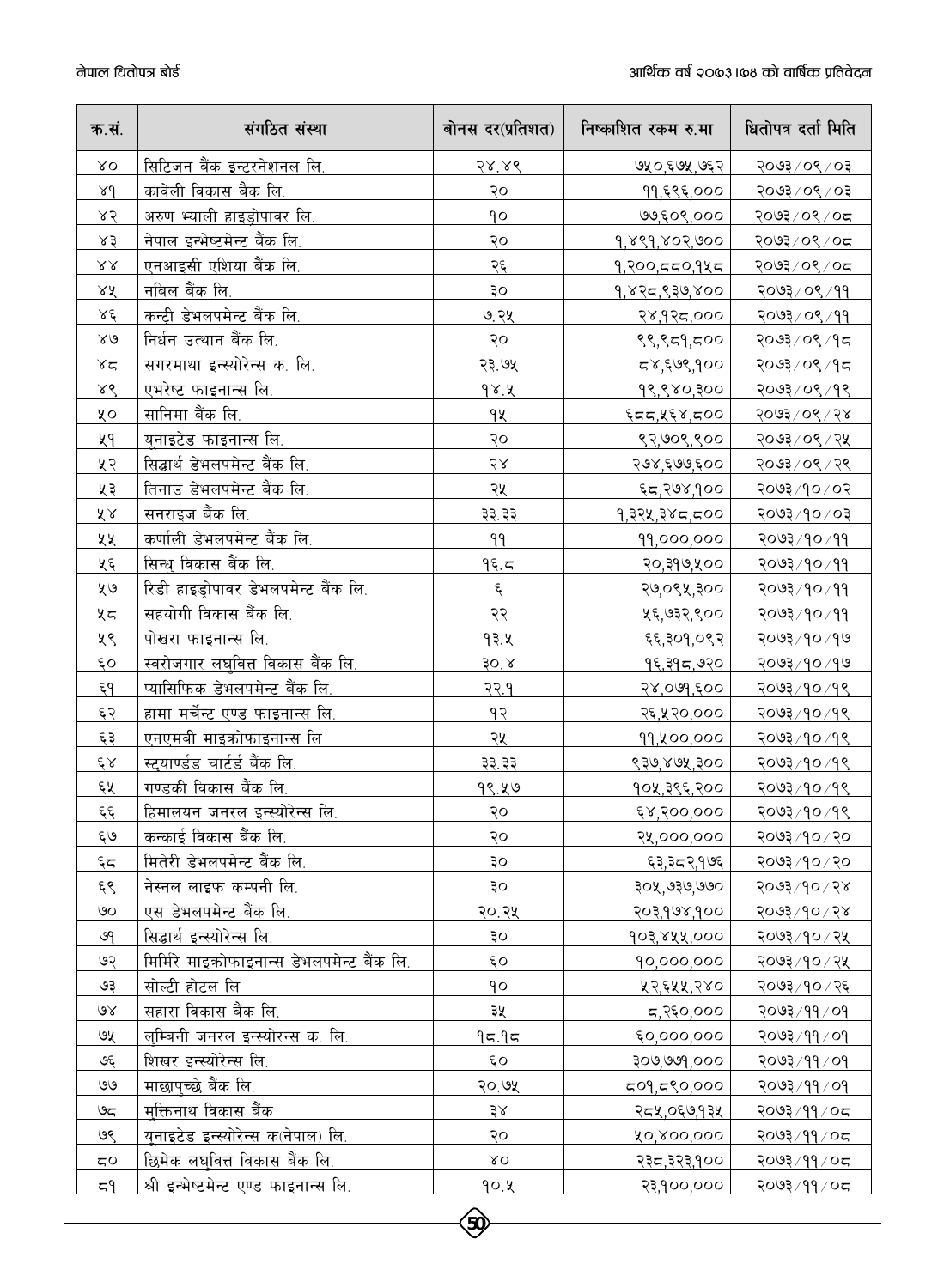| क.सं.                | संगठित संस्था                                     | बोनस दर(प्रतिशत) | निष्काशित रकम रु.मा  | धितोपत्र दर्ता मिति   |
|----------------------|---------------------------------------------------|------------------|----------------------|-----------------------|
| ಧ३                   | सजना फाइनान्स लि.                                 | ५०               | 900,500,000          | २०७३/११/११            |
| $\simeq$ $\times$    | कन्ट्री डेभलपमेन्ट बैंक लि.                       | 5.82             | ३०,१६०,४१६           | २०७३/११/१५            |
| ८५                   | त्रिवेणी विकास बैंक लि.                           | ٩Ś               | १५५,८०२,९०४          | २०७३/११/१५            |
| $\varsigma$ پ        | चिलिमे हाइड़ोपावर क. लि.                          | qo               | ३१३,४४७,६८०          | २०७३ / ११ / १७        |
| 50                   | अरनिको डेभलपमेन्ट बैंक लि.                        | 99               | 83,539,799           | २०७३ / ११ / १७        |
| 55                   | हाम्रो विकास बैंक लि.                             | २५               | ३०,५८३,३८८           | २०७३/११/१७            |
| 55                   | जानकी फाइनान्स लि. (वित्तीय संस्था)               | 90               | 000,580,95           | <u>२०७३/११/२३</u>     |
| ९०                   | फेवा विकास बैंक लि.                               | २०.६             | २०४,९७०,०००          | २०७३ / ११ / २३        |
| ९१                   | कन्चन डेभलपमेन्ट बैंक लि.                         | २५               | ४९,५००,०००           | २०७३/११/२३            |
| ९२                   | पश्चिमान्चल फाइनान्स लि.                          | qy               | ४५,५२६,०००           | ०६ \ ११ \ ६७०२        |
| ९३                   | सगरमाथा इन्स्योरेन्स क. लि.                       | २२               | ९७,०६९,०००           | ०६ \ ११ \ ६७०९        |
| $\mathcal{S} \times$ | भक्तपुर फाइनान्स लि.                              | <u>३.५</u>       | ७,३८५,०००            | ०६ \ ११ \ ६७०२        |
| ९५                   | नमस्ते वित्तीय संस्था लि.                         | २४               | ९,०००,०००            | ०६ \ ११ \ ६७०२        |
| <u>९</u> ६           | ज्योति विकास बैंक लि.                             | 99.9             | ११७,२९०,७६०          | <u> १०७३/१२/०३</u>    |
| ९७                   | एनएलजी इन्स्योरेन्स कम्पनी लि.                    | २५               | १०२,४६५,०००          | ३०७३/१२/०३            |
| ९८                   | मन्ज्श्री फाइनान्स लि.                            | $\delta$         | ३५,०९१,०००           | <u> ६०५३/१२/०३</u>    |
| ९९                   | गरिमा विकास बैंक लि.                              | २०               | २१६,१०२,४००          | २०७३/१२/०७            |
| goo                  | देव विकास बैंक लि.                                | $\delta$         | १२३,३५२,३३१          | २०७३/१२/०७            |
| 909                  | महिला सहयात्री माइक्रोफाइनान्स वित्तीय संस्था लि. | qo               | 99,000,000           | २०७३/१२/०७            |
| १०२                  | विराटलक्ष्मी विकास बैंक लि.                       | 95.8             | ७८,६९१,२०६           | २०७३/१२/०९            |
| १०३                  | विजय लघवित्त वित्तीय संस्था लि.                   | qy               | २१,०००,०००           | २०७३/१२/०९            |
| 60x                  | बुटवल पावर क. लि.                                 | $\mathcal{O}$    | ११८,४५६,३००          | <u>२०७३/१२/०९</u>     |
| goy                  | कसमस डेभलपमेन्ट बैंक लि.                          | 99.5             | 99,593,500           | २०७३/१२/०९            |
| १०६                  | <u>वोमी माइक्रोफाइनान्स वित्तीय संस्था लि.</u>    | २०               | 90,500,000           | २०७३/१२/१५            |
| 909                  | मेरो माइक्रोफाइनान्स वित्तीय संस्था लि.           | qο               | २०,०००,०००           | २०७३ / १२ / १४        |
| 905                  | सप्तकोशी डेभलपमेन्ट बैंक लि.                      | 99               | 99,000,000           | २०७३/१२/१५            |
| १०९                  | एनएमबी बैंक लि.                                   | <u>१९</u>        | <u>१,०३१,७११,८६८</u> | २०७३/१२/१५            |
| 990                  | मनास्ल् विकास बैंक लि.                            | 95               | 33,034,800           | २०७३/१२/१५            |
| 999                  | नेपाल एसबिआई बैंक लि.                             | २८               | १,०८८,९२७,२००        | २०७३/१२/१५            |
| ११२                  | अल्पाइन डेभलपमेन्ट बैंक लि.                       | 98.8             | ३२,९३५,३००           | २०७३ / १२ / १६        |
| ११३                  | कैलाश विकास बैंक लि.                              | २५               | ०००,४,२०१,४१         | २०७३/१२/१६            |
| d d x                | सिद्धार्थ बैक लि.                                 | ३९               | 9,803,252,002        | २०७३ / १२ / १६        |
| 992                  | स्वावलम्बन लघ्वित्त विकास बैक लि.                 | 38               | १०६,६९५,०००          | २०७३ ⁄ १२ ⁄ १६        |
| ११६                  | जनता बैंक लि.                                     | १२               | 989,900,000          | २०७३ ⁄ १२ ⁄ १६        |
| 990                  | समिट माइकोफाइनान्स डेभलपमेन्ट बैंक लि.            | ४५               | २२,५००,०००           | २०७३/१२/१६            |
| 995                  | सहारा विकास बैंक लि.                              | 95               | $007$ ×30,           | २०७३ / १२ / २१        |
| ११९                  | गुहेश्वरी मर्चेन्ट बैकिङ्ग एण्ड फाइनान्स लि.      | १२               | ५२,द७३,०९२           | <u>२०७३/१२/२१</u>     |
| १२०                  | साना किसान विकास बैंक लि.                         | २५               | १००,६१२,४६९          | २०७३ / १२ / २१        |
| १२१                  | पूर्णिमा विकास बैंक लि.                           | 95.859           | 88,522,088           | <u>२०७३ / १२ / २१</u> |
| १२२                  | <u>नेपाल एसबिआई बैंक</u> लि.                      | Fraction         | १,८१०,६००            | २०७३/१२/२४            |
| १२३                  | ओम डेभलपमेन्ट बैंक लि.                            | २९.२             | २०७,४३२,१००          | २०७३ ⁄ १२ ⁄ २८        |
| dS                   | सेन्ट्रल फाइनान्स लि.                             | <u>२२.५ </u>     | 22, 20, 892          | २०७३ / १२ / २८        |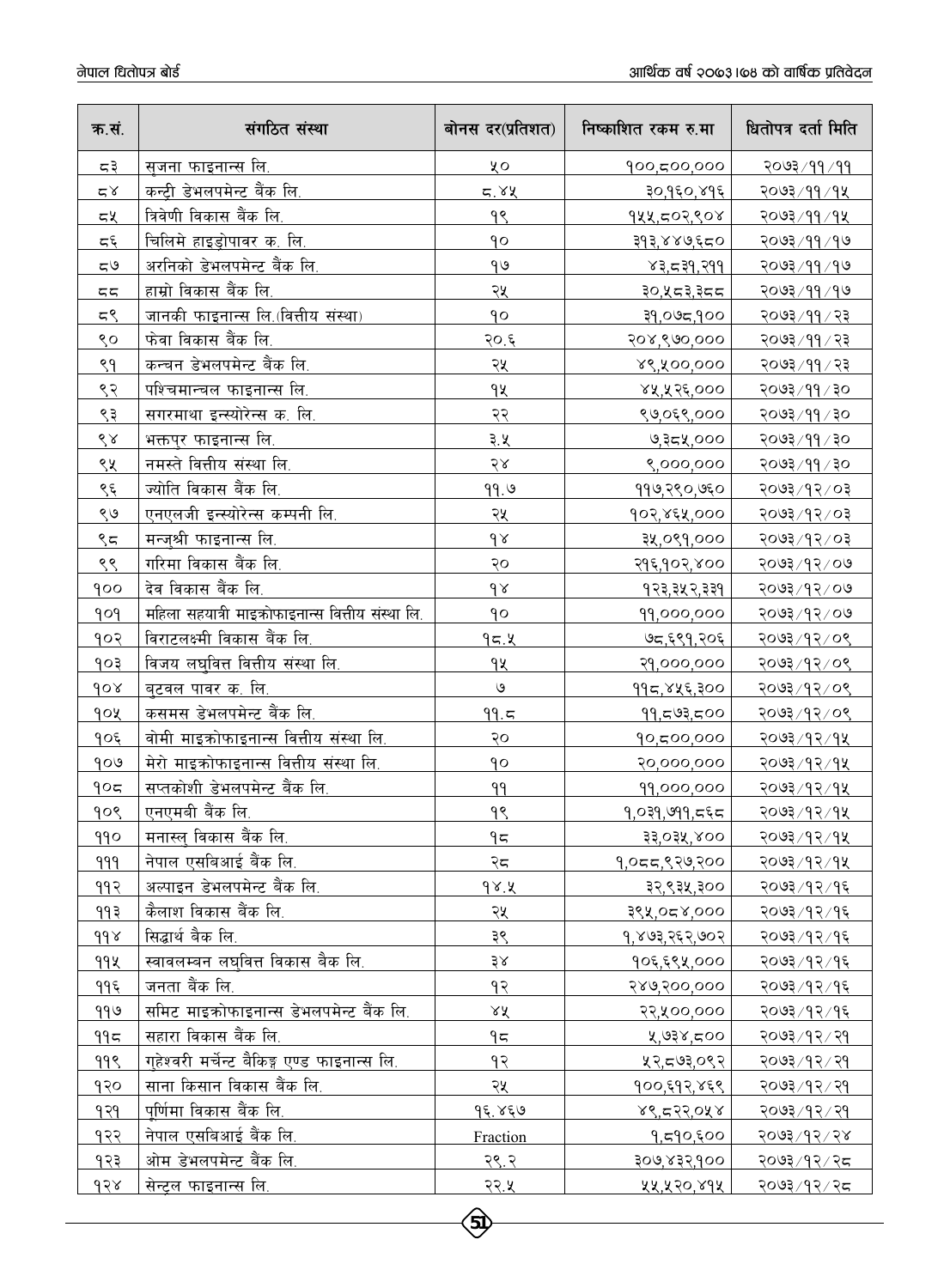| क.सं.              | संगठित संस्था                              | बोनस दर(प्रतिशत) | निष्काशित रकम रु.मा     | धितोपत्र दर्ता मिति              |
|--------------------|--------------------------------------------|------------------|-------------------------|----------------------------------|
| १२५                | नेको इन्स्योरेन्स लि.                      | २०               | ६४,द०द,७२६              | २०७३ ⁄ १२ ⁄ २८                   |
| १२६                | साइन रेसुङ्गा डेभलमेन्ट बैंक लि.           | ২७               | २३४,४७३,२००             | <u>२०७३/१२/२८ </u>               |
| १२७                | लुम्बिनी फाइनान्स एण्ड लिजीङ्ग क. लि.      | ३५               | 988,302,000             | २०७३ ⁄ १२ ⁄ २८                   |
| १२८                | सेवा विकास बैंक लि.                        | 99               | 50,544,855              | २०७४ / ०१ / ०५                   |
| १२९                | काके विहार विकास बैंक लि.                  | 98               | ११,५६९,५७५              | २०७४ / ०१ / ०५                   |
| १३०                | किसान माइको फाइनान्स वित्तीय संस्था लि.    | ६٩               | १२,२००,०००              | २०७४ / ०१ / ०५                   |
| ۹३१                | जेबिल्स फाइनान्स लि.                       | १२.५             | ३२,१०६,२५०              | २०७४/०१/११                       |
| १३२                | यनाइटेड फाइनान्स लि.                       | Fraction Share   | ३१५,२०४                 | 2008/09/99                       |
| १३३                | एभरेष्ट बैंक लि.                           | ७०               | १,८६३,८२२,८४१           | २०७४ / ०१ / ११                   |
| 938                | मेघा बैंक नेपाल लि.                        | 93.24            | ४३१,५९४,०७४             | २०७४ / ०१ / १९                   |
| १३५                | कामना विकास बैंक लि.                       | <u>२१.५८</u>     | १४२,७७४,३३०             | २०७४ / ०१ / १९                   |
| १३६                | प्राइम कमसिंयल बैंक लि.                    | <u>१७.२५ </u>    | <u>द्रप्र२,२१०,३२१ </u> | २०७४ / ०१ / १९                   |
| 930                | विराटलक्ष्मी विकास बैंक लि.                | २०               | ६,४५०,१२०               | २०७४ / ०१ / २५                   |
| १३८                | काष्ठमण्डप डेभलपमेन्ट बैंक लि.             | २३.३७            | १५८,८९१,८५४             | २०७४ / ०१ / २५                   |
| १३९                | रुरल माइक्रोफाइनान्स डेभलपमेन्ट सेन्टर लि. | 90               | ६२,९२०,०००              | २०७४ / ०१ / २५                   |
| 980                | कुमारी बैंक लि.                            | २१               | ५६८,०३९,१२९             | २०७४ / ०१ / २८                   |
| $d\lambda d$       | हिमालयन बैंक लि.                           | ३०               | 9,३४९,७४३,५००           | २०७४ / ०१ / २८                   |
| 983                | एशियन लाइफ इन्स्योरेन्स क. लि.             | २०               | १३४,२६५,५४०             | २०७४ / ०१ / २८                   |
| $\delta$ $\lambda$ | सिभिल लघ्वित्त वित्तीय संस्था लि.          | ৼ                | ४,०००,०००               | 50/50/8005                       |
| $\delta x$         | महकाली विकास बैंक लि.                      | ९.२५             | १३,७६६,२२०              | $50/20$ /05/05                   |
| dAA                | बैंक अफ काठमाडौं                           | २३               | १,०५२,६८५,०००           | २०७४ / ०२ / ०९                   |
| $d$ s $\xi$        | माउन्ट मकाल् डेभलपमेन्ट बैंक लि.           | ٩६               | 8,950,000               | २०७४/०२/०९                       |
| 980                | रिलायन्स फाइनान्स लि.                      | qų               | ६६,दप्र७,१४द            | 8008/05/98                       |
| 985                | इन्नोभेटिभ डेभलपमेन्ट बैंक लि.             | २१.७५            | <u>६३,१८३,७५० </u>      | २०७४ / ०२ / १७                   |
| 988                | कृषि विकास बैक लि.                         | २०               | 9,959,२८०,०००           | २०७४ / ०२ / २१                   |
| qyo                | डिप्रोक्स लघ्वित्त विकास बैंक लि.          | ३५               | ९०,२७३,३४६              | २०७४ / ०२ / २१                   |
| <u>929</u>         | <u>सगरमाथा फाइनान्स लि.</u>                | <u>३२.९४</u>     | १२१,६४६,९००             | २० <u>७४ / ०२ / २१</u>           |
| १५२                | सेन्चरी कमर्सियल बैंक लि.                  | qo               | ३६८,९००,०२०             | २०७४ / ०२ / २६                   |
| १५३                | ग्लोबल आइएमई बैंक लि.                      | १५.७६            | ९८६,२८२,९००             | २०७४/०२/२६                       |
| 9X x               | एक्सेल डेभलपमेन्ट बैंक लि.                 | २५               | ७६,९१२,५००              | $05 \sqrt{20} \times 00$         |
| १५५                | नेरुडे लघुवित्त विकास बैंक लि.             | २०               | २६,०००,०००              | $5008 \times 0308$               |
| १५६                | प्रडेन्सियल इन्स्योरेन्स क. लि.            | २०               | ७१,२८०,०००              | $5008 \times 03 \times 08$       |
| १५७                | आरएसडिसी लघवित्त वित्तीय संस्था लि.        | ٩X               | 92,000,000              | $5008 \times 0308$               |
| १५८                | <u>नेपाल लाइफ इन्स्यो</u> रेन्स क. लि.     | २५               | ६१९,२८५,७२५             | $5008 \setminus 03 \setminus 08$ |
| १५९                | महालक्ष्मी विकास बैंक लि.                  | 9.8              | ९१,३४१,६००              | २०७४ / ०३ / १३                   |
| 950                | नागबेली लघवित्त विकास बैंक लि.             | $\epsilon$ o     | 92,000,000              | १०७४ / ०३/१३                     |
| १६१                | सूर्य लाइफ इन्स्योरेन्स लि.                | X                | ३१,२५०,०००              | २०७४ ⁄ ०३ ⁄ १८                   |
| १६२                | रिलायबल डेभलपमेन्ट बैंक लि.                | २८.१४            | २२१,ददद,९००             | 098 / 20                         |
| १६३                | नेपाल कम्यनिटी डेभलपमेन्ट बैंक लि.         | <b>y.9k</b>      | 90,098,900              | 098 / 20                         |
| $d \epsilon$       | सिभिल बैंक लि.                             | <u>२.दद</u>      | १३२,०१३,६२५             | २०७४ / ०३ / २६                   |
|                    | जम्मा                                      |                  | ३४,७९५,९९२,७६८          |                                  |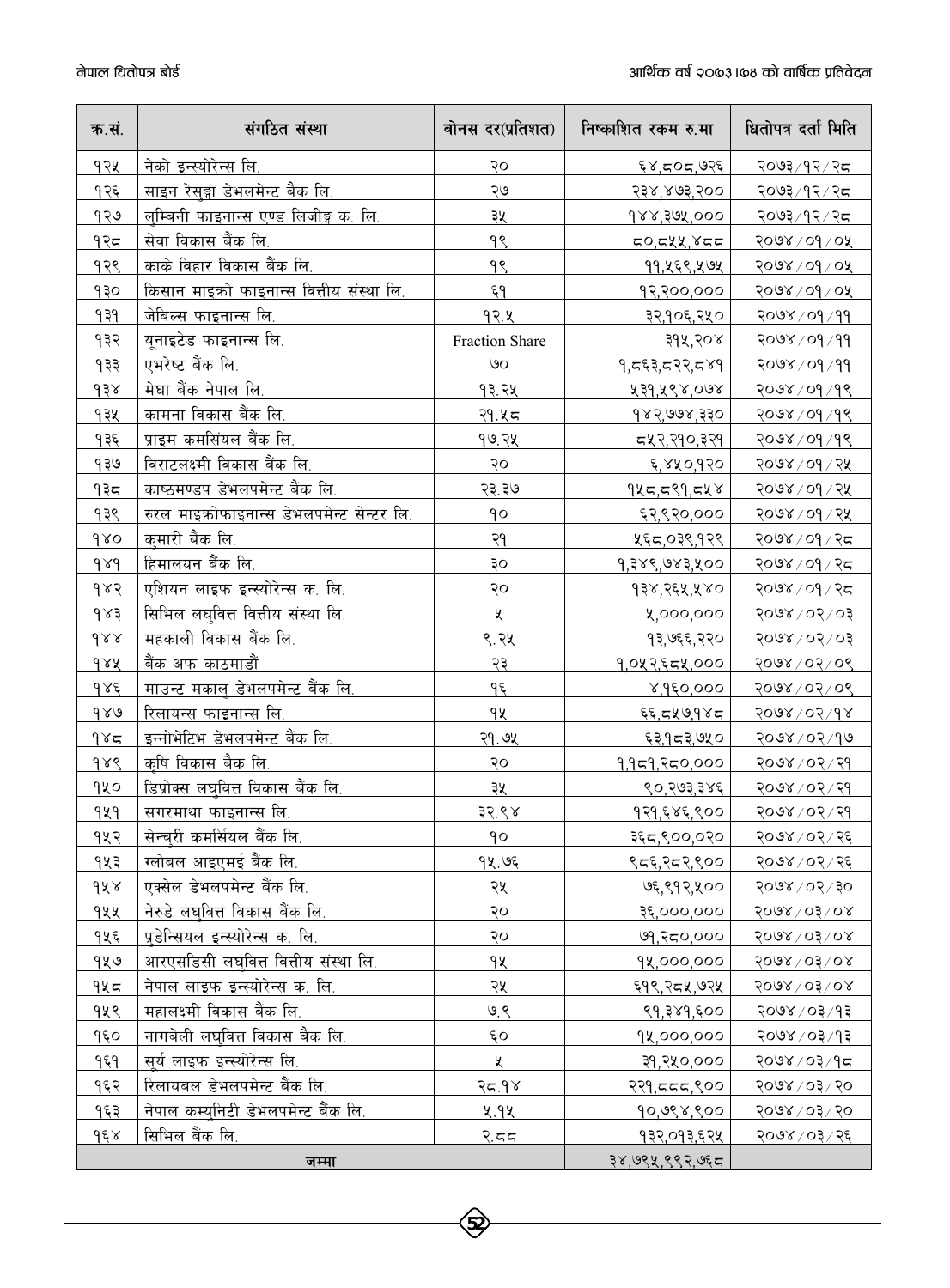## अनुसूची-४ सामूहिक लगानी योजना दर्ता तथा निष्काशन

| क.सं. | योजनाको नाम               | अनुमति प्रदान<br>गरिएको रकम रु.        | अनुमति प्रदान<br>मिति | कोष प्रबर्द्धक                  |
|-------|---------------------------|----------------------------------------|-----------------------|---------------------------------|
|       | नविल इक्विटी फण्ड         | 9,980,000,000                          | ∣ २०७३ ⁄ ०५ ⁄ १४      | नबिल इन्भेष्टमेन्ट बैंकिङ्ग लि. |
|       | एनएमबि हाइब्रिड फण्ड एल-१ | $9,000,000,000$  २०७३/०५/१४            |                       | एनएमबि क्यापिटल लि.             |
|       | एनआइविएल प्रगति फण्ड      | $\alpha$ ४०,०००,०००   २०७३ $\times$ ०७ |                       | एनआइविएल क्यापिटल मार्केट्स लि. |
| Χ     | लक्ष्मी इक्विटी फण्ड      | $9,880,000,000$   3008 $\sqrt{09}$     |                       | लक्ष्मी क्यपिटल मार्केट्स लि.   |
|       | जम्मा                     | ४,२५०,०००,०००                          |                       |                                 |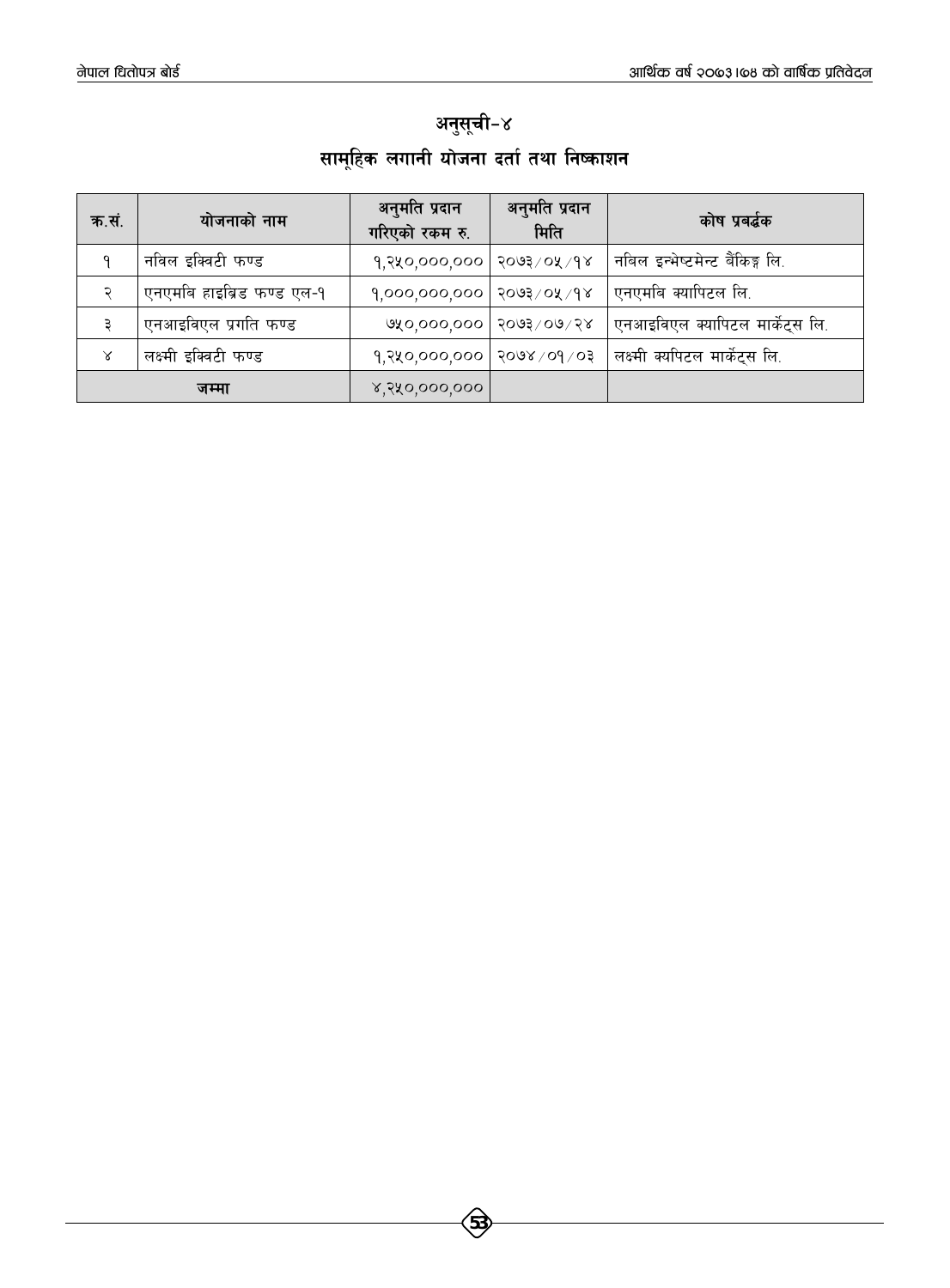

नेपाल धितोपत्र बोर्ड

अनुसूची-५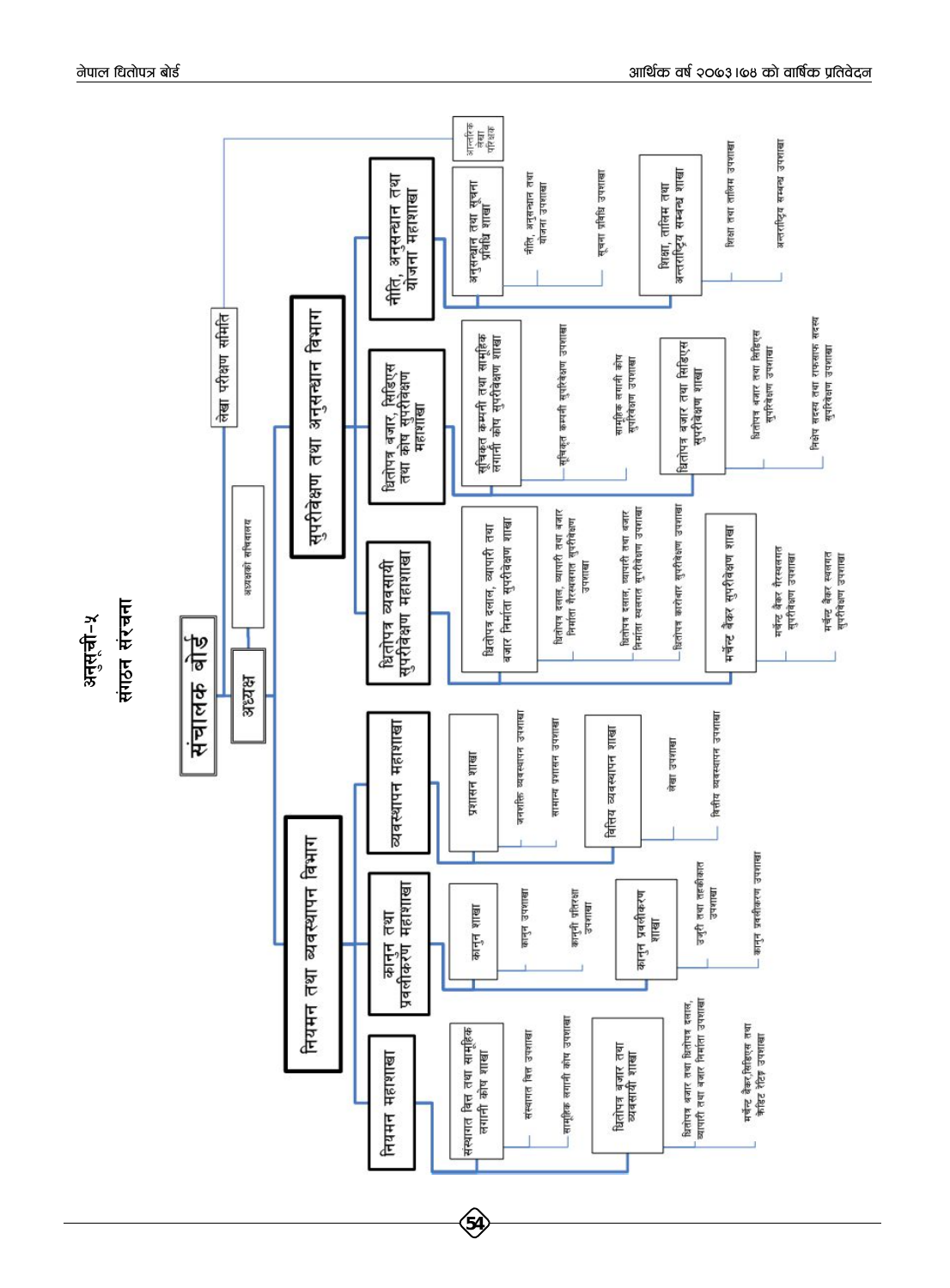### <mark>अनुसूची–</mark>६ नेपाल धितोपत्र <mark>बो</mark>र्ड <u>जावलाखेल</u> ललितपुर, नेपाल

**a**ासलात

(२०७४ आषाढ ३१ गते)

| विवरण                             | २०७४ आषाढ ३१    | २०७३ आषाढ ३१      |
|-----------------------------------|-----------------|-------------------|
| कोष तथा जगेडा                     |                 |                   |
| कोष तथा जगेडाहरु                  | ७२२,०द६,५द७.द७  | ३८५,५१९,०६२.३७    |
| जम्मा                             | ७२२,०द६,५द७.द७  | ३८५,५१९,०६२.३७    |
| सम्पत्ति                          |                 |                   |
| स्थिर सम्पत्ति                    |                 |                   |
| परल मूल्य                         | ४३,४९९,९६६.१५   | ३२,द५४,०९द.५३     |
| न्युन:ह्रास कट्टि                 | (२७,४६०,८५६.९६) | (२३,३७४,५११.५१)   |
| बाँकी मूल्य                       | १६,०३९,१०९.१९   | ९,४७९,५८७.०१      |
| लगानी                             | ६६७,१६१,३१२.७२  | ४४७,१०७,३८२.४७    |
| चालु सम्पत्ति                     |                 |                   |
| बैंक मौज्दात                      | ५५,२०८,९५०.८४   | १३,द६१,२४द.४७     |
| पेश्की, धरौटी तथा अग्रिम भुक्तानी | १४,७७४,३८६.८२   | १०,०५१,२९०.५०     |
| प्राप्त गर्नुपर्ने आम्दानी        | ४५,६१४,८२७.१४   | २७,८८५,२८३.३१     |
| कुल चालु सम्पत्ति                 | ११५,५९८,१६४.८१  | ५१,७९७,८२२.२८     |
| न्युन: चालु दायित्व               | (9,59,730.58)   | (99, 994, 799.08) |
| न्युन : ब्यवस्था                  | (58,099,950,95) | (84,940,497,30)   |
| खुद चालु सम्पत्ति                 | ३८,८८६,१६५.९६   | (99,059,809.99)   |
| जम्मा                             | ७२२,०द६,५द७.द७  | ३८५,५१९,०६२.३७    |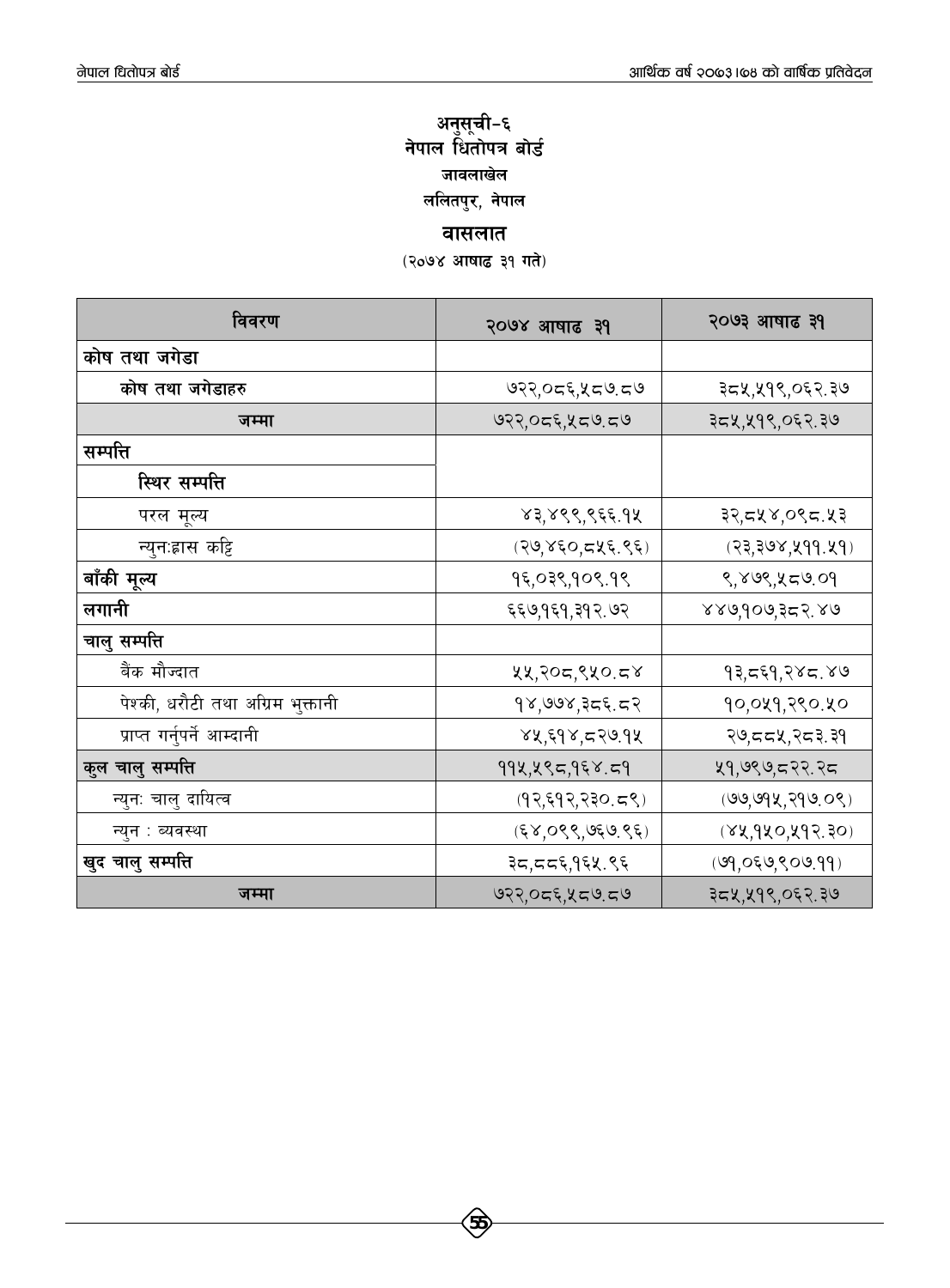### अनुसूची–७ नेपाल धितोपत्र बोर्<mark>ड</mark> <u>जावलाखेल</u> ललितपुर, नेपाल

# आय व्यय हिसाब

.<br>(२०७३ श्रावण १ देखि २०७४ आषाढ ३१ सम्म)

| विवरण                                         | आ.व. २०७३/७४   | आ.व. २०७२/७३   |
|-----------------------------------------------|----------------|----------------|
| आय तर्फ                                       |                |                |
| धितोपत्र बजारबाट आम्दानी                      | ४१०,३५३,९४७.८४ | १५७,३७९,५६५.९८ |
| ब्याज आम्दानी                                 | ३६,७५५,८२०.०२  | १८,७७०,१५३.६१  |
| बिविध आम्दानी                                 | १८८,२६०.५०     | २२०,२९५.०८     |
| जम्मा आम्दानी                                 | ४४७,२९८,०२८.३६ | १७६,३७०,०१४.६७ |
| व्यय तर्फ                                     |                |                |
| कर्मचारी खर्च                                 | ४९,४४१,७२६.३३  | २३,५०८,३२३.४९  |
| अन्य प्रशासकिय खर्च                           | ४०,३द६,७६९.१०  | ३३,२०७,७८४.६३  |
| ह्रास कट्टि खर्च                              | 8,056,388.88   | १,४९७,२८६.५७   |
| अपलेखन खर्च (ब्याज आम्दानीमा अग्रिम कर कट्टी) |                |                |
| प्रधानमन्त्री दैवी प्रकोप उद्बार कोष खर्च     |                |                |
| जम्मा खर्च                                    | ९३,९१४,८४०.८७  | ५८,२१३,३९४.६९  |
| बचत (व्यय भन्दा बढी भएको आय)                  | ३५३,३८३,१८७.४९ | ११८,१५६,६१९.९८ |
| संचित नाफा नोक्सान हिसाबमा सारिएको रकम        | ३५३,३८३,१८७.४९ | ११८,१५६,६१९.९८ |
| बाँडफाँड                                      |                |                |
| अक्षय कोष                                     | दद,३४५,७९६.द७  | २९,५३९,१५४.९९  |
| कर्मचारी सुरक्षण कोष                          | १४,१३५,३२७.५०  | ५,०००,०००.००   |
| साधारण जगेडा कोष                              | २१५,५६३,७४६.८५ | ७१,८०१,८०२.९८  |
| कर्मचारी कल्याण कोष                           | ३५,३३८,३१८.७५  | ११,८१४,६६२.००  |
| कुल बाँडफाँड                                  | ३५३,३८३,१८९.९७ | ११८,१५६,६१९.९८ |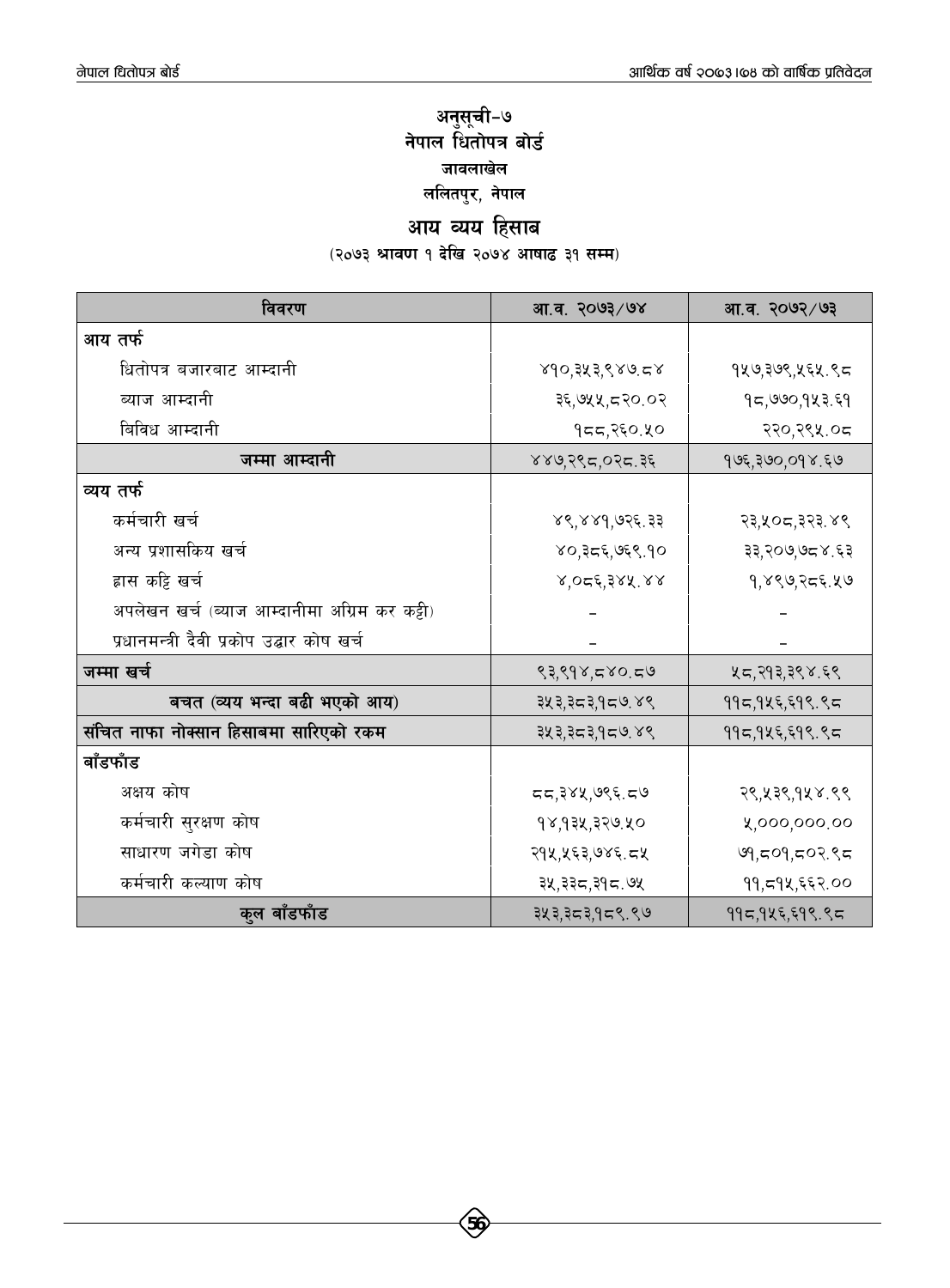### अनुसूची−<mark>द</mark> नेपाल धितोपत्र बोर्<mark>ड</mark> <u>जावलाखेल</u> ललितपुर, नेपाल

### **नगद विवरण प्रवाह**

| विवरण                                                       | आ.व. २०७३/७४       | आ.व. २०७२/७३        |
|-------------------------------------------------------------|--------------------|---------------------|
| सञ्चालन गतिविधिको नगद प्रवाह                                |                    |                     |
| यस वर्षको बाँडफाँट पुर्वको वचत                              | ३५३,३८३,१८७.४९     | ११८,१५६,६२२.४६      |
| जोड: ह्मस कट्टि खर्च                                        | ४,०८६,३४५.४४       | १,४९७,२८६.५७        |
| जोडः उपदान खर्च व्यवस्था                                    | ६,१२४,८०५.८२       | २,४९९,५६९.०७        |
| जोडः औषधि खर्च व्यवस्था                                     | ६,७३०,३१४.९२       | द९६,२७४.१०          |
| जोडः कर्मचारी बिदा खर्च ब्यवस्था                            | 9,088,933.82       |                     |
| जोडः कर्मचारी सुरक्षण खर्च ब्यवस्था                         | (99, 594, 552.74)  | (2,955,923.32)      |
| न्युन: स्थिर सम्पति बिक्री बाट आम्दानी                      |                    |                     |
| न्युनः SDMS परियोजना अर्न्तगत प्राप्त सम्पत्तिको ह्रासकट्टी |                    |                     |
| वापत आय                                                     |                    |                     |
| न्युन: ब्याज आम्दानी                                        | (३६,७५५,८२०.०२)    | (95,990,983,59)     |
| कार्यशिल पुँजी पूर्वको संचालन नगद प्रवाह                    | ३२२,८४७,३०६.३२     | ९९,०८९,८४५.२४       |
| चालु सम्पत्तिमा कमि ∕ (बृद्धि)                              | (98,988,088,58)    | (9x,990,888,00)     |
| चालु दायित्वमा बृद्धि ⁄ (कमि)                               | (54,902,955,20)    | १६,६८५,३४७.३२       |
| कर्मचारी कल्याणकोषमा भुक्तानी                               |                    |                     |
| संचालन गतिविधिबाट नगद प्रवाह                                | २४३,६२०,२९१.२९     | १००,००४,७४३.५६      |
| लगानी गतिविधिको नगद प्रवाह                                  |                    |                     |
| ब्याज आम्दानी (कोषहरुमा प्रााप्त ब्याज सहित)                | ३६,७५५,८२०.०२      | १८,७७०,१५३.६१       |
| जोड: गत वर्षको अन्तमा प्राप्त गर्न बाँकी ब्याज              | 8,998,998.99       | २,६०२,८२४.७५        |
| न्युनः यस वर्षको अन्तमा प्राप्त गर्नुपर्ने ब्याज            | (92, 889, 923, 98) | (8, 298, 998.99)    |
| यस वर्षको खुद नगद ब्याज आम्दानी                             | २८,४२७,२०८.९४      | १७,१५३,८६६.२५       |
| न्युनः स्थिर सम्पत्ति खरीद                                  | (90,684,560.62)    | (9, 208, 099.95)    |
| जोडः स्थिर सम्पति बिक्री                                    |                    |                     |
| न्युन: थप (लगानी) ∕ बिक्रि                                  | (२२०,०५३,९३०.२५)   | (935, 898, 225, 28) |
| लगानी गतिविधिबाट खुद नगद प्रवाह                             | (२०२,२७२,५८८.९३)   | (938,038,909,89)    |
| नगदमा भएको कुल बृद्धि/(कमि)                                 | ४१,३४७,७०२.३६      | (28,028,853.89)     |
| वर्षारम्भमा नगद तथा बैंक मौज्दात                            | १३,८६१,२४८.४७      | ४२,८९१,२१२.३८       |
| वर्षान्तमा नगद तथा बैंक मौज्दात                             | ५५,२०८,९५०.८४      | १३,८६१,२४८.४७       |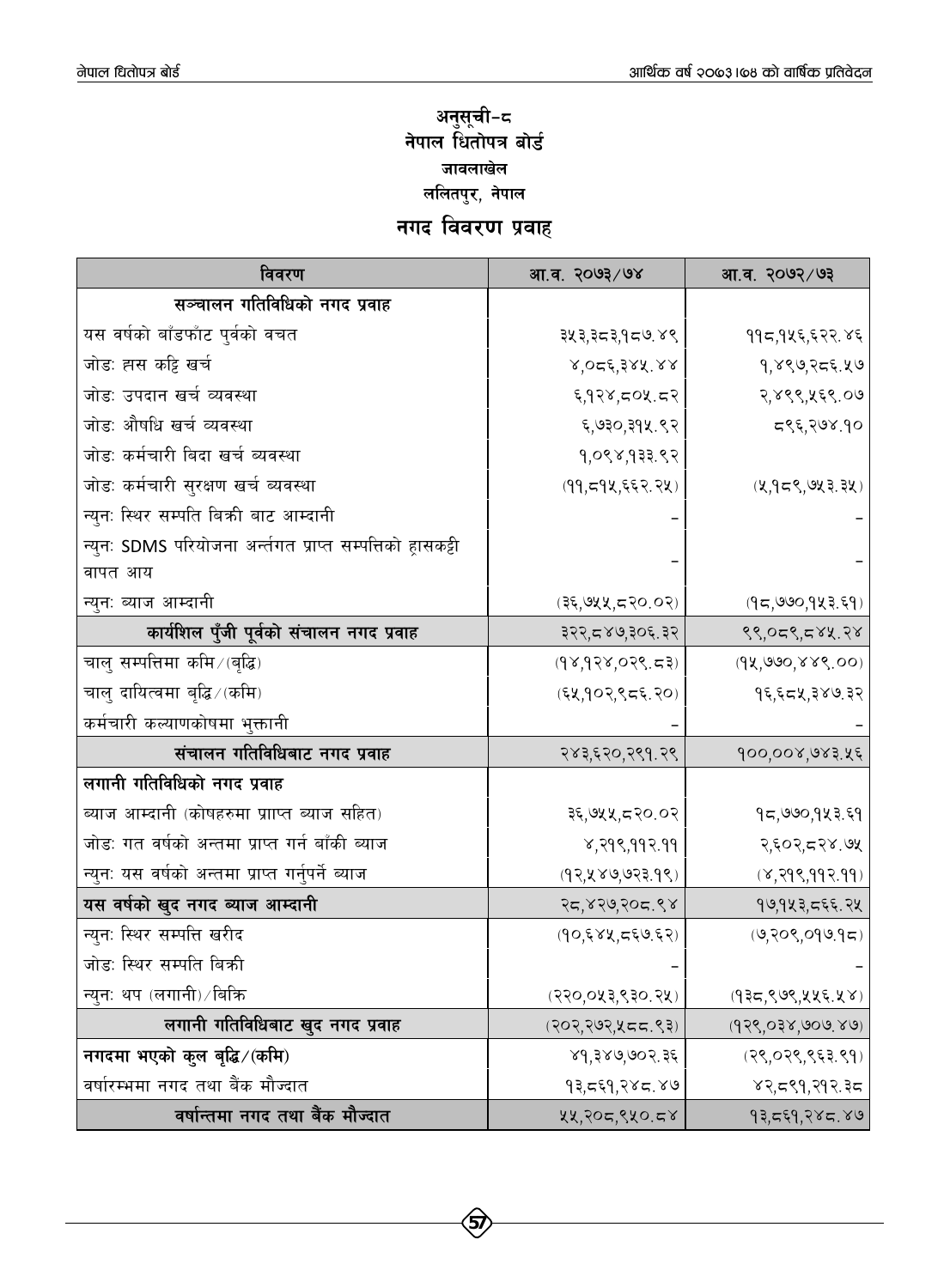## अनुसूची-९ अनुमतिपत्र प्राप्त म<mark>र्चेन्ट बैंकर</mark>हरु

| क.सं.                   |                            |                             | अनुमतिपत्र   | ठेगाना∕सम्पर्क नं∕             |
|-------------------------|----------------------------|-----------------------------|--------------|--------------------------------|
|                         | नाम                        | व्यवसाय                     | प्राप्त मिति | फ्याक्स नं                     |
| $\mathsf{P}$            | एन. सी. एम. मर्चेन्ट       | निष्काशन तथा बिकी प्रबन्ध   | २०६७७६१२६    | कमलपोखरी, काठमाडौं ।           |
|                         | बैकिङ्ग लि.                | धितोपत्र प्रत्याभूति        |              | सम्पर्क नं.:४४२८५५०, ४४२८६६०   |
|                         |                            | सेयर रजिष्ट्रेशन            |              | फ्याक्स नं. : ४४२द६दद          |
|                         |                            | लगानी व्यवस्थापन            |              |                                |
| २                       | एस क्यापिटल लि.            | निष्काशन तथा बिकी प्रबन्ध   | २०६७०५१०७    | लालदरबार, काठमाडौं ।           |
|                         |                            | धितोपत्र प्रत्याभूति        |              | सम्पर्क नं.: ४४२६१६१           |
|                         |                            | सेयर रजिष्ट्रेशन            |              | फ्याक्स नं. : ४४२६१३३          |
|                         |                            | लगानी व्यवस्थापन            |              |                                |
| ३                       | एनएमबि क्यापिटल लि.        | निष्काशन तथा बिक्री प्रबन्ध | २०६७०५१०७    | नक्साल, काठमाडौं ।             |
|                         |                            | धितोपत्र प्रत्याभूति        |              | सम्पर्क नं.: ४२५३०९६           |
|                         |                            | सेयर रजिष्ट्रेशन            |              | फ्याक्स नं. : ४२५१५४४          |
|                         |                            | लगानी व्यवस्थापन            |              |                                |
| $\propto$               | नागरीक लगानी कोष           | निष्काशन तथा बिक्री प्रबन्ध | २०६५११०१२३,  | नयाँ बानेश्वर, काठमाडौं ।      |
|                         |                            | धितोपत्र प्रत्याभूति        | २०६८19019५   | सम्पर्क नं.: ४७८५३२१, ४७८५३१९  |
|                         |                            | सेयर रजिष्ट्रेशन            |              | फ्याक्स नं. : ४७८५३२०          |
| $\chi$                  | ग्लोबल आईएमई               | निष्काशन तथा बिक्री प्रबन्ध | २०६५1०५1२२   | जमल, काठमाडौं ।                |
|                         | क्यापिटल लि.               | सेयर रजिष्ट्रेशन,           |              | सम्पर्क नं.: ४२२६४०,           |
|                         |                            | धितोपत्र प्रत्याभूति,       |              | फुयाक्स नं. : ४२२२५३४          |
|                         |                            | लगानी ब्यवस्थापन            |              |                                |
| $\boldsymbol{\xi}$      | भिवोर क्यापिटल लि.         | निष्काशन तथा बिक्री प्रबन्ध | २०६७०४१११    | कृष्णगल्ली, ललितपुर ।          |
|                         |                            | धितोपत्र प्रत्याभूति        |              | सम्पर्क नं.: ५५५४७९३, ५५५४७९४  |
|                         |                            | सेयर रजिष्ट्रेशन            |              |                                |
|                         |                            | लगानी व्यवस्थापन            |              |                                |
| ৩                       | सिभिल क्यापिटल मार्केट     | निष्काशन तथा बिक्री प्रबन्ध | २०६५११२१४    | कमलादी, काठमाडौं ।             |
|                         | लि.                        | धितोपत्र प्रत्याभूति        | २०६७०९१२२    | सम्पर्क नं.: ४१६८६५४, ४१६८६६४  |
|                         |                            | सेयर रजिष्ट्रेशन            |              | फ्याक्स नं. : ४१६८७३४          |
|                         |                            | लगानी व्यवस्थापन            |              |                                |
| $\overline{\mathsf{C}}$ | बिड इन्भेष्ट लि.           | लगानी ब्यवस्थापन            | २०६६1०२1२१   | कृष्ण गल्ली, ललितपुर           |
|                         |                            |                             |              | सम्पर्क नं.: ५५४८४००,          |
|                         |                            |                             |              | फुयाक्स नं. : ५५४८४०५          |
| ९                       | प्रभु क्यापिटल लि.         | निष्काशन तथा बिक्री प्रबन्ध | २०६६10४10५,  | कमलादी, काठमाडौं ।             |
|                         |                            | धितोपत्र प्रत्याभूति        | २०६७०५१२४    | सम्पर्क नं.: ४२२१९४६, ४२२१९५२, |
|                         |                            | सेयर रजिष्ट्रेशन            |              | फ्याक्स नं. : ४२२२८०२          |
|                         |                            | लगानी व्यवस्थापन            |              |                                |
| $\mathsf{q}\circ$       | नविल ईन्भेष्टमेन्ट बैकिङ्ग | निष्काशन तथा बिक्री प्रबन्ध | २०६७०१११३    | नक्साल, काठमाडौं ।             |
|                         | लि.                        | धितोपत्र प्रत्याभूति        |              | सम्पर्क नं.: ४४११६०४, ४४११७३३  |
|                         |                            | सेयर रजिष्टेशन              |              | फुयाक्स नं. : ४४१०५५४          |
|                         |                            | लगानी व्यवस्थापन            |              |                                |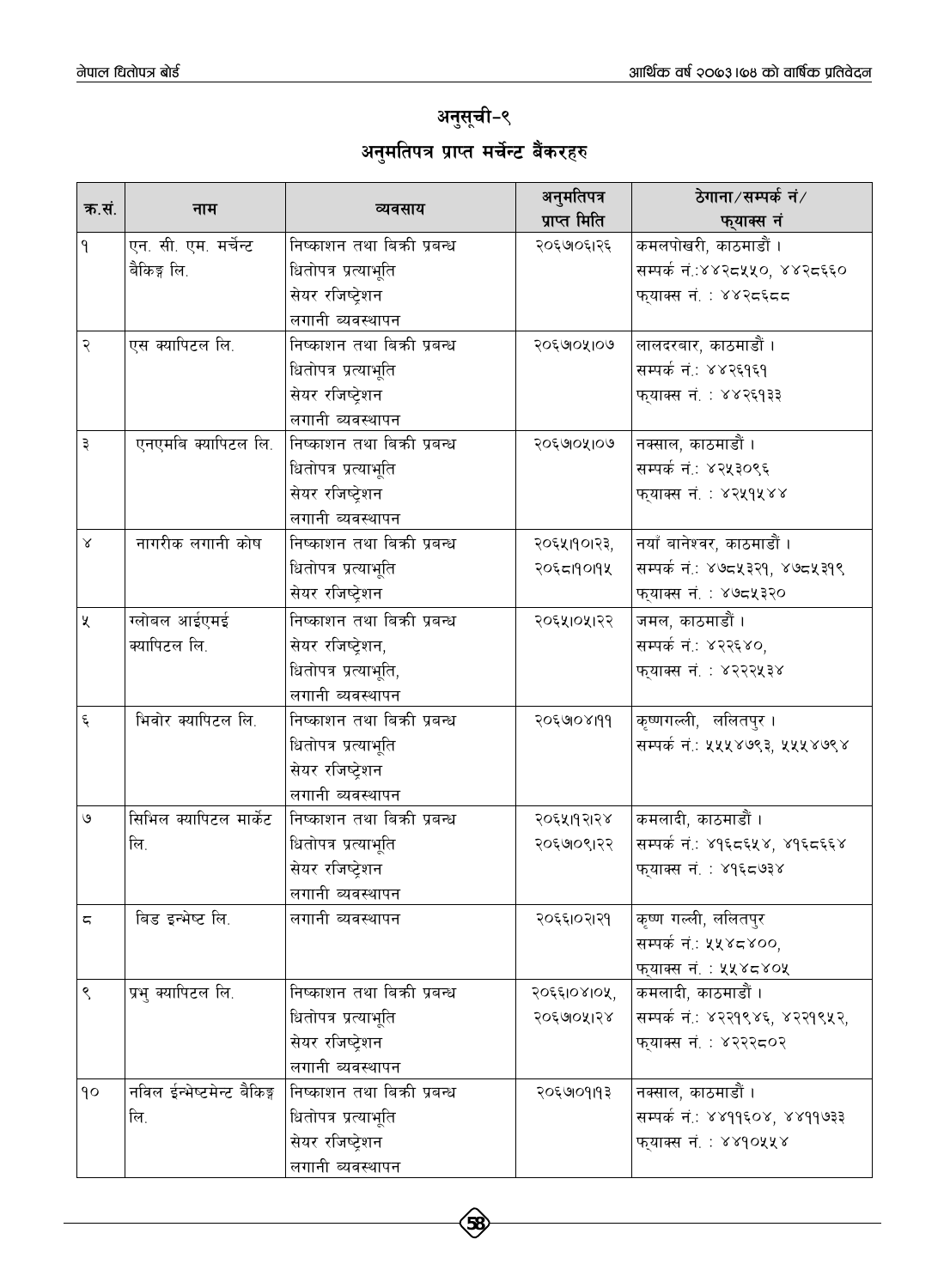|          |                                            |                              | अनुमतिपत्र   | ठेगाना∕सम्पर्क नं∕                              |
|----------|--------------------------------------------|------------------------------|--------------|-------------------------------------------------|
| क.सं.    | नाम                                        | व्यवसाय                      | प्राप्त मिति | फुयाक्स नं                                      |
| 99       | लक्ष्मी क्यापिटल मार्केट                   | निष्काशन तथा बिक्री प्रबन्ध  | २०६७७९११३    | पुल्चोक, ललितपुर ।                              |
|          | लि.                                        | धितोपत्र प्रत्याभूति         |              | सम्पर्क नं.: ५५५१३६३, ५५५१४६३                   |
|          |                                            | सेयर रजिष्ट्रेशन             |              | फुयाक्स नं. : ५५३७७४३                           |
|          |                                            | लगानी ब्यवस्थापन             |              |                                                 |
| 93       | एन.आई.बि.एल.                               | निष्काशन तथा बिक्री प्रबन्ध  | २०६९1०३1०४   | लाजिम्पाट, काठमाडौं ।                           |
|          | क्यापिटल मार्केट्स लि.                     | धितोपत्र प्रत्याभूति         |              | सम्पर्क नं.: ४००५०८०,                           |
|          |                                            | सेयर रजिष्ट्रेशन             |              | फुयाक्स नं. : ४००५०८४                           |
|          |                                            | लगानी ब्यवस्थापन             |              |                                                 |
| ۹३       | कृति क्यापिटल एण्ड                         | लगानी ब्यवस्थापन             | 7000108197   | रविभवन, काठमाडौं ।                              |
|          | ईन्भेष्टमेन्टस् लि.                        |                              |              | सम्पर्क नं.: ४२७६७८६, ४२८१७७६                   |
|          |                                            |                              |              | email:kriticapital@gmail.com                    |
| $\gamma$ | इक्विटी एण्ड एसेट्स                        | लगानी ब्यवस्थापन             | २०७१।०८।२९   | नयाँ बानेश्वर, काठमाडौं ।                       |
|          | इन्भेष्टमेन्टस् लि.                        |                              |              | सम्पर्क नं.: ४७८१५०१, ६२०१७८९                   |
|          |                                            |                              |              | email: info@equityandassets.com                 |
| qy       | नेशनल मर्चेन्ट बैंकर लि. तलगानी ब्यवस्थापन |                              | २०७१।१०।२१   | कालिकास्थान, काठमाडौं ।                         |
|          |                                            |                              |              | सम्पर्क नं.: ४४३०७४६<br>email: info@nmbl.com.np |
| ۹६       | सिद्धार्थ क्यापिटल लि.                     | निष्काशन तथा बिक्री प्रबन्ध  | २०७२१०२१२८   | बबरमहल, काठमाडौं ।                              |
|          |                                            | धितोपत्र प्रत्याभूति         |              | सम्पर्क नं.: ४२५७७६७, ४२५७७६८                   |
|          |                                            | सेयर रजिष्ट्रेशन             |              | फ्याक्स नं. : ४२५७७६४                           |
|          |                                            | लगानी ब्यवस्थापन             |              |                                                 |
| 99       | प्रोभिडेन्ट मर्चेन्ट बैंकर                 | सेयर रजिष्ट्रेशन             | २०७३१०३१०६   | पेप्सीकोला, काठमाडौं ।                          |
|          | लि.                                        | लगानी ब्यवस्थापन             |              | सम्पर्क नं.: ४९९३४५०, ५१४७०९७                   |
|          |                                            |                              |              | फुयाक्स नं. : ४९९३४५०                           |
| 95       | सिविआइएल क्यापिटल                          | निष्काशन तथा बिकी प्रबन्ध    | २०७३१०३१९६   | बाटुलेघर, डिल्लिबजार काठमाडौ                    |
|          | लि.                                        | धितोपत्र प्रत्याभूति         |              | सम्पर्क नं. ४४१८६६७, ४४१७७२३                    |
|          |                                            | सेयर रजिष्ट्रेशन             |              | फुयाक्स नं. ४२३९३०६                             |
|          |                                            | लगानी ब्यवस्थापन             |              |                                                 |
| ٩Ś       | सानिमा क्यापिटल लि.                        | नष्काशन तथा बिक्री प्रबन्ध,  | २०७३।०३।१६   | नक्साल, काठमाडौ                                 |
|          |                                            | धितोपत्र प्रत्याभूति,        |              | सम्पर्क नं. ४४२८९५६,५७,४४                       |
|          |                                            | शेयर रजिष्ट्रेशन,            |              | फुयाक्स नं. ४४२८९५८                             |
|          |                                            | लगानी व्यवस्थापन             |              |                                                 |
| २०       | काठमाण्डौ क्यापिटल लि.                     | निष्काशन तथा बिकी प्रबन्ध,   | २०७३१०८१९    | काठमाण्डौ प्लाजा, कमलादी,                       |
|          |                                            | शेयर रजिष्टेशन               |              | काठमाण्डौ                                       |
|          |                                            |                              |              | सम्पर्क नं. ४१६८६३४,४१६८६३९                     |
|          |                                            |                              |              | फुयाक्स नं. ४१६८७०३                             |
| २१       | नेपाल एसबिआई मर्चेण्ट                      | निष्काशन तथा बिक्री प्रबन्ध, | २०७३१०८१२४   | हात्तीसार, काठमाण्डौ                            |
|          | बैकिङ्ग लि.                                | धितोपत्र प्रत्याभूति,        |              | सम्पर्क नं. ४४३५६७१                             |
|          |                                            | शेयर रजिष्ट्रेशन,            |              | फ्याक्स नं. ४४३५६१२                             |
|          |                                            | लगानी व्यवस्थापन             |              |                                                 |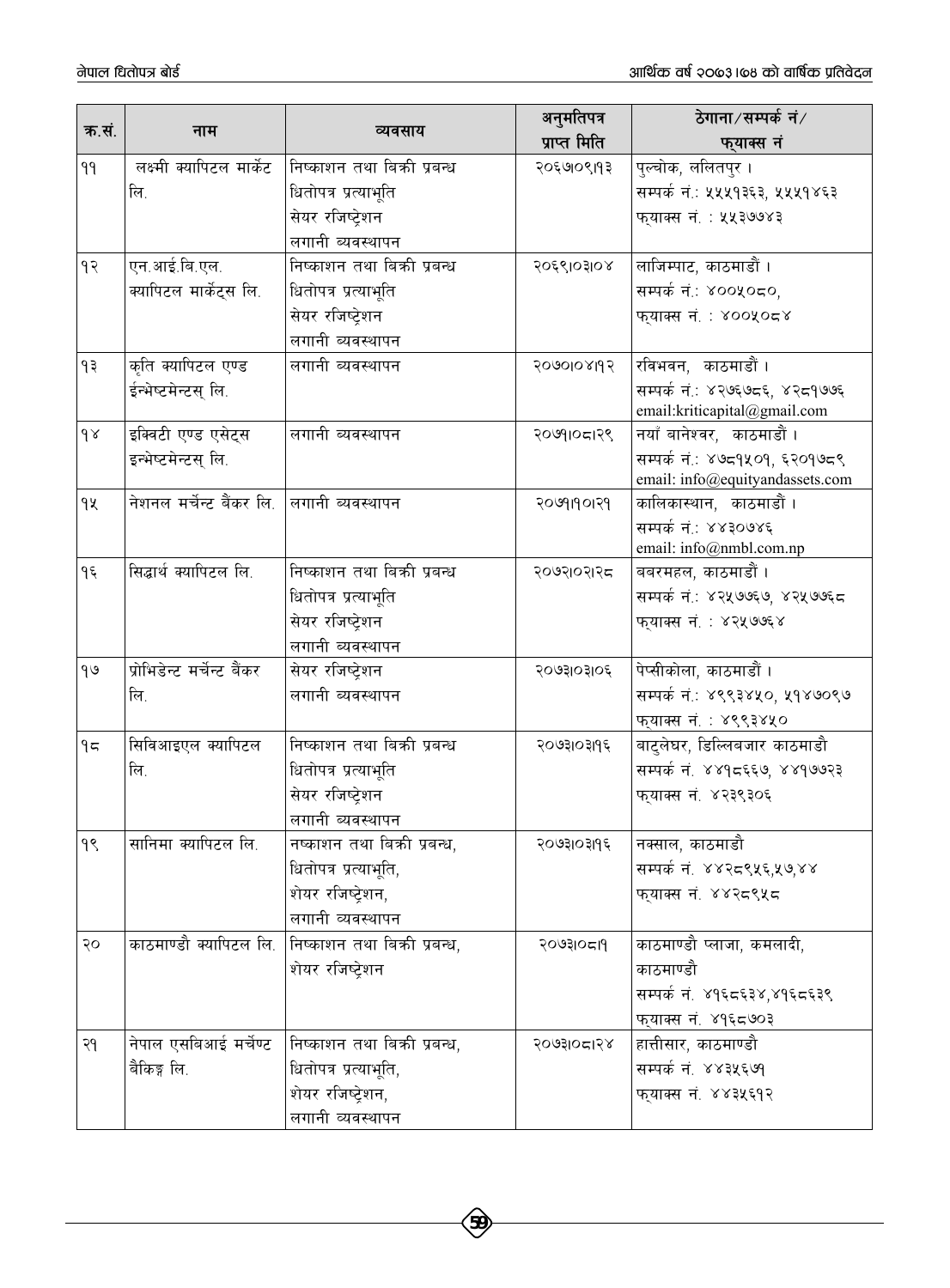| क.सं. | नाम                      | व्यवसाय                      | अनुमतिपत्र<br>प्राप्त मिति | ठेगाना∕सम्पर्क नं∕<br>फ्याक्स नं |
|-------|--------------------------|------------------------------|----------------------------|----------------------------------|
| २२    | रिलायवल क्यापिटल लि.     | शेयर रजिष्टेशन,              | २०७३१०९१२१                 | सुन्धारा, काठमाण्डौ              |
|       |                          | लगानी ब्यवस्थापन             |                            | सम्पर्क नं.४२५४०८१               |
| २३    | एन आई सी एशिया           | निष्काशन तथा बिक्री प्रबन्ध, | २०७३।१११०                  | बबरमहल,काठमाण्डौं                |
|       | क्यापिटल लि.             | धितोपत्र प्रत्याभूति,        |                            | सम्पर्क नं. ४२२१९९४              |
|       |                          | शेयर रजिष्टेशन,              |                            | फुयाक्स नं. ४२२२४५८              |
|       |                          | लगानी ब्यवस्थापन             |                            |                                  |
| 58    | आरविवि मर्चेन्ट बैंकिङ्ग | निष्काशन तथा बिक्री प्रबन्ध, | २०७३।०२।२८                 | टेक्, काठमाडौं ।                 |
|       | लि.                      | धितोपत्र प्रत्याभूति,        |                            | सम्पर्क नं. ४२५३५९५              |
|       |                          | शेयर रजिष्ट्रेशन,            |                            |                                  |
|       |                          | लगानी ब्यवस्थापन             |                            |                                  |
|       |                          |                              |                            |                                  |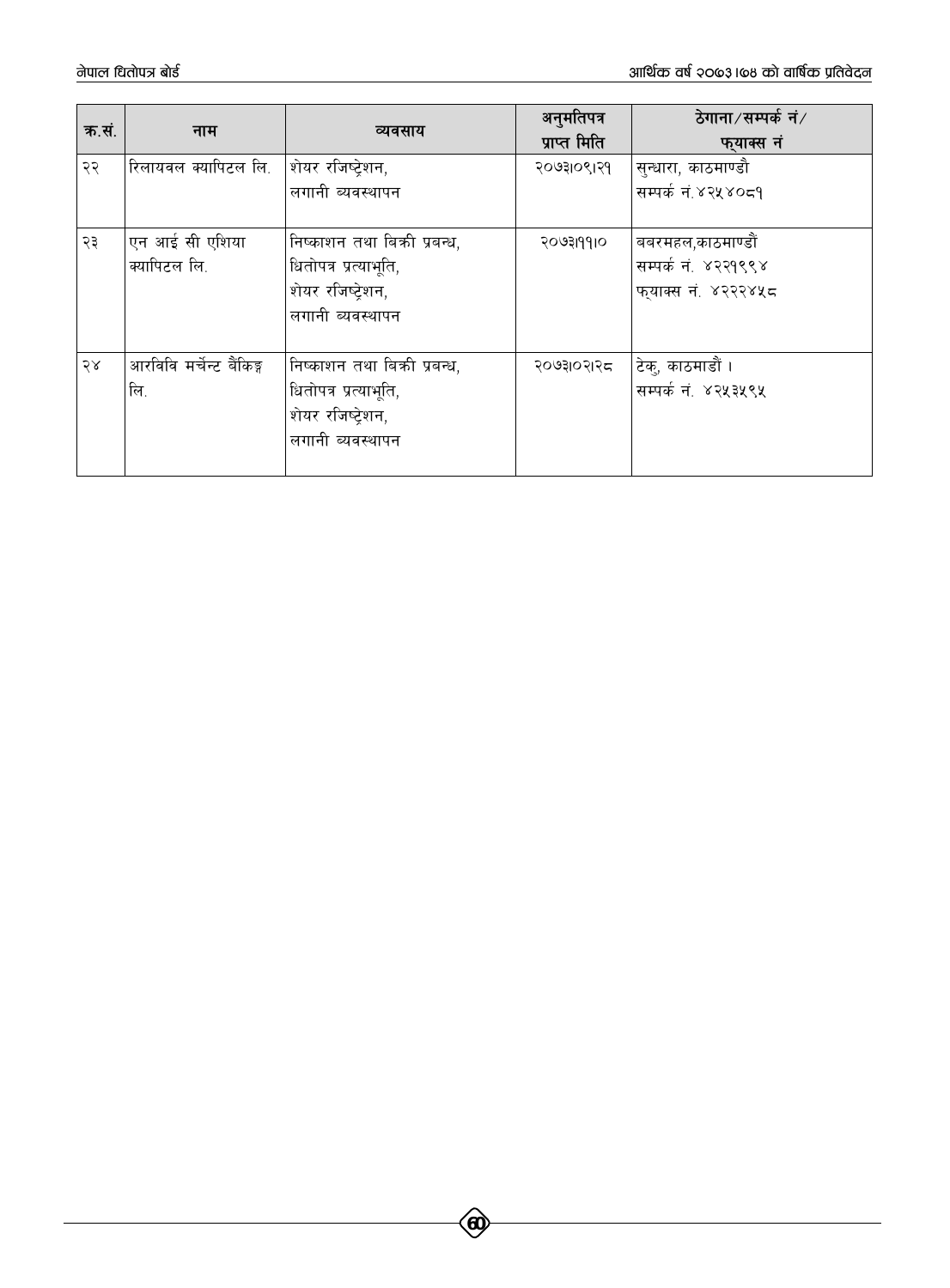| अनुसूची-१० |  |  |  |  |                                                   |
|------------|--|--|--|--|---------------------------------------------------|
|            |  |  |  |  | बोर्डबाट अनुमति प्राप्त धितोपत्र दलाल व्यवसायीहरु |

| क.सं.               | नाम                                                     | ठेगाना                       | टेलिफोन नं.    | फ्याक्स नं.           |
|---------------------|---------------------------------------------------------|------------------------------|----------------|-----------------------|
| ۹.                  | अग्रवाल सेक्युरिटिज प्रा. लि.                           | डिल्लीबजार, काठमाडौं         | <b>RRSRROÉ</b> | ४४२४६५७               |
| २.                  | प्रिमियर सेक्युरिटिज प्रा. लि.                          | रामशाहपथ, काठमाडौं           | ४२३१३३९        | ४२५५५८०               |
| ३.                  | सिप्ला सेक्युरिटिज प्रा. लि.                            | खिचापोखरी, काठमाडौं          | ४२५५७८२        | ४२५५०७८               |
| Χ                   | स्वेता सेक्युरिटिज प्रा. लि.                            | पुतलीसडक, काठमाडौं           | 8888089        | ४४१६६९३६              |
| 义.                  | थ्राइभ ब्रोकरेज हाउस प्रा. लि.                          | नक्साल, काठमाडौं             | 8899049        | ४४१६०१८               |
| ٤.                  | त्रिशुल सेक्युरिटिज प्रा. लि.                           | पुतलीसडक, काठमाडौं           | 888090g        | ४४३८१९७               |
| $\mathcal{O}_\cdot$ | सिप्रवी सेक्युरिटिज प्रा. लि.                           | पो. ब. न. ५७०५, ललितपुर      | ५५३०७०१        | ५०११२०६               |
| ς.                  | प्रज्ञान सेक्युरिटिज प्रा. लि.                          | कमलादी मोड, काठमाडौं         | ४४१३३९२        | ४४१५९५८               |
| ९.                  | कुमारी सेक्युरिटिज प्रा. लि.                            | डिल्ली बजार, काठमाडौं        | ४४१८०३६        | ४४२३६८९               |
| qo.                 | मल्ल एण्ड मल्ल स्टक ब्रोकिङ्क कं प्रा. लि.              | डिल्ली बजार, काठमाडौं        | ssassa         | ४४२५७५०               |
| 99.                 | आशूतोष ब्रोकरेज एण्ड सेक्युरिटिज प्रा. लि.              | खिचापोखरी, न्यूरोड, काठमाडौं | ४२२७५१०        | ४२४०१६२               |
| $9$ २.              | सगरमाथा सेक्युरिटिज प्रा. लि.                           | पुतलीसडक, काठमाडौं           | 883398         | ४४३९३१५               |
| ۹₹.                 | प्राइमो सेक्युरिटिज प्रा. लि.                           | पुतलीसडक, काठमाडौं           | 895599         | <b>89 تو د ځ</b> ه په |
| 98.                 | मार्केट सेक्युरिटिज एक्सचेन्ज कम्पनी लि.                | खिचापोखरी, न्यूरोड, काठमाडौं | ४२४८९७३        | ४२४९५५८               |
| 94.                 | नेपाल इन्भेस्टमेन्ट एण्ड सेक्युरिटिज ट्रेडिङ्ग प्रा.लि. | भिमसेनगोला, काठमाडौं         | <b>RRSARKO</b> | ४४९०७२७               |
| $\epsilon$          | स्टक ब्रोकर ओपेल सेक्युरिटिज ट्रेडिङ्ग प्रा. लि.        | बालुवाटार, काठमाडौं          | <b>xxssxos</b> | <b>xxssxod</b>        |
| 99                  | नेपाल स्टक हाउस प्रा. लि.                               | अनामनगर, काठमाडौं            | ४२६५८८८        | ४२५५७३२               |
| 95.                 | अरुण सेक्युरिटिज प्रा. लि.                              | पुतलीसडक, काठमाडौं           | ४२३९५६७        | ४२३९५६५               |
| $9$ .               | श्रीकृष्ण सेक्यूरिटिज लि.                               | डिल्लीबजार, काठमाडौं         | <b>RARdssk</b> | ४४३१५९२               |
| २०.                 | जे. एफ. सेक्यूरिटिज प्रा. लि.                           | न्युरोड, काठमाडौं            | ४२५६०९९        | ४४३३६७३               |
| २१.                 | एविसी सेक्यूरिटिज प्रा. लि.                             | इन्द्रचोक, काठमाडौं          | ४२३०७८७        | ४२२६५०७               |
| २२.                 | मिडास स्टक ब्रोकिङ्ग कम्पनी प्रा. लि.                   | कमलादी, काठमाडौं             | 8500026        | <b>xzxoqqx</b>        |
| २३.                 | एशियन सेक्यूरिटिज प्रा. लि.                             | पुतलीसडक, काठमाडौं           | xxsxsxd        | ४४३१३९५               |
| $58^{\circ}$        | नीभ सेक्यूरिटिज प्रा. लि.                               | पुतलीसडक, काठमाडौं           | ४१६८६०१        | ४१६८५७३               |
| २५.                 | सुमेरु सेक्यूरिटिज प्रा. लि.                            | कमलादी, काठमाडौं             | $8888680$      | ४४२४२०९               |
| २६.                 | इम्पेरियल सेक्यूरिटिज प्रा. लि.                         | अनामनगर, काठमाडौं            | xssdoox        | $855658$              |
| ২७.                 | कालिका सेक्यूरिटिज प्रा. लि.                            | पुतलीसडक, काठमाडौं           | xoddoax        | x0dddax               |
| २८.                 | र्स्वणलक्ष्मी सेक्यूरिटिज प्रा. लि.                     | पुतलीसडक, काठमाडौं           | 8899905        | 889606                |
| २९.                 | दक्षिणकाली इन्भेष्टमेन्ट एण्ड सेक्यूरिटिज प्रा. लि.     | कमलादी, काठमाडौं             | 8955982        | ४१६८७४२               |
| ₹o.                 | दिपशिखा धितोपत्र कारोबार कम्पनी प्रा. लि.               | अनामनगर, काठमाडौं            | ४१०२५३२        | ४२५४४९०               |
| ३१.                 | कोहिन्र इन्भेष्टमेन्ट एण्ड सेक्यूरिटिज प्रा. लि.        | कमल पोखरी, काठमाडौं          | १४४२८५८        | ४४४२८५७               |
| ३२.                 | डाइनामिक मनी मेनेजर्स सेक्यूरिटिज प्रा. लि.             | कमलादी, काठमाडौं             | 889389         | 8898XX2               |
| ३३.                 | भिजन सेक्यूरिटिज प्रा. लि.                              | पुतलीसडक, काठमाडौं           | X0000002       | 8835958               |
| ३४.                 | सेक्युर्ड सेक्यूरिटिज लि.                               | पुतलीसडक, काठमाडौं           | ४२२६८६१        | ४२२४५२३               |
| ३५.                 | सनी सेक्यूरिटिज प्रा. लि.                               | जमल, काठमाडौं                | ४१६६००५        | ४१६६००६               |
| ३६.                 | साउथ एशियन बुल्स प्रा. लि.                              | कुलेश्वर, काठमाडौं           | محذ محمدة      | محمدهدها              |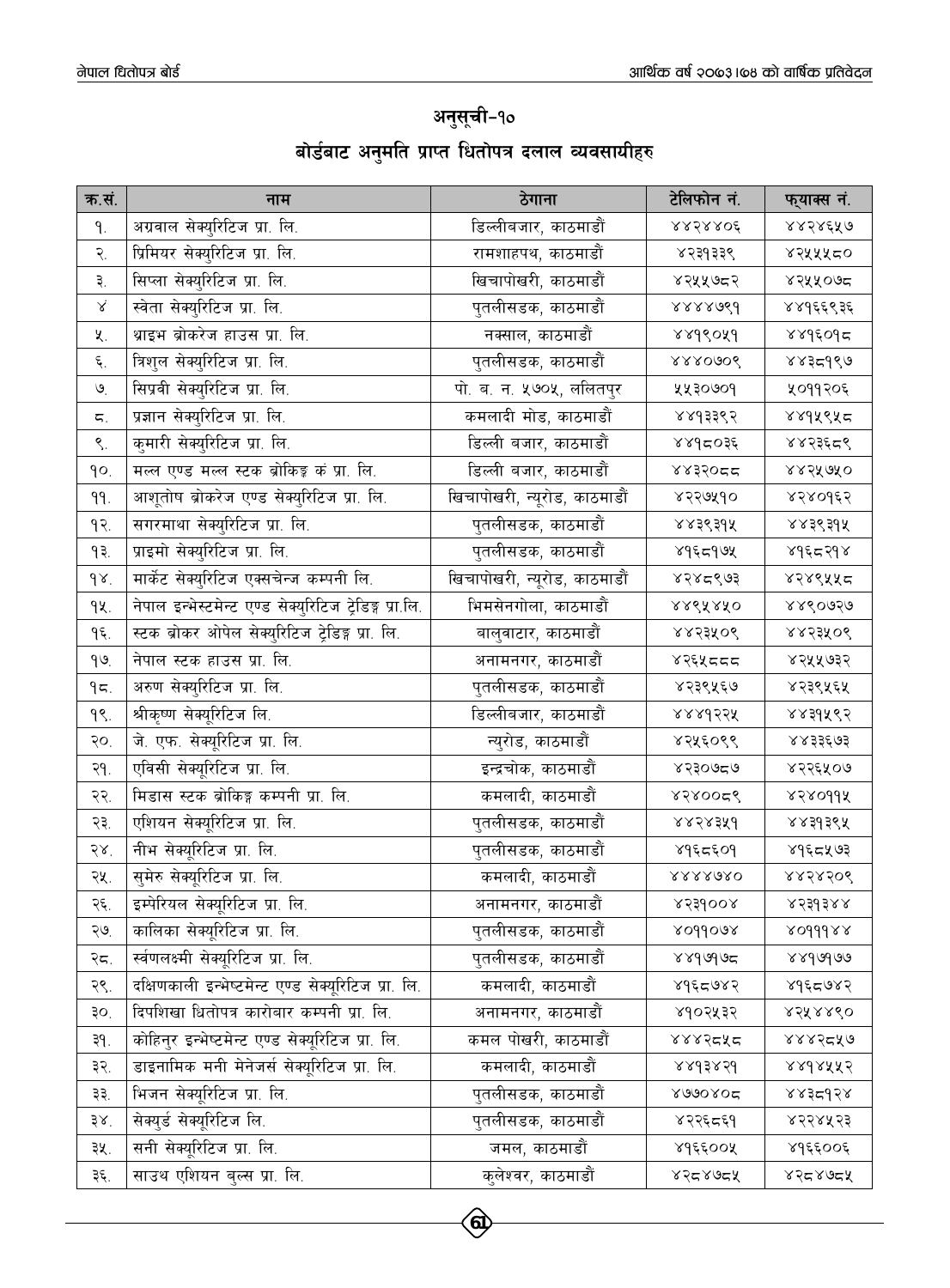| क.सं.          | नाम                                              | ठेगाना                  | टेलिफोन नं.    | फ्याक्स नं.    |
|----------------|--------------------------------------------------|-------------------------|----------------|----------------|
| ३७.            | लिन्च स्टक मार्केट लि.                           | नयाँ बानेश्वर, काठमाडौं | ४४६९३६७        | ४४६९०६८        |
| ३८.            | किएटिभ सेक्युरिटिज प्रा. लि.                     | पुतलीसडक, काठमाडौं      | ४४१९५७२        | ४१६८२०३        |
| ३९.            | त्रिशक्ति सेक्यूरिटिज प्रा. लि.                  | पुतलीसडक, काठमाडौं      | ४२३२१३२        | ४२३२१३३        |
| XO             | क्रिष्टल कन्चनजंगा सेक्यूरिटिज प्रा. लि.         | पुतलीसडक, काठमाडौं      | ४०१११७६        | soddoas        |
| 89.            | अनलाईन सेक्यूरिटिज प्रा. लि.                     | बागबजार, काठमाडौं       | ४१६८२९८        | ४२४६३९२        |
| 85             | आर्यतारा इन्भेष्टमेन्ट एण्ड सेक्यूरिटिज प्रा.लि. | अनामनगर, काठमाडौं       | ४२३३५९६        | ४२३३५९७        |
| x3             | भृकुटी स्टक ब्रोकिङ्ग कम्पनी प्रा. लि.           | न्यूरोड, काठमाडौं       | ४४२३४६६        | ४२२४६४८        |
| $88^{\degree}$ | इन्भेष्टमेन्ट म्यानेजमेन्ट नेपाल प्रा. लि.       | त्रिपुरेश्वर, काठमाडौं  | ४२५६५८९        | ४२५६५९०        |
| ४X.            | अक्सफोर्ड सेक्यूरिटिज प्रा. लि.                  | कालीमाटी, काठमाडौं      | ४२७३८५०        | ४२७८११३        |
| $\lambda \xi$  | श्रीहरि सेक्युरिटिज प्रा. लि.                    | कमलादी, काठमाडौं        | ४४३७५६२        | <b>RREAREX</b> |
| $26^{\circ}$   | सेवा सेक्युरिटिज प्रा. लि.                       | त्रिपुरेश्वर, काठमाडौ   | ४२५६६४२        | ४२५६६४४        |
| 85.            | सुन्धारा सेक्युरिटिज प्रा. लि.                   | सुन्धारा, काठमाडौं      | ४२१२२१५        | ४२६३५८३        |
| ४९.            | नासा सेक्युरिटिज कम्पनी लि.                      | नक्साल, काठमाडौं        | <b>RRROŚER</b> | <b>RAROSEX</b> |
| ५०             | दिब्या सेक्युरिटिज एण्ड स्टक हाउस प्रा. लि.      | पुतलीसडक, काठमाडौं      | 8889855        | ४४२२३१३        |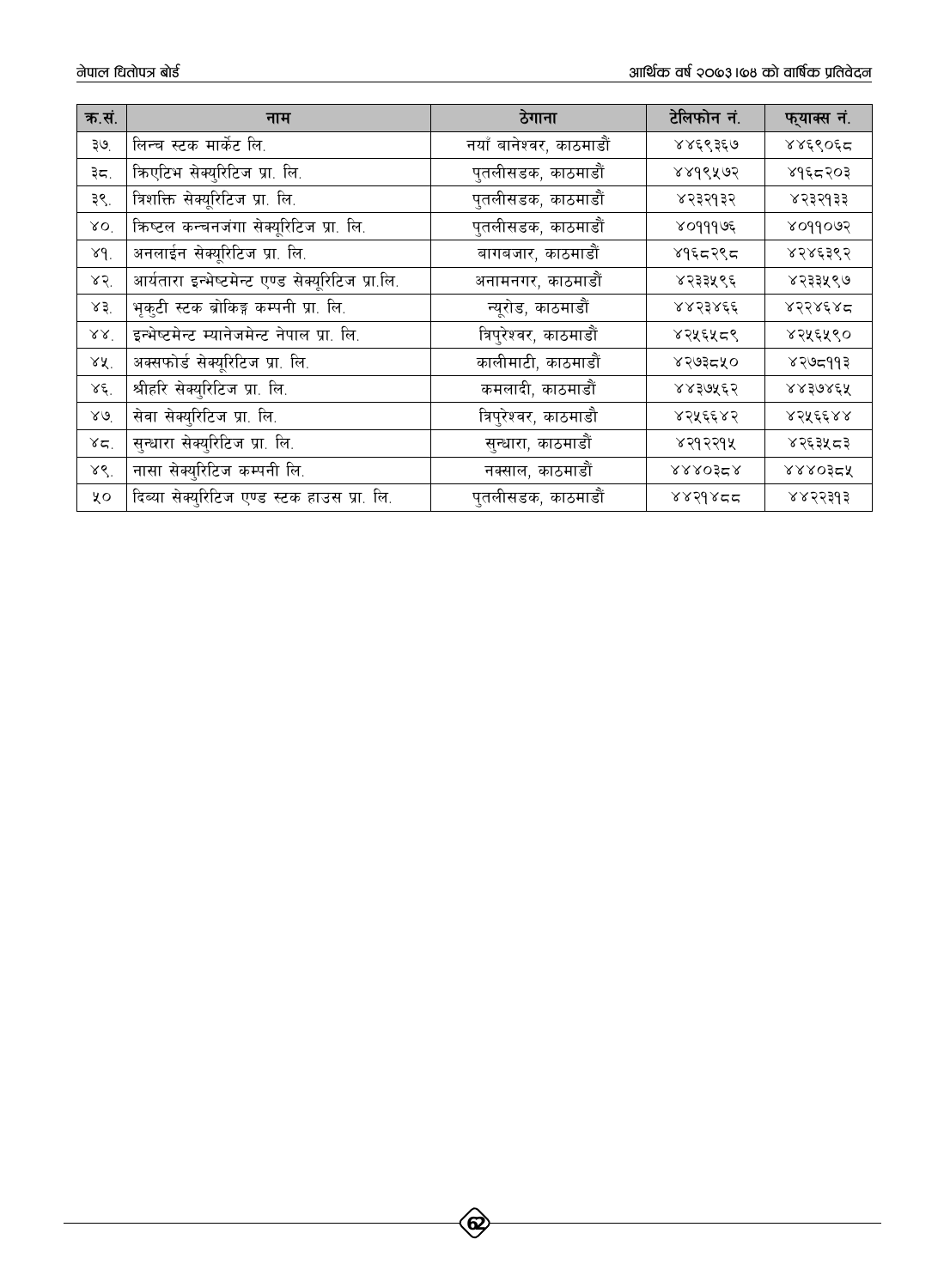### अनुसूची-११

### बोर्डबाट निक्षेप सदस्यको प्रमाणपत्र प्राप्त कम्पनीहर<mark>ु</mark>

| क.सं.                | कम्पनीको नाम                                       | दर्ता प्रमाणपत्र प्रदान गरि<br>एको मिति | ठेगाना                 |
|----------------------|----------------------------------------------------|-----------------------------------------|------------------------|
| मर्चेन्ट बैंकर       |                                                    |                                         |                        |
| ٩                    | सिभिल क्यापिटल मार्केट लि.                         | २०६८19२19४                              | कमलादी, काठमाडौं       |
| २                    | एस क्यापिटल लि.                                    | २०६८।१२।१४                              | लालदरवार, काठमाडौ      |
| ३                    | लक्ष्मी क्यापिटल मार्केट लि.                       | २०६९।०२।२४                              | पुल्चोक, काठमाडौं      |
| Χ                    | नविल इन्भेष्टमेन्ट बैकिङ्ग लि.                     | २०६९।०२।२४                              | चावहिल, काठमाडौं       |
| X                    | एनएमबि क्यापिटल लि.                                | २०६९।०२।२४                              | ववरमहल, काठमाडौं       |
| ٤                    | एनआइबिएल क्यापिटल लि.                              | २०६९।०६।०१                              | लाजिम्पाट, काठमाडौं    |
| ও                    | एन.सि.एम मर्चेन्ट बैकिङ्ग लि.                      | २०६९।११।०४                              | कमलपोखरी, काठमाडौं     |
| ς                    | ग्लोबल आईएमई क्यापिटल लि.                          | 20100108                                | जमल, काठमाडौं          |
| ९                    | ग्रोमोर मर्चेन्ट बैंकर लि.                         | २०७०१०११३१                              | दरवार मार्ग ,काठमाडौं  |
| qο                   | भिबोर क्यापिटल लि.                                 | २०७१।०६।१४                              | कृष्ण गल्ली ललितपुर    |
| 99                   | कृति क्यापिटल ईन्भेष्टमेन्टस.लि.                   | २०७१।०९।०२                              | रविभवन, काठमाडौं       |
| वााणिज्य बैंक        |                                                    |                                         |                        |
| $\overline{9}$       | एभरेष्ट बैंक लि.                                   | २०६९।०६।२७                              | लाजिम्पाट, काठमाडौ     |
| ۹₹                   | बैंक अफ काठमाण्डु लि                               | २०६९।११।०४                              | कमलोखरी, काठमाडौं      |
| $\gamma$             | जनता बैंक लि.                                      | २०७१।०६।१०                              | नयाँ बानेश्वर काठमाडौं |
| qų                   | सिटिजन्स बैंक इन्टरनेशनल लि.                       | २०७१।०६।१३                              | कमलादी, काठमाडौं       |
| ۹६                   | एनआईसि एसिया बैंक लि.                              | २०७१।०६।१४                              | थापाथली, काठमाडौ       |
| $\theta$             | प्रभु बैंक लि.                                     | २०७११०८११५                              | ववरमहल, काठमाडौ        |
| ۹ς                   | नेपाल बंगलादेश बैंक लि                             | २०७१।०८१९७                              | कमलादी, काठमाडौ        |
| ۹९                   | सेञ्चरी कमर्सियल बैंक लि.                          | २०७२।०५।०६                              | पुतलीसडक, काठमाडौ      |
| २०                   | कुमारी बैंक लि.                                    | २०७२।०६।०७                              | दरबारमार्ग, काठमाडौं   |
| २१                   | नेपाल क्रेडिट एण्ड कमर्स बैंक लि.                  | २०७२।०७१२२                              | बागबजार, काठमाडौं      |
| २२                   | नेपाल बैंक लि.                                     | २०७२।०७१२२                              | धर्मपथ, काठमाडौं       |
| २३                   | कैलाश विकास बैंक लि.                               |                                         | पुतलीसडक, काठमाडौं     |
| $58$                 | माछापच्छे बैंक लि.                                 | २०७२19०19५                              | लाजिम्पाट काठमाडौं     |
| २५                   | नेपाल एसबिआई बैंक लि.                              | २०७२।१२।०७                              | हात्तीसार, काठमाडौं    |
| २६                   | सानिमा बैंक लि.                                    | २०७३१०२११२                              | नक्साल, काठमाडौं       |
|                      | धितोपत्र दलाल व्यवसायी                             |                                         |                        |
| २७                   | त्रिशल सेक्युरिटिज एण्ड इन्भेष्टमेन्ट लि.          | २०६९।०६।०१                              | पुतलीसडक, काठमाडौं     |
| २८                   | सेक्यर्ड सेक्युरिटिज लि.                           | २०७१।०६।१०                              | पुतलीसडक, काठमाडौं     |
| २९                   | त्रिशक्ती सेक्युरिटिज प्रा. लि.                    | २०७१।०६।१०                              | पुतलीसडक, काठमाडौं     |
| ३०                   | दिपशिखा धितोपत्र कारोवार कं. प्रा.लि.              | २०७१।०६।१०                              | अनामनगर, काठमाडौं      |
| ३१                   | नेपाल स्टक हाउस प्रा.लि.                           | २०७१।०६।१३                              | अनामनगर, काठमाडौं      |
| ३२                   | दक्षिणकाली इन्भेष्टमेन्ट एण्ड सेक्युरिजिट प्रा.लि. | २०७१।०६।१४                              | कमलादी, काठमाडौं       |
| ३३                   | साउथ एसियन बुल्स प्रा.लि.                          | २०७११०६११४                              | कुलेश्वर, काठमाडौं     |
| $\frac{1}{2}\lambda$ | आर्यतारा इन्भेष्टमेन्ट एण्ड सेक्युरिटिज प्रा.लि.   | २०७११०६११४                              | अनामनगर, काठमाडौं      |
| ३५                   | अनलाईन सेक्युरिटिज प्रा.लि.                        | २०७११०६११४                              | पुतलीसडक, काठमाडौं     |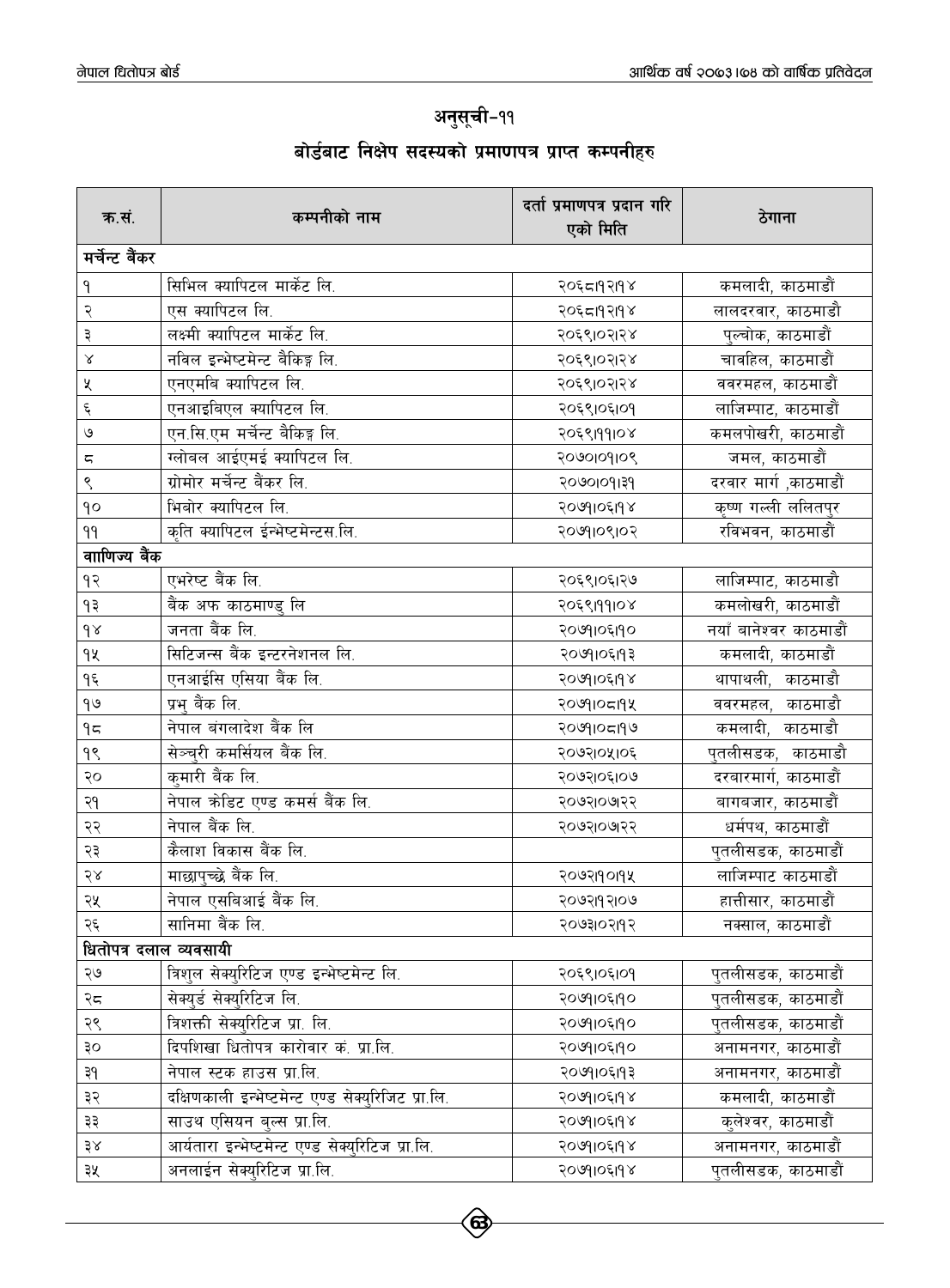| क.सं.            | कम्पनीको नाम                                    | दर्ता प्रमाणपत्र प्रदान गरि<br>एको मिति | ठेगाना                     |
|------------------|-------------------------------------------------|-----------------------------------------|----------------------------|
| ३६               | सेवा सेक्युरिटिज प्रा.लि.                       | २०७१।०७१०                               | त्रिपुरेश्वर, काठमाडौं     |
| ३७               | श्री कृष्ण सेक्युरिटिज लि.                      | २०७१।०७१०                               | डिल्लीबजार, काठमाडौं       |
| ३८               | अग्रवाल सेक्युरिटिज प्रा. लि.                   | २०७१।०७११                               | पुतलीसडक, काठमाडौं         |
| ३९               | इम्पेरियल सेक्युरिटिज कं. प्रा.लि.              | २०७१।०७१३०                              | अनामनगर, काठमाडौं          |
| $80^{\circ}$     | प्राइमो सेक्युरिटिज प्रा.लि.                    | २०७१।०८।०२                              | पुतली <u>सडक,</u> काठमाडौं |
| λd               | लिन्च स्टक मार्केट लि.                          | २०७१।०८।०२                              | नयाँ बानेश्वर, काठमाडौं    |
| $x \zeta$        | एसियन सेक्युरिटिज प्रा. लि.                     | २०७१।०८।०२                              | पुतलीसडक, काठमाडौं         |
| $\lesssim 3$     | मार्केट सेक्युरिटिज एण्ड एक्सचेञ्ज प्रा. लि.    | २०७१।०८।०२                              | खिचापोखरी, काठमाडौं        |
| $\lambda\lambda$ | सुमेरु सेक्युरिटिज प्रा.लि.                     | २०७१।०८११५                              | हात्तिसार, काठमाडौं        |
| ΧX               | क्रिष्टल कंचनजंघा सेक्युरिटिज प्रा.लि.          | २०७११०८११५                              | न्युप्लाजा, काठमाडौं       |
| $\lambda \xi$    | कोहिन्र ईन्भेष्टमेन्ट एण्ड सेक्युरिटिज प्रा.लि. | २०७१।०८।१६                              | कमलपोखरी, काठमाडौं         |
| $80^{\circ}$     | भृकुटी स्टक ब्रोकिङ्ग कम्पनी प्रा.लि.           | २०७१।०८१९६                              | जमल, काठमाडौं              |
| $\propto$        | क्रियटिभ सेक्युरिटिज प्रा.लि.                   | २०७१।०८११८                              | पुतलीसडक, काठमाडौं         |
| ४९               | सिप्ला सेक्युरिटिज प्रा.लि.                     | २०७१।०८११८                              | खिचापोखरी, काठमाडौं        |
| ųο               | भिजन सेक्युरिटिज प्रा.लि.                       | २०७१।०८११८                              | पुतलीसडक, काठमाडौं         |
| ५१               | आशुतोष सेक्युरिटिज प्रा.लि.                     | २०७१।०८।२५                              | खिचापोखरी, काठमाडौं        |
| ५२               | सनि सेक्युरिटिज कं. लि.                         | २०७१।०९।०२                              | जमल, काठमाडौं              |
| ५३               | एबिसि सेक्युरिटिज प्रा.लि.                      | २०७१।०९।०७                              | न्युरोड, काठमाडौं          |
| ४४               | श्रीहरि सेक्युरिटिज प्रा.लि.                    | २०७१।१०११३                              | कमलादी,काठमाडौं            |
| ५५               | अक्सफोर्ड सेक्युरिटिज प्रा.लि.                  | २०७१।१०।२३                              | कालिमाटी, काठमाडौं         |
| ५६               | डाईनामिक मनि मेनेजर्स प्रा.लि.                  | २०७१।१०।२६                              | कमलपाखरी, काठमाडौं         |
| ५७               | दिब्या सेक्युरिटिज एण्ड स्टकहाउस प्रा.लि.       | २०७२।२११९                               | पुतलीसडक, काठमाडौं         |
| くち               | प्रिमियर सेक्युरिटिज कं. लि.                    | २०७२।४।२६                               | पुतलीसडक, काठमाडौं         |
| ५९               | मिडास स्टक ब्रोकिङ्ग कं. प्रा.लि.               | २०७२।०६।२१                              | कमलादी,काठमाडौ             |
| $\epsilon$ o     | नासा सेक्यूरिटिज कम्पनी लि.                     | २०७२।०८१९७                              | नक्साल, काठमाडौं           |
| ξ٩               | निभ सेक्यूरिटिज प्रा.लि.                        | २०७२१०८१२३                              | कमलादी, काठमाडौं           |
| 59               | डिपि एण्ड क्लियरिङ्ग हाउस लि.                   | २०७३।०२।०६                              | पुतलीसडक, काठमाडौं         |
| वित्त कम्पनी     |                                                 |                                         |                            |
| $\xi$ $\xi$      | गुहेश्वरी मर्चेण्ट बैंकिङ्ग एण्ड फाइनान्स लि.   | २०७२।०६।२                               | पुल्चोक, ललितपुर           |
| $\xi \lambda$    | महालक्ष्मी फाइनान्स लि.                         | २०७२।०७१९                               | रामशाहपथ, काठमाडौं         |
| ६५               | सगरमाथा फाइनान्स लि.                            | २०७२19०19५                              | मानभवन, ललितपुर            |
| योजना व्यवस्थापक |                                                 |                                         |                            |
| $\epsilon$       | सिद्धार्थ क्यापिटल लि.                          | 20100108                                | ववरमहल, काठमाडौं           |

 $***$